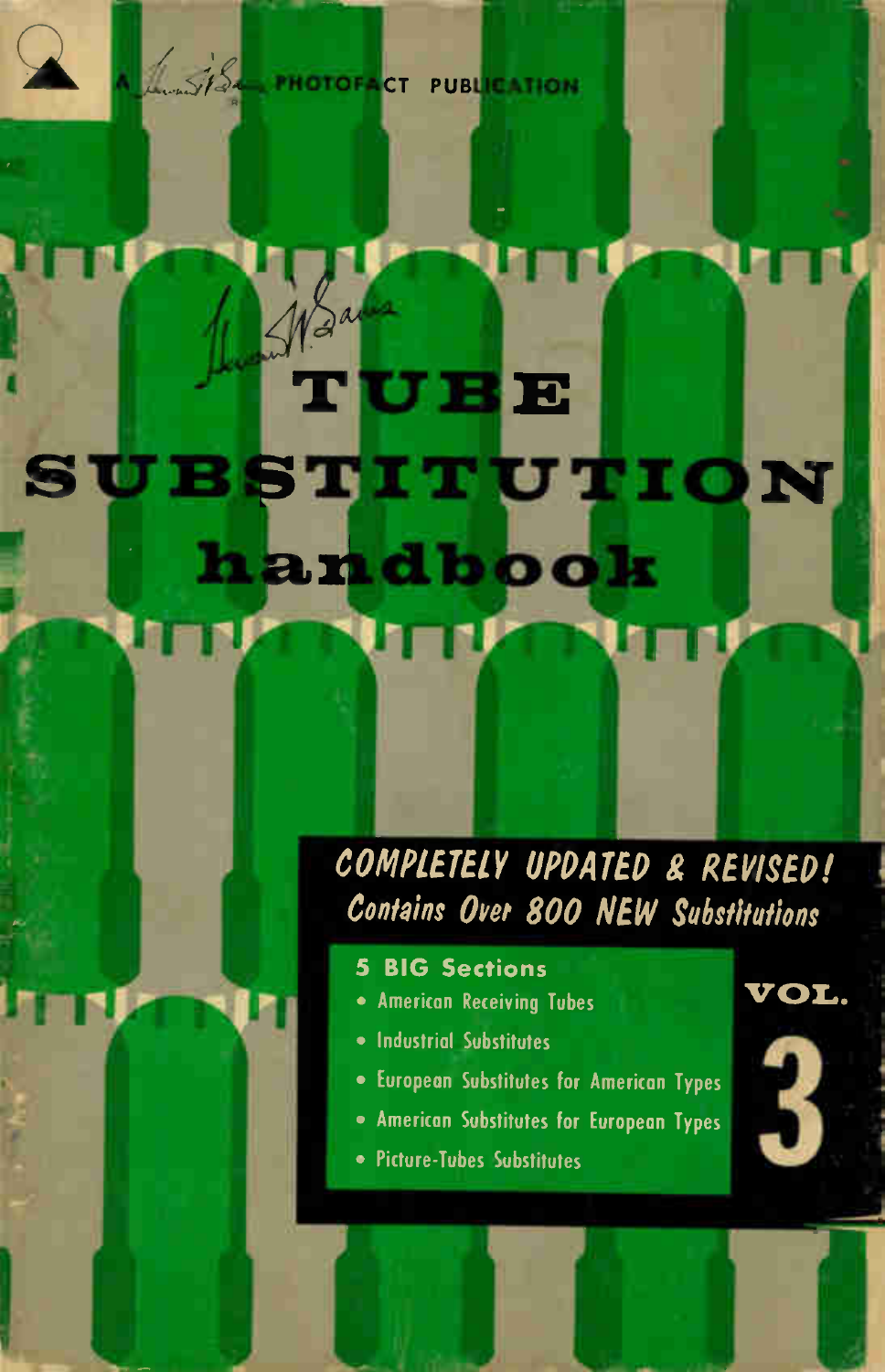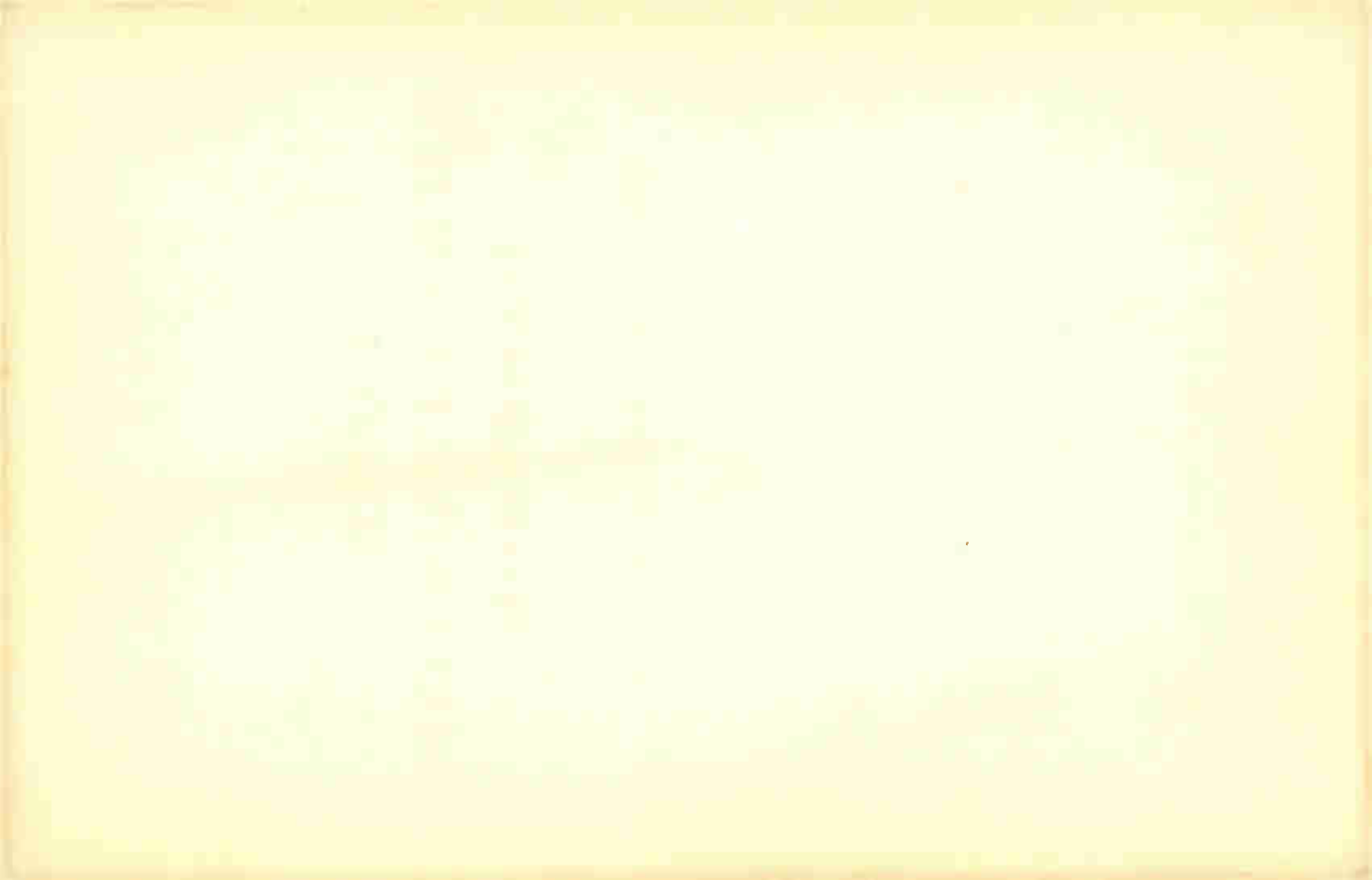\$1.50 Cat. No. TUB-3

 $<\!\!\varpi$  $R313$ 

 $\alpha$ TUBE

run-s,

# SUBSTITUTION handbook

by

The Howard W. Sams Engineering Staff

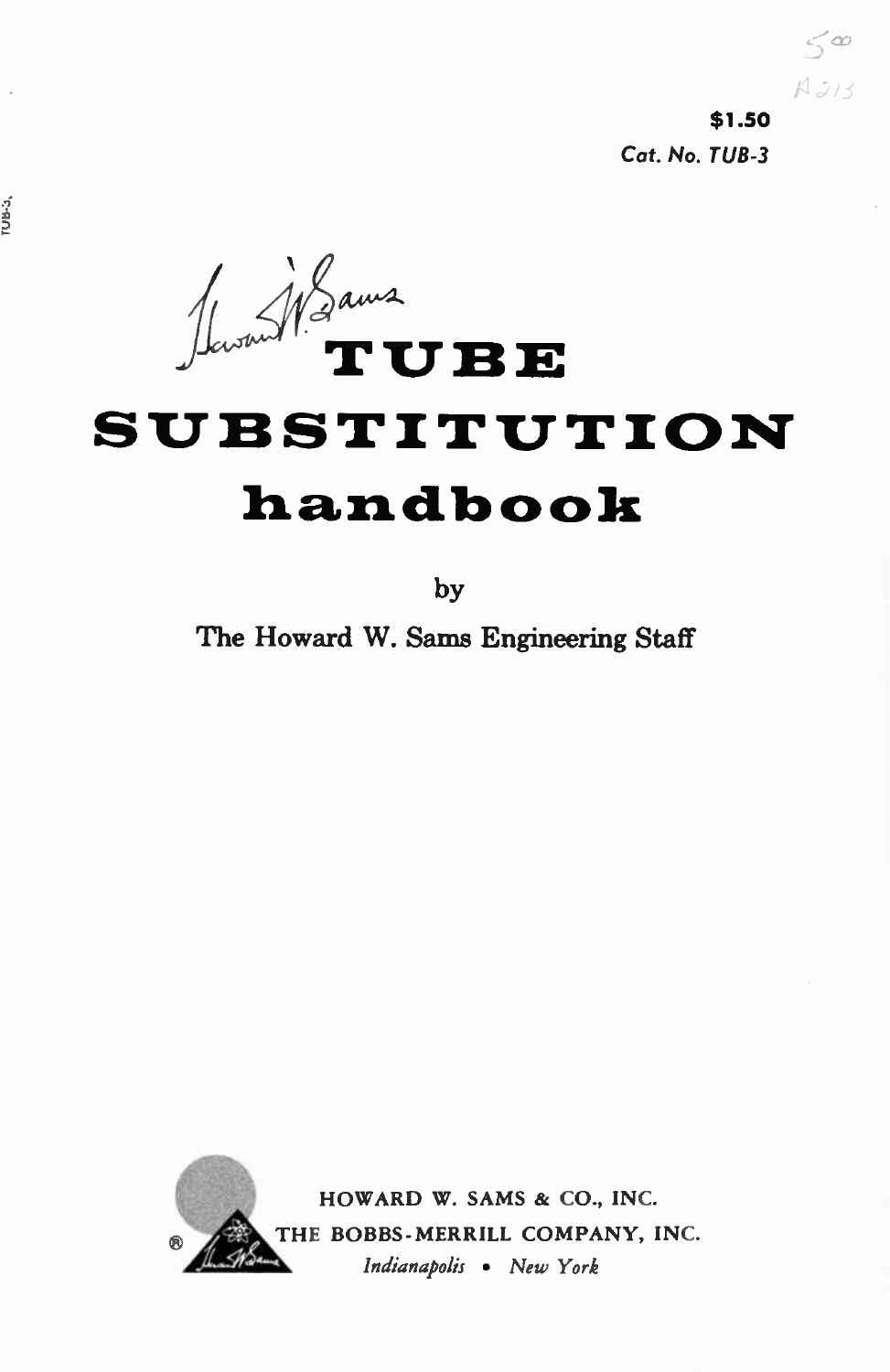#### FIRST EDITION

FIRST PRINTING —JUNE, 1960 SECOND PRINTING —JUNE, 1960 THIRD PRINTING — AUGUST, 1960 FOURTH PRINTING — OCTOBER, 1960 FIFTH PRINTING — NOVEMBER, 1960

SECOND EDITION

FIRST PRINTING —JANUARY, 1961 SECOND PRINTING — MARCH, 1961 THIRD PRINTING —MAY, 1961

#### THIRD EDITION

#### FIRST PRINTING — AUGUST, 1961 SECOND PRINTING — OCTOBER, 1961 THIRD PRINTING - NOVEMBER, 1961 FOURTH PRINTING — JANUARY, 1962

#### TUBE SUBSTITUTION HANDBOOK, VOL. 3

Copyright© 1961 and 1960 by Howard W. Sams & Co., Inc., Indianapolis 6, Indiana. Printed in the United States of America.

Reproduction or use, without express permission, of editorial or pictorial content, in any manner, is prohibited. No patent liability is assumed with respect to the use of the information contained herein. While every precaution has been taken in the preparation of this book, the publisher assumes no responsibility for errors or omissions. Neither is any liability assumed for damages resulting from use of the information contained herein.

Library of Congress Catalog Card Number: 60-13842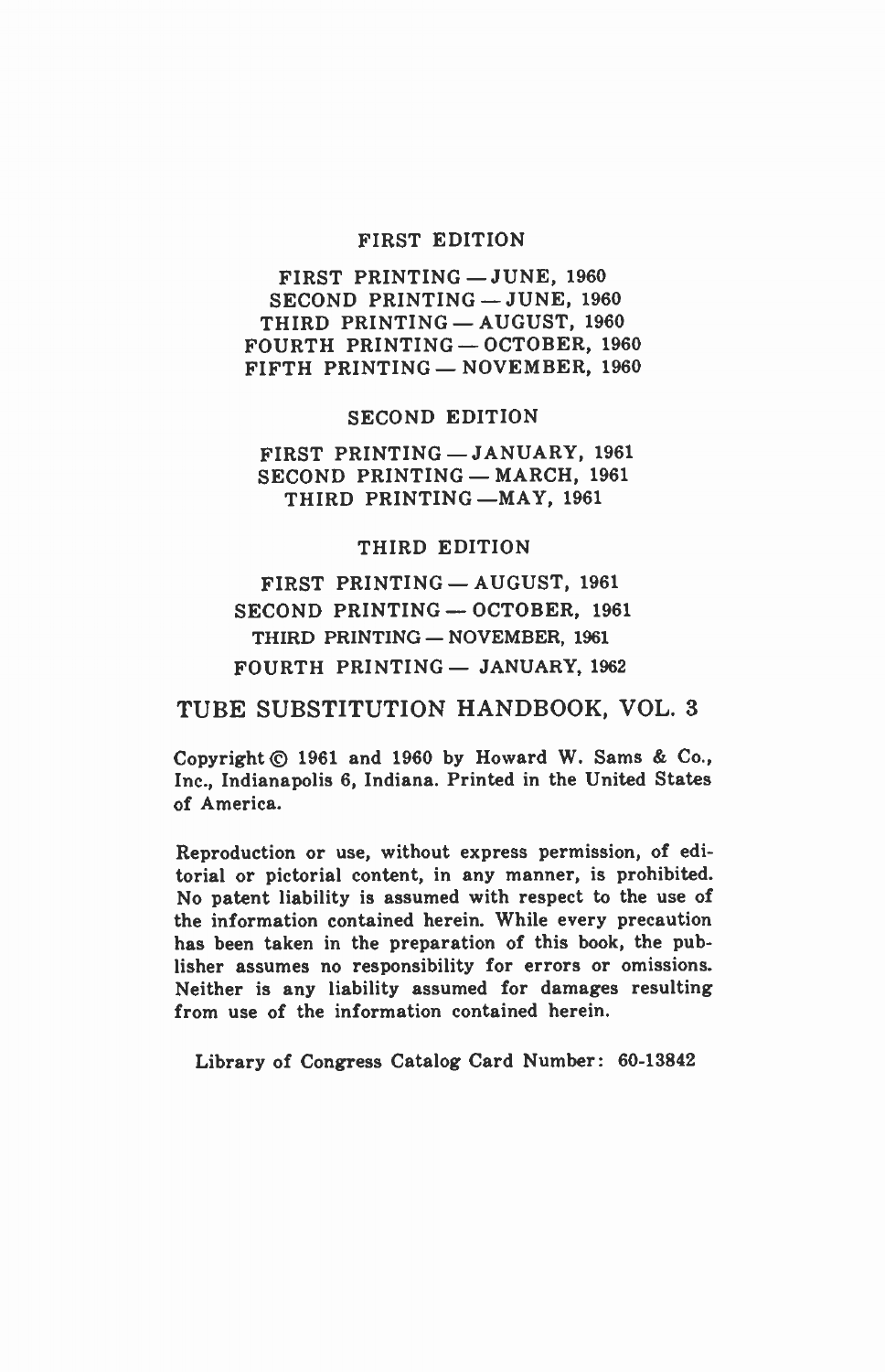## TABLE OF CONTENTS

| <b>SECTION 1</b>                               |  |
|------------------------------------------------|--|
|                                                |  |
| <b>SECTION 2</b>                               |  |
| Industrial Substitutes For Receiving Tubes  61 |  |
| <b>SECTION 3</b>                               |  |
|                                                |  |
| <b>SECTION 4</b>                               |  |
|                                                |  |
| <b>SECTION 5</b>                               |  |
|                                                |  |
|                                                |  |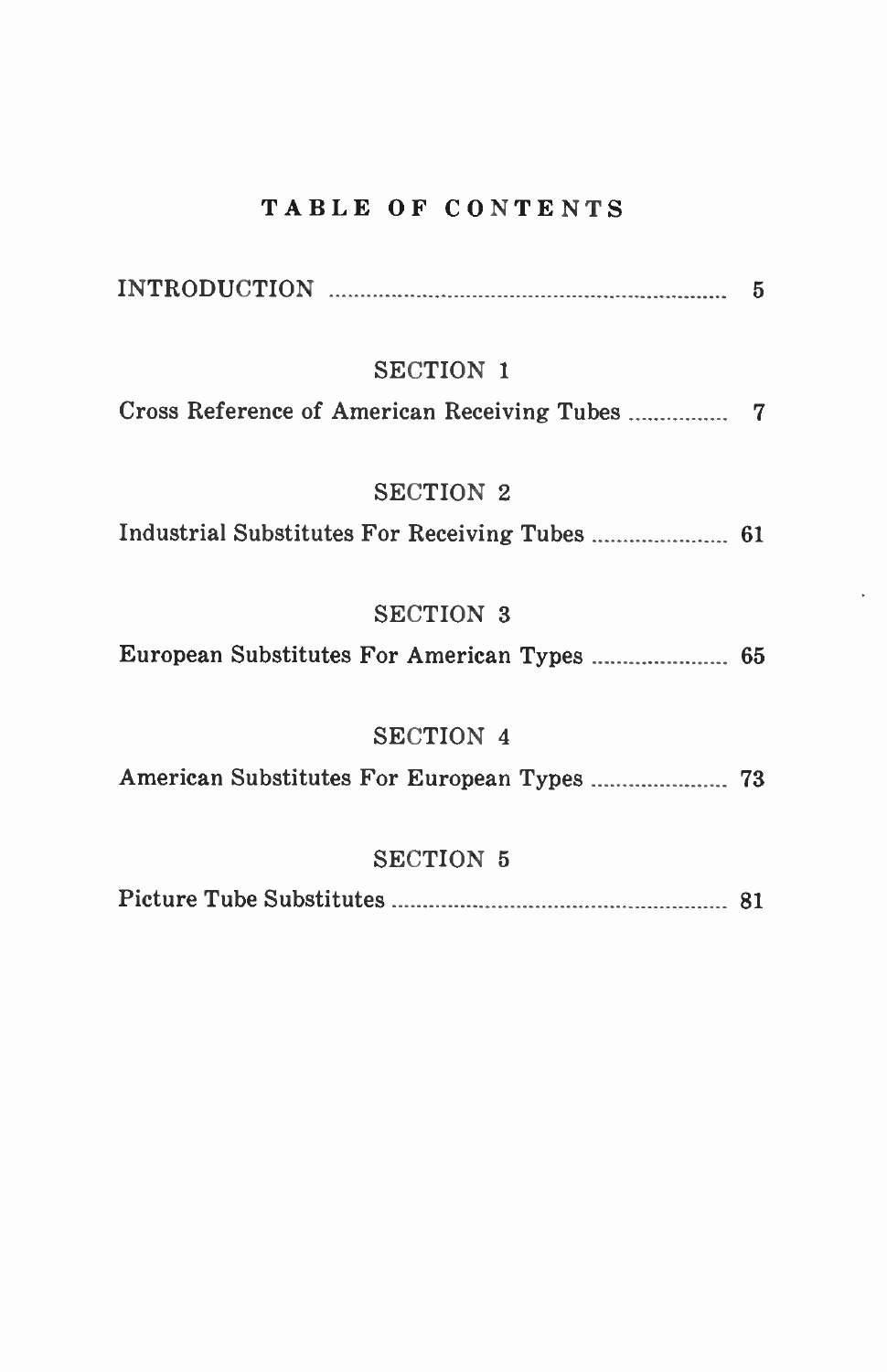$\mathcal{L}^{\text{max}}_{\text{max}}$  , where  $\mathcal{L}^{\text{max}}_{\text{max}}$ 

 $\sim$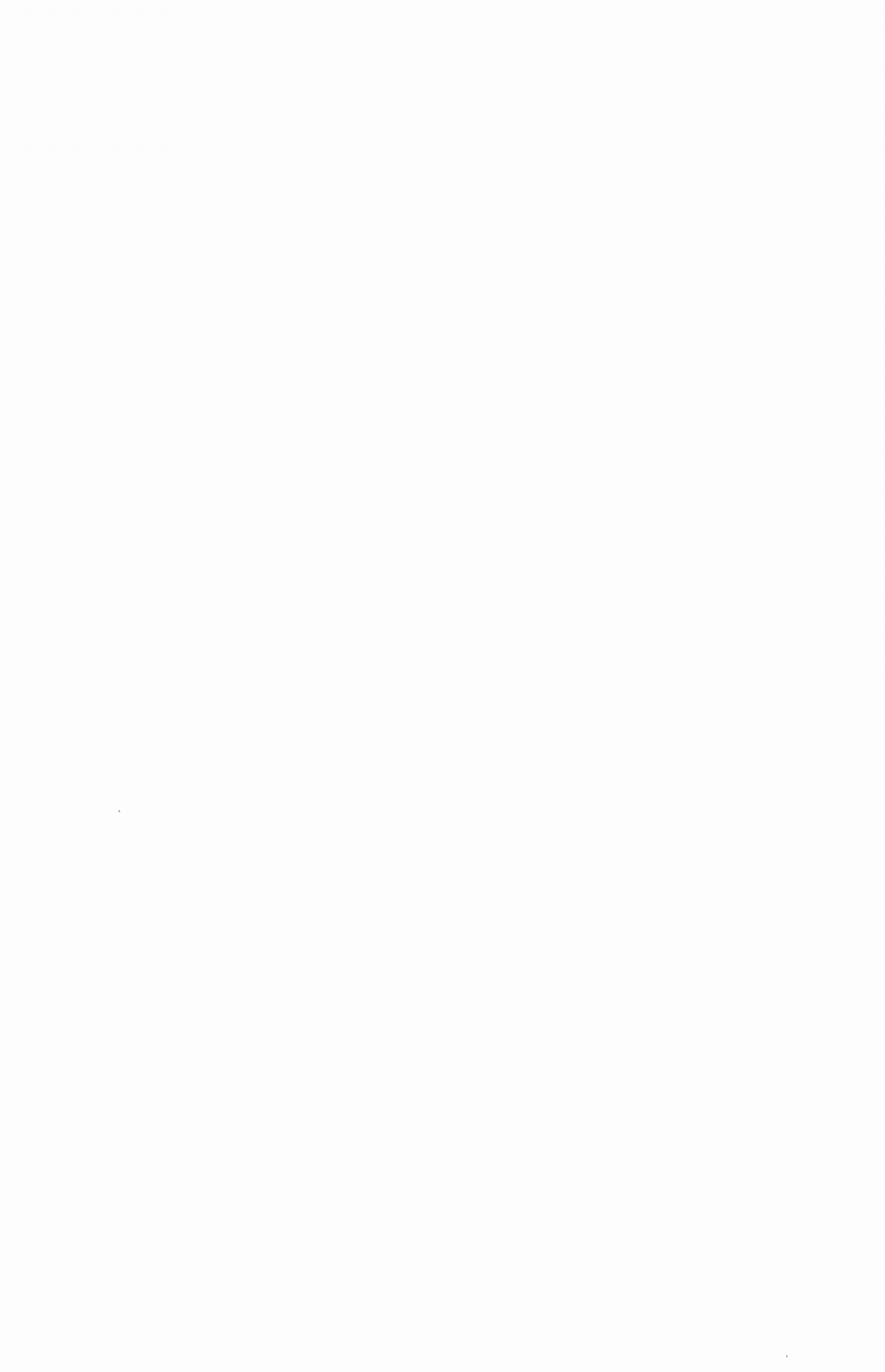#### INTRODUCTION

Since the publication of Tube Substitution Handbook, Volume 1 in June, 1960, hundreds of new tube types have been introduced. This revised edition includes over 800 more substitute listings than Volume 2, over 1450 more than Volume 1.

Although tube substitution should not be performed indiscriminately, there are numerous occasions when it is necessary and feasible. For example, when you don't have the exact tube type with you on a TV service call, you'll either have to take the chassis to the shop (without knowing if a new tube would fix the trouble), or else make a special trip just to get the tube. The same applies if you're working in the shop and need a replacement you don't have—you have to make a special trip to the distributor. Such needless trips waste time and reduce profits.

Also, when a tube is out of production or the distributor does not have it in stock, a substitute is needed. On occasion, too, it is desirable to use an improved version of the tube being replaced. For example, replacing a 6BQ6 with the improved 6CU6 will usually result in better performance.

For your convenience, this handbook is divided into five sections. The first section lists receiving tubes and their substitutes. Section 2 lists receiving tubes which can be replaced with industrial types. (Industrial tubes are more rugged than receiving types in that their peak ratings and powerhandling characteristics are much higher: therefore, it may be desirable to substitute an industrial tube to get more satisfactory results.)

Sections 3 and 4 list American and European equivalents. If you have an American tube and want to know what European type will serve as a substitute, refer to Section 3. If you have a European tube and need to know what American type can be used as a substitute, refer to Section 4. This is a very useful section because of the large amount of foreignmade equipment being sold in this country. (Additional sub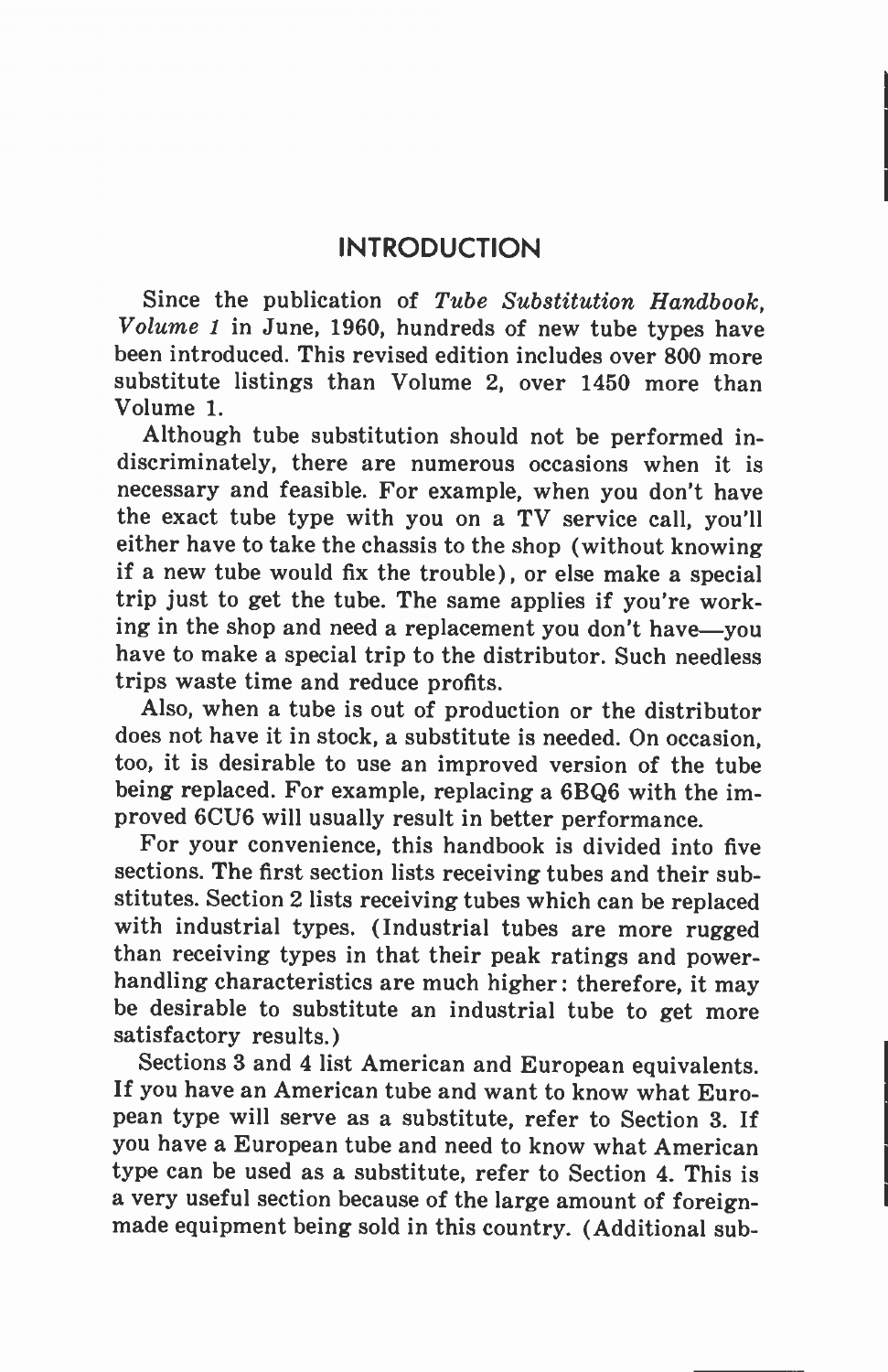stitutes may be obtained by cross-referencing the American substitutes in this section with listings in Section 1.)

The fifth section lists picture tubes and their substitutes. There are numerous occasions when a picure-tube substitute is necessary: The exact type may be out of production, or it may not be immediately available from the distributor; in either case it is necessary to use a substitute. Also, in custom installations a shorter-necked picture tube may have to be chosen.

For additional information, refer to the introductions to each section. Also pay particular attention to the various notes pertaining to the substitutions.

JULY, 1961

Javan Waama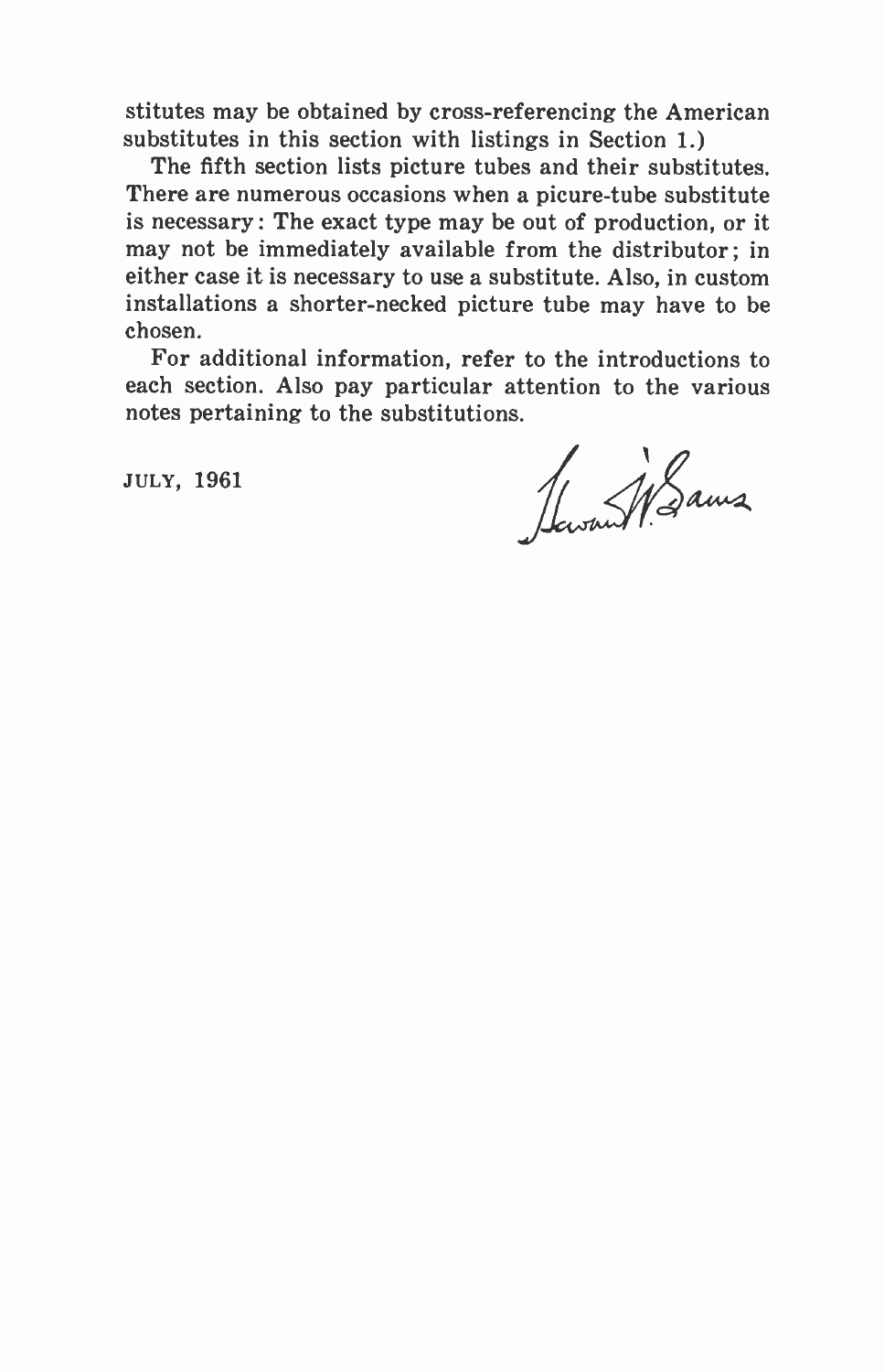## Section 1

## CROSS REFERENCE OF AMERICAN RECEIVING TUBES

This section lists all American receiving tubes which have been or are being manufactured. Also included are the latest tube types registered with EIA but not yet in production.

To use this listing, locate the tube type to be replaced in the left-hand column. Then refer to the right-hand column for the substitute. The substitutes are only those tubes which have similar, or improved, characteristics and can be inserted directly into the socket. No rewiring or mechanical changes are needed, although the associated service controls may have to be readjusted.

In some instances, the available space around the tube should be considered. For example, although electrically identical to a 6L6GB, a 6L6G is more than one inch taller and a half inch larger in diameter. Thus, the substitution may be physically impossible in some compact equipment.

Do not replace a tube in the right-hand column with one in the left-hand column because this may result in a tube with lesser qualifications being used. For example, where a high heater-to-cathode potential exists, a 6AX4 will hold up, whereas a 6W4 will not. Thus, you'll find the 6AX4 listed as a substitute for the 6W4, but not vice versa.

When no substitutes are shown, none are recommended. Refer to Section 2 to see if an industrial replacement is recommended.

Substitutes marked with an asterisk (\*) should be used only when the filament of the original tube is wired in a parallel circuit. Those tubes marked with a section symbol (§) may not work in all circuits.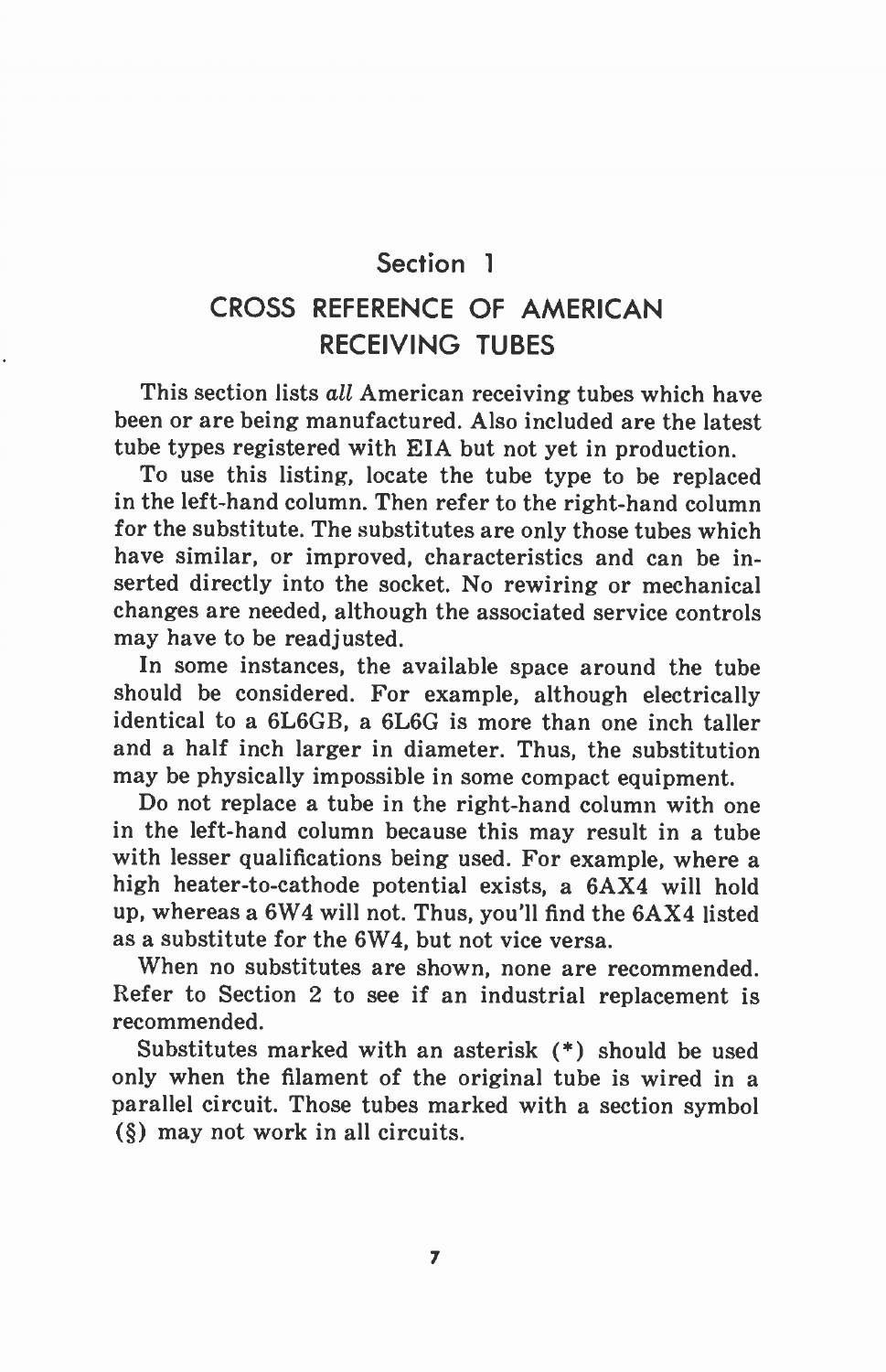|                 | <b>To Replace</b> | Use                                                                   |
|-----------------|-------------------|-----------------------------------------------------------------------|
|                 | OA <sub>2</sub>   |                                                                       |
|                 | OA <sub>3</sub>   | <b>VR175</b>                                                          |
|                 | OA4G              |                                                                       |
|                 | OB <sub>2</sub>   |                                                                       |
|                 | OB <sub>3</sub>   | <b>VR90</b>                                                           |
|                 | OC2               |                                                                       |
|                 | OC <sub>3</sub>   | <b>VR105</b>                                                          |
|                 | OD <sub>3</sub>   | <b>VR150</b>                                                          |
|                 | OY4               | OY4G                                                                  |
|                 | OY4G              | OY4                                                                   |
|                 | OZ4               | OZ4A, OZ4G (may require shield)                                       |
|                 | OZ4A              | OZ4, OZ4G (may require shield)                                        |
| <b>042-14N5</b> | OZ4G              | 0Z4, 0Z4A                                                             |
|                 | 1A3               |                                                                       |
|                 | 1A4               | 1A4P, 1A4T                                                            |
|                 | 1A4P              | 1A4, 1A4T                                                             |
| TUBES           | 1A4T              | 1A4, 1A4P                                                             |
|                 | 1A5G              | 1A5GT, 1T5GT                                                          |
|                 | 1A5GT             | 1A5G, 1T5GT                                                           |
| <b>GNINION</b>  | 1A6               |                                                                       |
|                 | 1A7G              | 1A7GT                                                                 |
|                 | 1A7GT             | 1A7G                                                                  |
|                 | 1AB5              |                                                                       |
| œ               | 1AB6              |                                                                       |
| $\bullet$       | 1AC6              |                                                                       |
|                 | 1AE4              |                                                                       |
|                 | <b>1AF4</b>       | 1AM4, 1T4SF                                                           |
|                 | 1AF5              | <b>1AR5</b>                                                           |
|                 | 1AG4              |                                                                       |
|                 | 1AH4              |                                                                       |
|                 | 1AH <sub>5</sub>  |                                                                       |
|                 | 1AJ4              | $1T4*$                                                                |
|                 | 1AJ5              |                                                                       |
|                 | 1AM4              | 1AF4, 1T4SF                                                           |
|                 | 1AN5              |                                                                       |
| 8               |                   | § May not work in all circuits.<br>* Parallel-filament circuits only. |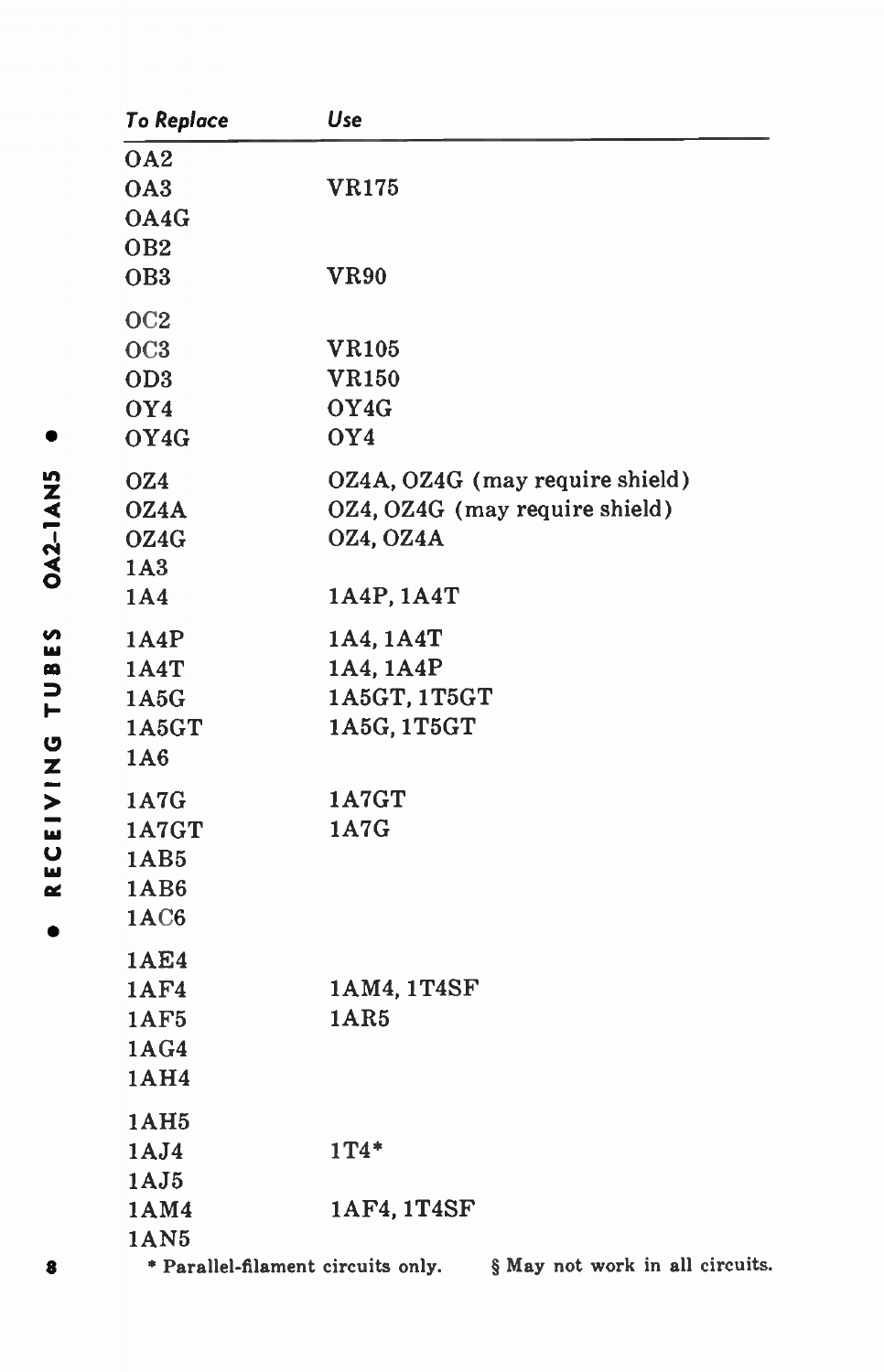| <b>To Replace</b> | Use                                                                   |                   |
|-------------------|-----------------------------------------------------------------------|-------------------|
| 1AQ5              | 1R5SF                                                                 |                   |
| <b>1AR5</b>       | <b>1AF5</b>                                                           |                   |
| 1AS5              | <b>1U5SF</b>                                                          |                   |
| 1AU3              |                                                                       |                   |
| 1AX2              |                                                                       |                   |
| 1B3GT             | 1AU3, 1G3GT, 1G3GT/1B3GT, 1J3,<br>1J3A, 1K3, 1N2, 1N2A                |                   |
| 1B4P              | 1B4T, 32, 951                                                         |                   |
| 1B4T              | 1B4P, 32, 951                                                         |                   |
| 1B5               | 1B5/25S, 25, 25S                                                      |                   |
| 1B5/25S<br>1B6    | 1B5, 25, 25S                                                          | ი                 |
| 1B7G              | 1B7GT                                                                 |                   |
| 1B7GT             | 1B7G                                                                  |                   |
| 1B8GT             |                                                                       | <b>EIVIZO</b>     |
| 1C <sub>3</sub>   |                                                                       |                   |
| 1C5G              |                                                                       | ⊣                 |
|                   | 1C5GT, 1C5GT/G, 1Q5G, 1Q5GT,<br>1Q5GT/G                               | C<br>æ            |
| 1C5GT             | 1C5G, 1C5GT/G, 1Q5G, 1Q5GT,<br>1Q5GT/G                                | М<br><b>S</b>     |
| 1C5GT/G           | 1C5G, 1C5GT, 1Q5G, 1Q5GT, 1Q5GT/G                                     | <b>1AQ5-1E5GT</b> |
| 1C6               |                                                                       |                   |
| <b>1C7G</b>       |                                                                       |                   |
| 1D5G              | 1D5GP, 1D5GT                                                          |                   |
| 1D5GP             | 1D5G, 1D5GT                                                           |                   |
| 1D5GT             | 1D5G, 1D5GP                                                           |                   |
| 1D7G              |                                                                       |                   |
| 1D8GT             |                                                                       |                   |
| 1DN5              | 1U <sub>5</sub>                                                       |                   |
| 1E3               |                                                                       |                   |
| 1E4G              | 1E4GT                                                                 |                   |
| 1E4GT             | 1E4G                                                                  |                   |
| $1\mathrm{E5G}$   | 1E5GP, 1E5GT                                                          |                   |
| 1E5GP             | 1E5G, 1E5GT                                                           |                   |
| 1E5GT             | 1E5G, 1E5GP                                                           |                   |
|                   | * Parallel-filament circuits only.<br>§ May not work in all circuits. | 9                 |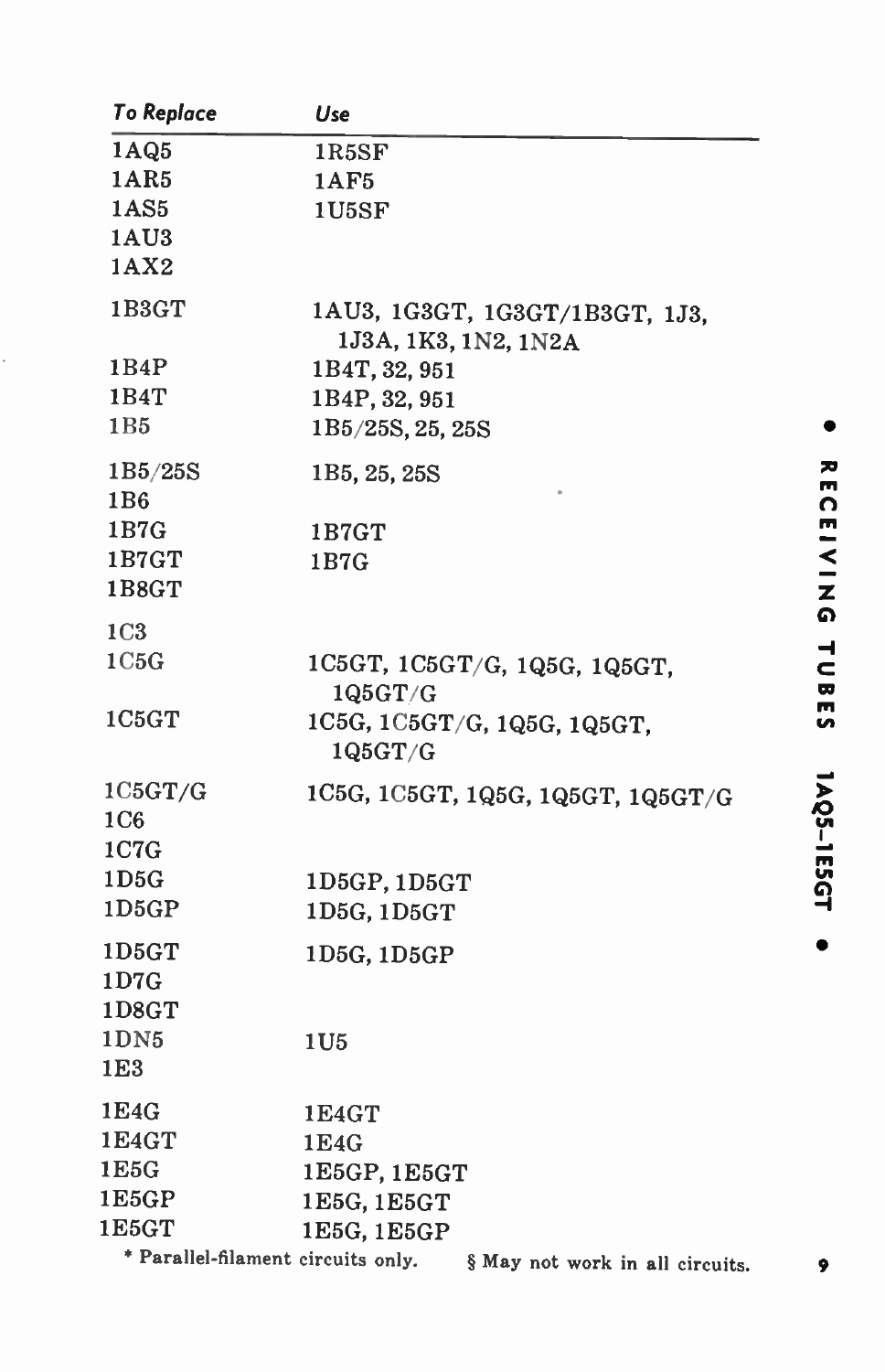| <b>To Replace</b>                  | Use                                                       |
|------------------------------------|-----------------------------------------------------------|
| 1E7G                               | 1E7GT                                                     |
| 1E7GT                              | 1E7G                                                      |
| 1F4                                |                                                           |
| 1F5G                               |                                                           |
| 1F6                                |                                                           |
| 1F7G                               | 1F7GH, 1F7GV                                              |
| 1F7GH                              | 1F7G, 1F7GV                                               |
| 1F7GV                              | 1F7G, 1F7GH                                               |
| 1G3GT                              | 1AU3, 1B3GT, 1G3GT/1B3GT, 1J3,<br>1J3A, 1K3, 1N2, 1N2A    |
| 1G3GT/1B3GT                        | 1B3GT, 1G3GT, 1AU3, 1J3, 1J3A, 1K3,<br>1N2, 1N2A          |
| 1G4G                               | 1G4GT, 1G4GT/G                                            |
| 1G4GT                              | 1G4G, 1G4GT/G                                             |
| 1G4GT/G                            | 1G4G, 1G4GT                                               |
| 1G5G                               | 1G5GT, 1J5G                                               |
| 1G5GT                              | 1G5G, 1J5G                                                |
| 1G6G                               | 1G6GT, 1G6GT/G                                            |
| 1G6GT                              | 1G6G, 1G6GT/G                                             |
| 1G6GT/G                            | 1G6G, 1G6GT                                               |
| 1H2                                |                                                           |
| 1H4G                               | 1H4GT                                                     |
| 1H4GT                              | 1H4G                                                      |
| 1H5G                               | 1H5GT                                                     |
| 1H5GT                              | 1H5G                                                      |
| 1H6G                               | 1H6GT                                                     |
| 1H6GT                              | 1H6G                                                      |
| 1J3                                | 1J3A, 1AU3, 1B3GT, 1G3GT, 1G3GT/<br>1B3GT, 1K3, 1N2, 1N2A |
| 1J3A                               |                                                           |
| 1J5G                               | 1G5G, 1G5GT                                               |
| 1J6G                               | 1J6GT                                                     |
| 1J6GT                              | 1J6G                                                      |
| 1 <sub>K3</sub>                    | 1AU3, 1B3GT, 1G3GT, 1G3GT/1B3GT,<br>1J3, 1J3A, 1N2, 1N2A  |
| * Parallel-filament circuits only. | § May not work in all circuits.                           |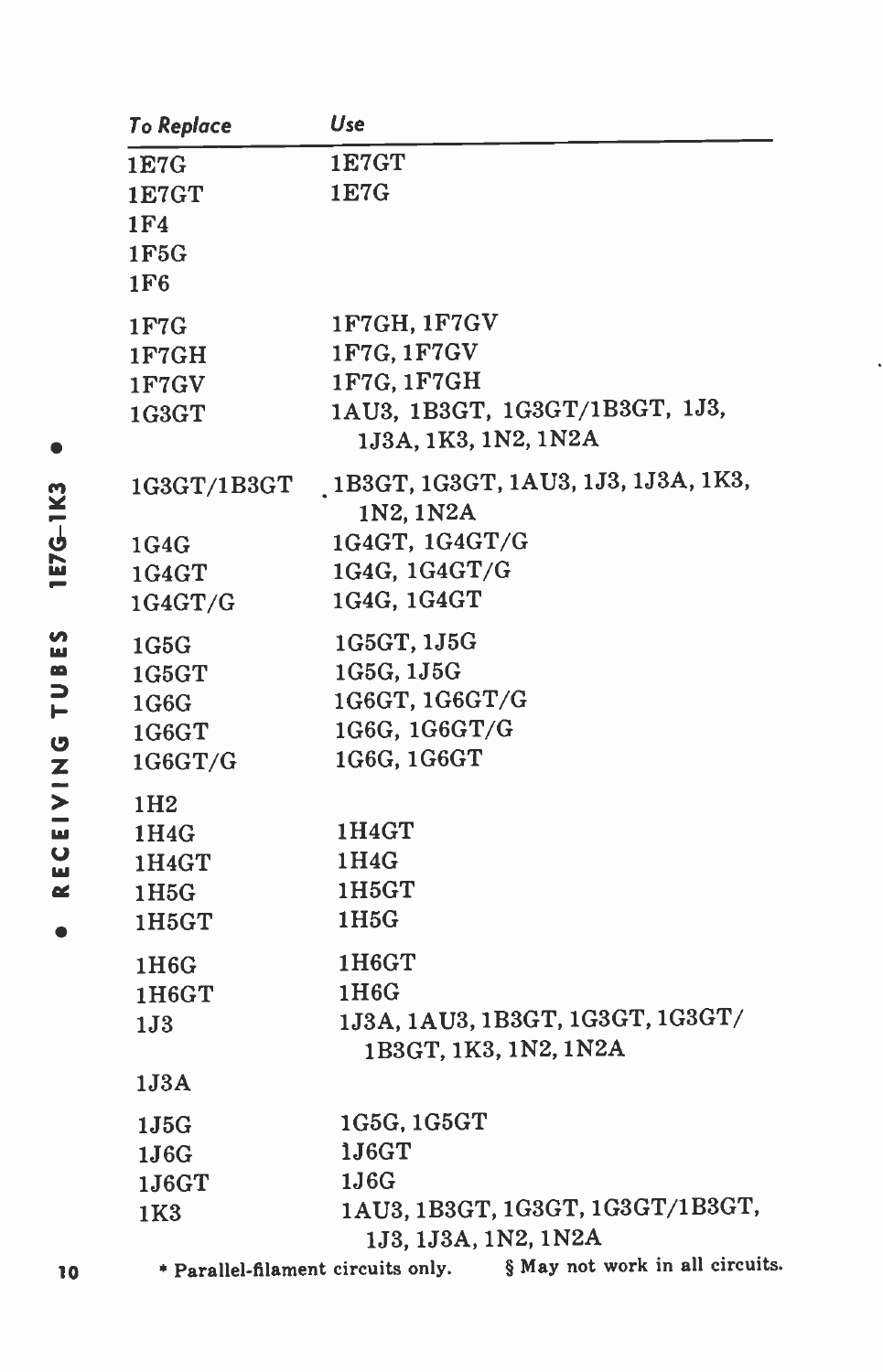| <b>To Replace</b>                                   | Use                                                                   |                              |  |
|-----------------------------------------------------|-----------------------------------------------------------------------|------------------------------|--|
| 1L4                                                 |                                                                       |                              |  |
| 1L6                                                 | $1U6*$                                                                |                              |  |
| <b>1LA4</b>                                         | 1LA4E                                                                 |                              |  |
| <b>1LA4E</b>                                        | 1LA4                                                                  |                              |  |
| 1LA6                                                |                                                                       |                              |  |
| 1LB4                                                |                                                                       |                              |  |
| 1LB6                                                |                                                                       |                              |  |
| 1LC5                                                | 1LN5                                                                  |                              |  |
| 1LC6                                                | <b>1LA6</b>                                                           |                              |  |
| 1LD5                                                |                                                                       |                              |  |
| 1LE3                                                | 1LF3                                                                  |                              |  |
| 1LF3                                                | <b>1LE3</b>                                                           | 70<br>m                      |  |
| 1LG5                                                |                                                                       | C                            |  |
| 1LH4                                                |                                                                       |                              |  |
| 1LN5                                                |                                                                       | $\overline{M}$               |  |
| 1M3                                                 | 1N3                                                                   | Z<br><u>ດ</u>                |  |
| 1N <sub>2</sub>                                     | 1N2A, 1AU3                                                            | ᅴ                            |  |
| 1N2A                                                | 1N2, 1AU3                                                             | C                            |  |
| 1N3                                                 | 1M <sub>3</sub>                                                       | $\mathbf{\overline{u}}$<br>m |  |
| 1N5G                                                | 1N5GT, 1N5GT/G                                                        | <b>S</b>                     |  |
| 1N5GT                                               | 1N5G, 1N5GT/G                                                         |                              |  |
| 1N5GT/G                                             | 1N5G, 1N5GT                                                           | $T + 125$                    |  |
| 1 <sub>N6G</sub>                                    | 1N6GT                                                                 |                              |  |
| 1N6GT                                               | 1N6G                                                                  |                              |  |
| 1P5G                                                | 1P5GT                                                                 |                              |  |
| 1P5GT                                               | 1P5G                                                                  |                              |  |
| 1Q5G                                                | 1Q5GT, 1Q5GT/G, 1C5G, 1C5GT,<br>1C5GT/G                               |                              |  |
| 1Q5GT                                               | 1Q5G, 1Q5GT/G, 1C5G, 1C5GT,<br>1C5GT/G                                |                              |  |
| $1 \mathrm{Q} 5 \mathrm{G} \mathrm{T} / \mathrm{G}$ | 1Q5G, 1Q5GT, 1C5G, 1C5GT, 1C5GT/G                                     |                              |  |
| 1R4                                                 |                                                                       |                              |  |
| $1\mathrm{R}5$                                      |                                                                       |                              |  |
| 1R5SF                                               | 1AQ5                                                                  |                              |  |
| 1S2                                                 | 1S2A, 1H2                                                             |                              |  |
|                                                     | * Parallel-filament circuits only.<br>§ May not work in all circuits. | 11                           |  |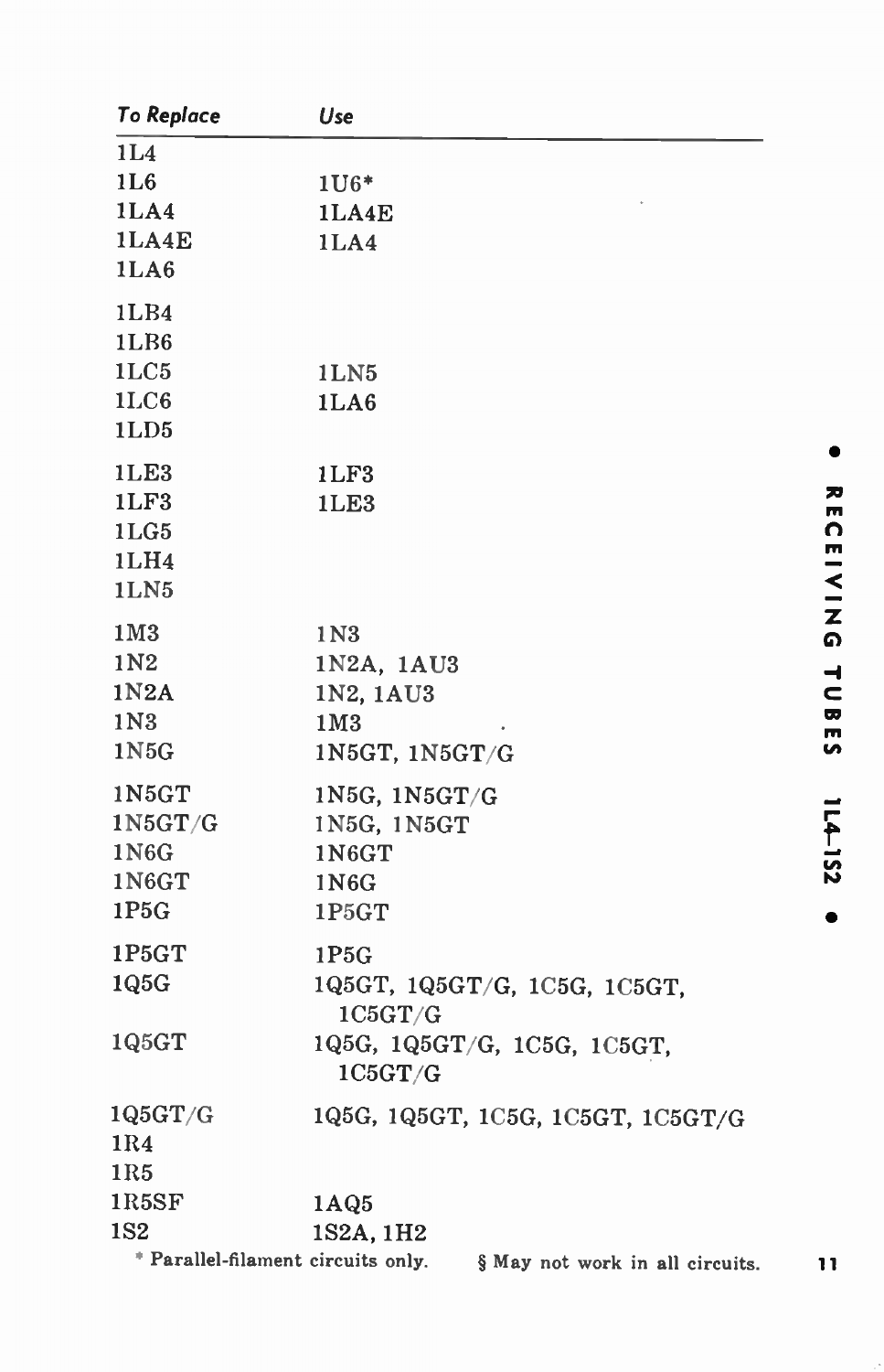|            | <b>To Replace</b>  | Use                                                                   |  |
|------------|--------------------|-----------------------------------------------------------------------|--|
|            | <b>1S2A</b>        | 1S2, 1H2                                                              |  |
|            | <b>1S4</b>         |                                                                       |  |
|            | <b>1S5</b>         |                                                                       |  |
|            | 1SA6GT             |                                                                       |  |
|            | 1SB6GT             |                                                                       |  |
|            | 1T <sub>2</sub>    |                                                                       |  |
|            | 1T4                | $1AJ4*$                                                               |  |
|            | 1T4SF              | 1AF4, 1AM4                                                            |  |
|            | 1T5GT              | 1A5G, 1A5GT                                                           |  |
|            | 1U4                |                                                                       |  |
| 132A-28N4A | 1U5                | 1DN5                                                                  |  |
|            | <b>1U5SF</b>       | <b>1AS5</b>                                                           |  |
|            | 1U <sub>6</sub>    | $1L6*$                                                                |  |
|            | 1 <sub>V</sub>     | 6Z3                                                                   |  |
|            | 1V2                |                                                                       |  |
|            | 1V6                |                                                                       |  |
| SEN I      | 1W4                |                                                                       |  |
|            | 1X2                | 1X2A, 1X2B                                                            |  |
|            | 1X2A               | 1X2B                                                                  |  |
|            | 1X2B               |                                                                       |  |
| KECEIVING  | <b>1Z2</b>         |                                                                       |  |
|            | 2A3                | 2A3H                                                                  |  |
|            | 2A3H               | 2A3                                                                   |  |
|            | 2A5                |                                                                       |  |
|            | <b>2A6</b>         |                                                                       |  |
| $\bullet$  |                    | <b>2A7S</b>                                                           |  |
|            | 2A7<br><b>2A7S</b> | <b>2A7</b>                                                            |  |
|            | <b>2AF4</b>        | 2AF4A, 2AF4B                                                          |  |
|            | 2AF4A              | <b>2AF4B</b>                                                          |  |
|            | <b>2AF4B</b>       |                                                                       |  |
|            |                    |                                                                       |  |
|            | 2B3                |                                                                       |  |
|            | 2B7                | <b>2B7S</b>                                                           |  |
|            | <b>2B7S</b>        | 2B7                                                                   |  |
|            | <b>2BN4</b>        | <b>2BN4A</b><br><b>2BN4</b>                                           |  |
| 12         | 2BN4A              | § May not work in all circuits.<br>* Parallel-filament circuits only. |  |
|            |                    |                                                                       |  |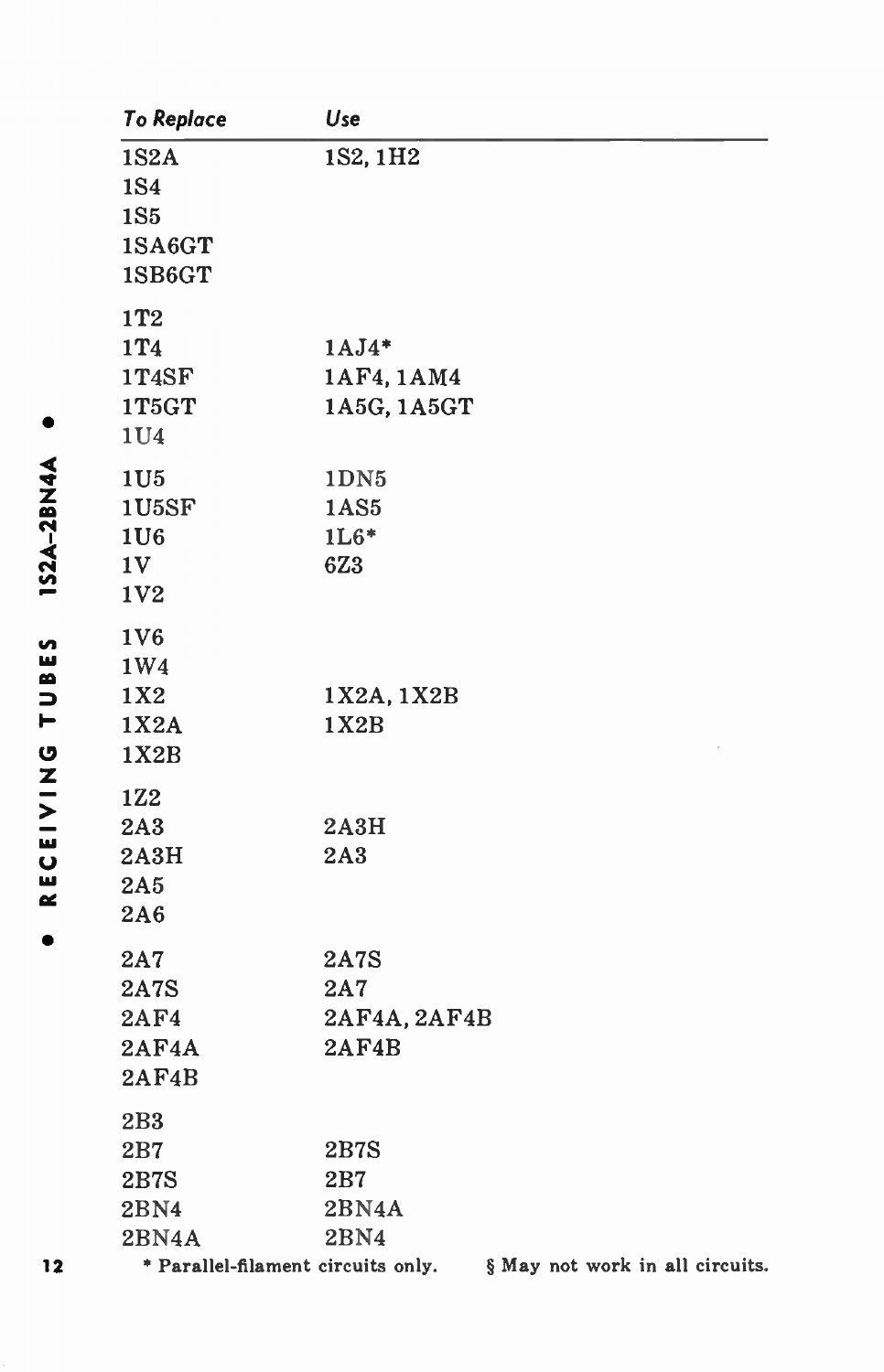| <b>To Replace</b> | Use                                |                                 |                  |
|-------------------|------------------------------------|---------------------------------|------------------|
| <b>2CW4</b>       |                                    |                                 |                  |
| 2CY5              | 2EA5, 2EV5                         |                                 |                  |
| <b>2E5</b>        |                                    |                                 |                  |
| 2E <sub>A5</sub>  | <b>2EV5</b>                        |                                 |                  |
| <b>2EN5</b>       |                                    |                                 |                  |
| <b>2ER5</b>       |                                    | 2ES5, 2FH5, 2FQ5, 2FQ5A, 2FY5   |                  |
| <b>2ES5</b>       | 2FH5, 2FQ5, 2FQ5A                  |                                 |                  |
| 2EV5              | <b>2EA5</b>                        |                                 |                  |
| 2FH5              | 2ES5, 2FQ5, 2FQ5A                  |                                 |                  |
| 2FQ5              |                                    | 2FQ5A, 2ES5, 2FH5, 2FY5, 2GK5   |                  |
| 2FQ5A             |                                    | 2FQ5, 2FH5, 2FY5, 2GK5          | ᅏ<br>m           |
| <b>2FS5</b>       |                                    |                                 | ი                |
| $2$ FV $6$        |                                    |                                 | E                |
| $2$ $FY5$         | 2FQ5, 2FQ5A, 2GK5                  |                                 | $\leq$           |
| 2G5               |                                    |                                 | Z                |
| <b>2GK5</b>       | 2FQ5, 2FQ5A, 2FY5                  |                                 | ໑<br>ᅴ           |
| 2J2               |                                    |                                 | c                |
| 2S/4S             |                                    |                                 | œ                |
| 2T <sub>4</sub>   |                                    |                                 | m<br>S           |
| <b>2V2</b>        |                                    |                                 |                  |
| 2V3G              |                                    |                                 | <b>2CW4-3AW3</b> |
| <b>2W3</b>        | 2W3GT                              |                                 |                  |
| 2W3GT             | 2W <sub>3</sub>                    |                                 |                  |
| 2X2               | 2X2A                               |                                 |                  |
| 2X2A              | 2 <sub>X2</sub>                    |                                 |                  |
| 3A2               |                                    |                                 |                  |
| 3A3               | 3AW3, 3B2                          |                                 |                  |
| 3A8GT             |                                    |                                 |                  |
| 3AF4A             | <b>3AF4B</b>                       |                                 |                  |
| 3AF4B             |                                    |                                 |                  |
| 3AJ8              |                                    |                                 |                  |
| $3{\rm AL5}$      |                                    |                                 |                  |
| $3 \mathrm{AU} 6$ | <b>3BA6</b>                        |                                 |                  |
| 3AV6              |                                    |                                 |                  |
| 3AW3              | 3A3, 3B2                           |                                 |                  |
|                   | * Parallel-filament circuits only. | § May not work in all circuits. | 13               |

• RECEIVING TUBES 2CW4-3AW3 ·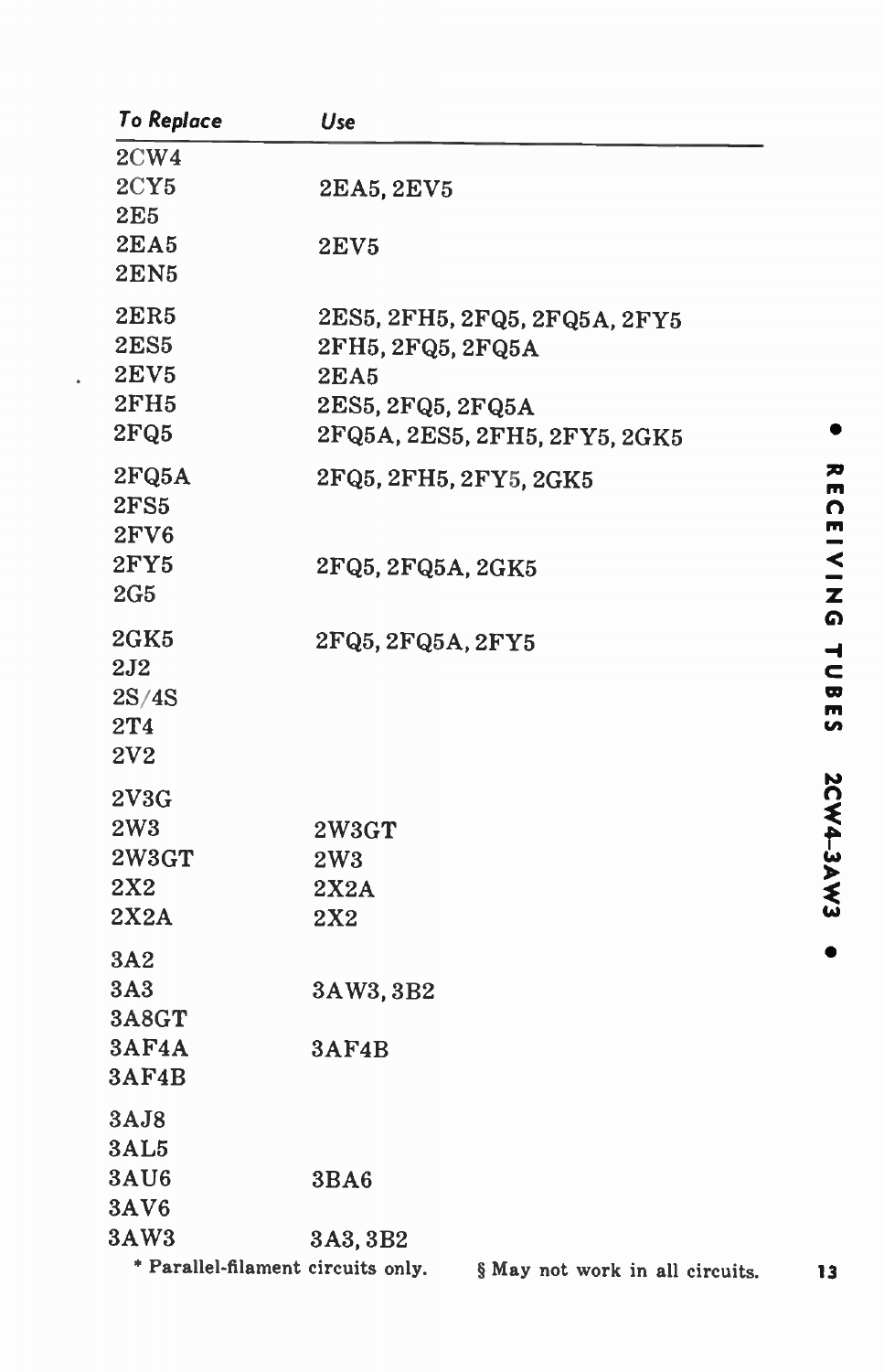| <b>To Replace</b> | Use                                                                   |
|-------------------|-----------------------------------------------------------------------|
| 3B <sub>2</sub>   | 3A3                                                                   |
| 3B7               |                                                                       |
| 3BA6              | <b>3AU6</b>                                                           |
| 3BC5              | 3CE5                                                                  |
| 3BE6              | 3BY6, 3CS6                                                            |
| $3{\rm BN4}$      | <b>3BN4A</b>                                                          |
| 3BN4A             | 3BN4                                                                  |
| <b>3BN6</b>       |                                                                       |
| $3\,\mathrm{BU}8$ | <b>3GS8</b>                                                           |
| 3BX6              | $3\mathrm{BY}7$                                                       |
| 3BY6              | 3BE6, 3CS6                                                            |
| $3\mathrm{BY}7$   | 3BX6                                                                  |
| 3BZ6              | 3CB6, 3CF6, 3DK6                                                      |
| <b>3C2</b>        |                                                                       |
| 3C <sub>4</sub>   | 3E5, 3V4*                                                             |
| 3C5GT             | 3Q5G, 3Q5GT, 3Q5GT/G                                                  |
| 3C6               | $\mathbf{X} \mathbf{X} \mathbf{B}$                                    |
| 3CB6              | 3BZ6, 3CF6, 3DK6                                                      |
| 3CE5              | 3BC5                                                                  |
| 3CF6              | 3BZ6, 3CB6, 3DK6                                                      |
| <b>3CS6</b>       | 3BE6, 3BY6                                                            |
| 3CY5              | 3EA5, 3EV5                                                            |
| 3D6               |                                                                       |
| 3DG4              |                                                                       |
| 3DK6              | 3BZ6, 3CB6, 3CF6                                                      |
| 3DT6              | 3DT6A                                                                 |
| 3DT6A             | 3DT6                                                                  |
| 3E5               | 3C4, 3V4*                                                             |
| 3E6               |                                                                       |
| <b>3EA5</b>       | 3EV5                                                                  |
| 3EH7              | 3EJ7                                                                  |
| 3EJ7              | 3EH7                                                                  |
| 3ER5              | 3ES5, 3FH5, 3FQ5, 3FQ5A, 3FY5                                         |
| 3ES5              | 3FH5, 3FQ5, 3FQ5A                                                     |
| 3EV5              | 3E <sub>A5</sub>                                                      |
|                   | § May not work in all circuits.<br>* Parallel-filament circuits only. |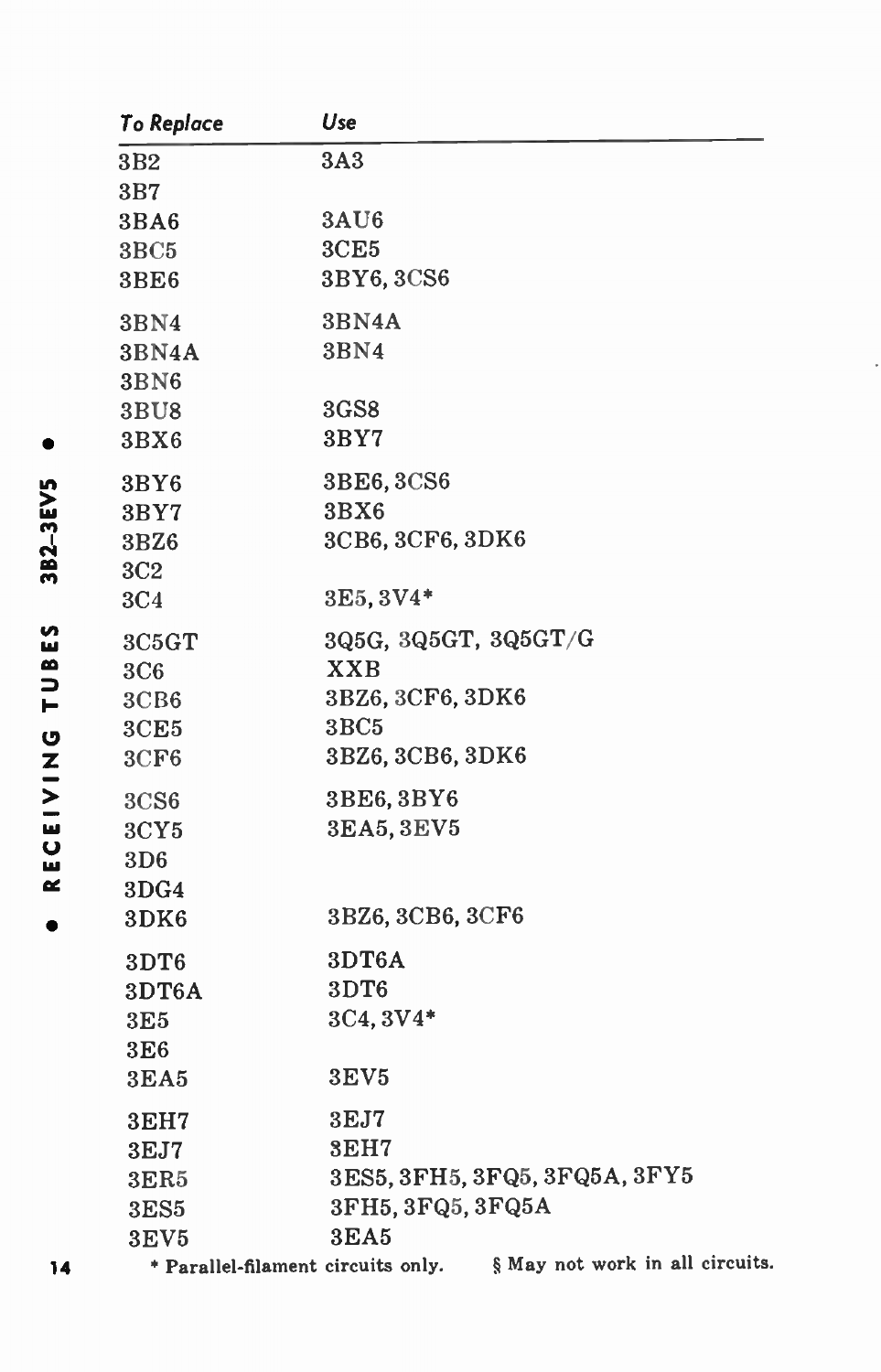| To Replace       | Use                                                                |                   |
|------------------|--------------------------------------------------------------------|-------------------|
| 3FH5             | 3ES5, 3FQ5, 3FQ5A                                                  |                   |
| 3FQ5             | 3FQ5A, 3ES5, 3FH5, 3FY5, 3GK5                                      |                   |
| 3FQ5A            | 3FQ5, 3FH5, 3FY5, 3GK5                                             |                   |
| $3$ $FY5$        | 3FQ5, 3FQ5A, 3GK5                                                  |                   |
| 3GK5             | 3FQ5, 3FQ5A, 3FY5                                                  |                   |
| <b>3GS8</b>      | $3{\rm BU}{8}$                                                     |                   |
| 3LE4             |                                                                    |                   |
| 3LF4             |                                                                    |                   |
| 3Q4              |                                                                    |                   |
| 3Q5G             | 3Q5GT, 3Q5GT/G, 3C5GT                                              |                   |
| 3Q5GT            | 3Q5G, 3Q5GT/G, 3C5GT                                               | ᅎ                 |
| 3Q5GT/G          | 3Q5G, 3Q5GT, 3C5GT                                                 | m<br>n            |
| 3S <sub>4</sub>  |                                                                    | m                 |
| 3S4SF            | 3W4, 3Z4                                                           |                   |
| 3 <sub>V</sub> 4 | 3C4*, 3E5*                                                         | $\frac{1}{2}$     |
| 3W4              | 3S4SF, 3Z4                                                         | 6                 |
| 3Z4              | 3S4SF, 3W4                                                         | ᅴ<br>$\mathbf{C}$ |
| <b>4AU6</b>      | 4BA6                                                               | œ                 |
| <b>4AV6</b>      |                                                                    | М<br>S            |
| 4BA6             | 4AU6                                                               |                   |
| 4BC5             | 4CE5                                                               |                   |
| 4BC8             | 4BQ7A, 4BS8, 4BX8, 4BZ7, 4BZ8,<br>5BK7A                            | 3FH5-4BZ6         |
| 4BE6             | 4CS6                                                               |                   |
| 4BL8             |                                                                    |                   |
| 4BN4             |                                                                    |                   |
| <b>4BN6</b>      |                                                                    |                   |
| 4BQ7A            | 4BC8, 4BS8, 4BX8, 4BZ7, 4BZ8,<br>5BK7A                             |                   |
| 4BS8             | 4BC8, 4BQ7A, 4BX8, 4BZ7, 4BZ8,<br>5BK7A                            |                   |
| 4BU8             | <b>4GS8</b>                                                        |                   |
| 4BX8             |                                                                    |                   |
|                  | 4BC8, 4BQ7A, 4BS8, 4BZ7, 4BZ8,<br>5BK7A                            |                   |
| 4BZ6             | 4CB6, 4DE6, 4DK6                                                   |                   |
|                  | * Parallel-filament circuits only. § May not work in all circuits. | 15.               |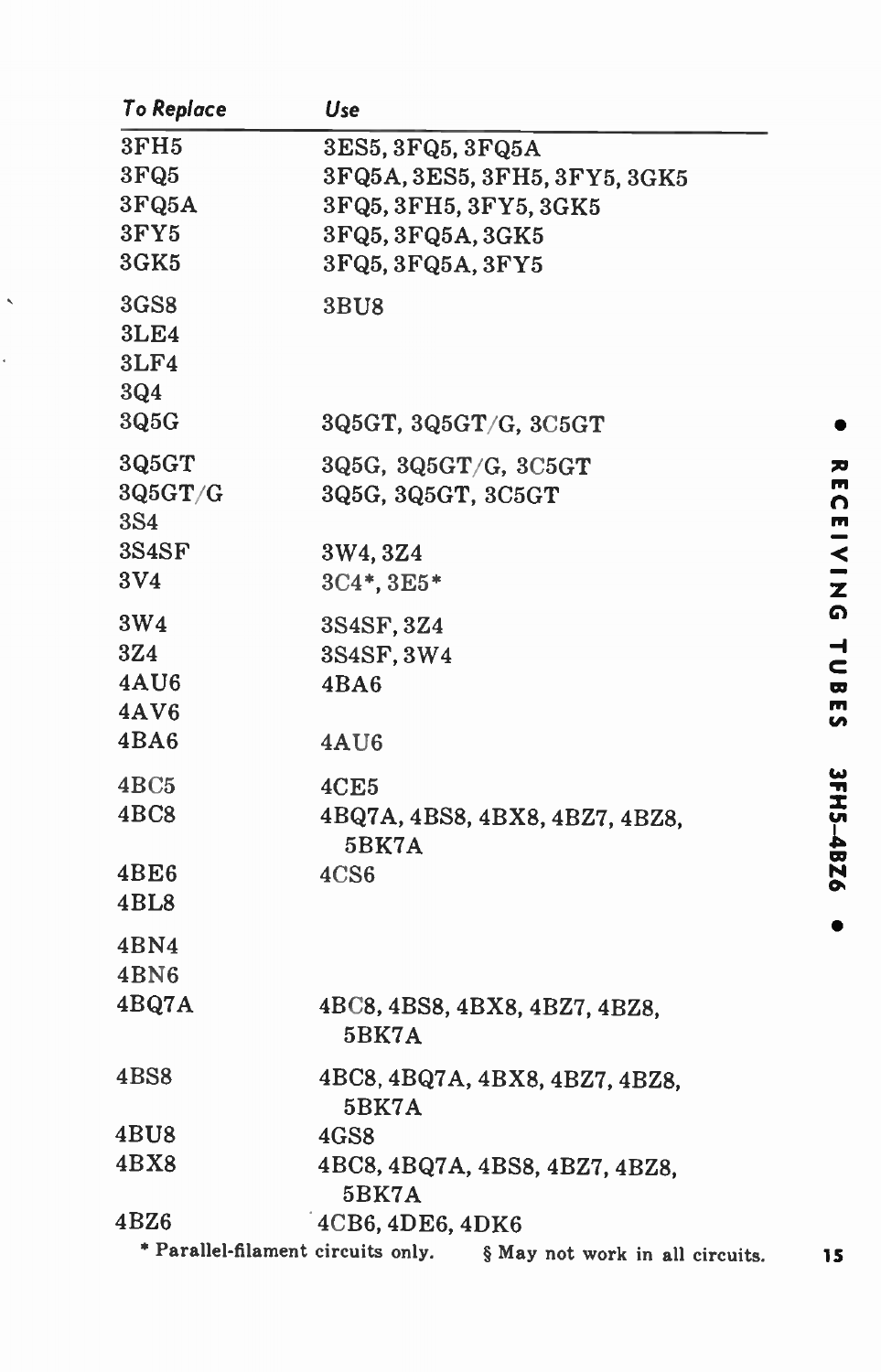| To Replace                                         | Use                                                                          |
|----------------------------------------------------|------------------------------------------------------------------------------|
| 4BZ7                                               | 4BC8, 4BQ7A, 4BS8, 4BX8, 4BZ8,<br><b>5BK7A</b>                               |
| 4BZ8                                               | 4BC8, 4BQ7A, 4BS8, 4BX8, 4BZ7,<br>5BK7A                                      |
| 4CB6                                               | 4BZ6, 4DE6, 4DK6                                                             |
| 4CE5<br>4CM4                                       | <b>4BC5</b>                                                                  |
| 4CS6<br>4C <sub>X7</sub><br>4CY5                   | 4BE6                                                                         |
| 4DE6                                               | 4BZ6, 4CB6, 4DK6                                                             |
| 4DK6                                               | 4BZ6, 4CB6, 4DE6                                                             |
| 4DT6                                               | 4DT6A                                                                        |
| 4DT6A<br>4EH7                                      | 4EJ7                                                                         |
| 4EJ7<br><b>4ES8</b>                                | <b>4EH7</b>                                                                  |
| <b>4EW6</b><br><b>4FS7</b>                         | 4GM6                                                                         |
| 4GM6                                               | <b>4EW6</b>                                                                  |
| <b>4GS8</b><br><b>5AM8</b><br>5AN8<br>5AQ5<br>5AR4 | 4BU8                                                                         |
| 5AS4                                               | 5AS4A, 5DB4, 5U4GB                                                           |
| <b>5AS4A</b><br>5A <sub>S</sub>                    | 5AS4, 5DB4, 5U4GB                                                            |
| 5AT4<br>5AT8                                       | 5CG8, 5FG7                                                                   |
| 5AU4                                               | 5V <sub>3</sub>                                                              |
| 5AV8                                               | 5B8\$                                                                        |
| 5AW4                                               | 5AS4, 5AS4A, 5AU4, 5DB4, 5R4GYB,<br>5U4GA, 5U4GB, 5V3, 5R4, 5R4GY,<br>5R4GYA |
|                                                    | 8 May not work in all circuits.<br>* Parallel-filament circuits only.        |

16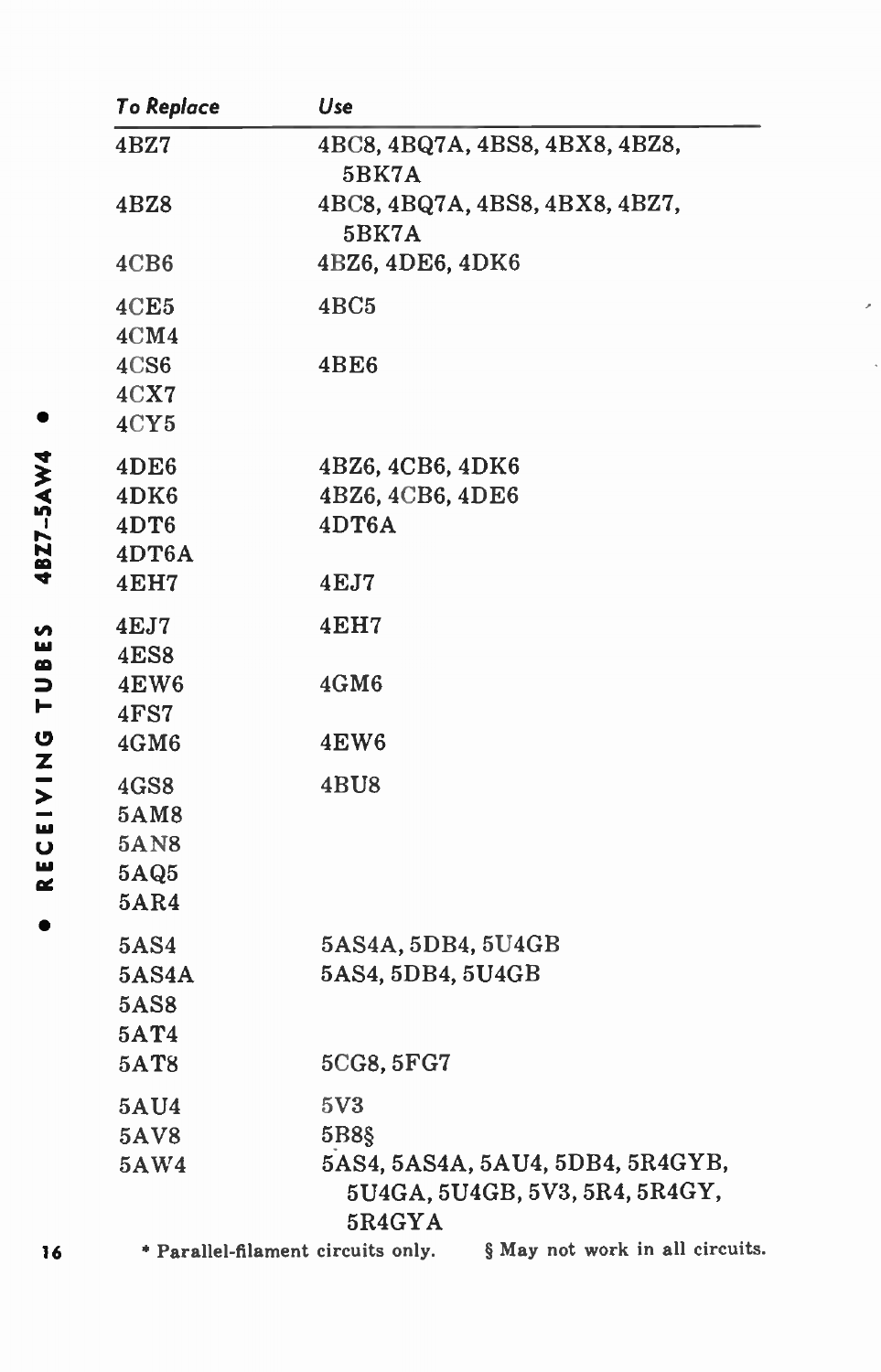| <b>To Replace</b>                                                   | Use                                                                                                                                   |                          |
|---------------------------------------------------------------------|---------------------------------------------------------------------------------------------------------------------------------------|--------------------------|
| 5AX4GT                                                              | 5AR4, 5R4G, 5R4GY, 5R4GYA, 5R4GYB,<br>5T4                                                                                             |                          |
| 5AZ3                                                                |                                                                                                                                       |                          |
| 5AZ4                                                                | 5AR4, 5AX4GT, 5CG4, 5R4G, 5R4GY,<br>5R4GYA, 5R4GYB, 5T4, 5V4G,<br>5V4GA, 5Y3G, 5Y3GA, 5Y3GT,<br>5Y3GT/G, 5Z4, 5Z4G, 5Z4GT,<br>5Z4GT/G |                          |
| 5B8                                                                 | 5AV8§                                                                                                                                 |                          |
| 5BE8                                                                | 5BR8§, 5CL8§, 5CL8A§, 5FV8§                                                                                                           |                          |
| 5BK7A                                                               | 4BC8, 4BQ7A, 4BS8, 4BX8, 4BZ7,<br>4BZ8                                                                                                | <b>ZD</b><br>m           |
| 5BQ7A                                                               | 5BS8, 5BZ7                                                                                                                            |                          |
| 5BR8                                                                | 5BE8§, 5CL8§, 5CL8A§, 5FV8                                                                                                            |                          |
| <b>5BS8</b>                                                         | 5BQ7A, 5BZ7                                                                                                                           | <b>CEIYING</b>           |
| 5BT8                                                                |                                                                                                                                       | $\overline{\phantom{0}}$ |
| 5BW8                                                                |                                                                                                                                       | $\mathbf{C}$<br>œ        |
| 5BZ7                                                                | 5BQ7A, 5BS8                                                                                                                           | m                        |
| 5 <sub>C</sub> <sub>G</sub>                                         | 5AR4, 5V4G, 5V4GA, 5Z4, 5Z4G, 5Z4GT,<br>5Z4GT/G                                                                                       | S                        |
| 5 <sub>C</sub>                                                      | 5AT8, 5FG7                                                                                                                            | 5AX4GT-5ES8              |
| 5CL8                                                                | 5CL8A, 5BE8§, 5BR8§, 5FV8§                                                                                                            |                          |
| 5CL8A                                                               | 5CL8, 5BE8§, 5BR8§, 5FV8§                                                                                                             |                          |
| 5CM6                                                                | 5CZ5                                                                                                                                  |                          |
| <b>5CM8</b>                                                         |                                                                                                                                       |                          |
| <b>5CQ8</b><br><b>5CR8</b><br>5 <sub>C</sub> U <sub>4</sub><br>5CZ5 | 5EA8§, 5GH8§, 5U8§                                                                                                                    |                          |
| 5DB4                                                                | 5AS4, 5AS4A, 5U4GB                                                                                                                    |                          |
| 5DH8                                                                |                                                                                                                                       |                          |
| 5DJ4                                                                |                                                                                                                                       |                          |
| 5EA8                                                                | 5GH8, 5U8, 5CQ8§                                                                                                                      |                          |
| <b>5EH8</b>                                                         |                                                                                                                                       |                          |
| 5ES8                                                                |                                                                                                                                       |                          |
|                                                                     | § May not work in all circuits.<br>* Parallel-filament circuits only.                                                                 | 17                       |

データ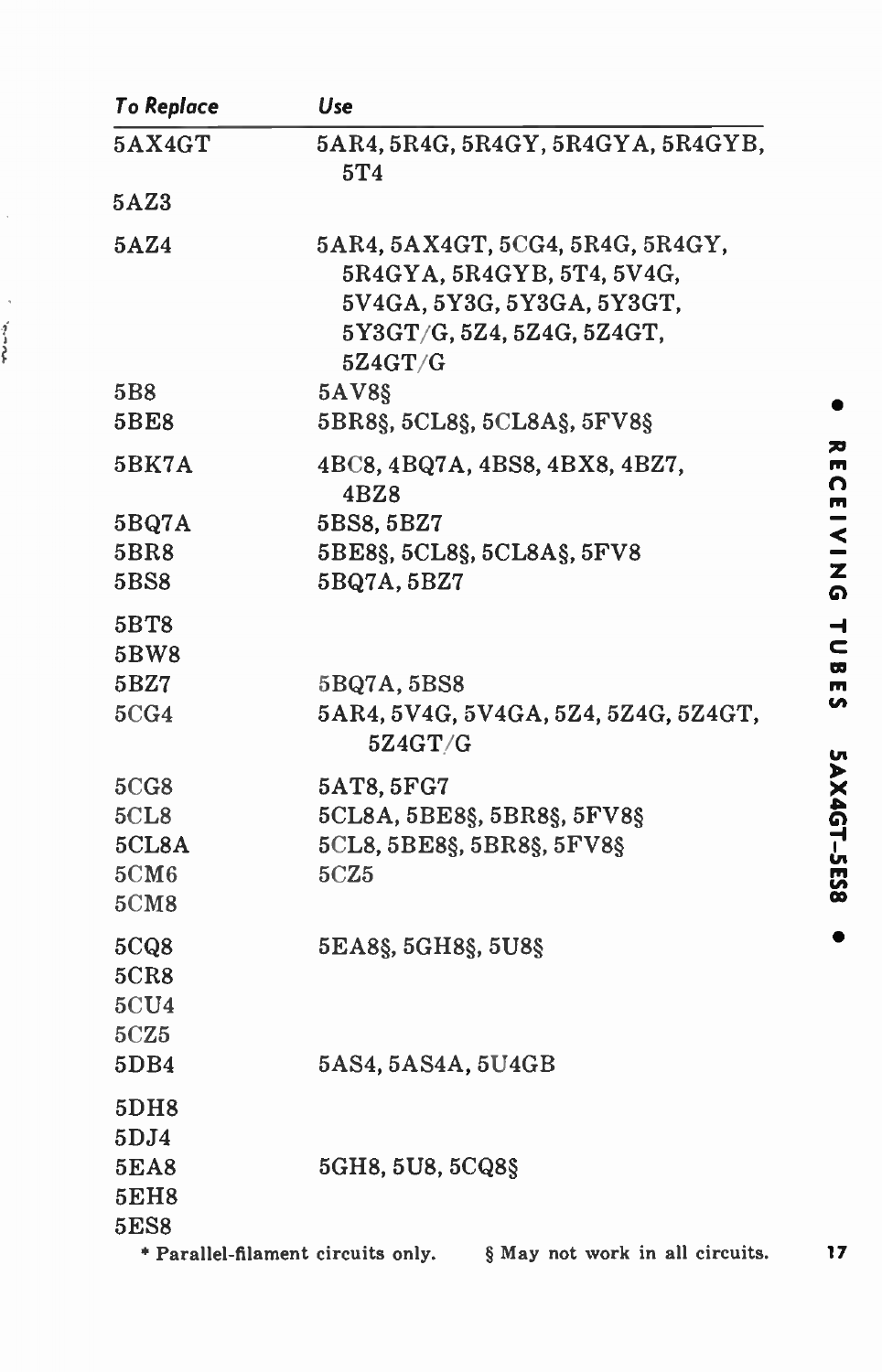| To Replace       | Use                                                                   |
|------------------|-----------------------------------------------------------------------|
| <b>5EU8</b>      |                                                                       |
| 5EW6             | 5GM6                                                                  |
| 5FG7             |                                                                       |
| 5FV8             | 5BE8§, 5BR8, 5CL8§, 5CL8A§                                            |
| 5GHz             | 5EA8, 5U8, 5CQ8§                                                      |
| 5GM6             | 5EW6                                                                  |
| 5J6              |                                                                       |
| 5R4G             | 5R4GY, 5R4GYA, 5R4GYB                                                 |
| 5R4GY            | 5R4G, 5R4GYA, 5R4GYB                                                  |
| 5R4GYA           | 5R4G, 5R4GY, 5R4GYB                                                   |
| 5R4GYB           |                                                                       |
| 5T <sub>4</sub>  | 5AR4, 5R4G, 5R4GY, 5R4GYA, 5R4GYB                                     |
| 5T8              |                                                                       |
| 5U4G             | 5U4GA, 5U4GB, 5AR4, 5AS4, 5AS4A,                                      |
|                  | 5DB4, 5R4G, 5R4GY, 5R4GYA,                                            |
|                  | 5R4GYB, 5T4                                                           |
| 5U4GA            | 5U4GB, 5AS4, 5AS4A, 5DB4, 5R4G,                                       |
|                  | 5R4GY, 5R4GYA, 5R4GYB                                                 |
| ${\bf 5 U 4 GB}$ | 5AS4, 5AS4A, 5DB4                                                     |
| $5U$ 8           | 5EA8, 5GH8, 5CQ8\$                                                    |
| 5V3              | 5V3A, 5AU4                                                            |
| 5V3A             |                                                                       |
| 5V4G             | 5V4GA, 5AR4                                                           |
| 5V4GA            | 5V4G, 5AR4                                                            |
| 5V6GT            |                                                                       |
| 5W4              | 5W4G, 5W4GT, 5W4GT/G, 5AR4, 5AZ4,                                     |
|                  | 5CG4, 5R4G, 5R4GY, 5R4GYA,                                            |
|                  | 5R4GYB, 5T4, 5V4G, 5V4GA, 5Y3G,                                       |
|                  | 5Y3GA, 5Y3GT, 5Y3GT/G, 5Z4,                                           |
|                  | 5Z4G, 5Z4GT, 5Z4GT/G                                                  |
| 5W4G             | 5W4, 5W4GT, 5W4GT/G, 5AR4, 5AZ4,                                      |
|                  | 5CG4, 5R4G, 5R4GY, 5R4GYA,                                            |
|                  | 5R4GYB, 5T4, 5V4G, 5V4GA, 5Y3G,                                       |
|                  | 5Y3GA, 5Y3GT, 5Y3GT/G, 5Z4,                                           |
|                  | 5Z4G, 5Z4GT, 5Z4GT/G                                                  |
|                  | * Parallel-filament circuits only.<br>§ May not work in all circuits. |

 $\ddot{\phantom{a}}$ 

18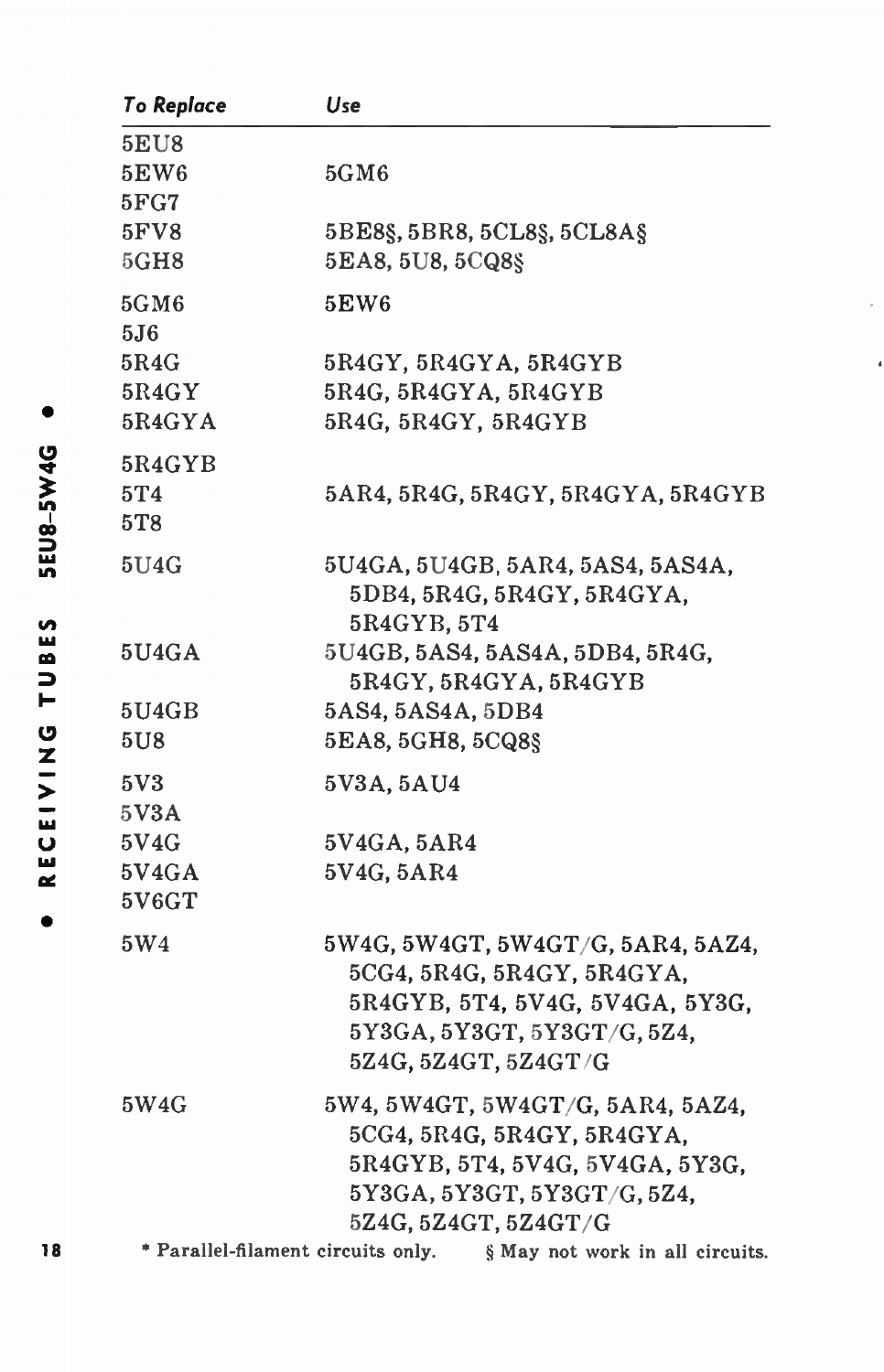| <b>To Replace</b>           | Use                                                                                                                                                     |                                                                         |
|-----------------------------|---------------------------------------------------------------------------------------------------------------------------------------------------------|-------------------------------------------------------------------------|
| 5W4GT                       | 5W4, 5W4G, 5W4GT/G, 5AR4, 5AZ4,<br>5CG4, 5R4G, 5R4GY, 5R4GYA,<br>5R4GYB, 5T4, 5V4G, 5V4GA, 5Y3G,<br>5Y3GA, 5Y3GT, 5Y3GT/G, 5Z4,<br>5Z4G, 5Z4GT, 5Z4GT/G |                                                                         |
| 5W4GT/G                     | 5W4, 5W4G, 5W4GT, 5AR4, 5AZ4, 5CG4,<br>5R4G, 5R4GY, 5R4GYA, 5R4GYB,<br>5T4, 5V4G, 5V4GA, 5Y3G, 5Y3GA,<br>5Y3GT, 5Y3GT/G, 5Z4, 5Z4G,<br>5Z4GT, 5Z4GT/G   |                                                                         |
| 5X3<br>5X4G<br>5X4GA<br>5X8 | 13,80<br>5X4GA                                                                                                                                          | 겨<br>m<br><b>CEIYIN</b>                                                 |
| 5Y3G                        | 5Y3GA, 5Y3GT, 5Y3GT/G, 5AR4,<br>5AX4GT, 5AZ4, 5CG4, 5R4G, 5R4GY,<br>5R4GYA, 5R4GYB, 5T4, 5V4, 5V4GA,<br>5Z4, 5Z4G, 5Z4GT, 5Z4GT/G                       | $\overline{\mathbf{o}}$<br>$\overline{\phantom{a}}$<br>$\mathbf C$<br>æ |
| 5Y3GA                       | 5Y3G, 5Y3GT, 5Y3GT/G, 5AR4,<br>5AX4GT, 5AZ4, 5CG4, 5R4G, 5R4GY,<br>5R4GYA, 5R4GYB, 5T4, 5V4, 5V4GA,<br>5Z4, 5Z4G, 5Z4GT, 5Z4GT/G                        | m<br><b>S</b>                                                           |
| 5Y3GT                       | 5Y3G, 5Y3GA, 5Y3GT/G, 5AR4,<br>5AX4GT, 5AZ4, 5CG4, 5R4G, 5R4GY,<br>5R4GYA, 5R4GYB, 5T4, 5V4, 5V4GA,<br>5Z4, 5Z4G, 5Z4GT, 5Z4GT/G                        | 5W4GT-5Z4                                                               |
| 5Y3GT/G                     | 5Y3G, 5Y3GA, 5Y3GT, 5AR4, 5AX4GT,<br>5AZ4, 5CG4, 5R4G, 5R4GY, 5R4GYA,<br>5R4GYB, 5T4, 5V4, 5V4GA, 5Z4, 5Z4G,<br>5Z4GT, 5Z4GT/G                          |                                                                         |
| 5Y4G                        | 5Y4GA, 5Y4GT                                                                                                                                            |                                                                         |
| 5Y4GA                       | 5Y4G, 5Y4GT                                                                                                                                             |                                                                         |
| 5Y4GT                       | 5Y4G, 5Y4GA                                                                                                                                             |                                                                         |
| 5Z3                         | 83                                                                                                                                                      |                                                                         |
| 5Z <sub>4</sub>             | 5Z4G, 5Z4GT, 5Z4GT/G, 5AR4, 5CG4,<br>5V4G, 5V4GA                                                                                                        |                                                                         |
|                             | * Parallel-filament circuits only.<br>§ May not work in all circuits.                                                                                   | 19                                                                      |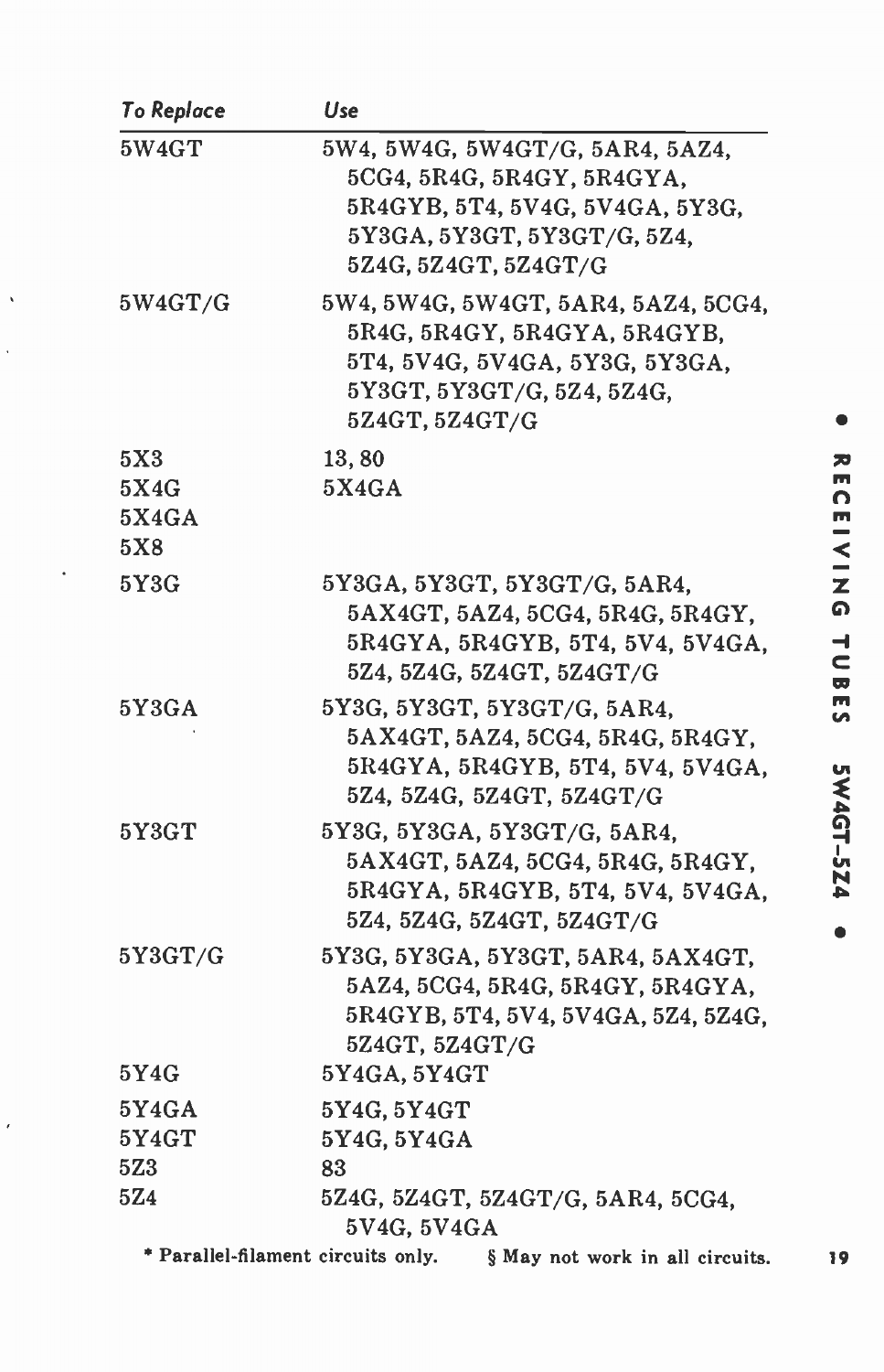|                  | To Replace  | Use                                                                   |
|------------------|-------------|-----------------------------------------------------------------------|
|                  | 5Z4G        | 5Z4, 5Z4GT, 5Z4GT/G, 5AR4, 5CG4,<br>5V4G, 5V4GA                       |
|                  | 5Z4GT       | 5Z4, 5Z4G, 5Z4GT/G, 5AR4, 5CG4,<br>5V4G, 5V4GA                        |
|                  | 5Z4GT/G     | 5Z4, 5Z4G, 5Z4GT, 5AR4, 5CG4, 5V4G,<br>5V4GA                          |
|                  | 6A3         |                                                                       |
|                  | 6A4         |                                                                       |
|                  | 6A5G        |                                                                       |
|                  | 6A6         |                                                                       |
|                  | 6A7         | 6A7S                                                                  |
|                  | 6A7S        | 6A7                                                                   |
|                  | 6A8         | 6A8G, 6A8GT                                                           |
|                  | 6A8G        | 6A8, 6A8GT                                                            |
| 524G-6AE6G       | 6A8GT       | 6A8, 6A8G                                                             |
|                  |             |                                                                       |
|                  | 6AB4        |                                                                       |
| TUBES            | 6AB5        | 6N5                                                                   |
|                  | 6AB6G       | 6N6*, 6N6G*                                                           |
|                  | 6AB7        |                                                                       |
| <b>RECEIVING</b> | 6AB8        |                                                                       |
|                  | 6AC5G       | 6AC5GT, 6AC5GT/G                                                      |
|                  | 6AC5GT      | 6AC5G, 6AC5GT/G                                                       |
|                  | 6AC5GT/G    | 6AC5G, 6AC5GT                                                         |
|                  | 6AC6G       | 6AC6GT                                                                |
|                  | 6AC6GT      | 6AC6G                                                                 |
| $\bullet$        | <b>6AC7</b> | 6AJ7                                                                  |
|                  | 6AD5G       | 6AD5GT                                                                |
|                  | 6AD5GT      | 6AD5G                                                                 |
|                  | 6AD6G       |                                                                       |
|                  | 6AD7G       |                                                                       |
|                  | 6AD8        | 6DC8, 6N8                                                             |
|                  | 6AE5G       | 6AE5GT, 6AE5GT/G, 6AF5G                                               |
|                  | 6AEGGT      | 6AE5G, 6AE5GT/G, 6AF5G                                                |
|                  | 6AEGT/G     | 6AE5G, 6AE5GT, 6AF5G                                                  |
|                  | 6AEG        |                                                                       |
| 20               |             | * Parallel-filament circuits only.<br>§ May not work in all circuits. |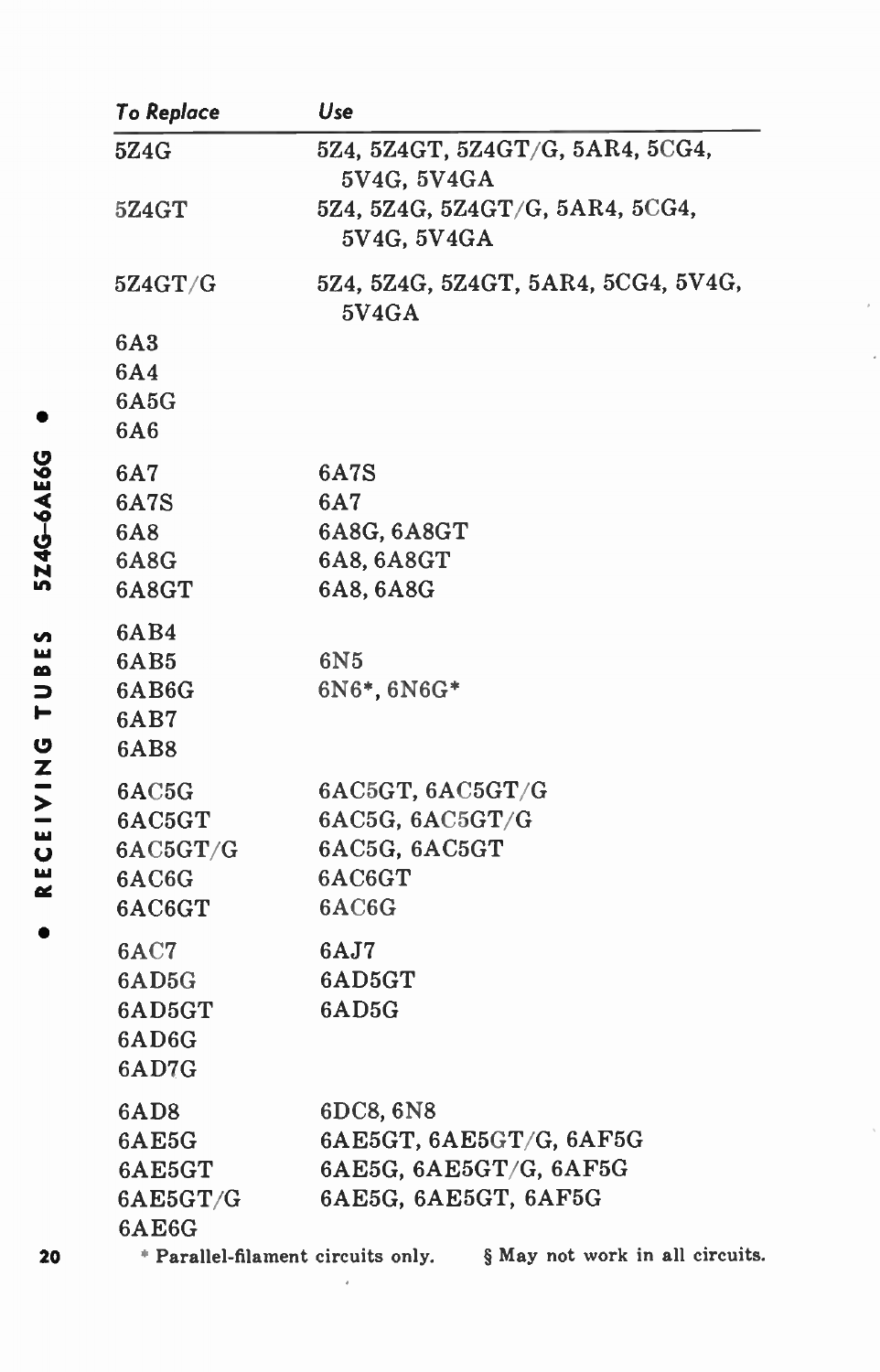| <b>To Replace</b> | Use                                |                                      |                   |
|-------------------|------------------------------------|--------------------------------------|-------------------|
| <b>6AE7G</b>      | 6AE7GT                             |                                      |                   |
| 6AE7GT            | <b>6AE7G</b>                       |                                      |                   |
| <b>6AE8</b>       |                                    |                                      |                   |
| 6AF3              |                                    |                                      |                   |
| 6AF4              | 6AF4A                              |                                      |                   |
| 6AF4A             | 6AF4                               |                                      |                   |
| 6AF5G             |                                    | 6AE5G, 6AE5GT, 6AE5GT/G              |                   |
| 6AF6G             | 6AFGGT                             |                                      |                   |
| 6AF6GT            | 6AF6G                              |                                      |                   |
| <b>6AF7G</b>      | 6CD7*                              |                                      |                   |
| 6AG5              | $6EV5*$ §                          | 6BC5, 6CE5, 6AK5*, 6CY5*§, 6EA5*§,   | ᅎ<br>m<br>ი       |
| 6AG6G             | 6M6G*                              |                                      | $\frac{1}{2}$     |
| 6AG7              | 6AK7                               |                                      |                   |
| 6AH4GT            |                                    |                                      | $\frac{z}{2}$     |
| 6AH5G             |                                    |                                      | ᅴ                 |
| 6AH6              | 6AH6V                              |                                      | $\mathbf{C}$      |
| 6AH6V             | 6AH6                               |                                      | œ<br>m            |
| 6AH7GT            |                                    |                                      | S                 |
| 6AJ4              |                                    |                                      |                   |
| 6AJ5              |                                    |                                      | <b>SAE7G-6AM5</b> |
| 6AJ7              | 6AC7                               |                                      |                   |
| 6AJ8              |                                    |                                      |                   |
| <b>6AK5</b>       |                                    | 6AG5*, 6BC5*, 6CE5*, 6CY5*§, 6EA5*§, |                   |
|                   | 6EV5*§                             |                                      |                   |
| 6AK6              |                                    |                                      | $\bullet$         |
| 6AK7              | <b>6AG7</b>                        |                                      |                   |
| <b>6AK8</b>       | 6T8, 6T8A                          |                                      |                   |
| 6AL3              |                                    |                                      |                   |
| 6AL5              |                                    |                                      |                   |
| 6AL6G             |                                    |                                      |                   |
| 6AL7              | 6AL7GT                             |                                      |                   |
| 6AL7GT            | <b>6AL7</b>                        |                                      |                   |
| 6AM4              |                                    |                                      |                   |
| <b>6AM5</b>       |                                    |                                      |                   |
|                   | * Parallel-filament circuits only. | § May not work in all circuits.      | 21                |

 $\ddot{\phantom{0}}$ 

 $\tilde{m}$ ni  $\leq$ Z <u>ດ</u> **LUBES** •

•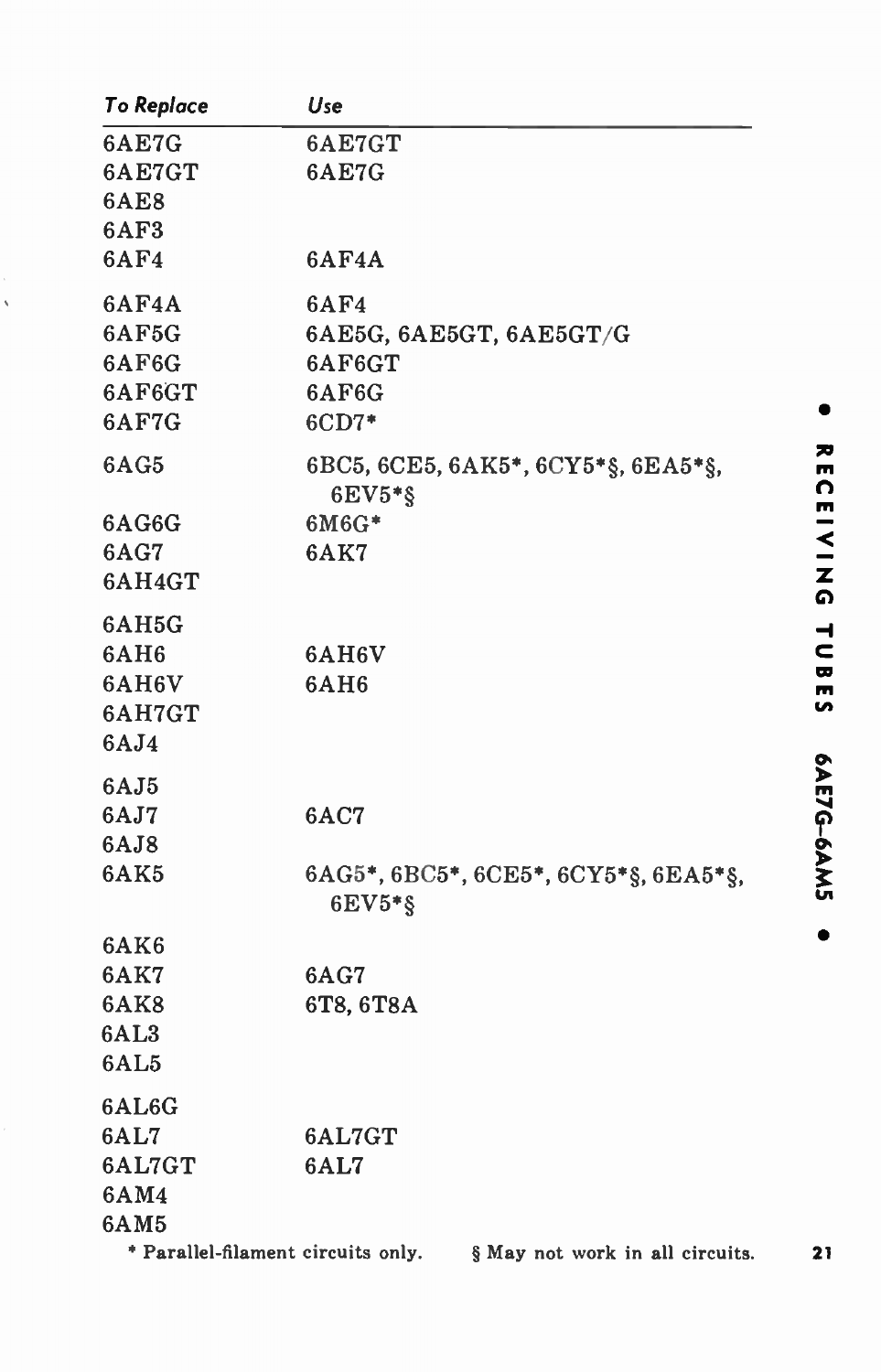| <b>To Replace</b> | Use                                                                  |
|-------------------|----------------------------------------------------------------------|
| <b>6AM6</b>       |                                                                      |
| 6AM8              | 6AM8*, 6HJ8                                                          |
| 6AM8A             | 6AM8*, 6HJ8                                                          |
| 6AN4              |                                                                      |
| 6AN5              |                                                                      |
| 6AN6              |                                                                      |
| 6AN7              |                                                                      |
| <b>6AN8</b>       | 6AN8A                                                                |
| <b>6AN8A</b>      | 6AN8*                                                                |
| 6AQ4              |                                                                      |
| <b>6AQ5</b>       | 6AQ5A                                                                |
| 6AQ5A             | 6AQ5*                                                                |
| 6AQ6              | 6AT6*, 6AV6*, 6BK6*, 6BT6*                                           |
| 6AQ7GT            |                                                                      |
| 6AQ8              | 6DT8*                                                                |
| 6AR5              |                                                                      |
| 6AR6              |                                                                      |
| 6AR7GT            |                                                                      |
| 6AR8              |                                                                      |
| 6AS5              |                                                                      |
| <b>6AS6</b>       | 6DB6*                                                                |
| 6AS7G             | 6AS7GA, 6080                                                         |
| 6AS7GA            | 6AS7G, 6080                                                          |
| <b>6AS8</b>       |                                                                      |
| <b>6AT6</b>       | 6AV6, 6BK6, 6BT6, 6AQ6*                                              |
| <b>6AT8</b>       | 6AT8A, 6CG8, 6CG8A, 6FG7                                             |
| 6AT8A             | 6CG8A, 6FG7, 6AT8*, 6CG8*                                            |
| 6AU4GT            | 6AU4GTA, 6CQ4*, 6DA4A*, 6DE4*,<br>$6DM4*$                            |
| 6AU4GTA           |                                                                      |
| 6AU5GT            | 6AV5GA*, 6AV5GT*, 6FW5                                               |
| 6AU6              | 6AU6A, 6BA6, 7543                                                    |
| 6AU6A             | 6AU6*, 7543*, 6BA6*                                                  |
| 6AU7              | 7AU7                                                                 |
| 6AU8              | 6AU8A, 6AW8, 6AW8A, 6BA8, 6BA8A,<br>6BH8, 6CX8*                      |
|                   | * Danallel filament circuits only and R May not work in all circuits |

 $\overline{\mathbf{22}}$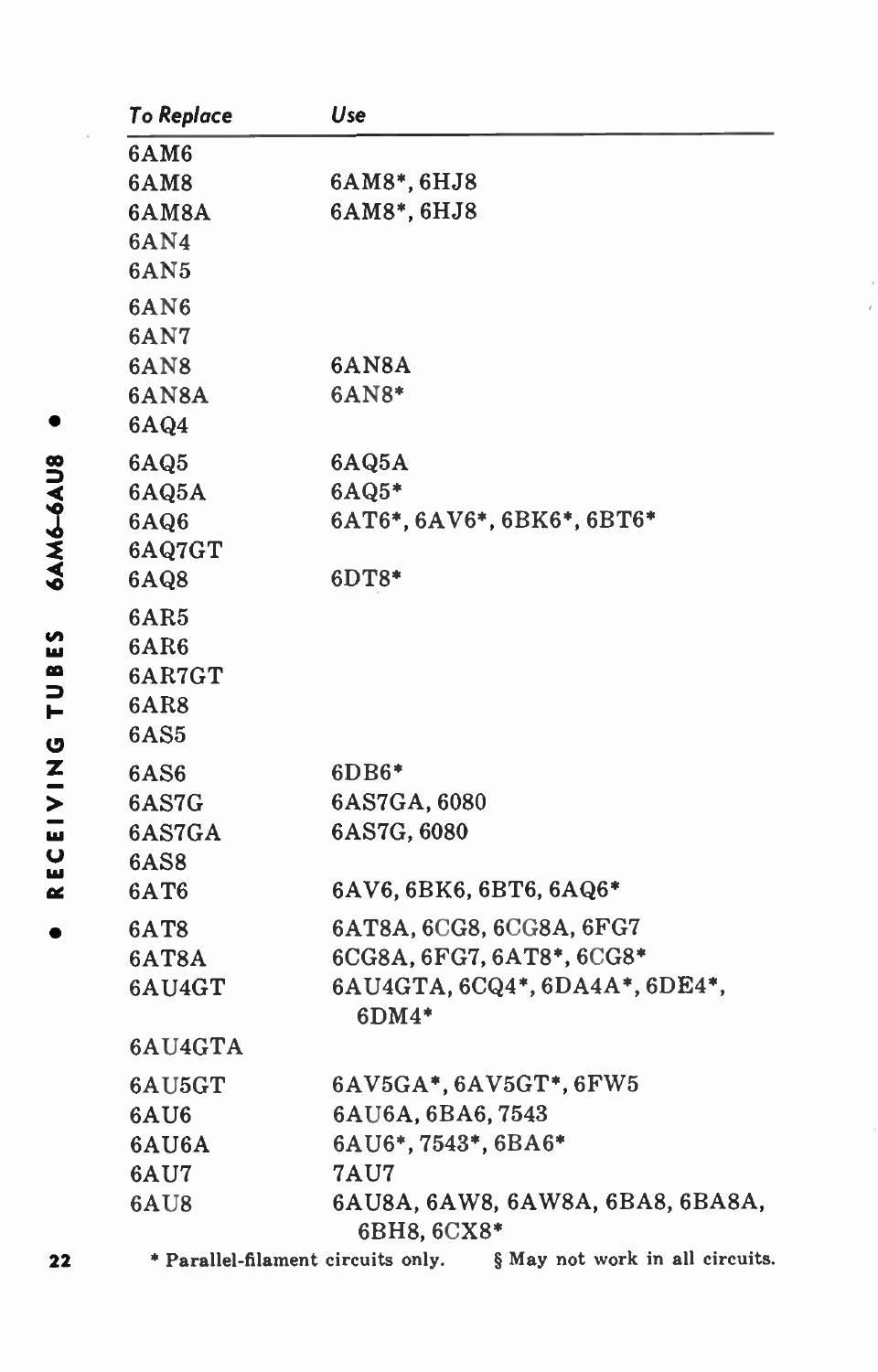| <b>To Replace</b>                         | Use                     |                                     |                       |
|-------------------------------------------|-------------------------|-------------------------------------|-----------------------|
| 6AU8A                                     | 6BH8, 6CX8*             | 6AU8, 6AW8, 6AW8A, 6BA8, 6BA8A,     |                       |
| 6AV4                                      | $6BX4*$                 |                                     |                       |
| 6AV5GA                                    | 6AV5GT, 6FW5, 6AU5GT*   |                                     |                       |
| 6AV5GT                                    | 6AV5GA, 6FW5, 6AU5GT*   |                                     |                       |
| 6AV6                                      | 6AT6, 6BK6, 6BT6, 6AQ6* |                                     |                       |
| 6AW7GT                                    |                         |                                     |                       |
| 6AW8                                      | 6EB8*                   | 6AW8A, 6AU8, 6AU8A, 6BA8, 6BA8A,    |                       |
| 6AW8A                                     | 6EB8*                   | 6AW8, 6AU8, 6AU8A, 6BA8, 6BA8A,     | ᅎ                     |
| 6AX3                                      |                         |                                     | М<br>ი                |
| 6AX4GT                                    | 6DM4, 6CQ4*, 6DE4*      | 6AX4GTA, 6AX4GTB, 6DA4, 6DA4A,      | $\frac{1}{2}$         |
| 6AX4GTA                                   | 6CQ4*, 6DE4*            | 6AX4GTB, 6DA4, 6DA4A, 6DM4,         | Z<br>໑                |
| 6AX4GTB<br>6AX5GT<br><b>6AX6G</b><br>6AX7 | 6DM4, 6DA4A*            |                                     | ᅥ<br>c<br>æ<br>М<br>n |
| 6AX8<br>6AZ8<br>6B3<br>6B4G<br>6B5        |                         | 6EA8, 6GH8, 6U8, 6U8A, 6CQ8§, 6GJ8* | 6AU8A-6BA8            |
| 6B6G                                      | 6Q7, 6Q7G, 6Q7GT        |                                     |                       |
| 6B7                                       | 6B7S                    |                                     |                       |
| 6B7S                                      | 6B7                     |                                     |                       |
| 6B8                                       | 6B8G, 6B8GT             |                                     |                       |
| 6B8G                                      | 6B8, 6B8GT              |                                     |                       |
| 6B8GT                                     | 6B8, 6B8G               |                                     |                       |
| 6B10                                      |                         |                                     |                       |
| 6BA6                                      | 6AU6, 6AU6A, 7543       |                                     |                       |
| 6BA7                                      |                         |                                     |                       |
| 6BA8                                      | 6BH8                    | 6BA8A, 6AU8, 6AU8A, 6AW8, 6AW8A,    |                       |
| * Parallel-filament circuits only.        |                         | § May not work in all circuits.     | 23                    |

í,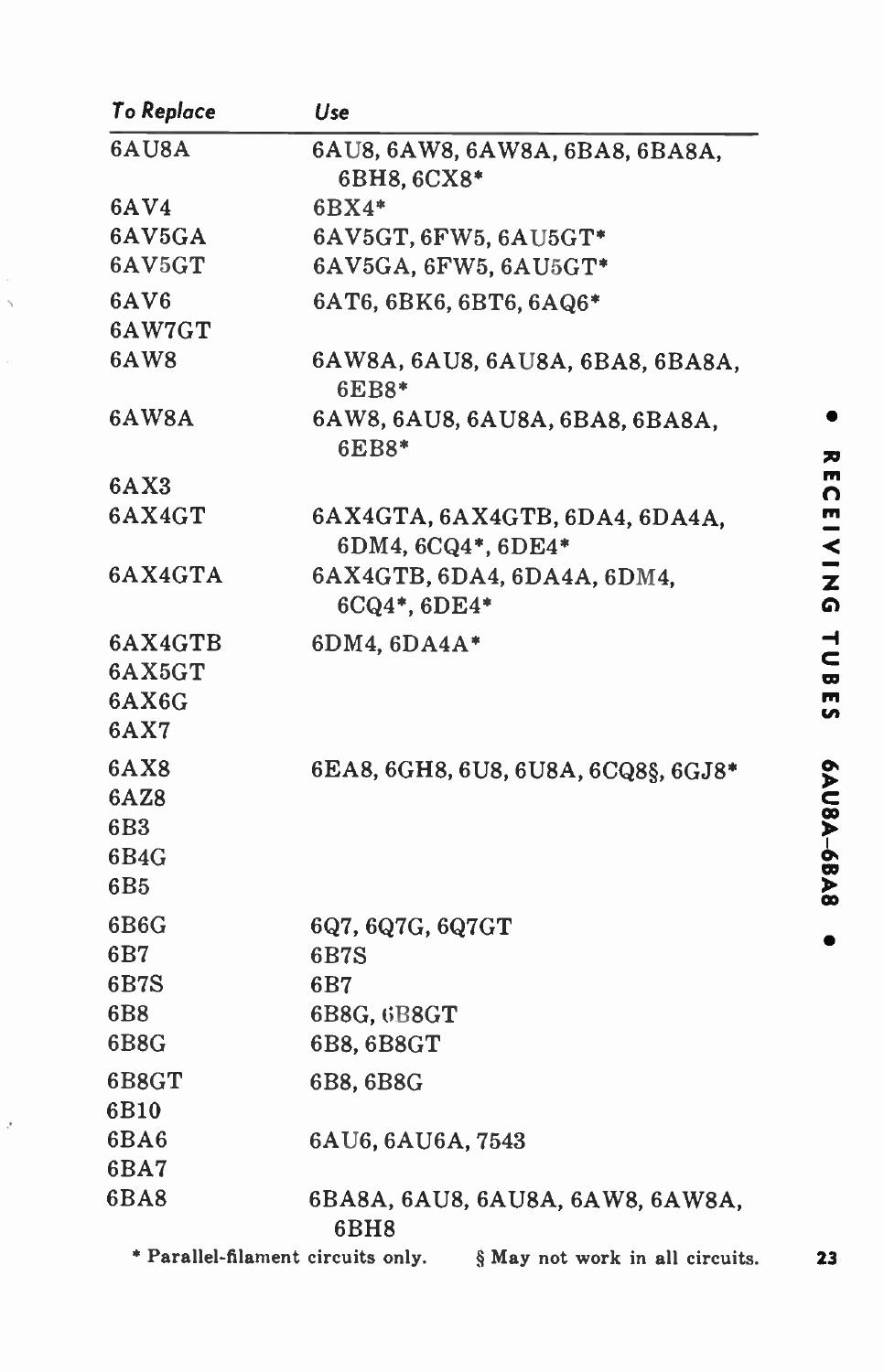| To Replace                 | Use                                                                 |
|----------------------------|---------------------------------------------------------------------|
| <b>6BA8A</b>               | 6BA8, 6AU8, 6AU8A, 6AW8, 6AW8A,<br><b>6BH8</b>                      |
| 6BC4                       |                                                                     |
| <b>6BC5</b>                | 6AG5, 6CE5, 6AK5*, 6CY5*§, 6EA5*§,<br>6EV5*§                        |
| 6BC7                       |                                                                     |
| <b>6BC8</b>                | 6BQ7, 6BQ7A, 6BS8, 6BX8, 6BZ7, 6BZ8,<br>X155, 6BK7*, 6BK7A*, 6BK7B* |
| 6BD4                       | 6BD4A                                                               |
| 6BD4A                      |                                                                     |
| $6\mathrm{BD}5\mathrm{GT}$ | 6AU5GT*, 6AV5GA*, 6AV5GT*, 6FW5*                                    |
| 6BD6                       | 6BA6                                                                |
| 6BD7                       |                                                                     |
| 6BE6                       | 6BY6,6CS6                                                           |
| 6BE7                       |                                                                     |
| <b>6BE8</b>                | 6BE8A, 6BR8§, 6BR8A§, 6CL8§,<br>6CL8A§, 6FV8§, 6FV8A§               |
| 6BE8A                      | 6BE8*, 6BR8*§, 6BR8A§, 6CL8§,<br>6CL8A§, 6FV8§, 6FV8A§              |
| 6BF5                       |                                                                     |
| 6BF6                       | 6BU6                                                                |
| 6BG6G                      | 6BG6GA                                                              |
| 6BG6GA                     | 6BG6G                                                               |
| 6BH <sub>5</sub>           |                                                                     |
| 6BH6                       |                                                                     |
| 6BH8                       | 6AU8, 6AU8A, 6AW8, 6AW8A, 6BA8,<br>6BA8A                            |
| 6BJ5                       |                                                                     |
| 6BJ6                       | 6BJ6A                                                               |
| 6BJ6A                      | 6BJ6                                                                |
| 6BJ7                       |                                                                     |
| 6BJ8                       |                                                                     |
| 6BK4                       |                                                                     |
| 6BK5                       |                                                                     |
| 6BK6                       | 6AT6, 6AV6, 6BT6, 6AQ6*                                             |
|                            | * Parallel-filament circuits only. § May not work in all circuits.  |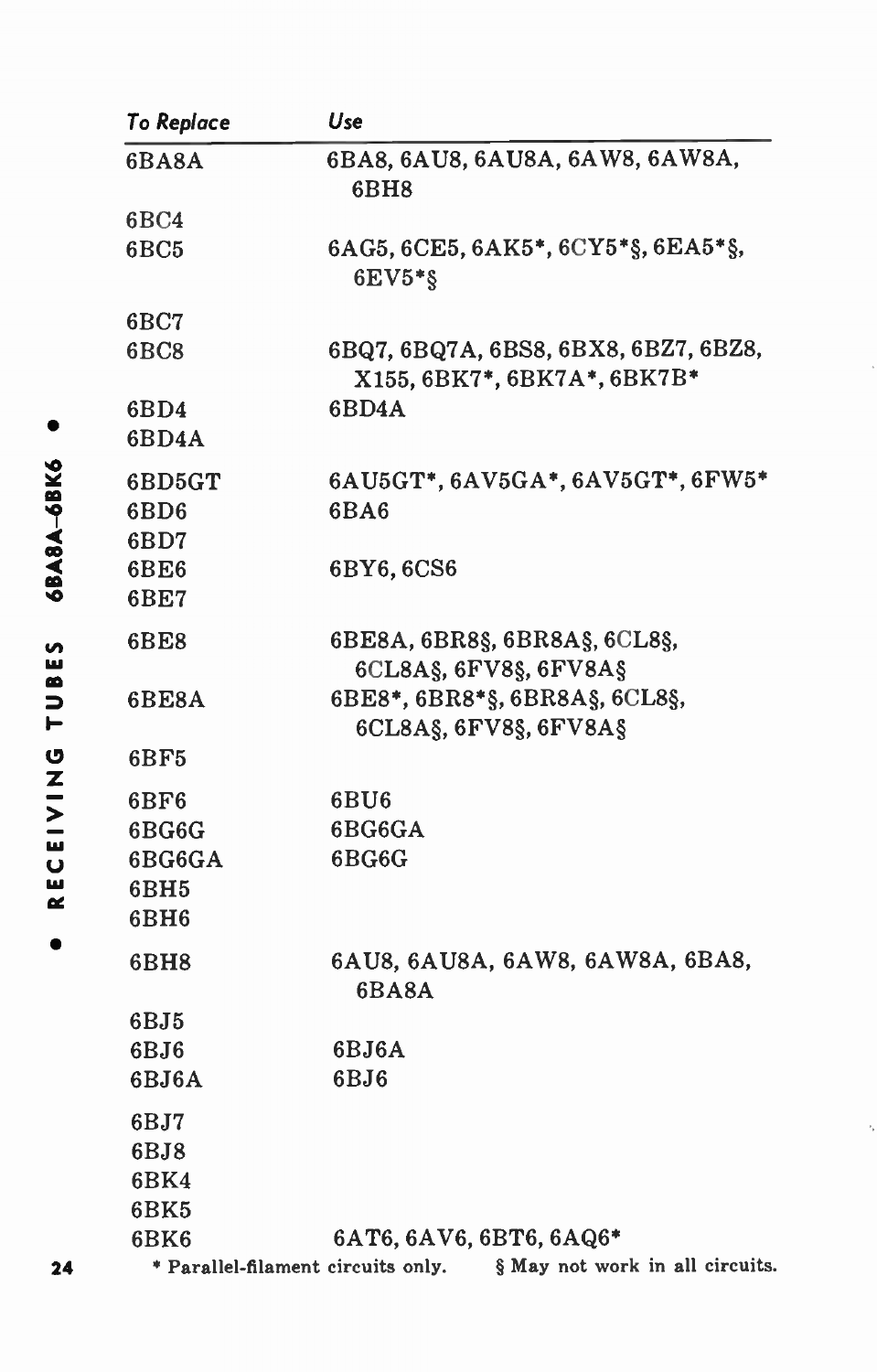| To Replace | <b>Use</b>                                                                                 |                          |
|------------|--------------------------------------------------------------------------------------------|--------------------------|
| 6BK7       | 6BK7A, 6BK7B, X155, 6BC8*, 6BQ7*,<br>6BQ7A*, 6BS8*, 6BX8*, 6BZ7*,<br>6BZ8*                 |                          |
| 6BK7A      | 6BK7, 6BK7B, 6BC8*, 6BQ7*, 6BQ7A*,<br>6BS8, 6BX8*, 6BZ7*, 6BZ8*, X155*                     |                          |
| 6BK7B      | 6BK7A, 6BK7*, 6BC8*, 6BQ7*, 6BQ7A*,<br>6BS8*, 6BX8*, 6BZ7*, 6BZ8*, X155*                   |                          |
| 6BK8       |                                                                                            |                          |
| 6BL4       | 6AU4GTA*                                                                                   |                          |
| 6BL7GT     | 6BL7GTA, 6BX7GT, 6DN7                                                                      |                          |
| 6BL7GTA    | 6BL7GT, 6BX7GT, 6DN7                                                                       |                          |
| 6BL8       | 6U8, 6U8A                                                                                  |                          |
| 6BM5       | 6DL5*                                                                                      | $\frac{1}{2}$            |
| 6BM8       |                                                                                            |                          |
| 6BN4       | 6BN4A                                                                                      | Z<br>6                   |
| 6BN4A      | 6BN4                                                                                       | $\overline{\phantom{0}}$ |
| 6BN5       |                                                                                            | C                        |
| 6BN6       |                                                                                            | œ<br>m                   |
| 6BN7       |                                                                                            | S                        |
| 6BN8       |                                                                                            |                          |
| 6BQ5       | 7189, 7189A                                                                                |                          |
| 6BQ6G      | 6BQ6GA, 6BQ6GT, 6BQ6GTA,<br>6BQ6GTB, 6BQ6GTB/6CU6, 6CU6,<br>6DQ6, 6DQ6A, 6DQ6B, 6FH6, 6GW6 | 6BK7-6BQ6GTB             |
| 6BQ6GA     | 6BQ6G, 6BQ6GT, 6BQ6GTA, 6BQ6GTB,                                                           |                          |
|            | 6BQ6GTB/6CU6, 6CU6, 6DQ6,                                                                  |                          |
|            | 6DQ6A, 6DQ6B, 6FH6, 6GW6                                                                   |                          |
| 6BQ6GT     | 6BQ6G, 6BQ6GA, 6BQ6GTA, 6BQ6GTB,                                                           |                          |
|            | 6BQ6GTB/6CU6, 6CU6, 6DQ6,                                                                  |                          |
|            | 6DQ6A, 6DQ6B, 6FH6, 6GW6                                                                   |                          |
| 6BQ6GTA    | 6BQ6G, 6BQ6GA, 6BQ6GT, 6BQ6GTB,                                                            |                          |
|            | 6BQ6GTB/6CU6, 6CU6, 6DQ6,                                                                  |                          |
|            | 6DQ6A, 6DQ6B, 6FH6, 6GW6                                                                   |                          |
| 6BQ6GTB    | 6BQ6GTB/6CU6, 6CU6, 6DQ6, 6DQ6A,                                                           |                          |
|            | 6DQ6B, 6FH6, 6GW6                                                                          |                          |
|            | * Parallel-filament circuits only.<br>§ May not work in all circuits.                      | 25                       |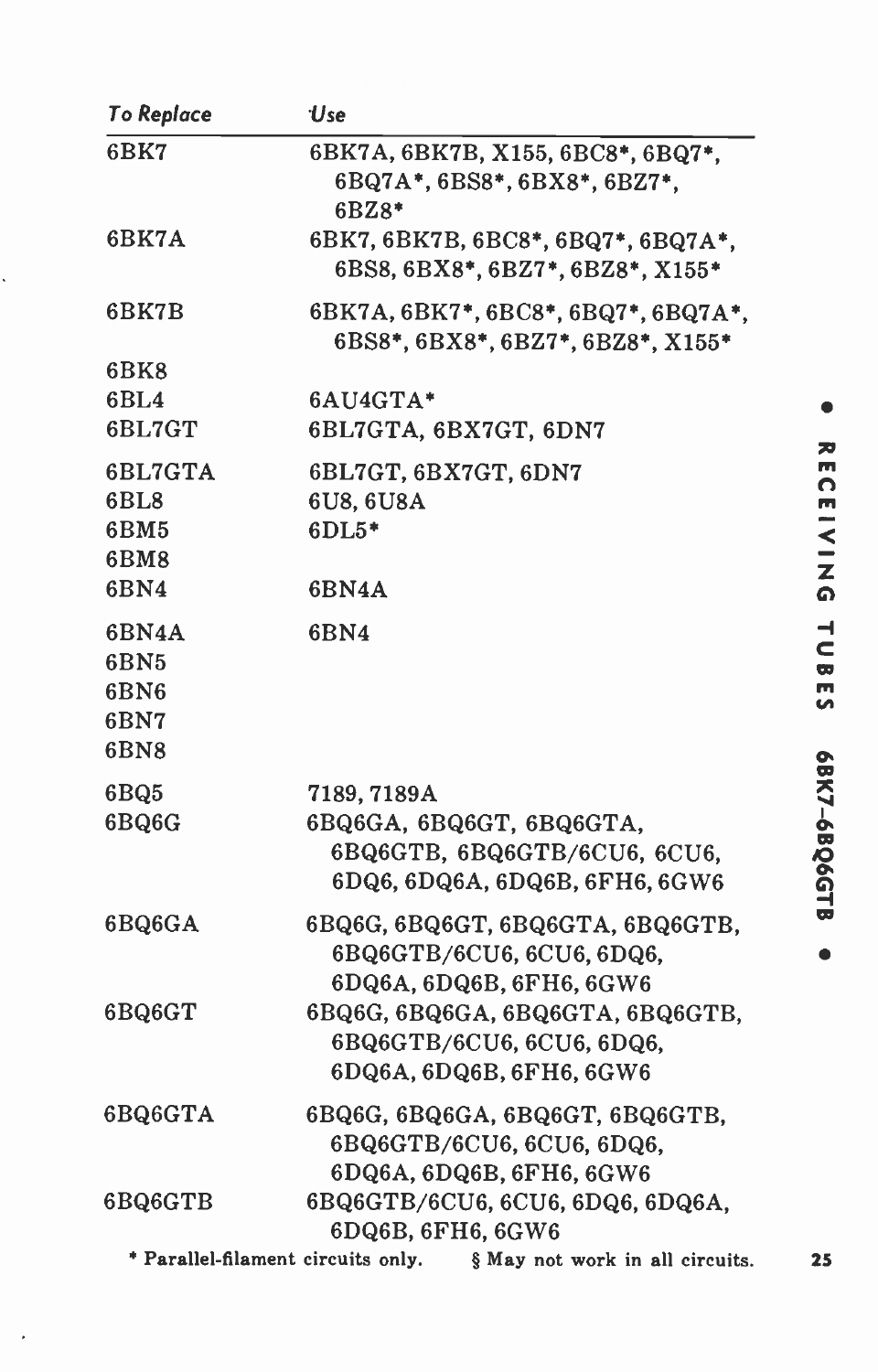| To Replace                         | Use                                                                 |
|------------------------------------|---------------------------------------------------------------------|
| 6BQ6GTB/6CU6                       | 6BQ6GTB, 6CU6, 6DQ6, 6DQ6A, 6DQ6B,<br>6FH6, 6GW6                    |
| 6BQ7                               | 6BQ7A, 6BC8, 6BS8, 6BX8, 6BZ7, 6BZ8,<br>X155, 6BK7*, 6BK7A*, 6BK7B* |
| 6BQ7A                              | 6BQ7, 6BC8, 6BS8, 6BX8, 6BZ7, 6BZ8,<br>X155, 6BK7*, 6BK7A*, 6BK7B*  |
| 6BR5                               | 6DA5                                                                |
| 6BR7                               |                                                                     |
| 6BR8                               | 6BR8A, 6BE8§, 6BE8A§, 6CL8§,<br>6CL8A§, 6FV8§, 6FV8A§               |
| 6BR8A                              | 6BR8*, 6BE8*§, 6BE8A§, 6CL8§,<br>6CL8AŞ, 6FV8Ş, 6FV8AŞ              |
| 6BS5                               |                                                                     |
| 6BS7                               |                                                                     |
| 6BS8                               | 6BC8, 6BQ7, 6BQ7A, 6BX8, 6BZ7, 6BZ8,<br>X155, 6BK7*, 6BK7A*, 6BK7B* |
| 6BT4                               |                                                                     |
| 6BT6                               | 6AT6, 6AV6, 6BK6, 6AQ6*                                             |
| 6BT8                               |                                                                     |
| 6BU4                               |                                                                     |
| 6BU5                               |                                                                     |
| 6BU6                               | 6BF6                                                                |
| 6BU8                               | 6GS8, 6HS8                                                          |
| 6BV7                               |                                                                     |
| 6BV8                               |                                                                     |
| 6BW4                               |                                                                     |
| 6BW6                               |                                                                     |
| 6BW7                               | 6BX6, 6EL7                                                          |
| 6BW8                               |                                                                     |
| 6BX4                               | 6AV4*                                                               |
| 6BX6                               | 6BW7, 6BY7, 6EL7, 6EC7*                                             |
| 6BX7GT                             | 6BL7GT, 6BL7GTA, 6DN7                                               |
| 6BX8                               | 6BC8, 6BQ7, 6BQ7A, 6BS8, 6BZ7, 6BZ8,<br>X155, 6BK7*, 6BK7A*, 6BK7B* |
| 6BY5G                              | 6BY5GA                                                              |
| * Parallel-filament circuits only. | § May not work in all circuits.                                     |

 $\overline{1}$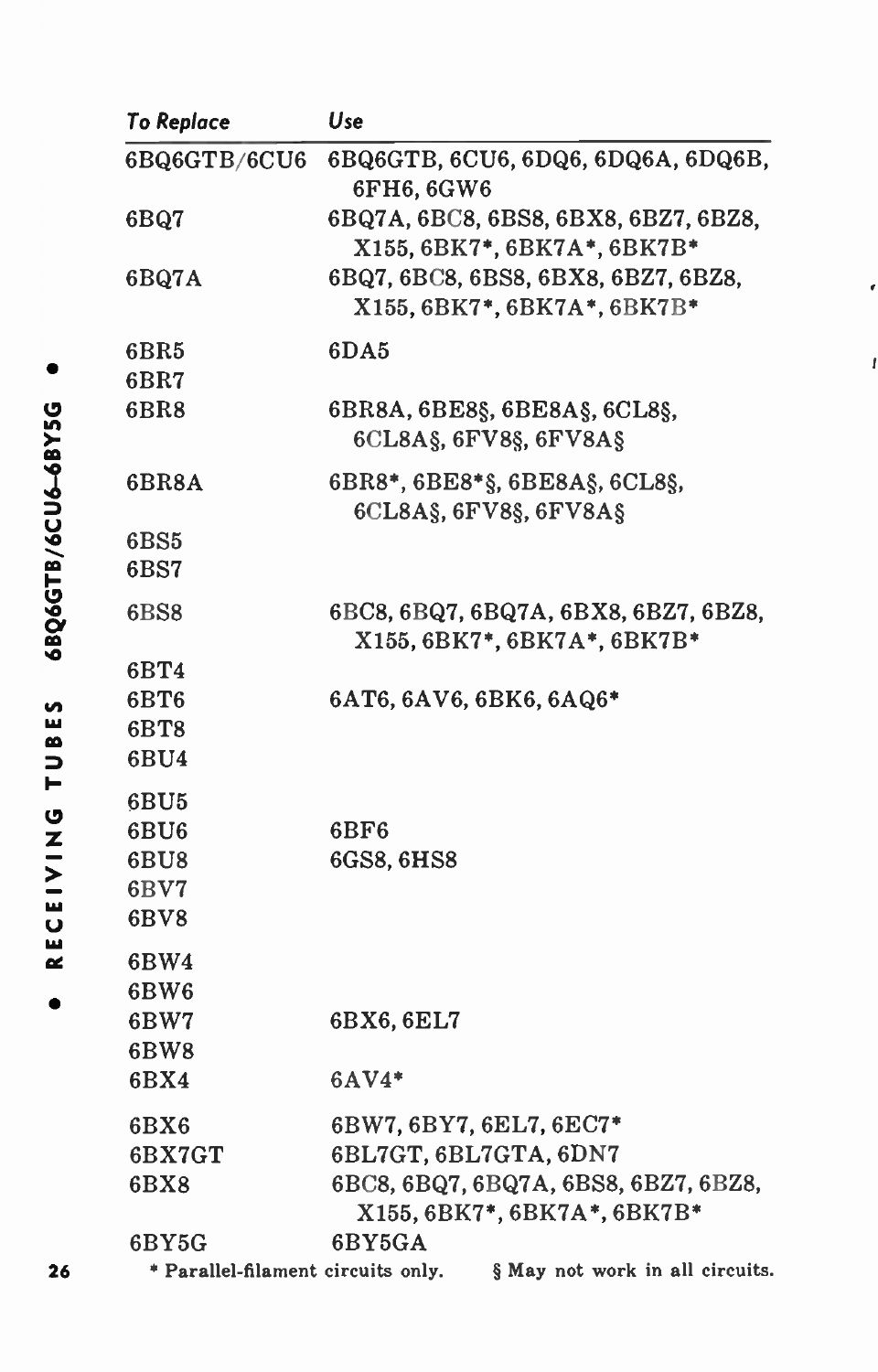| <b>To Replace</b> | Use                                |                                                                     |                                        |
|-------------------|------------------------------------|---------------------------------------------------------------------|----------------------------------------|
| 6BY5GA            | 6BY5G                              |                                                                     |                                        |
| 6BY6              | 6BE6, 6CS6                         |                                                                     |                                        |
| 6BY7              | 6BX6, 6EC7*                        |                                                                     |                                        |
| 6BY8              |                                    |                                                                     |                                        |
| 6BZ6              |                                    | 6CB6, 6CB6A, 6CF6, 6DC6, 6DE6, 6DK6                                 |                                        |
| 6BZ7              |                                    | 6BC8, 6BQ7, 6BQ7A, 6BS8, 6BX8, 6BZ8,<br>X155, 6BK7*, 6BK7A*, 6BK7B* |                                        |
| 6BZ8              |                                    | 6BC8, 6BQ7, 6BQ7A, 6BS8, 6BX8, 6BZ7,<br>X155, 6BK7*, 6BK7A*, 6BK7B* |                                        |
| 6C4               |                                    |                                                                     |                                        |
| <b>6C5</b>        |                                    | 6C5G, 6C5GT, 6C5GT/G, 6J5, 6J5G,<br>6J5GT, 6J5GT/G, 6L5G            | 70<br>m<br>n                           |
| 6C5G              |                                    | 6C5, 6C5GT, 6C5GT/G, 6J5, 6J5G,<br>6J5GT, 6J5GT/G, 6L5G             | <b>m   &lt;   z</b>                    |
| 6C5GT             | $6J5GT/G$ , $6L5G$                 | 6C5, 6C5G, 6C5GT/G, 6J5, 6J5G, 6J5GT,                               | ត                                      |
| 6C5GT/G           | $6J5GT/G$ , $6L5G$                 | 6C5, 6C5G, 6C5GT, 6J5, 6J5G, 6J5GT,                                 | $\blacktriangleleft$<br>C<br>$\bullet$ |
| 6C6<br><b>6C7</b> | 77,57AS*                           |                                                                     | m<br>S                                 |
| <b>6C8G</b>       |                                    |                                                                     |                                        |
| 6C9               |                                    |                                                                     |                                        |
| 6C10              |                                    |                                                                     |                                        |
| 6C <sub>A4</sub>  |                                    |                                                                     |                                        |
| 6C <sub>45</sub>  |                                    |                                                                     | <b>68Y5GA-6CE5</b>                     |
| <b>6CA7</b>       |                                    |                                                                     |                                        |
| <b>6CB5</b>       | 6CB5A, 6CL5                        |                                                                     |                                        |
| 6CB5A             | 6CL5                               |                                                                     |                                        |
| 6CB6              |                                    | 6CB6A, 6BZ6, 6CF6, 6DC6, 6DE6, 6DK6                                 |                                        |
| 6CB6A             | $6DK6*$                            | 6CB6*, 6BZ6*, 6CF6*, 6DC6, 6DE6*,                                   |                                        |
| 6CD6G             | 6CD6GA, 6DN6, 6EX6                 |                                                                     |                                        |
| 6CD6GA            | <b>6EX6</b>                        |                                                                     |                                        |
| 6CD7              | 6AF7G*                             |                                                                     |                                        |
| 6CE5              | 6EV5*§                             | 6AG5, 6BC5, 6AK5*, 6CY5*§, 6EA5*§,                                  |                                        |
|                   | * Parallel-filament circuits only. | § May not work in all circuits.                                     | 27                                     |

J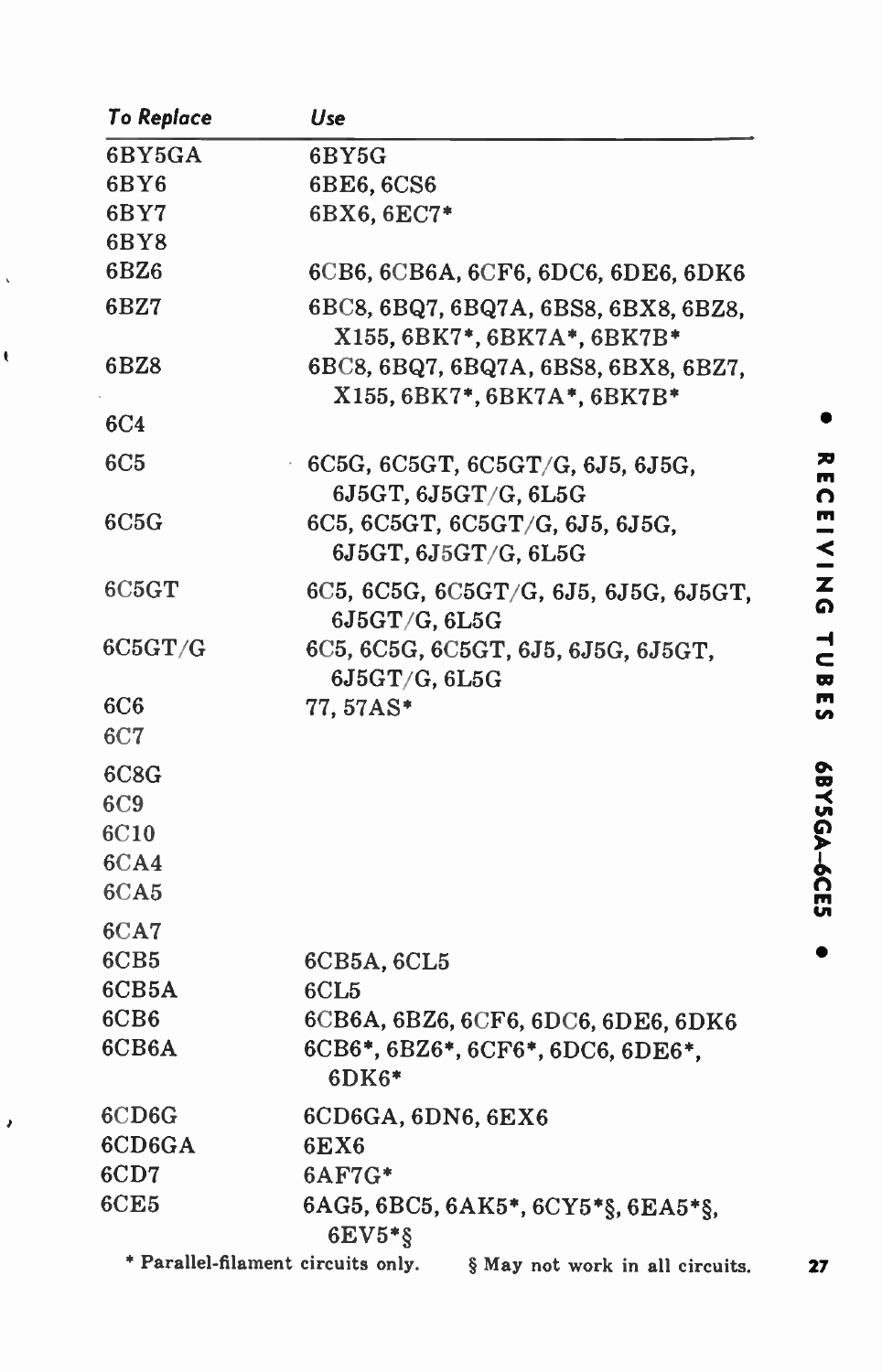| <b>To Replace</b> | Use                                                                   |
|-------------------|-----------------------------------------------------------------------|
| 6CF6              | 6BZ6, 6CB6, 6CB6A, 6DC6, 6DE6, 6DK6                                   |
| 6 <sub>C</sub>    |                                                                       |
| <b>6CG7</b>       | 6FQ7§                                                                 |
| 6CG8              | 6CG8A, 6AT8, 6AT8A, 6FG7                                              |
| 6CG8A             | 6AT8A, 6FG7, 6CG8*, 6AT8*                                             |
| 6CH6              |                                                                       |
| 6CH7              | 6CX7                                                                  |
| 6CH8              |                                                                       |
| 6CJ5              |                                                                       |
| 6CJ6              | 6DR6                                                                  |
| 6CK4              |                                                                       |
| 6 <sub>CK5</sub>  |                                                                       |
| 6C <sub>K6</sub>  |                                                                       |
| 6CL5              |                                                                       |
| 6CL6              |                                                                       |
| 6CL8              | 6CL8A, 6BE8A§, 6BR8A§, 6FV8§,<br>6FV8A§, 6BE8*§, 6BR8*§               |
| 6CL8A             | 6CL8, 6BE8A§, 6BR8A§, 6FV8§,                                          |
|                   | 6FV8A§, 6BE8*§, 6BR8*§                                                |
| 6CM4              |                                                                       |
| 6CM <sub>5</sub>  |                                                                       |
| 6CM6              |                                                                       |
| 6CM7              |                                                                       |
| 6CM8              |                                                                       |
| 6CN6              |                                                                       |
| <b>6CN7</b>       |                                                                       |
| 6CQ4              |                                                                       |
| 6CQ6              |                                                                       |
| 6CQ8              | 6EA8§, 6GH8§, 6U8A§, 6U8*§, 6AX8*§,<br>$6GJ8*$ §                      |
| 6CR4              |                                                                       |
| 6CR5              |                                                                       |
| 6CR6              |                                                                       |
| <b>6CR8</b>       |                                                                       |
| 6CS5              |                                                                       |
|                   | § May not work in all circuits.<br>* Parallel-filament circuits only. |

ļ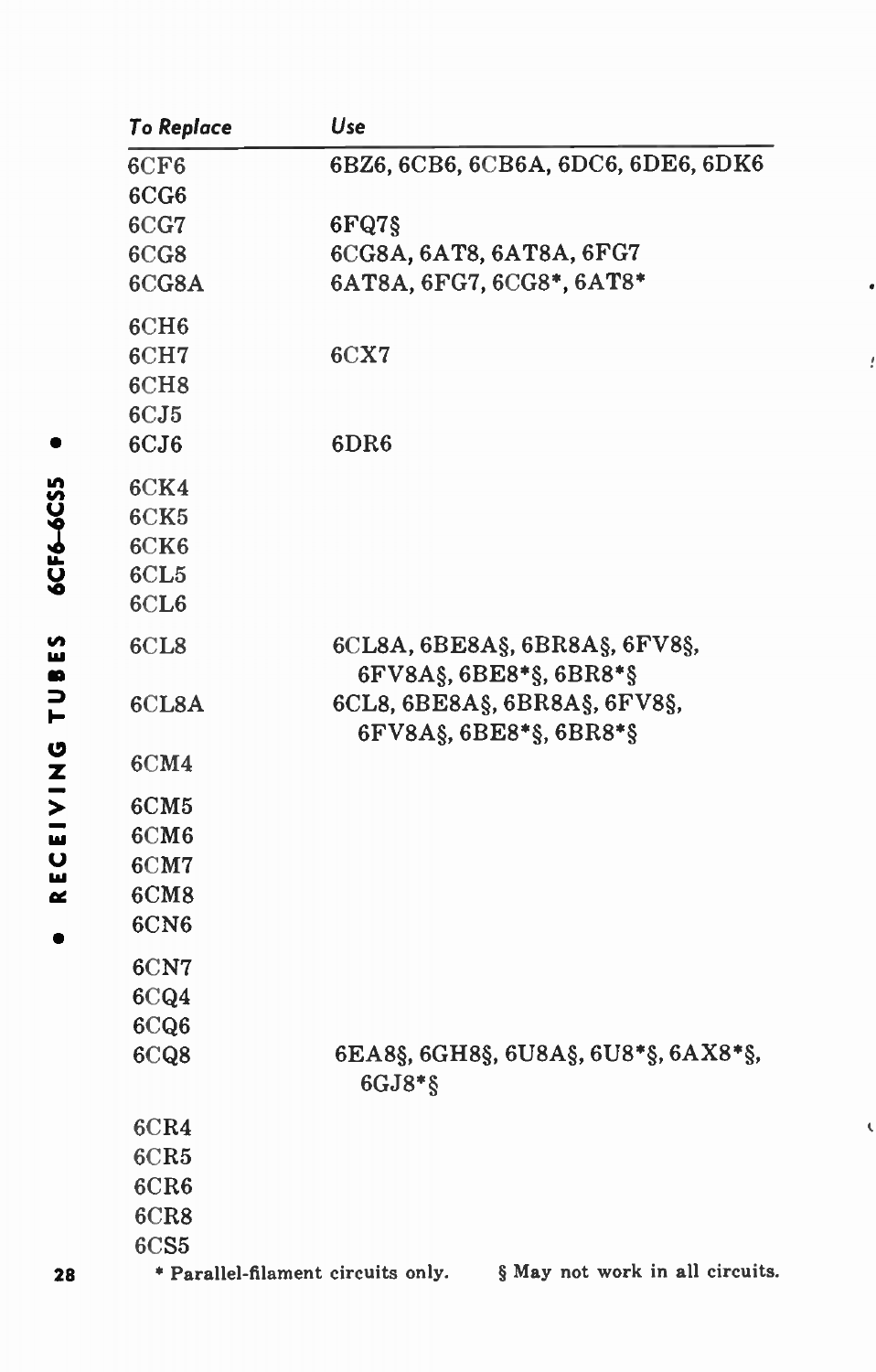| <b>To Replace</b> | Use                                                                   |           |
|-------------------|-----------------------------------------------------------------------|-----------|
| 6CS6              | 6BE6, 6BY6                                                            |           |
| <b>6CS7</b>       | 6DA7                                                                  |           |
| <b>6CS8</b>       |                                                                       |           |
| 6CT7              |                                                                       |           |
| 6CU <sub>5</sub>  |                                                                       |           |
| 6CU <sub>6</sub>  | 6BQ6GTB, 6BQ6GTB/6CU6, 6DQ6,<br>6DQ6A, 6DQ6B, 6FH6, 6GW6              |           |
| <b>6CU7</b>       |                                                                       |           |
| 6CU8              |                                                                       |           |
| 6CV7              |                                                                       |           |
| 6CW4              |                                                                       |           |
| 6CW <sub>5</sub>  |                                                                       | ი         |
| 6CX7              | 6CH7                                                                  | m         |
| 6CX8              | 6EB8, 6GN8, 6HF8, 6JE8, 6AU8*,<br>6AU8A*, 6AW8*, 6AW8A*               | IVIX      |
| $6{\rm CY5}$      | 6EA5, 6EV5, 6AG5*§, 6AK5*§, 6BC5*§,<br>$6CE5*$ §                      | ⊣<br>C    |
| 6CY7              |                                                                       | œ         |
| <b>6CZ5</b>       |                                                                       | m<br>S    |
| 6D5               | 6D5G                                                                  |           |
| 6D5G              | 6D5                                                                   |           |
| 6D <sub>6</sub>   | 78,58AS*                                                              |           |
| 6D7               |                                                                       | 6CS6-6DC6 |
| 6D8               | 6D8G                                                                  |           |
| 6D8G              | 6D <sub>8</sub>                                                       |           |
| 6D10              |                                                                       |           |
| 6DA4              | 6DA4A, 6AX4GTA, 6AX4GTB, 6DM4,<br>6CQ4, 6DE4                          |           |
| 6DA4A             | 6CQ4                                                                  |           |
| 6DA5              | <b>6BR5</b>                                                           |           |
| 6DA6              | 6DG7*                                                                 |           |
| 6DA7              |                                                                       |           |
| 6DB5              |                                                                       |           |
| 6DB6              |                                                                       |           |
| 6DC6              | 6BZ6, 6CB6, 6CB6A, 6CF6, 6DE6, 6DK6                                   |           |
|                   | * Parallel-filament circuits only.<br>§ May not work in all circuits. | 29        |

ė

•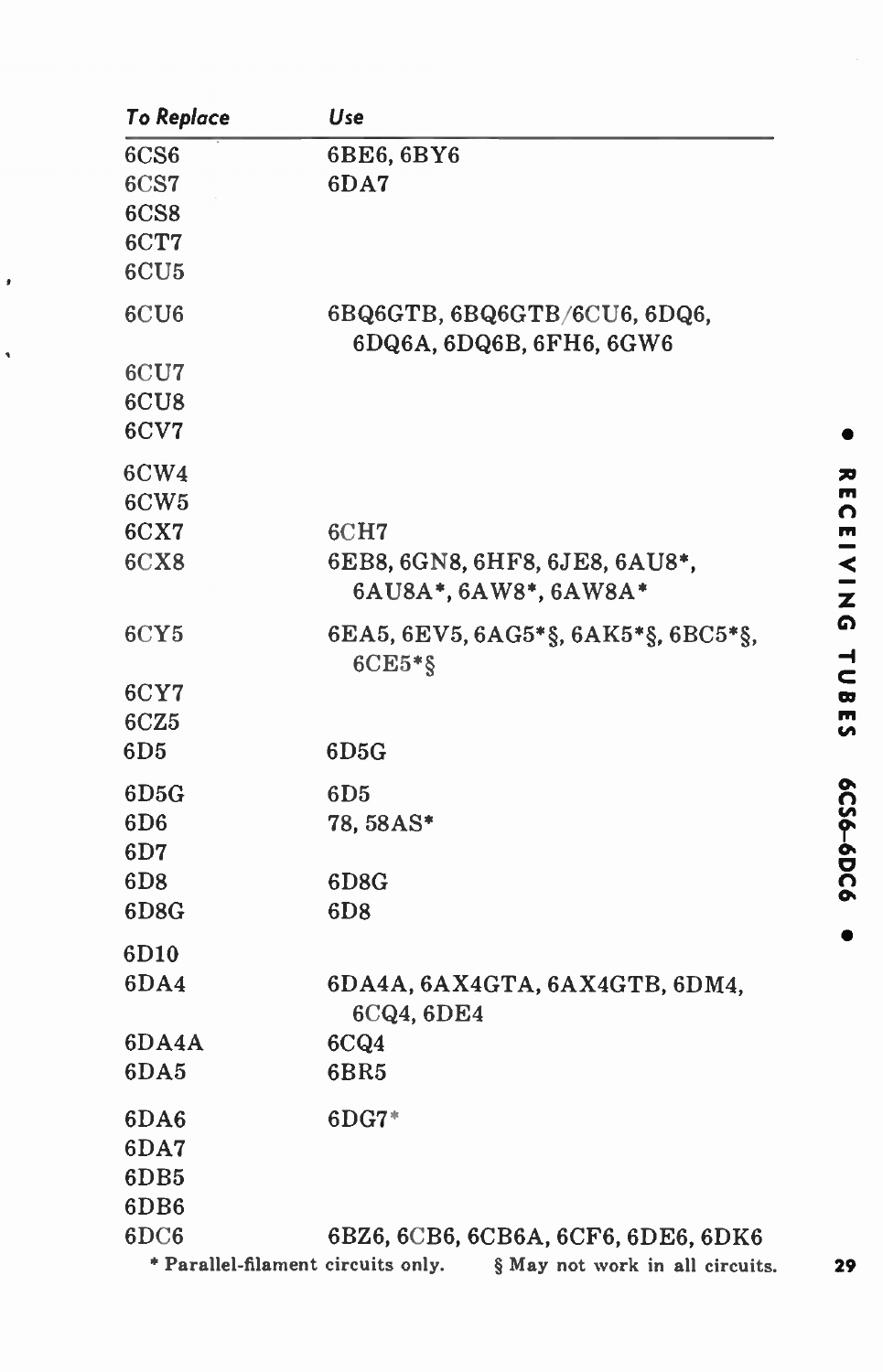|                  | To Replace       | Use                                                                   |
|------------------|------------------|-----------------------------------------------------------------------|
|                  | 6DC8             | 6AD8, 6N8                                                             |
|                  | 6DE4             | 6CQ4, 6DA4A, 6DM4*                                                    |
|                  | $6\mathrm{DE}6$  | 6BZ6, 6CB6, 6CB6A, 6CF6, 6DC6, 6DK6                                   |
|                  | 6DE7             | <b>6EW7</b>                                                           |
|                  | 6DG6GT           | 6W6GT, 6EF6*, 6EY6*, 6EZ5*                                            |
|                  | 6DG7             |                                                                       |
|                  | 6DJ8             | 6ES8, 6FW8*                                                           |
|                  | 6DK6             | 6BZ6, 6CB6, 6CB6A, 6CF6, 6DC6, 6DE6                                   |
|                  | 6DL5             | 6BM5*                                                                 |
|                  | 6DL7             |                                                                       |
|                  | 6DM4             | 6DA4A, 6CQ4*, 6DE4*                                                   |
| 6DC8-6E7         | 6DN6             | 6CD6G, 6CD6GA, 6EX6                                                   |
|                  | 6DN7             |                                                                       |
|                  | 6DQ5             |                                                                       |
|                  | 6DQ6             | 6DQ6A, 6DQ6B, 6FH6, 6GW6                                              |
|                  | 6DQ6A            | 6DQ6B, 6FH6, 6GW6                                                     |
| <b>LNBES</b>     | 6DQ6B            | 6GW6                                                                  |
|                  | 6DR6             | 6CJ6                                                                  |
|                  | $6\mathrm{DR}7$  | 6FD7, 6FR7                                                            |
|                  | 6DR8             |                                                                       |
| <b>RECEIVING</b> | 6DS5             | 6AQ5*, 6AQ5A*                                                         |
|                  | 6DS8             |                                                                       |
|                  | 6DT5             | 6EM5*                                                                 |
|                  | 6DT6             | 6DT6A                                                                 |
| $\bullet$        | 6DT6A            | 6DT6                                                                  |
|                  | 6DT8             | 6AQ8*                                                                 |
|                  | 6DW <sub>5</sub> |                                                                       |
|                  | 6DX8             |                                                                       |
|                  | 6DY5             |                                                                       |
|                  | 6DY7             |                                                                       |
|                  | 6DZ7             |                                                                       |
|                  | 6DZ8             |                                                                       |
|                  | 6E5              |                                                                       |
|                  | 6E6              |                                                                       |
|                  | 6E7              |                                                                       |
| 30               |                  | * Parallel-filament circuits only.<br>§ May not work in all circuits. |

 $\ddot{\phantom{1}}$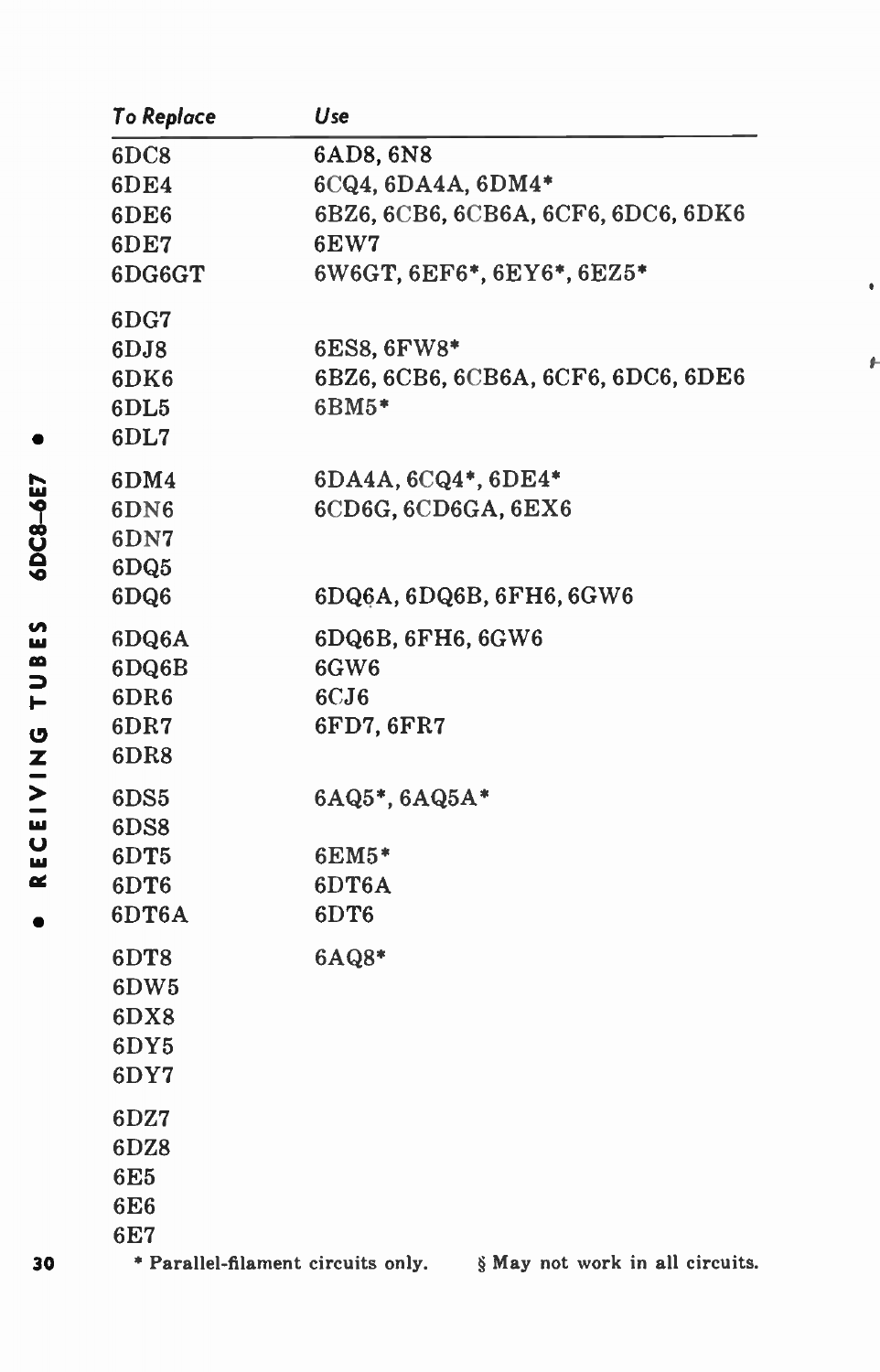| To Replace  | Use                                                                |  |
|-------------|--------------------------------------------------------------------|--|
| 6E8G        |                                                                    |  |
| <b>6EA5</b> | 6EV5, 6AG5*§, 6AK5*§, 6BC5*§, 6CE5*§                               |  |
| <b>6EA7</b> | 6EM7                                                               |  |
| 6EA8        | 6GH8, 6U8A, 6AX8*, 6CQ8§, 6GJ8*,<br>$6US*$                         |  |
| 6EB5        |                                                                    |  |
| <b>6EB8</b> | 6CX8, 6GN8, 6HF8, 6JE8, 6AU8*,<br>6AU8A*, 6HZ8*                    |  |
| <b>6EC7</b> | 6BX6*, 6BY7*                                                       |  |
| <b>6EF6</b> | 6EY6*, 6EZ5*                                                       |  |
| 6EH5        |                                                                    |  |
| <b>6EH7</b> | 6EJ7                                                               |  |
| 6EH8        |                                                                    |  |
| 6EJ7        | 6EH7                                                               |  |
| 6EL7        | 6BW7, 6EX6                                                         |  |
| 6EM5        |                                                                    |  |
| 6EM7        | 6EA7                                                               |  |
| 6EQ7        |                                                                    |  |
| 6ER5        | 6FQ5, 6FQ5A, 6ES5*, 6FH5*, 6FY5*                                   |  |
| 6ES5        | 6FH5, 6FY5, 6ER5*, 6FQ5*, 6FQ5A*                                   |  |
| <b>6ES6</b> | 6ET6                                                               |  |
| 6ES8        | 6DJ8, 6FW8*                                                        |  |
| $6E$ T $6$  | 6ES <sub>6</sub>                                                   |  |
| 6ET7        |                                                                    |  |
| <b>6EU7</b> |                                                                    |  |
| 6EU8        |                                                                    |  |
| 6EV5        | 6EA5, 6AG5*§, 6AK5*§, 6BC5*§, 6CE5*§                               |  |
| 6EV7        |                                                                    |  |
| 6EW6        | 6GM6                                                               |  |
| <b>6EW7</b> |                                                                    |  |
| 6EX6        |                                                                    |  |
| 6EY6        | 6EZ5                                                               |  |
| 6EZ5        |                                                                    |  |
| <b>6EZ8</b> |                                                                    |  |
| 6F4         |                                                                    |  |
|             | * Parallel-filament circuits only. § May not work in all circuits. |  |

 $\bullet$ ł

Ń,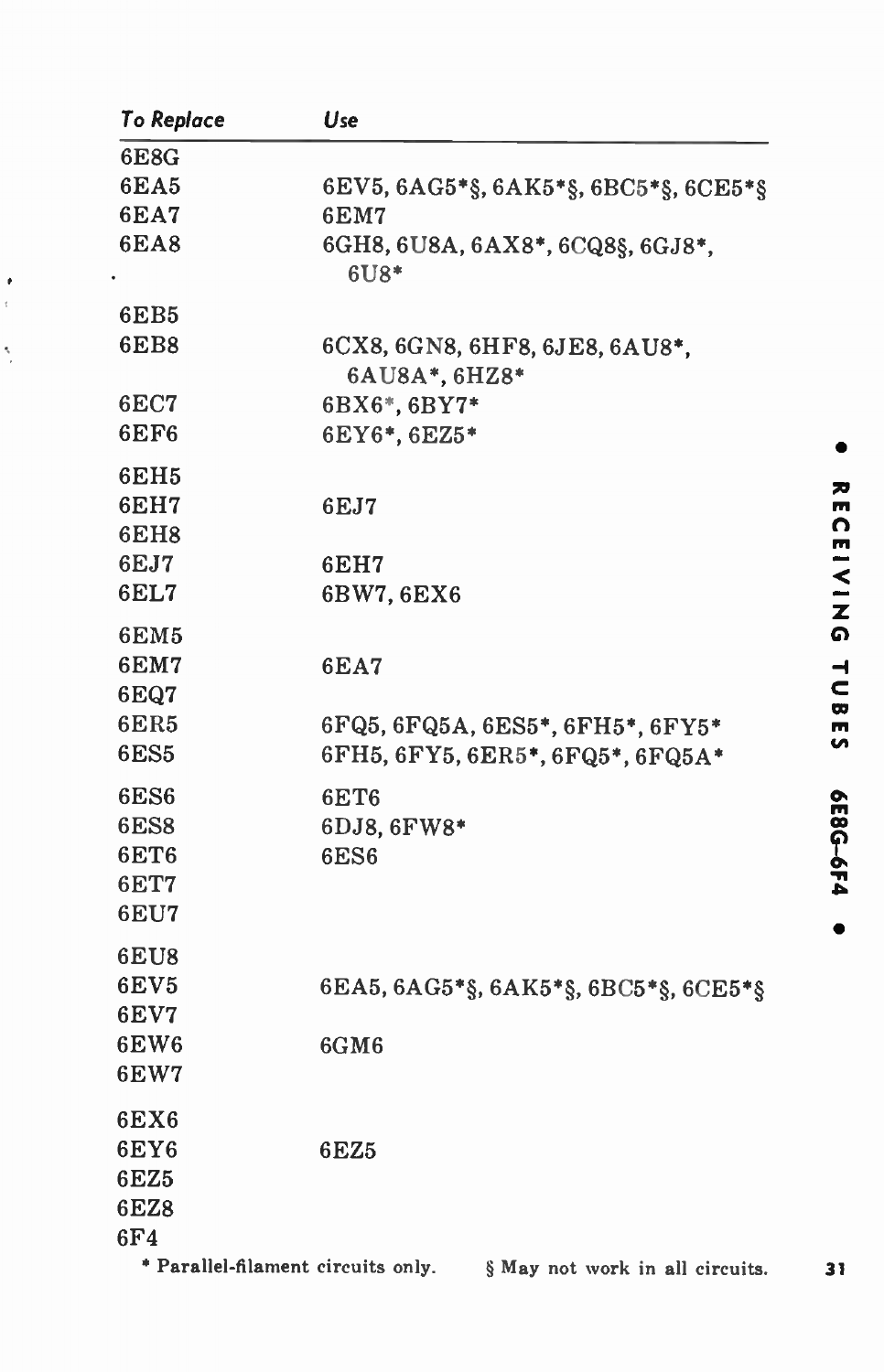|           | To Replace  | Use                                                                   |
|-----------|-------------|-----------------------------------------------------------------------|
|           | <b>6F5</b>  | 6F5G, 6F5GT                                                           |
|           | 6F5G        | 6F5,6F5GT                                                             |
|           | 6F5GT       | 6F5, 6F5G                                                             |
|           | 6F6         | 6F6G, 6F6GT, 6F6GT/G                                                  |
|           | 6F6G        | 6F6, 6F6GT, 6F6GT/G                                                   |
|           | 6F6GT       | 6F6, 6F6G, 6F6GT/G                                                    |
|           | 6F6GT/G     | 6F6, 6F6G, 6F6GT                                                      |
|           | <b>6F7</b>  | 6F7S                                                                  |
|           | 6F7S        | 6F7                                                                   |
|           | 6F8G        |                                                                       |
|           | <b>6FA7</b> |                                                                       |
|           | 6FC7        |                                                                       |
| 6F5-6FV8A | 6FD6        |                                                                       |
|           | 6FD7        | 6FR7                                                                  |
|           | 6FE5        |                                                                       |
|           | 6FG5        |                                                                       |
| TUBES     | 6FG6        |                                                                       |
|           | 6FG7        |                                                                       |
|           | 6FH5        | 6ES5, 6ER5*, 6FQ5*, 6FQ5A*                                            |
|           | 6FH6        | 6DQ6B, 6GW6                                                           |
| RECEIVING | 6FH8        |                                                                       |
|           | 6FJ7        |                                                                       |
|           | 6FM8        |                                                                       |
|           | 6FN5        |                                                                       |
|           | 6FQ5        | 6FQ5A, 6ER5, 6GK5, 6ES5*, 6FH5*,<br>6FY5*                             |
|           | 6FQ5A       | 6FQ5, 6ER5, 6GK5, 6FH5*, 6FY5*                                        |
|           | 6FQ7        |                                                                       |
|           | <b>6FR7</b> | 6FD7                                                                  |
|           | 6FS5        | 6FG5                                                                  |
|           | 6FV6        |                                                                       |
|           | 6FV8        | 6FV8A, 6BE8A§, 6BR8A§, 6CL8§,                                         |
|           |             | 6CL8A§, 6BE8*§, 6BR8*§                                                |
|           | 6FV8A       | 6FV8, 6BE8A§, 6BR8A§, 6CL8§,                                          |
|           |             | 6CL8A§, 6BE8*§, 6BR8*§                                                |
| 32        |             | § May not work in all circuits.<br>* Parallel-filament circuits only. |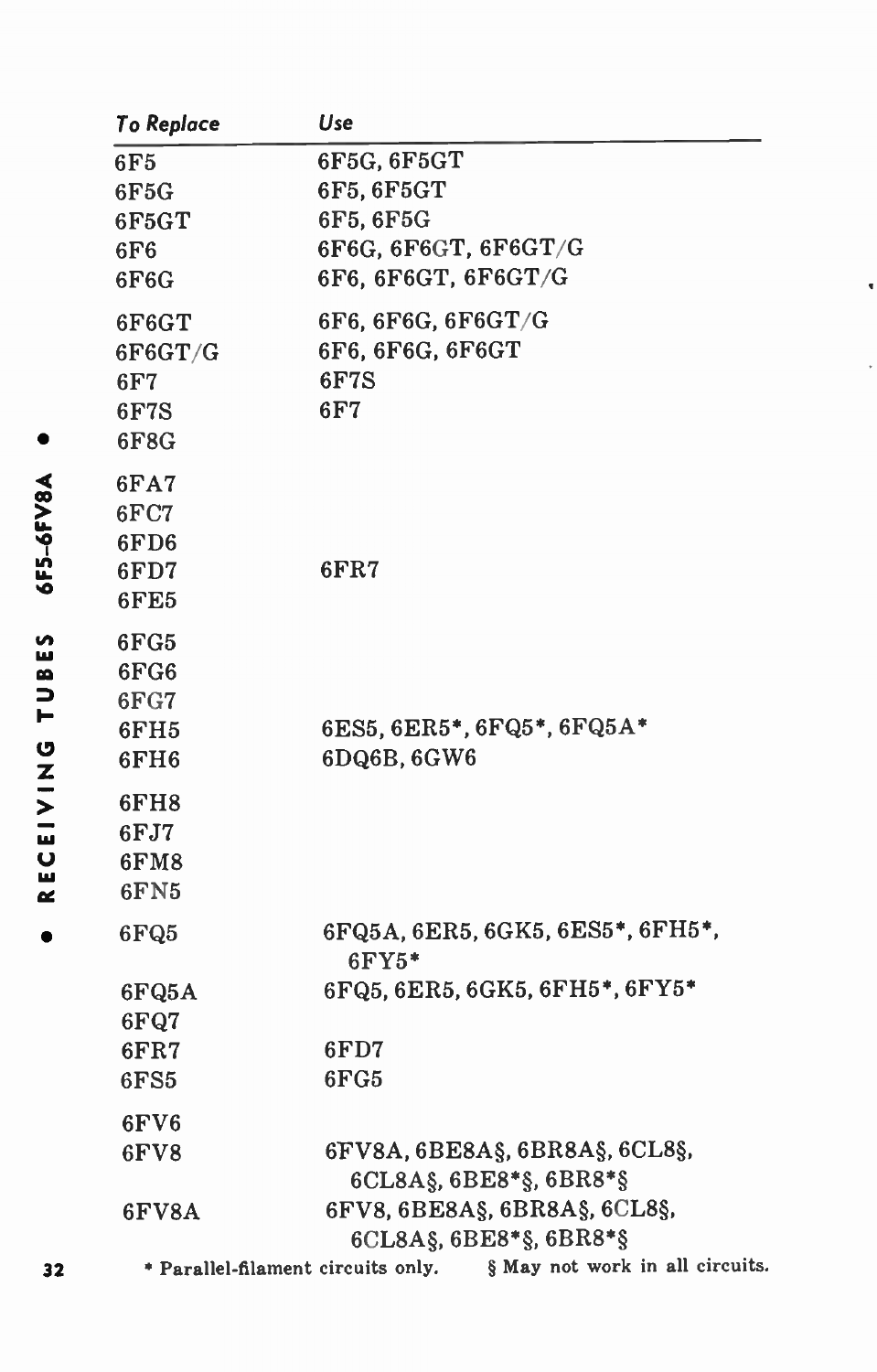| To Replace       | Use                                                                |                  |
|------------------|--------------------------------------------------------------------|------------------|
| 6FW5             |                                                                    |                  |
| 6FW8             | 6DJ8*, 6ES8*                                                       |                  |
| $6{\rm FY5}$     | 6FQ5*, 6FQ5A*, 6GK5*                                               |                  |
| 6G5              | 6G5/6H5, 6H5, 6T5, 6U5/6G5, 6U5                                    |                  |
| 6G5/6H5          | 6G5, 6H5, 6U5, 6U5/6G5                                             |                  |
| 6G6G             | 6G6GT                                                              |                  |
| 6G6GT            | 6G6G                                                               |                  |
| <b>6GA8</b>      | 6CG7*                                                              |                  |
| 6GB5             |                                                                    |                  |
| <b>6GC5</b>      |                                                                    |                  |
| 6GC <sub>6</sub> |                                                                    | æ<br>m.          |
| 6GE8             |                                                                    | n                |
| 6GH8             | 6EA8, 6U8A, 6AX8*, 6CQ8§, 6GJ8*,<br>6U8*                           | $\frac{1}{2}$    |
| 6GJ8             | 6AX8*, 6EA8*, 6GH8*, 6U8*, 6U8A*,<br>$6CQ8*$ §                     | Z<br>໑           |
| <b>6GK5</b>      | 6FQ5, 6FQ5A, 6FY5*                                                 | ᅥ<br>C           |
| 6GK6             |                                                                    | œ                |
| 6GM5             |                                                                    | М<br><b>S</b>    |
| 6GM6             | 6EW <sub>6</sub>                                                   |                  |
| 6GM <sub>8</sub> |                                                                    |                  |
| 6GN6             |                                                                    |                  |
| 6GN8             | 6CX8, 6EB8, 6JE8, 6AU8*, 6AU8A*,<br>6AW8*, 6AW8A*, 6HZ8*           | <b>SFW5-6H6G</b> |
| 6GS8             | 6BU8, 6HS8                                                         |                  |
| 6GW <sub>6</sub> | 6DQ6B                                                              |                  |
| 6GW8             |                                                                    |                  |
| 6GX6             | 6GY6                                                               |                  |
| 6GY6             | 6GX6                                                               |                  |
| 6GY8             |                                                                    |                  |
| 6H4              | 6H4GT                                                              |                  |
| 6H4GT            | 6H4                                                                |                  |
| 6H <sub>5</sub>  | 6G5, 6G5/6H5, 6T5, 6U5, 6U5/6G5                                    |                  |
| 6H <sub>6</sub>  | 6H6G, 6H6GT, 6H6GT/G                                               |                  |
| 6H6G             | 6H6, 6H6GT, 6H6GT/G                                                |                  |
|                  | * Parallel-filament circuits only. § May not work in all circuits. | 33               |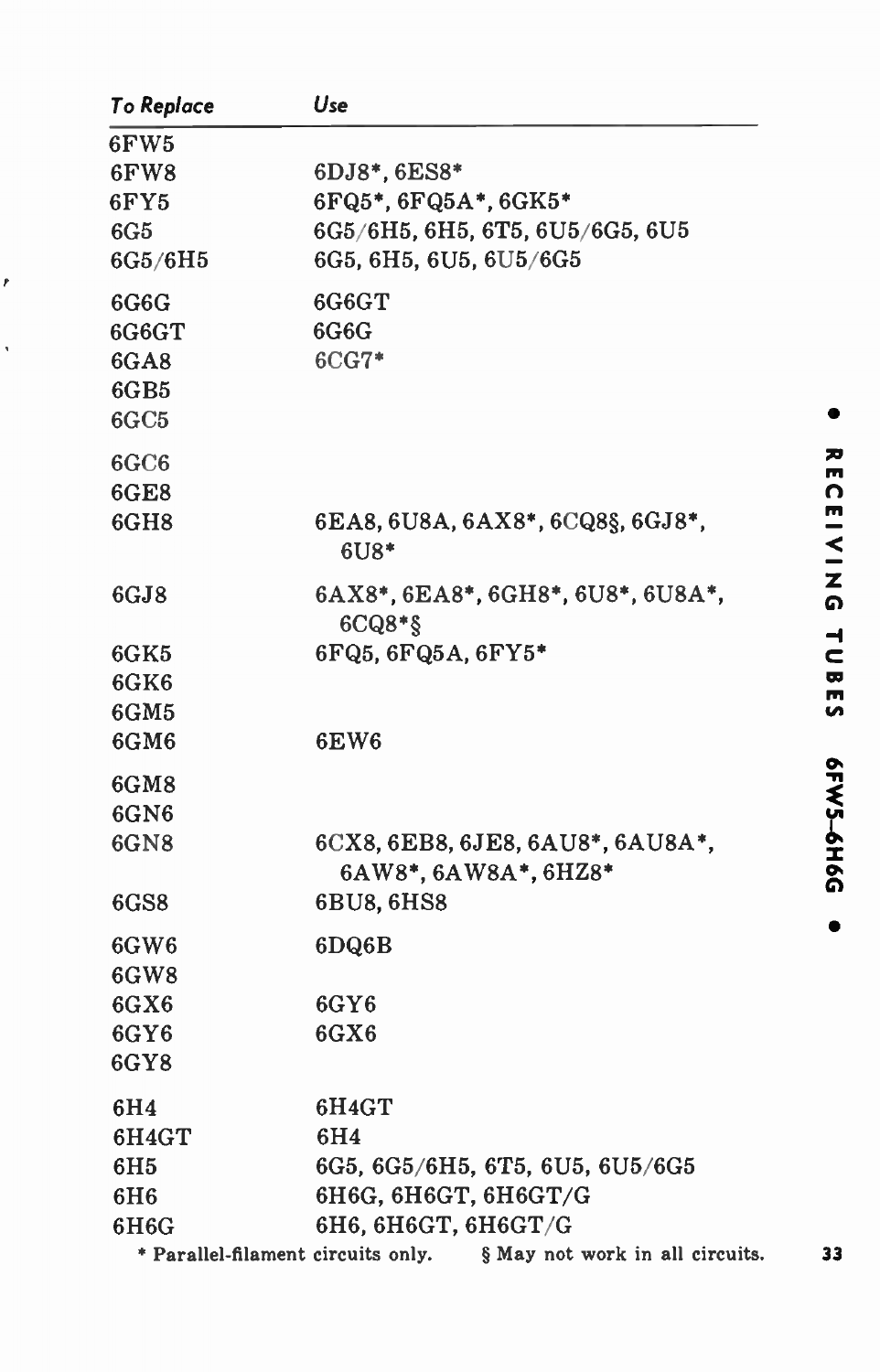|           | To Replace  | Use                                                                       |
|-----------|-------------|---------------------------------------------------------------------------|
|           | 6H6GT       | 6H6, 6H6G, 6H6GT/G                                                        |
|           | 6H6GT/G     | 6H6, 6H6G, 6H6GT                                                          |
|           | <b>6HB6</b> |                                                                           |
|           | 6HC8        | 6BM8*                                                                     |
|           | 6HF8        | 6CX8, 6EB8, 6GN8, 6JE8, 6HZ8*                                             |
|           | 6HG8        |                                                                           |
|           | 6HJ8        | 6AM8*, 6AM8A                                                              |
|           | 6HK8        | 6BC8, 6BQ7, 6BQ7A, 6BS8, 6BX8, 6BZ7,<br>6BZ8, X155, 6BK7*, 6BK7A*, 6BK7B* |
|           | 6HS8        | 6BU8, 6GS8                                                                |
|           | 6HU8        |                                                                           |
|           | 6HZ8        | 6EB8*, 6GN8*, 6HF8*, 6JE8*                                                |
|           | 6J4         |                                                                           |
| 6H6GT-6K7 | 6J5         | 6J5G, 6J5GT, 6J5GT/G, 6C5, 6C5G,<br>$6C5GT$ , $6C5GT/G$ , $6L5G$          |
| ហ<br>ພ    | 6J5G        | 6J5, 6J5GT, 6J5GT/G, 6C5, 6C5G,<br>6C5GT, 6C5GT/G, 6L5G                   |
| T U B     | 6J5GT       | 6J5, 6J5G, 6J5GT/G, 6C5, 6C5G, 6C5GT,<br>6C5GT/G, 6L5G                    |
| RECEIVING | 6J5GT/G     | 6J5, 6J5G, 6J5GT, 6C5, 6C5G, 6C5GT,<br>$6C5GT/G$ , $6L5G$                 |
|           | 6J6         | 6J6A                                                                      |
|           | 6J6A        | $6J6*$                                                                    |
|           | 6J7         | 6J7G, 6J7GT                                                               |
| $\bullet$ | 6J7G        | 6J7, 6J7GT                                                                |
|           | 6J7GT       | 6J7, 6J7G                                                                 |
|           | 6J8G        |                                                                           |
|           | 6JC8        |                                                                           |
|           | 6JE8        | 6EB8, 6GN8, 6HF8, 6HZ8*                                                   |
|           | 6K5G        | 6K5GT                                                                     |
|           | 6K5GT       | 6K5G                                                                      |
|           | 6K6G        | 6K6GT, 6K6GT/G                                                            |
|           | 6K6GT       | 6K6G, 6K6GT/G                                                             |
|           | 6K6GT/G     | 6K6G, 6K6GT                                                               |
|           | 6K7         | 6K7G, 6K7GT, 6U7G                                                         |
| 34        |             | * Parallel-filament circuits only. 6 May not work in all circuits.        |

 $\overline{\phantom{a}}$ 

 $\ddot{\phantom{0}}$ 

 $\overline{a}$ 

 $\overline{\mathbf{t}}$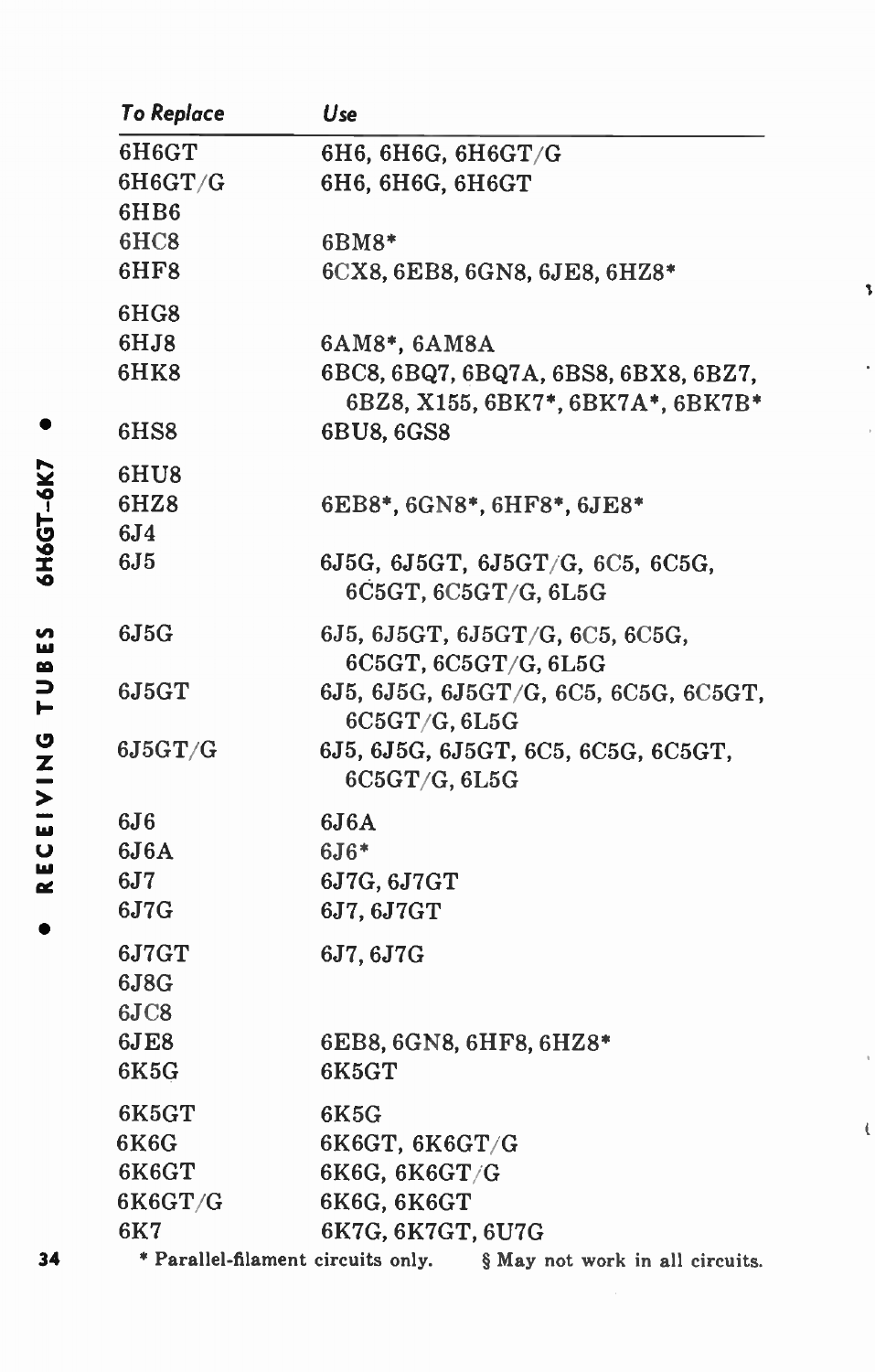| <b>To Replace</b> | Use                                                     |                               |
|-------------------|---------------------------------------------------------|-------------------------------|
| 6K7G              | 6K7, 6K7GT, 6U7G                                        |                               |
| 6K7GT             | 6K7, 6K7G, 6U7G                                         |                               |
| 6K8               | 6K8G, 6K8GT                                             |                               |
| <b>6K8G</b>       | 6K8, 6K8GT                                              |                               |
| 6K8GT             | 6K8, 6K8G                                               |                               |
| 6K11              |                                                         |                               |
| 6L5G              | 6C5, 6C5G, 6C5GT, 6C5GT/G, 6J5, 6J5G,<br>6J5GT, 6J5GT/G |                               |
| 6L6               | 6L6G, 6L6GA, 6L6GB, 6L6GC, 5881,<br>7581                |                               |
| 6L6G              | 6L6, 6L6GA, 6L6GB, 6L6GC, 5881, 7581                    | <b>D</b>                      |
| 6L6GA             | 6L6, 6L6G, 6L6GB, 6L6GC, 5881, 7581                     | m                             |
| 6L6GB             | 6L6, 6L6G, 6L6GA, 6L6GC, 5881, 7581                     |                               |
| 6L6GC             | 7581                                                    |                               |
| 6L7               | <b>6L7G</b>                                             | <b>CEIVING</b>                |
| 6L7G              | 6L7                                                     |                               |
| 6M <sub>3</sub>   |                                                         | $\overline{\phantom{0}}$<br>C |
| 6M <sub>5</sub>   |                                                         | æ                             |
| 6M6G              | 6AG6G*                                                  | m<br>n                        |
| 6M7G              |                                                         |                               |
| 6M8GT             |                                                         | 6K7G-6Q6                      |
| 6N3               | 6U3                                                     |                               |
| 6N4               |                                                         |                               |
| 6N <sub>5</sub>   | 6AB5                                                    |                               |
| 6N6               | 6N6G, 6AB6G*                                            |                               |
| 6N6G              | 6N6, 6AB6G*                                             |                               |
| 6N7               | 6N7G, 6N7GT, 6N7GT/G                                    |                               |
| 6N7G              | 6N7, 6N7GT, 6N7GT/G                                     |                               |
| 6N7GT             | 6N7, 6N7G, 6N7GT/G                                      |                               |
| $6N7GT/G$         | 6N7, 6N7G, 6N7GT                                        |                               |
| 6N8               | 6AD8, 6DC8                                              |                               |
| 6P5GT             | 6P5G, 6P5GT/G                                           |                               |
| 6P5GT/G           | 6P5G, 6P5GT                                             |                               |
| 6P7G              |                                                         |                               |
| <b>6Q6</b>        | 6Q6G                                                    |                               |
|                   |                                                         |                               |

\* Parallel-filament circuits only. § May not work in all circuits. 35

 $\hat{\mathbf{r}}_i$ 

ï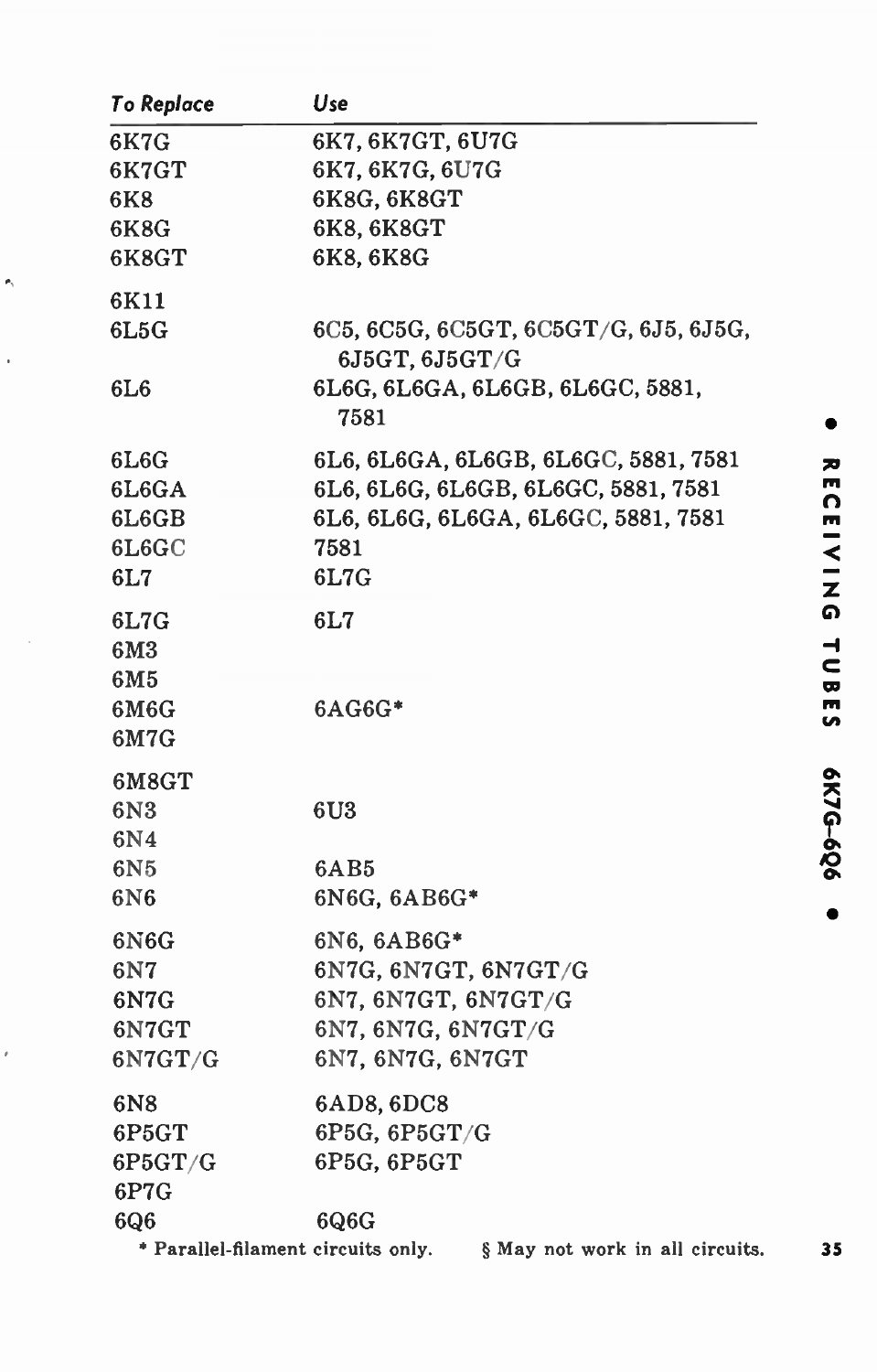|                          | <b>To Replace</b> | Use                                                                   |
|--------------------------|-------------------|-----------------------------------------------------------------------|
|                          | 6Q6G              | 6Q6                                                                   |
|                          | 6Q7               | 6Q7G, 6Q7GT, 6B6G                                                     |
|                          | 6Q7G              | 6Q7, 6Q7GT, 6B6G                                                      |
|                          | 6Q7GT             | 6Q7, 6Q7G, 6B6G                                                       |
|                          | 6R3               | 6AF3*                                                                 |
|                          | 6R6G              |                                                                       |
|                          | 6R7               | 6R7G, 6R7GT                                                           |
|                          | 6R7G              | 6R7, 6R7GT                                                            |
|                          | 6R7GT             | 6R7, 6R7G                                                             |
|                          | 6R8               |                                                                       |
|                          | <b>6S2</b>        | <b>6S2A</b>                                                           |
|                          | 6S2A              | <b>6S2</b>                                                            |
| 6Q6G-6SJ7                | 6S4               | 6S4A                                                                  |
|                          | 6S4A              |                                                                       |
|                          | 6S7               | 6S7G                                                                  |
|                          | <b>6S7G</b>       | <b>6S7</b>                                                            |
| TUBES<br>Tubes           | 6S8GT             |                                                                       |
|                          | 6SA7              | 6SA7G, 6SA7GT, 6SA7GT/G                                               |
|                          | 6SATG             | $6S A7$ , $6S A7G$ T, $6S A7G$ T/G                                    |
|                          | 6SA7GT            | 6SA7, 6SA7G, 6SA7GT/G                                                 |
| <b>9<br/>N I N I I I</b> | 6SA7GT/G          | 6SA7, 6SA7G, 6SA7GT                                                   |
|                          | $6{\rm SB7Y}$     |                                                                       |
|                          | <b>6SC7</b>       | 6SC7GT                                                                |
| D<br>M<br>M              | 6SC7GT            | <b>6SC7</b>                                                           |
| ٠                        | 6SD7GT            | 6SE7GT                                                                |
|                          | 6SE7GT            | 6SD7GT                                                                |
|                          | 6SF <sub>5</sub>  | 6SF5GT                                                                |
|                          | $6S$ F5 $G$ T     | 6SF5                                                                  |
|                          | <b>6SF7</b>       | 6SF7GT                                                                |
|                          | 6SF7GT            | <b>6SF7</b>                                                           |
|                          | $6S$ G7           | 6SG7GT                                                                |
|                          | 6SG7GT            | <b>6SG7</b>                                                           |
|                          | 6SH7              | 6SH7GT                                                                |
|                          | 6SH7GT            | 6SH7                                                                  |
|                          | 6SJ7              | 6SJ7GT                                                                |
| 36                       |                   | * Parallel-filament circuits only.<br>§ May not work in all circuits. |

À

l,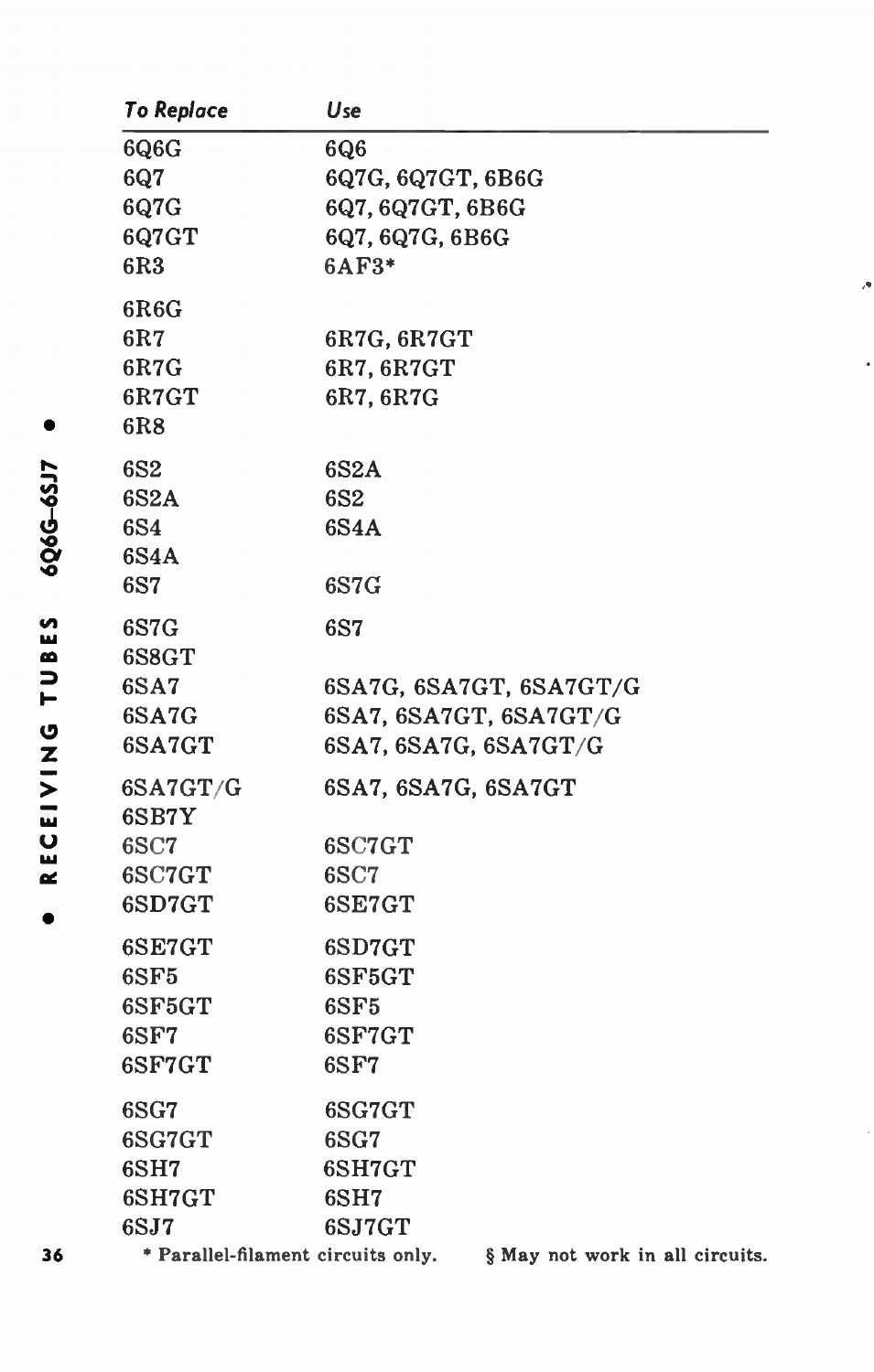| To Replace                                    | Use                                                                                                                    |                                                                                       |
|-----------------------------------------------|------------------------------------------------------------------------------------------------------------------------|---------------------------------------------------------------------------------------|
| 6SJ7GT                                        | 6SJ7                                                                                                                   |                                                                                       |
| 6SK7                                          | 6SK7G, 6SK7GT, 6SK7GT/G, 6SS7*,<br>6SS7GT*                                                                             |                                                                                       |
| 6SK7G                                         | 6SK7, 6SK7GT, 6SK7GT/G, 6SS7*,<br>6SS7GT*                                                                              |                                                                                       |
| 6SK7GT                                        | 6SK7, 6SK7G, 6SK7GT/G, 6SS7*,<br>6SS7GT*                                                                               |                                                                                       |
| 6SK7GT/G<br>6SL7GT                            | 6SK7, 6SK7G, 6SK7GT, 6SS7*, 6SS7GT*                                                                                    |                                                                                       |
| 6SN7GT                                        | 6SN7GTA, 6SN7GTB                                                                                                       |                                                                                       |
| 6SN7GTA<br>6SN7GTB<br>6SQ7<br>6SQ7G<br>6SQ7GT | 6SN7GTB<br>6SN7GTA*<br>6SQ7G, 6SQ7GT, 6SQ7GT/G, 6SZ7*<br>6SQ7, 6SQ7GT, 6SQ7GT/G, 6SZ7*<br>6SQ7, 6SQ7G, 6SQ7GT/G, 6SZ7* | æ<br>m<br>n.<br>$\overline{1}$<br>Z                                                   |
| 6SQ7GT/G<br><b>6SR7</b><br>6SR7GT<br>6SS7     | 6SQ7, 6SQ7G, 6SQ7GT, 6SZ7*<br>6SR7GT, 6ST7*<br>6SR7, 6ST7*<br>6SS7GT, 6SK7*, 6SK7G*, 6SK7GT*,<br>6SK7GT/G*             | Q<br>$\blacktriangleleft$<br>$\mathbf{C}$<br>$\overline{\mathbf{u}}$<br>m<br><b>S</b> |
| 6SS7GT<br>6ST7                                | 6SS7, 6SK7*, 6SK7G*, 6SK7GT*,<br>6SK7GT/G*<br>6SR7*, 6SR7GT*                                                           | 6SJ7GT-6U5                                                                            |
| 6SV7                                          |                                                                                                                        |                                                                                       |
| 6SZ7                                          | 6SQ7*, 6SQ7G6, 6SQ7GT*, 6SQ7GT/G*                                                                                      |                                                                                       |
| 6T4<br>6T <sub>5</sub><br>6T6<br>6T7G         | 6G5, 6G5/6H5, 6H5, 6U5, 6U5/6G5                                                                                        |                                                                                       |
| 6T8                                           | 6T8A, 6AK8                                                                                                             |                                                                                       |
| 6T8A<br>6U <sub>3</sub>                       | 6T8*, 6AK8*                                                                                                            |                                                                                       |
| 6U4GT                                         | 6AX4GT, 6AX4GTA, 6AX4GTB, 6DA4,<br>6DA4A, 6DM4, 6W4GT, 6CQ4*, 6DE4*                                                    |                                                                                       |
| 6U5<br>* Parallel-filament circuits only.     | 6G5, 6G5/6H5, 6H5, 6T5, 6U5/6G5<br>§ May not work in all circuits.                                                     | 37                                                                                    |

 $\ddot{\phantom{1}}$ 

 $\pmb{\mathfrak{h}}$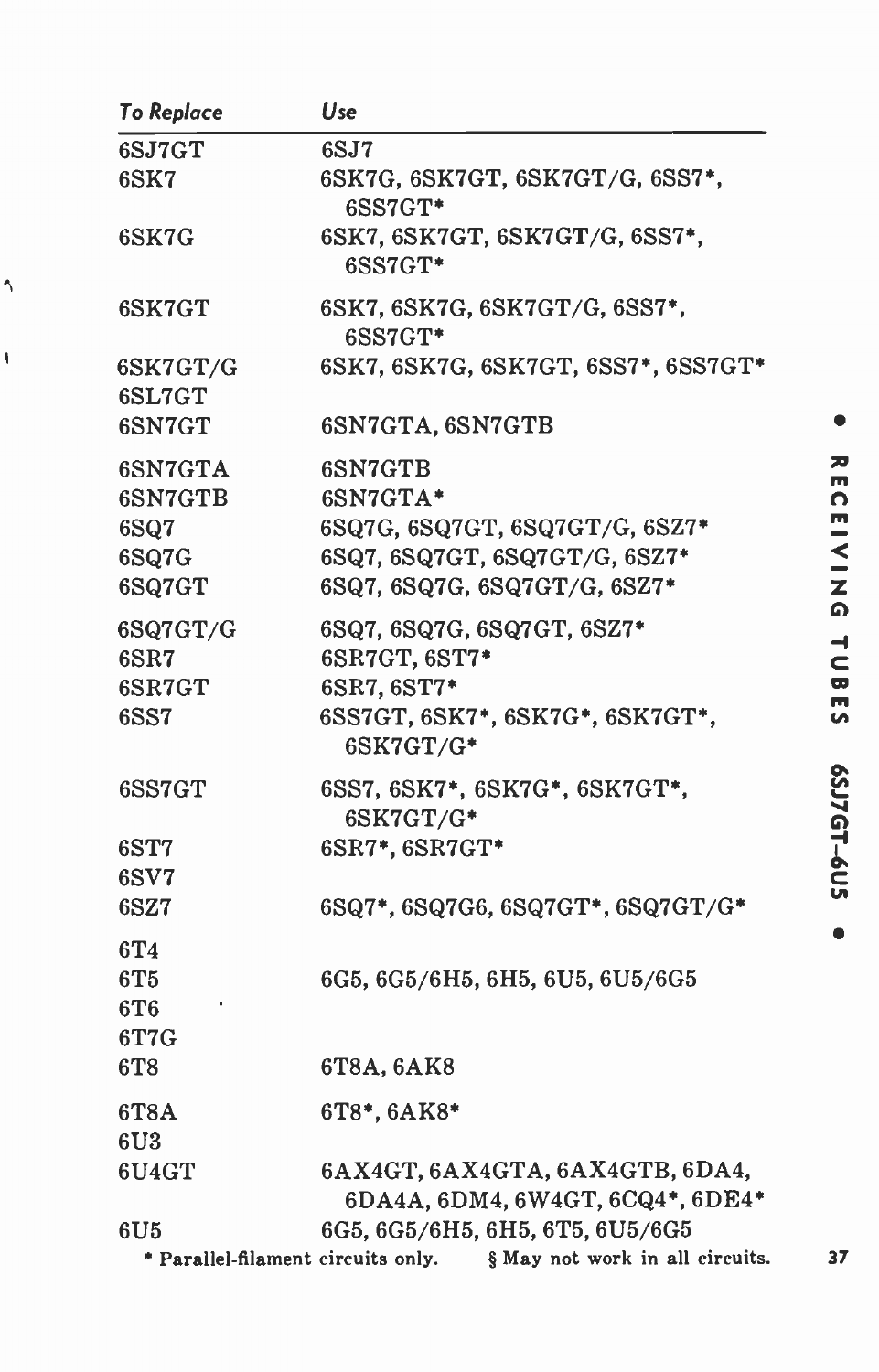| To Replace | Use                                                                                        |
|------------|--------------------------------------------------------------------------------------------|
| 6U5/6G5    | 6U5, 6G5, 6G5/6H5, 6H5, 6T5                                                                |
| 6U6GT      | 6Y6G*, 6Y6GA*, 6Y6GT*                                                                      |
| 6U7G       | 6K7, 6K7G, 6K7GT                                                                           |
| 6U8        | 6U8A, 6AX8, 6EA8, 6GH8, 6CQ8§, 6GJ8*                                                       |
| 6U8A       | 6U8*, 6EA8, 6GH8, 6AX8*, 6GJ8*,                                                            |
|            | 6CQ8§                                                                                      |
| 6V3        | 6V3A                                                                                       |
| 6V3A       | 6V3                                                                                        |
| 6V4        | 6CA4*                                                                                      |
| 6V5G       | 6V5GT                                                                                      |
| 6V5GT      | 6V5G                                                                                       |
| 6V6        | 6V6G, 6V6GT, 6V6GTA, 6V6GT/G,<br>7408                                                      |
| 6V6G       | 6V6, 6V6GT, 6V6GTA, 6V6GT/G, 7408                                                          |
| 6V6GT      | 6V6, 6V6G, 6V6GTA, 6V6GT/G, 7408                                                           |
| 6V6GTA     | 6V6*, 6V6G*, 6V6GT*, 6V6GT/G*, 7408*                                                       |
| 6V6GT/G    | 6V6, 6V6G, 6V6GT, 6V6GTA, 7408                                                             |
| 6V7G       |                                                                                            |
| 6V8        |                                                                                            |
| 6W4GT      | 6W4GTA, 6AX4GT, 6AX4GTA,<br>6AX4GTB, 6DA4, 6DA4A, 6DM4,<br>6AU4GT*, 6AU4GTA*, 6CQ4*, 6DE4* |
| 6W4GTA     | 6AX4GTA, 6AX4GTB, 6DA4, 6DA4A,<br>6DM4, 6AU4GT*, 6AU4GTA*, 6CQ4,<br>$6DE4*$                |
| 6W5G       | $6AX5GT*$                                                                                  |
| 6W6GT      | 6DG6GT, 6EF6*, 6EY6*, 6EZ5*                                                                |
| 6W7G       |                                                                                            |
| 6X4        | 6BX4, 6AV4*                                                                                |
| 6X5        | 6X5G, 6X5GT, 6X5GT/G, 6AX5*, 6W5G*                                                         |
| 6X5G       | 6X5, 6X5GT, 6X5GT/G, 6AX5* 6W5G*                                                           |
| 6X5GT      | 6X5, 6X5G, 6X5GT/G, 6AX5*, 6W5G*                                                           |
| 6X5GT/G    | 6X5, 6X5G, 6X5GT, 6AX5*, 6W5G*                                                             |
| <b>6X8</b> | 6X8A                                                                                       |
| 6X8A       | $6X8*$                                                                                     |
|            | * Parallel-filament circuits only.<br>§ May not work in all circuits.                      |

e

 $\cdot$ 

 $\hat{c}$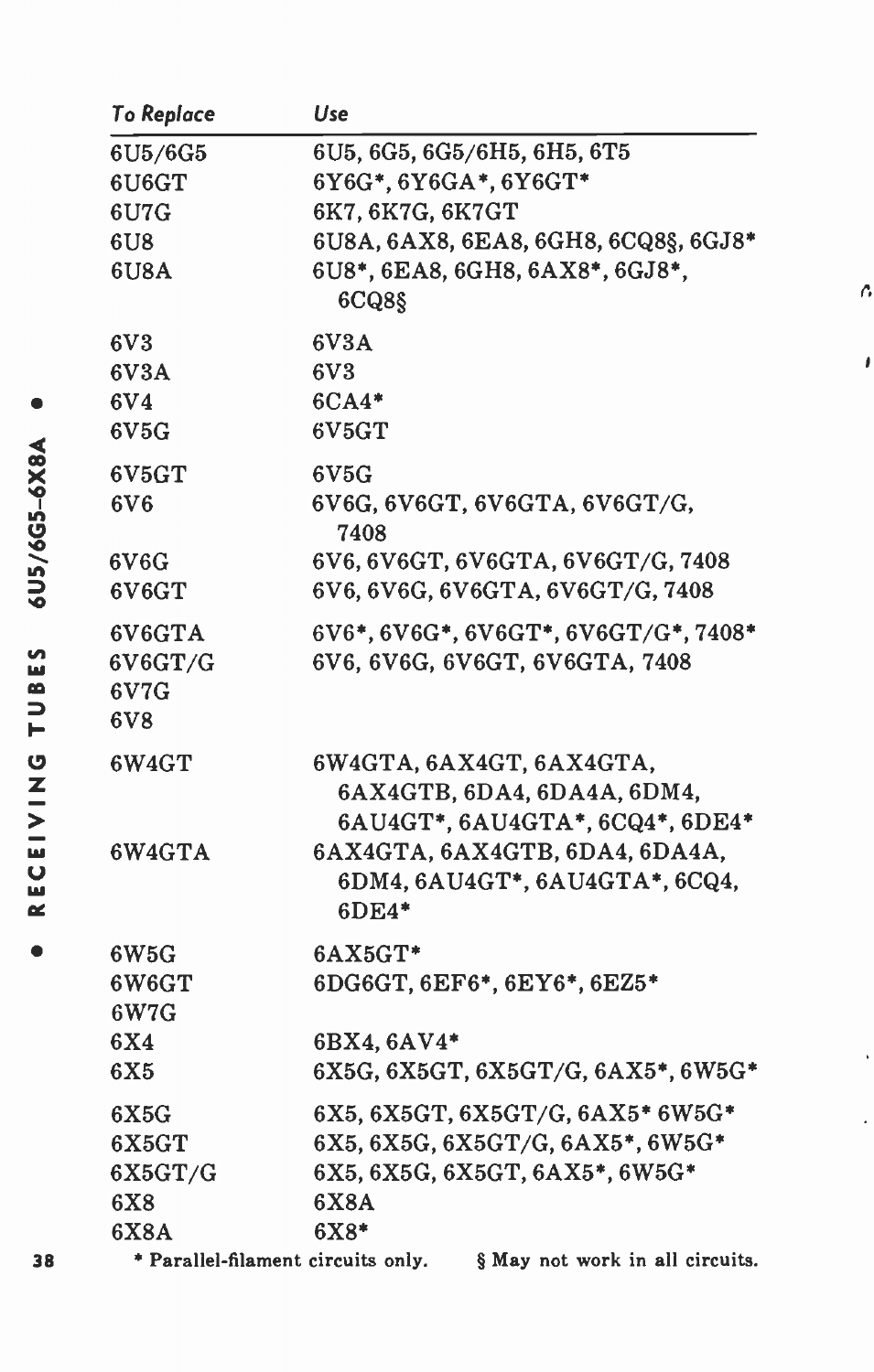| To Replace  | Use                                |                                           |                          |
|-------------|------------------------------------|-------------------------------------------|--------------------------|
| 6Y3G        |                                    |                                           |                          |
| 6Y5         | 6Y5GT, 6Y5V                        |                                           |                          |
| 6Y5V        | 6Y5, 6Y5GT                         |                                           |                          |
| 6Y5GT       | 6Y5, 6Y5V                          |                                           |                          |
| 6Y6G        | 6Y6GA, 6Y6GT, 6U6GT*               |                                           |                          |
| 6Y6GA       | 6Y6G, 6Y6GT, 6U6GT*                |                                           |                          |
| 6Y6GT       | 6Y6G, 6Y6GA, 6U6GT*                |                                           |                          |
| 6Y7G        |                                    |                                           |                          |
| <b>6Z3</b>  | 1V                                 |                                           |                          |
| 6Z4         | 84, 84/6Z4                         |                                           |                          |
| 6Z5         | 12Z5, 6Z5/12Z5                     |                                           | ᅎ                        |
| 6Z5/12Z5    | 6Z5, 12Z5                          |                                           | m<br>C                   |
| <b>6Z7G</b> |                                    |                                           |                          |
| 6ZY5G       |                                    | $6X5$ *, $6X5G$ *, $6X5G$ T*, $6X5G$ T/G* |                          |
| <b>7A4</b>  | <b>XXL</b>                         |                                           | $\frac{m}{2}$            |
| <b>7A5</b>  |                                    |                                           | <u>၈</u>                 |
| <b>7A6</b>  |                                    |                                           | $\overline{\phantom{a}}$ |
| <b>7A7</b>  | 7B7*                               |                                           | $\mathbf{C}$<br>œ        |
| <b>7A8</b>  |                                    |                                           | m<br>S                   |
| <b>7AB7</b> |                                    |                                           |                          |
| <b>7AD7</b> |                                    |                                           |                          |
| 7AF7        |                                    |                                           | 6Y3G-7C5                 |
| <b>7AG7</b> | 7AH7, 7G7*                         |                                           |                          |
| <b>7AH7</b> | 7AG7, 7B7, 7L7*                    |                                           |                          |
| <b>7AJ7</b> | $7C7*$                             |                                           |                          |
| <b>7AK7</b> |                                    |                                           |                          |
| 7AN7        | <b>7EK7</b>                        |                                           |                          |
| <b>7AU7</b> | <b>6AU7</b>                        |                                           |                          |
| <b>7B4</b>  |                                    |                                           |                          |
| 7B5         |                                    |                                           |                          |
| <b>7B6</b>  | 7C6*                               |                                           |                          |
| <b>7B7</b>  | 7AH7, 7A7*                         |                                           |                          |
| <b>7B8</b>  |                                    |                                           |                          |
| <b>7C4</b>  |                                    |                                           |                          |
| <b>7C5</b>  |                                    |                                           |                          |
|             | * Parallel-filament circuits only. | § May not work in all circuits.           | 39                       |

 $\hat{c}$ 

 $\mathbf{C}$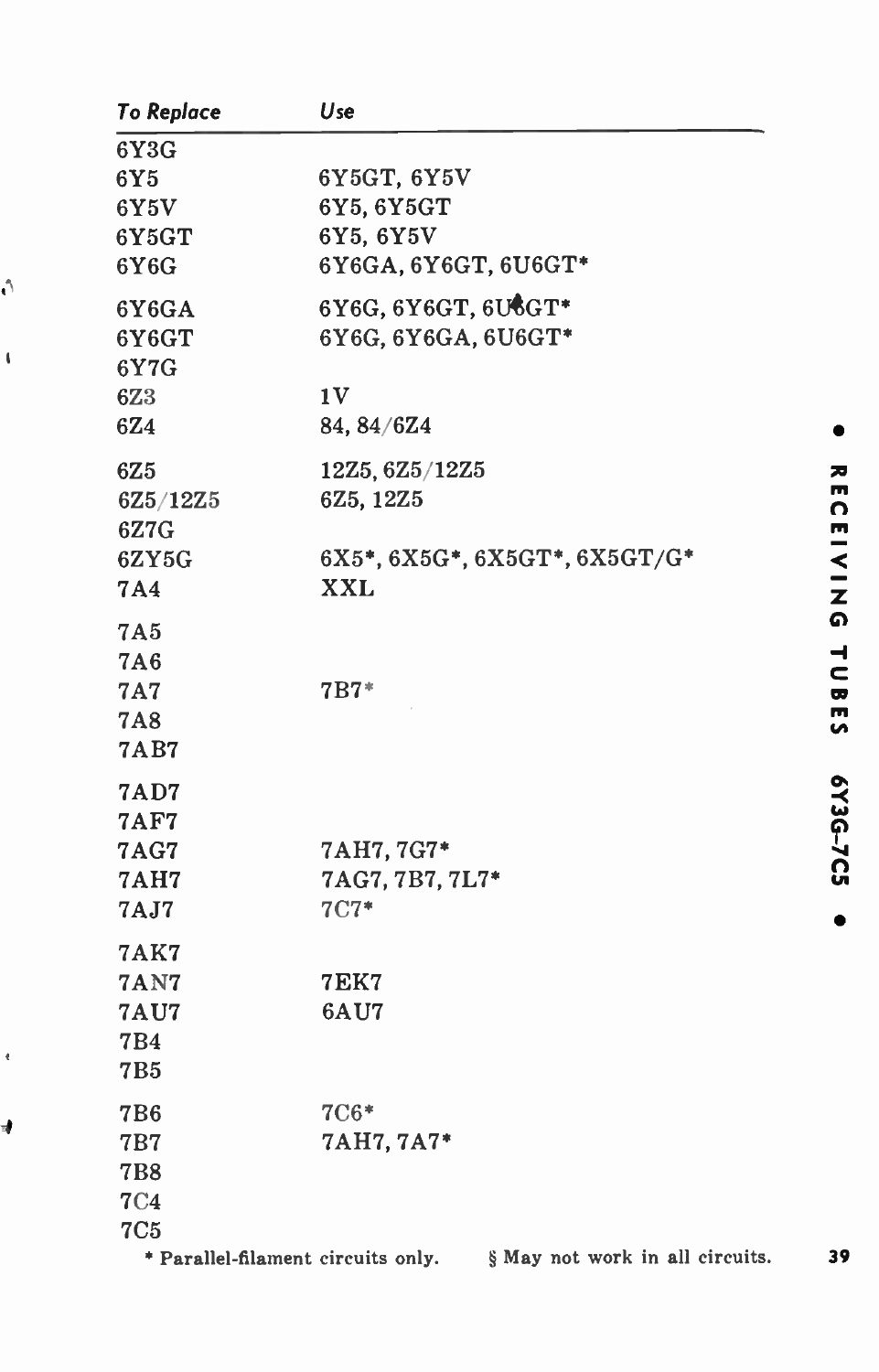| <b>To Replace</b> | Use                                                                   |
|-------------------|-----------------------------------------------------------------------|
| <b>7C6</b>        | 7B6*                                                                  |
| <b>7C7</b>        | 7AJ7*                                                                 |
| <b>7D7</b>        |                                                                       |
| 7DJ8              | <b>7ES8</b>                                                           |
| <b>7E5</b>        |                                                                       |
| <b>7E6</b>        |                                                                       |
| <b>7E7</b>        |                                                                       |
| <b>7ED7</b>       |                                                                       |
| <b>7EK7</b>       | <b>7AN7</b>                                                           |
| <b>7ES8</b>       | 7DJ8                                                                  |
| <b>7EY6</b>       |                                                                       |
| <b>7F7</b>        |                                                                       |
| <b>7F8</b>        |                                                                       |
| <b>7FC7</b>       | <b>7EK7</b>                                                           |
| <b>7G7</b>        | 7AG7*                                                                 |
| <b>7G8</b>        |                                                                       |
| <b>7H7</b>        |                                                                       |
| <b>7HG8</b>       |                                                                       |
| <b>7J7</b>        |                                                                       |
| <b>7K7</b>        |                                                                       |
| <b>7L7</b>        | 7AH7*                                                                 |
| <b>7N7</b>        |                                                                       |
| <b>7Q7</b>        |                                                                       |
| <b>7R7</b>        |                                                                       |
| <b>7S7</b>        |                                                                       |
| <b>7T7</b>        |                                                                       |
| <b>7V7</b>        |                                                                       |
| <b>7W7</b>        |                                                                       |
| <b>7X6</b>        |                                                                       |
| <b>7X7</b>        | <b>XXFM</b>                                                           |
| <b>7Y4</b>        |                                                                       |
| <b>7Z4</b>        |                                                                       |
| <b>8AU8</b>       | 8AU8A, 8AW8A, 8BA8A, 8BH8                                             |
| <b>8AU8A</b>      | 8AU8, 8AW8A, 8BA8A, 8BH8                                              |
| <b>8AW8A</b>      | 8AU8, 8AU8A, 8BA8A, 8BH8                                              |
|                   | * Parallel-filament circuits only.<br>§ May not work in all circuits. |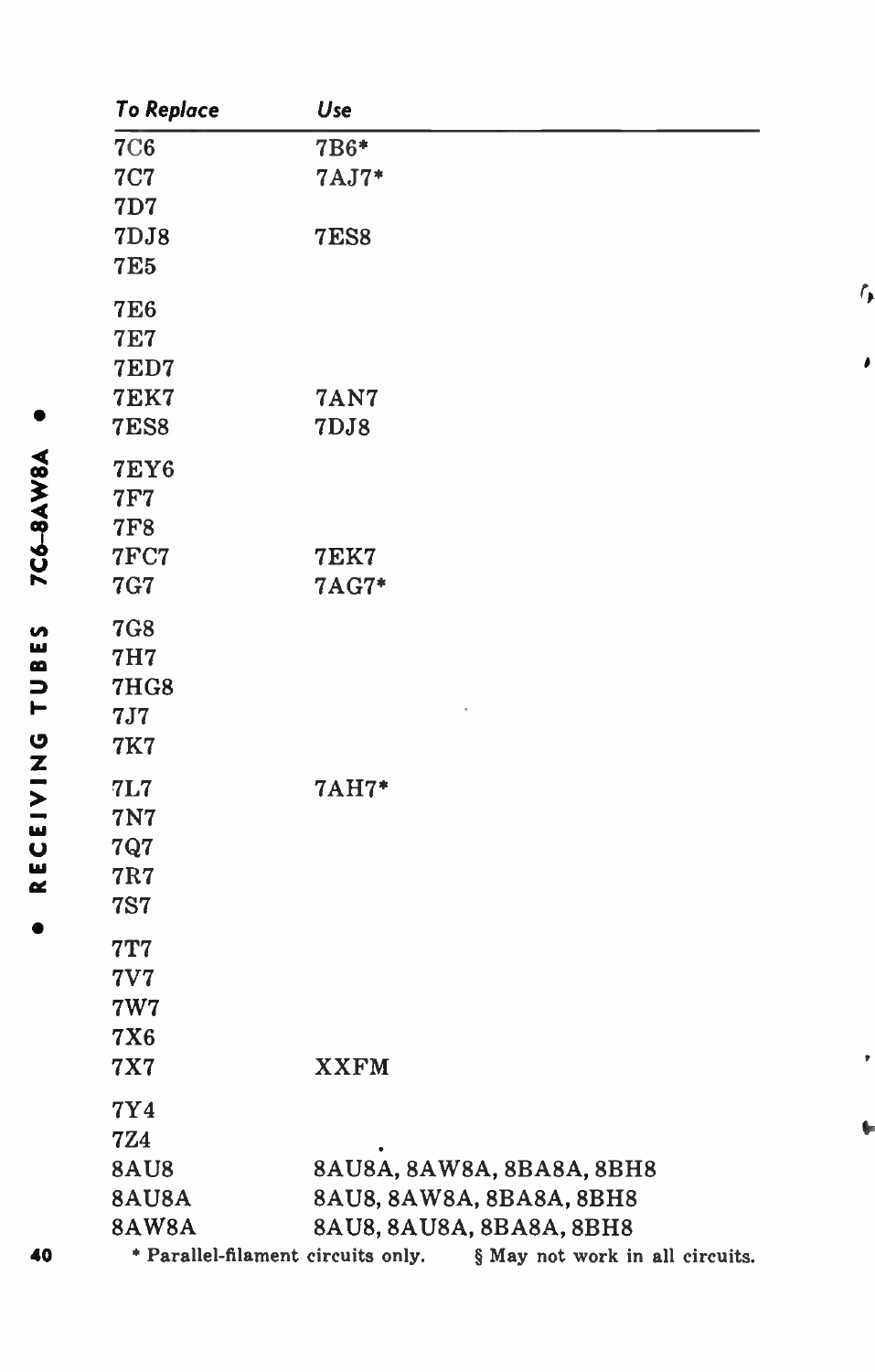| <b>To Replace</b>                                                       | Use                                  |                                                       |                                                       |
|-------------------------------------------------------------------------|--------------------------------------|-------------------------------------------------------|-------------------------------------------------------|
| <b>8B8</b><br><b>8BA8A</b><br><b>8BH8</b><br><b>8BN8</b><br>8BQ5        |                                      | 8AU8, 8AU8A, 8AW8A, 8BH8<br>8AU8, 8AU8A, 8AW8A, 8BA8A |                                                       |
| 8BQ7A<br><b>8CG7</b><br><b>8CM7</b><br><b>8CN7</b><br><b>8CS7</b>       | <b>8FQ7§</b>                         |                                                       |                                                       |
| <b>8CW5</b><br><b>8CX8</b><br><b>8CY7</b><br><b>8EB8</b><br><b>8EM5</b> | 8EB8, 8GN8, 8JE8<br>8CX8, 8GN8, 8JE8 |                                                       | ≂<br>m<br>ი<br>$\frac{1}{2}$                          |
| <b>8ET7</b><br><b>8FQ7</b><br><b>8GN8</b><br><b>8HG8</b><br><b>8JE8</b> | 8CX8, 8EB8, 8JE8<br>8CX8, 8EB8, 8GN8 |                                                       | Z<br>$\overline{\mathbf{o}}$<br>⊣<br>C<br>œ<br>m<br>n |
| 8SN7GTB<br>9A8<br><b>9AK8</b><br>9AQ8<br>9AU7                           | 9U8, 9U8A                            |                                                       | 806-908                                               |
| 9BM5<br><b>9BR7</b><br><b>9BR8</b><br>9BW6<br>9CL8                      | 9CL8§<br>9BR8§                       |                                                       |                                                       |
| 9DZ8<br>9EF6<br>9EN7<br><b>9GB8</b><br>9U8                              | 9U8A, 9A8                            |                                                       |                                                       |
|                                                                         | * Parallel-filament circuits only.   | § May not work in all circuits.                       | 41.                                                   |

١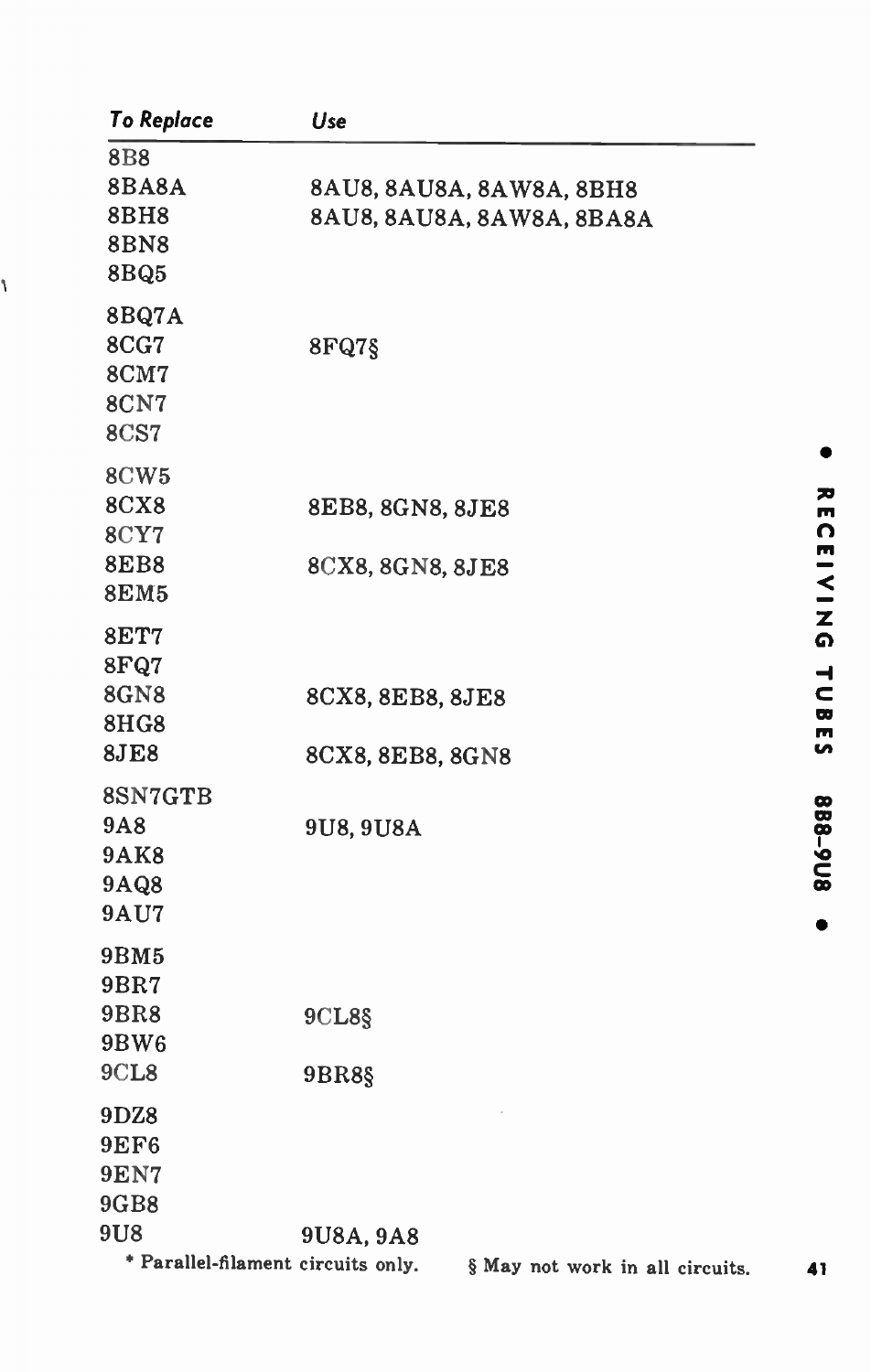| <b>To Replace</b> | Use                                                                   |
|-------------------|-----------------------------------------------------------------------|
| 9U8A              |                                                                       |
| 9X8               |                                                                       |
| 10                | 210T                                                                  |
| 10BQ5             |                                                                       |
| <b>10C8</b>       |                                                                       |
| 10DA7             |                                                                       |
| 10DE7             | 10EW7                                                                 |
| 10DR7             | 10FD7, 10FR7                                                          |
| 10EB8             | 10HF8, 11JE8                                                          |
| 10EG7             | 10EM7                                                                 |
| 10EM7             | 10EG7                                                                 |
| 10EW7             |                                                                       |
| 10FD7             | 10FR7                                                                 |
| 10FR7             | 10FD7                                                                 |
| <b>10HF8</b>      | 10EB8, 11JE8                                                          |
| 11                |                                                                       |
| 11C <sub>5</sub>  |                                                                       |
| 11CY7             |                                                                       |
| 11JE8             | 10EB8, 10HF8                                                          |
| 12                |                                                                       |
| 12A4              |                                                                       |
| 12A5              |                                                                       |
| 12A6              | 12A6GT                                                                |
| 12A6GT            | 12A6                                                                  |
| 12A7              |                                                                       |
| 12A8              | 12A8G, 12A8GT                                                         |
| 12A8G             | 12A8, 12A8GT                                                          |
| 12A8GT            | 12A8, 12A8G                                                           |
| 12AB5             |                                                                       |
| 12AC5             |                                                                       |
| <b>12AC6</b>      |                                                                       |
| 12AD5             |                                                                       |
| 12AD6             |                                                                       |
| 12AD7             | 12AX7*, 12AX7A*, 12BZ7*, 12DF7*,                                      |
|                   | 12DM7*, 12DT7*, 7025*, 7025A*                                         |
|                   | § May not work in all circuits.<br>* Parallel-filament circuits only. |

ò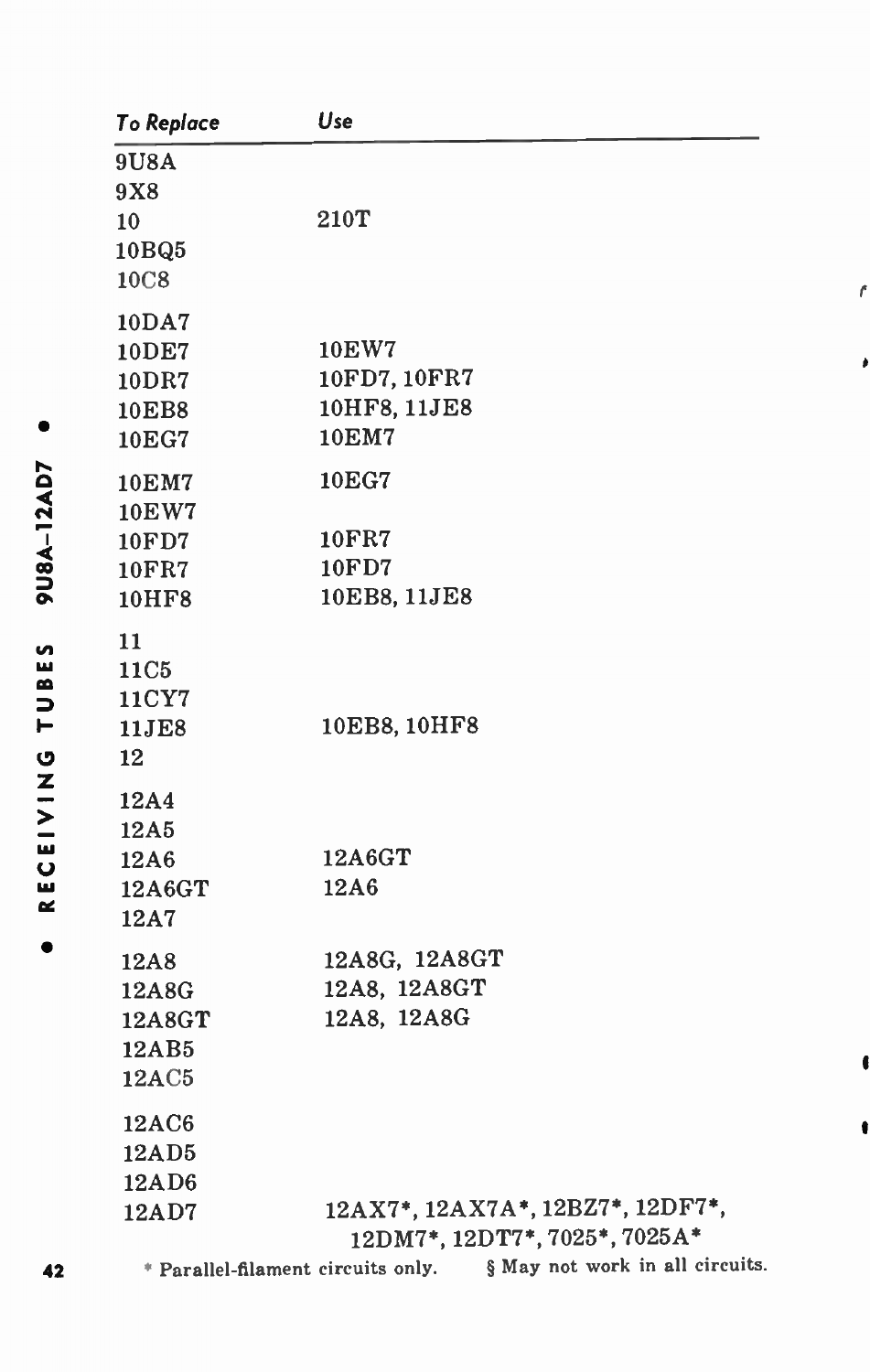| To Replace                                                      | Use                                                                       |
|-----------------------------------------------------------------|---------------------------------------------------------------------------|
| 12AE6<br><b>12AE6A</b><br><b>12AE7</b><br>12AF3                 | 12AE6A, 12FT6<br>12AE6, 12FT6                                             |
| 12AF6                                                           | 12BL6                                                                     |
| 12AG6<br>12AH6<br>12AH7GT<br><b>12AH8</b><br>12AJ6              |                                                                           |
| 12AJ7<br>12AL5<br><b>12AL8</b><br>12AQ5<br>12AS5                |                                                                           |
| 12AT6<br>12AT7<br><b>12AU6</b><br><b>12AU7</b><br><b>12AU7A</b> | 12AV6, 12BK6, 12BT6<br>12AZ7*, 12AZ7A*<br>12BA6<br><b>12AU7A</b><br>12AU7 |
| <b>12AU8</b><br><b>12AV5GA</b><br>12AV6<br>12AV7<br>12AW6       | 12AT6, 12BK6, 12BT6                                                       |
| 12AX4GT                                                         | 12AX4GTA, 12AX4GTB, 12D4, 12D4A,<br>12DM4                                 |
| 12A X 4G TA                                                     | 12AX4GTB, 12D4, 12D4A, 12DM4,<br>12AX4GT*                                 |
| 12AX4GTB                                                        | 12D4A, 12DM4                                                              |
| 12AX7                                                           | 12AX7A, 12DF7, 12DT7, 7025, 7025A,<br>12AD7*, 12BZ7, 12DM7*               |
| 12AX7A                                                          | 12AX7, 12DF7, 12DT7, 7025, 7025A,<br>12AD7*, 12BZ7*, 12DM7*               |
| 10ATH                                                           |                                                                           |

12AY7

۹

 $\ddot{\phantom{a}}$ 

ŧ

Ì

\* Parallel-filament circuits only. § May not work in all circuits. 43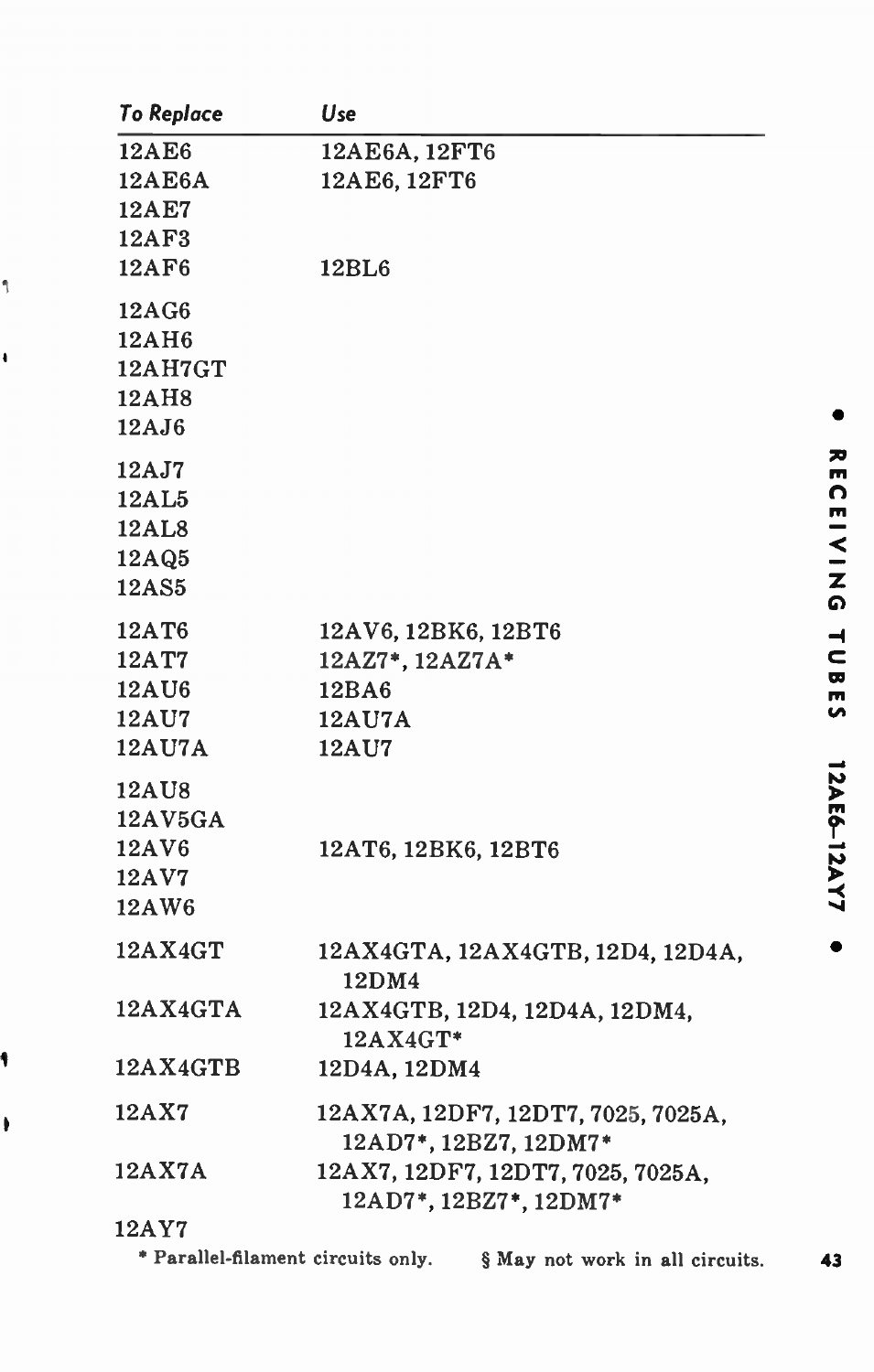| To Replace    | Use                                                                   |
|---------------|-----------------------------------------------------------------------|
| 12AZ7         | 12AZ7A, 12AT7*                                                        |
| 12AZ7A        | 12AZ7*, 12AT7*                                                        |
| 12B3          |                                                                       |
| 12B4          | 12B4A                                                                 |
| 12B4A         | $12B4*$                                                               |
| 12B7          | 14A7, 14H7                                                            |
| 12B8GT        |                                                                       |
| 12BA6         | 12AU6                                                                 |
| 12BA7         |                                                                       |
| 12BD6         | 12BA6                                                                 |
| 12BE6         | 12CS6                                                                 |
| 12BF6         | 12BU6                                                                 |
| 12BH7         | 12BH7A                                                                |
| 12BH7A        | 12BH7*                                                                |
| 12BK5         |                                                                       |
| 12BK6         | 12AT6, 12AV6, 12BT6                                                   |
| 12BL6         | 12AF6, 12EK6§                                                         |
| 12BM5         |                                                                       |
| 12BN6         |                                                                       |
| 12BQ6GA       | 12BQ6GTA, 12BQ6GTB, 12BQ6GTB/                                         |
|               | 12CU6, 12CU6, 12DQ6, 12DQ6A,                                          |
|               | 12DQ6B, 12GW6                                                         |
| 12BQ6GT       | 12BQ6GA, 12BQ6GTA, 12BQ6GTB,                                          |
|               | 12BQ6GTB/12CU6, 12CU6, 12DQ6,                                         |
|               | 12DQ6A, 12DQ6B, 12GW6                                                 |
| 12BQ6GTA      | 12BQ6GTB, 12BQ6GTB/12CU6, 12CU6,                                      |
|               | 12DQ6, 12DQ6A, 12DQ6B, 12GW6                                          |
| 12BQ6GTB      | 12BQ6GTB/12CU6, 12CU6, 12DQ6,                                         |
|               | 12DQ6A, 12DQ6B, 12GW6                                                 |
| 12BQ6GTB/     | 12BQ6GTB, 12CU6, 12DQ6, 12DQ6A,                                       |
| <b>12CU6</b>  | 12DQ6B, 12GW6                                                         |
| 12BR7         | 12BR7A                                                                |
| <b>12BR7A</b> | 12BR7*                                                                |
| 12BT6         | 12AT6, 12AV6, 12BK6                                                   |
| 12BU6         | 12BF6                                                                 |
|               | § May not work in all circuits.<br>* Parallel-filament circuits only. |

4

 $\mathbf{r}$ 

 $\bullet$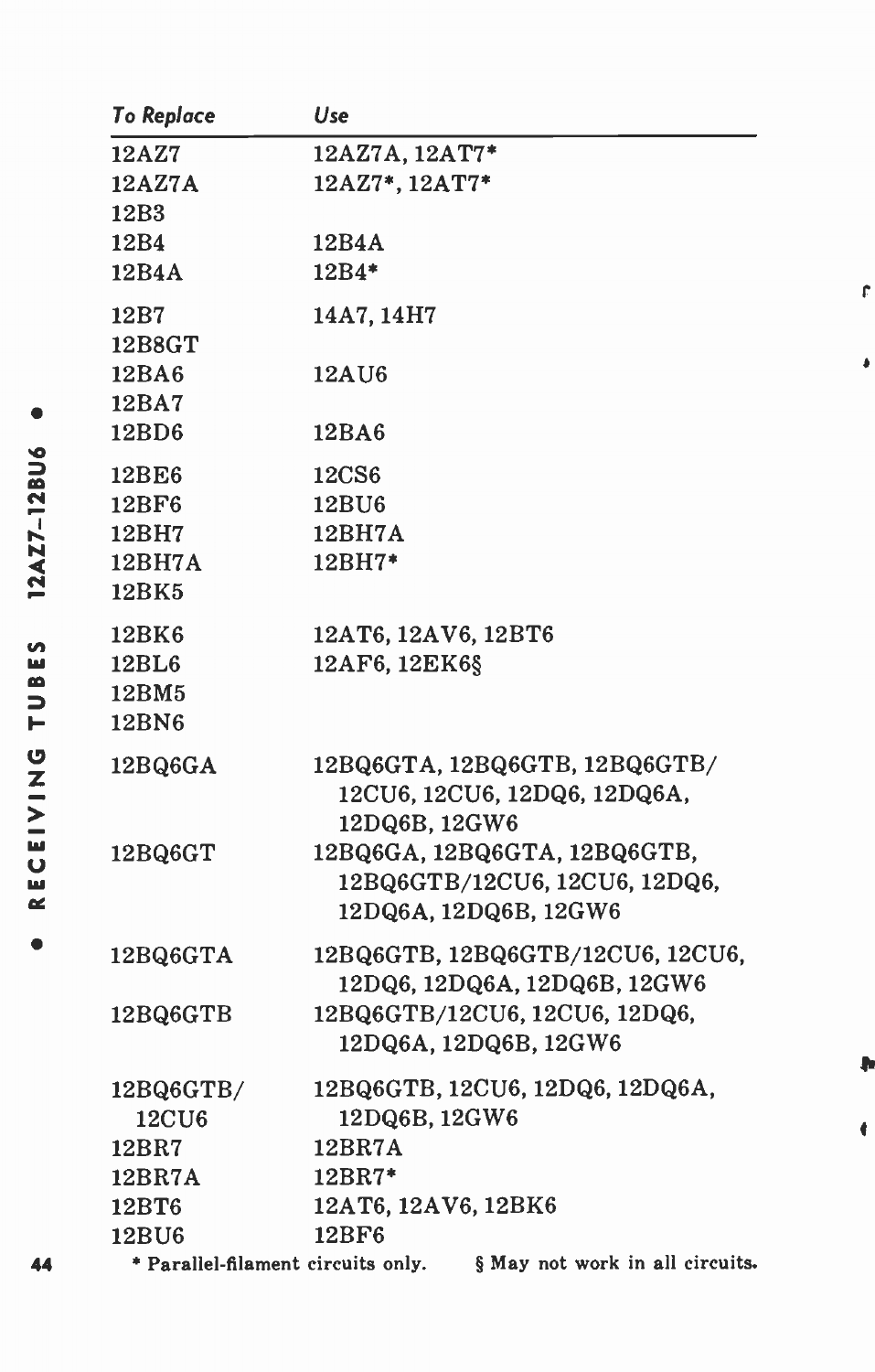| <b>To Replace</b> | Use                                                                   |                          |
|-------------------|-----------------------------------------------------------------------|--------------------------|
| 12BV7             | 12BY7, 12BY7A, 12DQ7                                                  |                          |
| 12BW4             |                                                                       |                          |
| 12BX6             |                                                                       |                          |
| 12BY7             | 12BY7A, 12BV7, 12DQ7                                                  |                          |
| 12BY7A            | 12BY7*, 12DQ7, 12BV7*                                                 |                          |
| 12BZ6             |                                                                       |                          |
| 12BZ7             |                                                                       |                          |
| <b>12C5</b>       | 12C5/12CU5, 12CU5, 12R5, 12DM5*                                       |                          |
| 12C5/12CU5        | 12C5, 12CU5, 12R5, 12DM5*                                             |                          |
| 12C8              |                                                                       | ≂                        |
| 12CA5             | 12EH5, 12ED5*                                                         | m                        |
| 12CM6             |                                                                       | ი<br>m                   |
| <b>12CN5</b>      |                                                                       | $\bar{\le}$              |
| $_{\rm 12CR5}$    |                                                                       |                          |
| 12CR6             |                                                                       | $\bar{\mathbf{z}}$<br>ົດ |
| 12CS5             |                                                                       | $\overline{\phantom{a}}$ |
| <b>12CS6</b>      | 12BE6                                                                 | $\blacksquare$           |
| <b>12CT8</b>      |                                                                       | Ø<br>m                   |
| <b>12CU5</b>      | 12C5, 12C5/12CU5, 12R5, 12DM5*                                        | S                        |
| <b>12CU6</b>      | 12BQ6GTB, 12BQ6GTB/12CU6, 12DQ6,<br>12DQ6A, 12DQ6B, 12GW6             | 12BV7-12DM5              |
| 12CX6             |                                                                       |                          |
| $12{\rm CY6}$     |                                                                       |                          |
| 12D4              | 12D4A, 12AX4GTB, 12DM4                                                |                          |
| 12D4A             |                                                                       |                          |
| 12DB5             |                                                                       |                          |
| <b>12DE8</b>      |                                                                       |                          |
| 12DF5             |                                                                       |                          |
| 12DF7             | 12AX7, 12AX7A, 12DT7, 7025, 7025A,                                    |                          |
|                   | 12AD7*, 12BZ7*, 12DM7*                                                |                          |
| 12DK5             |                                                                       |                          |
| 12DK7             |                                                                       |                          |
| 12DL8             |                                                                       |                          |
| 12DM4             | 12D4A                                                                 |                          |
| 12DM5             | 12C5*, 12C5/12CU5*, 12CU5*, 12R5*                                     |                          |
|                   | § May not work in all circuits.<br>* Parallel-filament circuits only. | 45                       |

ij

ł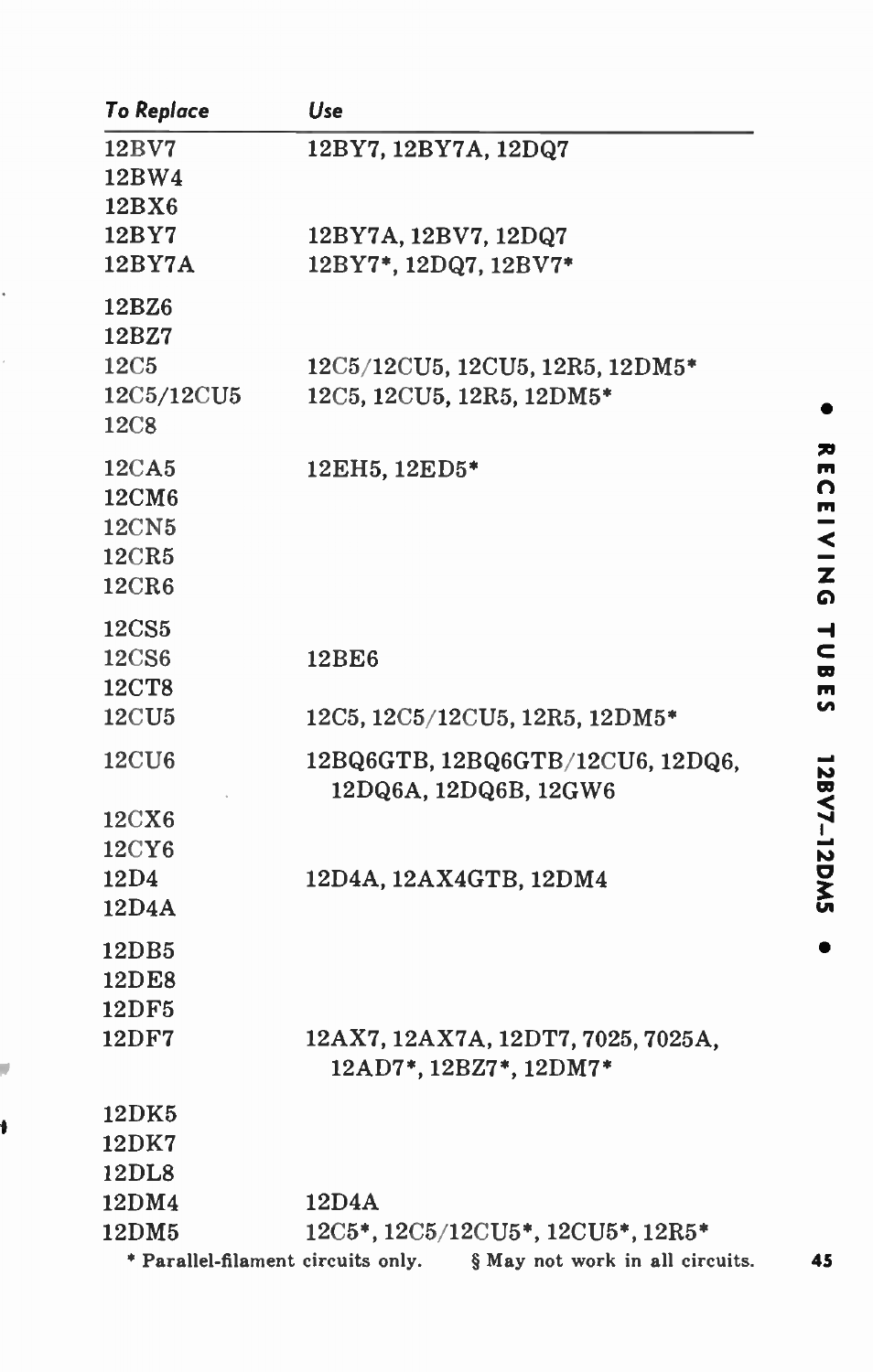| To Replace        | Use                                                                   |
|-------------------|-----------------------------------------------------------------------|
| 12DM7             | 12AD7*, 12AX7*, 12AX7A*, 12BZ7*,<br>12DF7*, 12DT7*, 7025*, 7025A*     |
| 12DQ6             | 12DQ6A, 12DQ6B, 12GW6                                                 |
| 12DQ6A            | 12DQ6B, 12GW6                                                         |
| 12DQ6B            | 12GW <sub>6</sub>                                                     |
| 12DQ7             | 12BY7A, 12BY7*, 12BV7*                                                |
| 12DS7             | 12DS7A                                                                |
| <b>12DS7A</b>     | 12DS7                                                                 |
| 12DT5             |                                                                       |
| 12DT6             |                                                                       |
| 12DT7             | 12AX7, 12AX7A, 12DF7, 7025, 7025A,<br>12AD7*, 12BZ7*, 12DM7*          |
| 12DT8             |                                                                       |
| 12DU7             |                                                                       |
| 12DV7             |                                                                       |
| 12DV8             |                                                                       |
| 12DW <sub>5</sub> |                                                                       |
| 12DW7             | 7247                                                                  |
| 12DW8             |                                                                       |
| 12DY8             |                                                                       |
| 12DZ6             | 12EA6                                                                 |
| 12DZ8             |                                                                       |
| 12E5GT            |                                                                       |
| 12EA6             | 12DZ6                                                                 |
| <b>12EC8</b>      |                                                                       |
| 12ED5             | 12CA5*, 12EH5*                                                        |
| <b>12EF6</b>      |                                                                       |
| 12EG6             |                                                                       |
| 12EH5             | 12CA5, 12ED5*                                                         |
| 12EK6             | 12BL6§                                                                |
| <b>12EL6</b>      |                                                                       |
| 12EM6             |                                                                       |
| <b>12EN6</b>      | 12L6GT, 12W6GT                                                        |
| 12EQ7             |                                                                       |
| 12EZ6             |                                                                       |
|                   | § May not work in all circuits.<br>* Parallel-filament circuits only. |
|                   |                                                                       |

o

I

à

 $\bullet$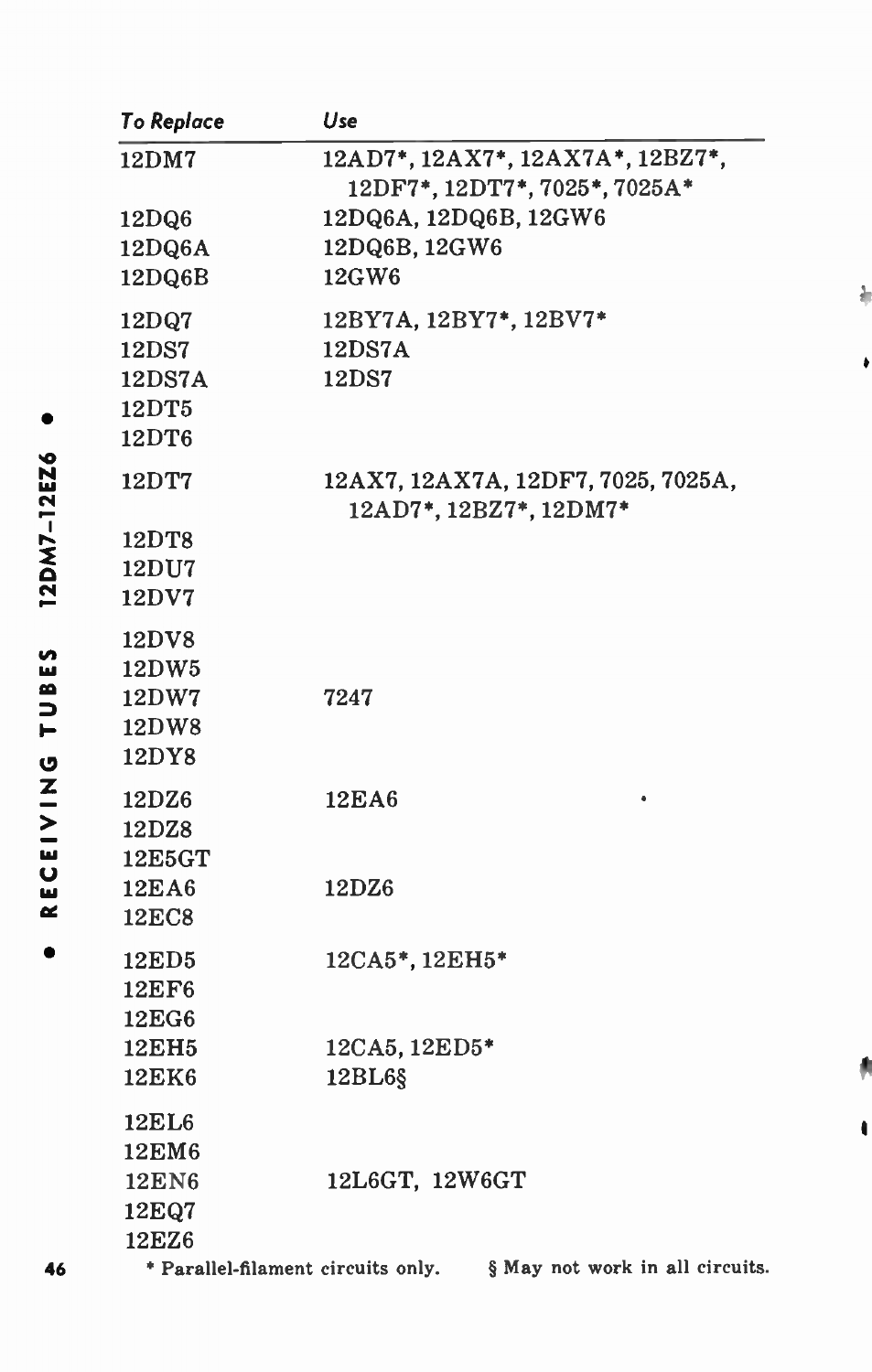| To Replace       | Use                                                                   |              |
|------------------|-----------------------------------------------------------------------|--------------|
| 12F5GT           |                                                                       |              |
| <b>12F8</b>      |                                                                       |              |
| 12FA6            |                                                                       |              |
| 12FB5            |                                                                       |              |
| 12FK6            | 12FM6                                                                 |              |
| 12FM6            | 12FK6                                                                 |              |
| <b>12FQ8</b>     |                                                                       |              |
| <b>12FR8</b>     |                                                                       |              |
| <b>12FT6</b>     | 12AE6, 12AE6A                                                         |              |
| <b>12FX8</b>     | <b>12FX8A</b>                                                         | 70           |
| 12FX8A           |                                                                       | m            |
| 12G4             |                                                                       | C            |
| <b>12G8</b>      |                                                                       | <b>FIXIZ</b> |
| 12GA6            |                                                                       |              |
| <b>12GC6</b>     |                                                                       | <u>ດ</u>     |
| 12GN6            |                                                                       | ⊣            |
| 12GW6            | 12DQ6B                                                                | $\mathbf{C}$ |
| 12H4             |                                                                       | æ<br>м       |
| 12H <sub>6</sub> |                                                                       | S            |
| 12HU8            |                                                                       |              |
| 12J5             | 12J5GT                                                                | 12F5GT-12Q7G |
| 12J5GT           | 12J5                                                                  |              |
| 12J7             | 12J7G, 12J7GT                                                         |              |
| 12J7G            | 12J7, 12J7GT                                                          |              |
| 12J7GT           | 12J7, 12J7G                                                           |              |
| 12J8             |                                                                       |              |
| 12K5             |                                                                       |              |
| 12K7G            | <b>12K7GT</b>                                                         |              |
| <b>12K7GT</b>    | <b>12K7G</b>                                                          |              |
| 12K8             | <b>12K8GT</b>                                                         |              |
| <b>12K8GT</b>    | 12K8                                                                  |              |
| <b>12L6GT</b>    | 12EN6, 12W6GT                                                         |              |
| <b>12L8GT</b>    |                                                                       |              |
| 12Q7             | 12Q7G, 12Q7GT                                                         |              |
| 12Q7G            | 12Q7, 12Q7GT                                                          |              |
|                  | * Parallel-filament circuits only.<br>§ May not work in all circuits. | 47           |

 $\frac{1}{2}$ こうこうし j j •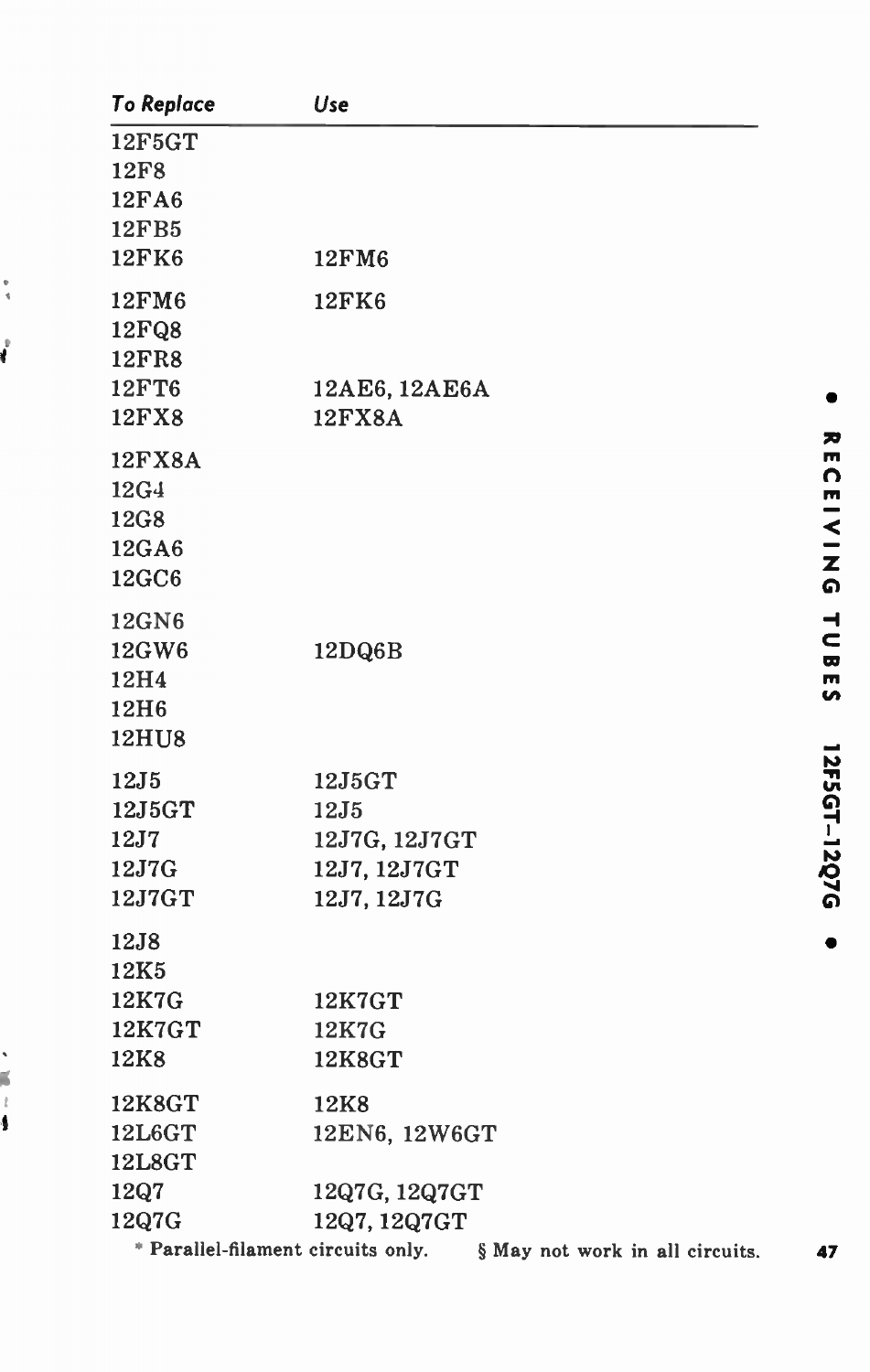| <b>To Replace</b>           | Use                                                                |    |
|-----------------------------|--------------------------------------------------------------------|----|
| 12Q7GT                      | 12Q7, 12Q7G                                                        |    |
| 12R5                        |                                                                    |    |
| <b>12S7</b>                 |                                                                    |    |
| <b>12S8</b>                 | 12S8GT                                                             |    |
| <b>12S8GT</b>               | <b>12S8</b>                                                        |    |
| 12SA7                       | 12SA7G, 12SA7GT, 12SA7GT/G, 12SY7,<br>12SY7GT                      | ίø |
| <b>12SA7G</b>               | 12SA7, 12SA7GT, 12SA7GT/G, 12SY7<br><b>12SY7GT</b>                 | ١  |
| 12SA7GT                     | 12SA7, 12SA7G, 12SA7GT/G, 12SY7,<br>12SY7GT                        |    |
| 12SATGT/G                   | 12SA7, 12SA7G, 12SA7GT, 12SY7,<br><b>12SY7GT</b>                   |    |
| 12SC7                       |                                                                    |    |
| 12SF5                       | <b>12SF5GT</b>                                                     |    |
| 12SF5GT                     | 12SF5                                                              |    |
| 12SF7                       | <b>12SF7GT</b>                                                     |    |
| <b>12SF7GT</b>              | <b>12SF7</b>                                                       |    |
| <b>12SG7</b>                |                                                                    |    |
| 12SH7                       | <b>12SH7GT</b>                                                     |    |
| <b>12SH7GT</b>              | <b>12SH7</b>                                                       |    |
| 12SJ7                       | <b>12SJ7GT</b>                                                     |    |
| 12SJ7GT                     | 12SJ7                                                              |    |
| <b>12SK7</b>                | 12SK7GT, 12SK7GT/G                                                 |    |
| <b>12SK7GT</b>              | 12SK7, 12SK7GT/G                                                   |    |
| 12SK7GT/G<br><b>12SL7GT</b> | 12SK7, 12SK7GT                                                     |    |
| <b>12SN7GT</b>              | 12SN7GTA, 12SX7GT                                                  |    |
| 12SN7GTA                    |                                                                    |    |
| 12SQ7                       | 12SQ7GT, 12SQ7GT/G                                                 |    |
| 12SQ7GT                     | 12SQ7, 12SQ7GT/G                                                   |    |
| 12SQ7GT/G                   | 12SQ7, 12SQ7GT                                                     |    |
| <b>12SR7</b>                | 12SR7GT, 12SW7                                                     |    |
| <b>12SR7GT</b>              | 12SR7, 12SW7                                                       |    |
| <b>12SW7</b>                | 12SR7, 12SR7GT                                                     |    |
|                             | * Parallel-filament circuits only. § May not work in all circuits. |    |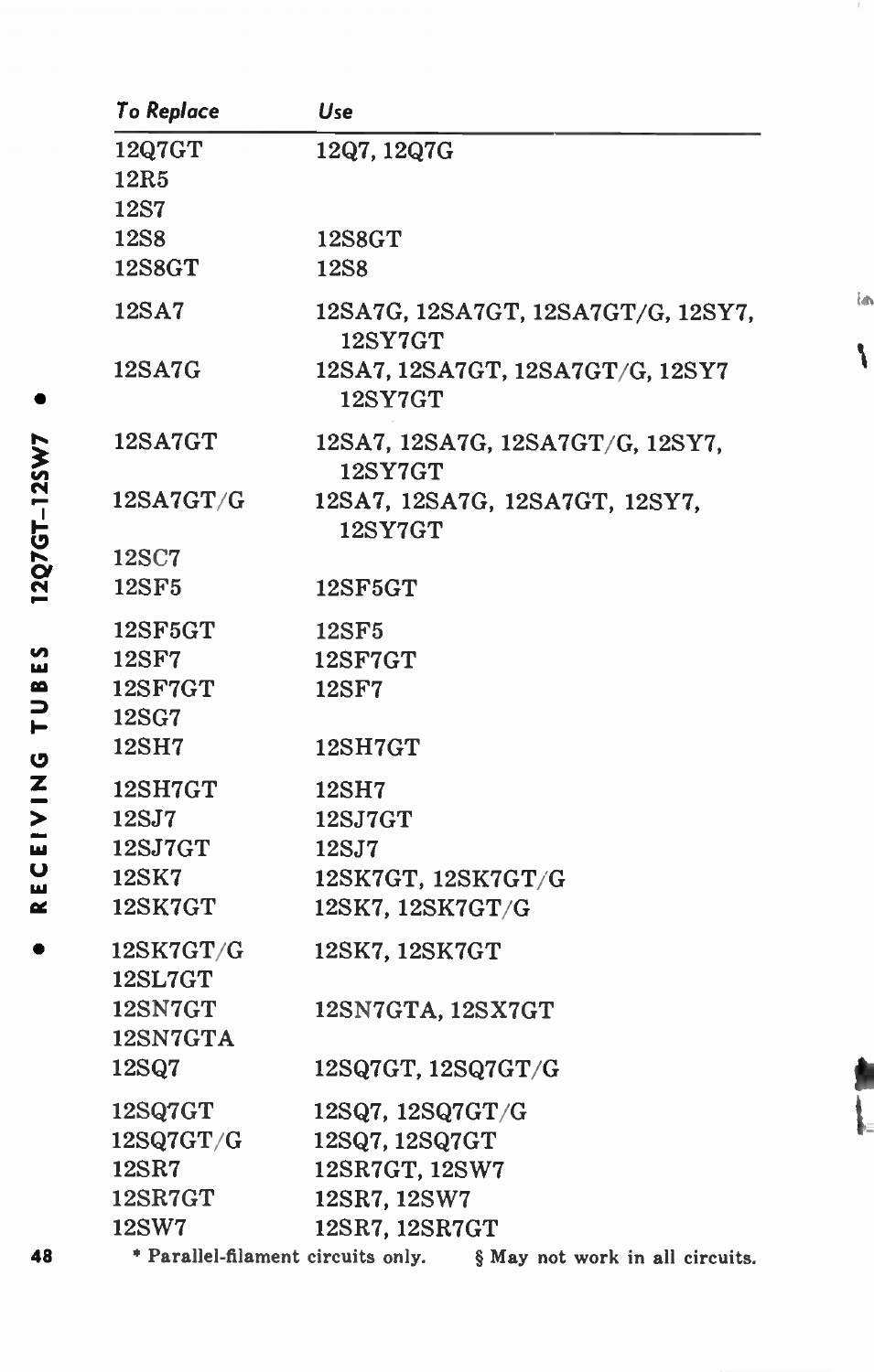| <b>To Replace</b> | Use                                |                                  |                               |
|-------------------|------------------------------------|----------------------------------|-------------------------------|
| 12S X7GT          | 12SN7GT, 12SN7GTA                  |                                  |                               |
| 12SY7             | 12SA7GT/G                          | 12SY7GT, 12SA7, 12SA7G, 12SA7GT, |                               |
| <b>12SY7GT</b>    | 12SA7GT/G                          | 12SY7, 12SA7, 12SA7G, 12SA7GT,   |                               |
| 12U7<br>12V6GT    |                                    |                                  |                               |
| 12W6GT<br>12X3    | 12EN6, 12L6GT                      |                                  |                               |
| 12X4              |                                    |                                  | 刀                             |
| 12Z3              | 14Z3                               |                                  | m<br>C                        |
| 12Z5              | 6Z5, 6Z5/12Z5                      |                                  |                               |
| 13                | 5X3,80                             |                                  | <b>n</b> 1<1                  |
| 13CM5             |                                    |                                  |                               |
| 13DE7             |                                    |                                  | <u>ဂ</u>                      |
| 13DR7             | 13FD7, 13FR7                       |                                  | $\overline{\phantom{0}}$<br>C |
| <b>13EC7</b>      |                                    |                                  | æ                             |
| 13EM7             |                                    |                                  | m<br>S                        |
| 13FD7             | <b>13FR7</b>                       |                                  |                               |
| <b>13FR7</b>      | 13FD7                              |                                  |                               |
| 13GC8             |                                    |                                  | 125X7GT-14G6                  |
| 14A4              |                                    |                                  |                               |
| 14A5              |                                    |                                  |                               |
| 14A7              | 12B7, 14H7                         |                                  |                               |
| 14AF7             | XXD                                |                                  |                               |
| 14B6              |                                    |                                  |                               |
| 14B8              |                                    |                                  |                               |
| 14C5              |                                    |                                  |                               |
| <b>14C7</b>       |                                    |                                  |                               |
| 14DA7             |                                    |                                  |                               |
| 14E6              |                                    |                                  |                               |
| 14E7              |                                    |                                  |                               |
| <b>14F7</b>       |                                    |                                  |                               |
| 14F8              |                                    |                                  |                               |
| 14G6              |                                    |                                  |                               |
|                   | * Parallel-filament circuits only. | § May not work in all circuits.  | 49                            |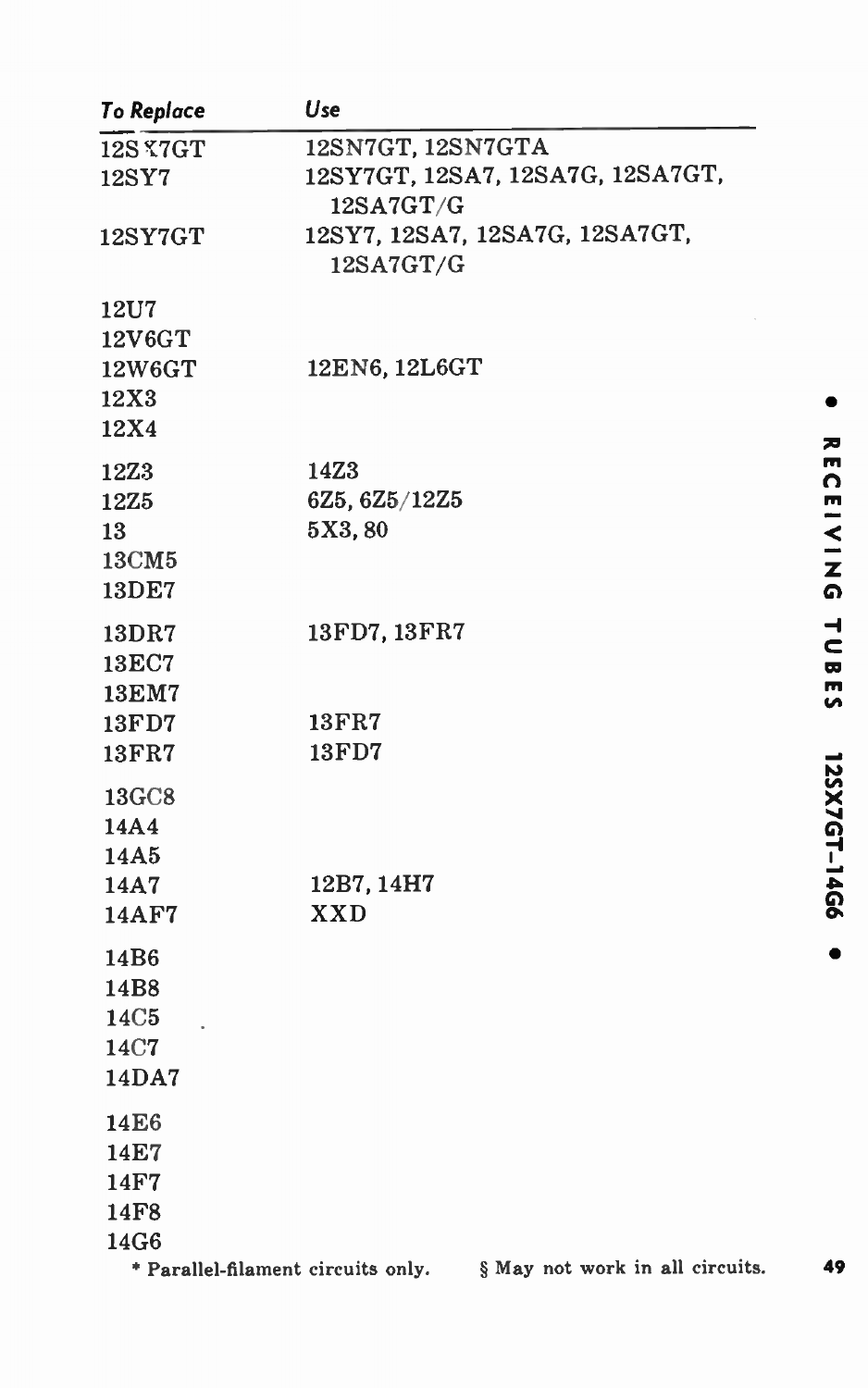|                  | <b>To Replace</b> | Use                                                                   |
|------------------|-------------------|-----------------------------------------------------------------------|
|                  | 14GT8             | 14JG8                                                                 |
|                  | 14H7              | 12B7, 14A7                                                            |
|                  | 14J7              | 14S7                                                                  |
|                  | 14JG8             | 14GT8                                                                 |
|                  | 14K7              |                                                                       |
|                  | 14L7              |                                                                       |
|                  | 14N7              |                                                                       |
|                  | 14Q7              |                                                                       |
|                  | 14R7              |                                                                       |
|                  | 14S7              | 14J7                                                                  |
| 14GT8-17C8       | 14V7              |                                                                       |
|                  | 14W7              |                                                                       |
|                  | 14X7              |                                                                       |
|                  | 14Y4              |                                                                       |
|                  | 14Y7              |                                                                       |
|                  | 14Z3              | 12Z3                                                                  |
|                  | 15                |                                                                       |
| TUBES            | 15A6              |                                                                       |
|                  | 15A8              |                                                                       |
| <b>RECEIVING</b> | 15CW5             |                                                                       |
|                  | 15DQ8             |                                                                       |
|                  | 15EA7             |                                                                       |
|                  | 15EW6             |                                                                       |
|                  | 16                | 16B, 81                                                               |
|                  | 16A5              |                                                                       |
| $\bullet$        | 16A8              |                                                                       |
|                  | 16AQ3             |                                                                       |
|                  | 16B               | 16,81                                                                 |
|                  | <b>16GK8</b>      |                                                                       |
|                  | 17AV5GA           |                                                                       |
|                  | 17AX4GT           | 17AX4GTA, 17D4, 17DM4                                                 |
|                  | 17AX4GTA          | 17DM4                                                                 |
|                  | 17BQ6GTB          | 17DQ6, 17DQ6A, 17DQ6B, 17GW6                                          |
|                  | <b>17C5</b>       | 17CU5, 17R5                                                           |
|                  | <b>17C8</b>       |                                                                       |
| 50               |                   | * Parallel-filament circuits only.<br>§ May not work in all circuits. |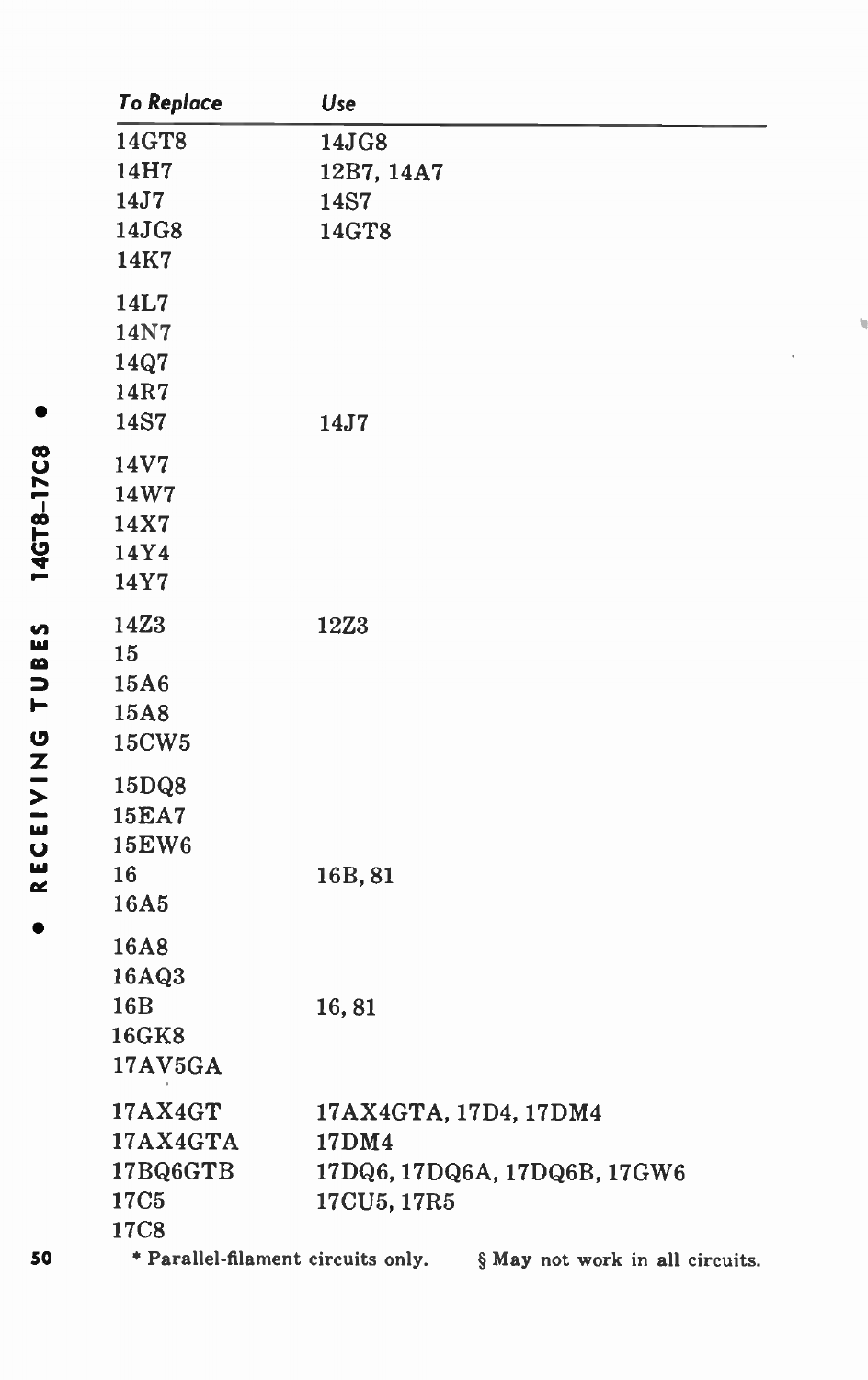| <b>To Replace</b>     | Use                                                                   |                                  |
|-----------------------|-----------------------------------------------------------------------|----------------------------------|
| <b>17C9</b>           |                                                                       |                                  |
| 17CA5<br><b>17CU5</b> | 17C5, 17R5                                                            |                                  |
| 17D4                  | 17D4A, 17AX4GTA, 17DM4                                                |                                  |
| 17DA4A                |                                                                       |                                  |
|                       |                                                                       |                                  |
| 17DE4                 |                                                                       |                                  |
| 17DM4                 | 17D4A                                                                 |                                  |
| 17DQ6                 | 17DQ6A, 17DQ6B, 17GW6                                                 |                                  |
| 17DQ6A                | 17DQ6B, 17GW6                                                         |                                  |
| 17DQ6B                | 17GW6                                                                 | ᅎ                                |
| <b>17EW8</b>          |                                                                       | m<br>ი                           |
| 17GW6                 | 17DQ6B                                                                |                                  |
| 17H <sub>3</sub>      |                                                                       | m <sub>1</sub><br>V <sub>1</sub> |
| 17HC8                 |                                                                       |                                  |
| 17L6GT                |                                                                       | 6                                |
| 17R5                  |                                                                       | $\overline{\phantom{0}}$         |
| 17Z3                  |                                                                       | C<br>œ                           |
| 18                    |                                                                       | m<br>n                           |
| 18A5                  |                                                                       |                                  |
| 18DZ8                 |                                                                       |                                  |
| 18FW6                 | 18FW6A, 18GD6, 18GD6A                                                 | <b>17C9-19AU4GT</b>              |
| 18FW6A                | 18GD6A                                                                |                                  |
| 18FX6                 | 18FX6A                                                                |                                  |
| 18FX6A                |                                                                       |                                  |
| 18FY6                 | 18FY6A, 18GE6, 18GE6A                                                 |                                  |
| 18FY6A                | <b>18GE6A</b>                                                         |                                  |
| 18GD6                 | 18GD6A, 18FW6, 18FW6A                                                 |                                  |
| 18GD6A                | 18FW6A                                                                |                                  |
| 18GE6                 | 18GE6A, 18FY6, 18FY6A                                                 |                                  |
| <b>18GE6A</b>         | 18FY6A                                                                |                                  |
| <b>18HB8</b>          |                                                                       |                                  |
| 19                    |                                                                       |                                  |
| 19AQ5                 |                                                                       |                                  |
| 19AU4                 | 19AU4GT, 19AU4GTA                                                     |                                  |
| 19AU4GT               | 19AU4, 19AU4GTA                                                       |                                  |
|                       | § May not work in all circuits.<br>* Parallel-filament circuits only. | 51                               |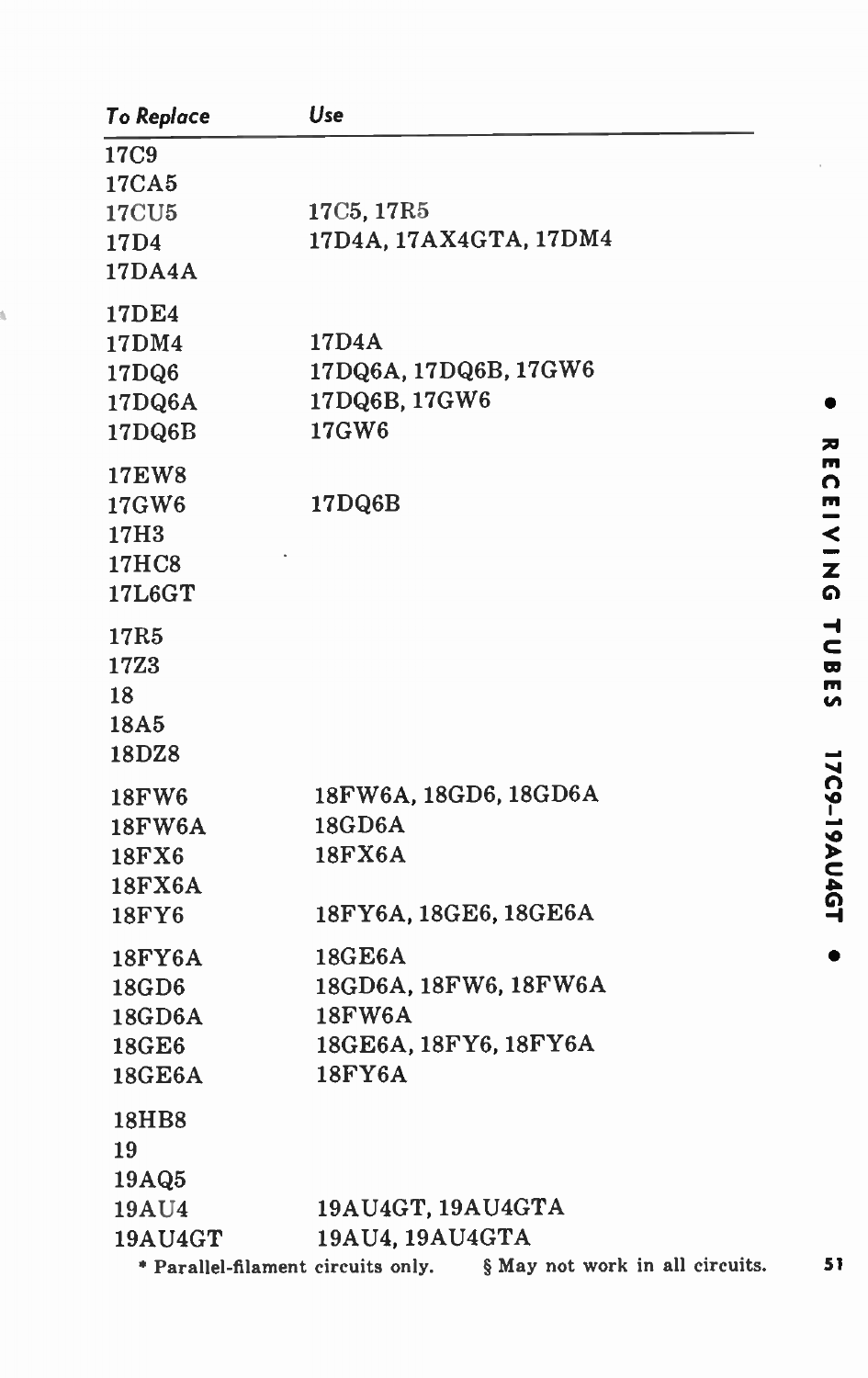| <b>To Replace</b> | Use                                                                   |
|-------------------|-----------------------------------------------------------------------|
| 19AU4GTA          |                                                                       |
| 19BG6G            | 19BG6GA                                                               |
| 19BG6GA           | 19BG6G                                                                |
| <b>19C8</b>       | 19T8                                                                  |
| <b>19CL8A</b>     |                                                                       |
| 19CS4             |                                                                       |
| 19D8              |                                                                       |
| 19DE7             |                                                                       |
| <b>19EA8</b>      |                                                                       |
| 19EZ8             |                                                                       |
| 19HV8             |                                                                       |
| 19J6              |                                                                       |
| 19T8              | <b>19C8</b>                                                           |
| 19V8              |                                                                       |
| 19X3              |                                                                       |
| 19X8              |                                                                       |
| 19Y3              | 19X3                                                                  |
| 20                |                                                                       |
| 20EQ7             |                                                                       |
| 20EZ7             |                                                                       |
| <b>20J8</b>       |                                                                       |
| 21A6              | 21B6                                                                  |
| 21A7              |                                                                       |
| 21B6              | <b>21A6</b>                                                           |
| 21EX6             |                                                                       |
| 22                |                                                                       |
| <b>22DE4</b>      |                                                                       |
| 24A               | <b>24S</b>                                                            |
| <b>24S</b>        | 24A                                                                   |
| 25                | 25S, 1B5, 1B5/25S                                                     |
| 25A6              | 25A6G, 25A6GT, 25A6GT/G                                               |
| 25A6G             | 25A6, 25A6GT, 25A6GT/G                                                |
| 25A6GT            | 25A6, 25A6G, 25A6GT/G                                                 |
| 25A6GT/G          | 25A6, 25A6G, 25A6GT                                                   |
| <b>25A7G</b>      | 25A7GT, 25A7GT/G                                                      |
|                   | * Parallel-filament circuits only.<br>§ May not work in all circuits. |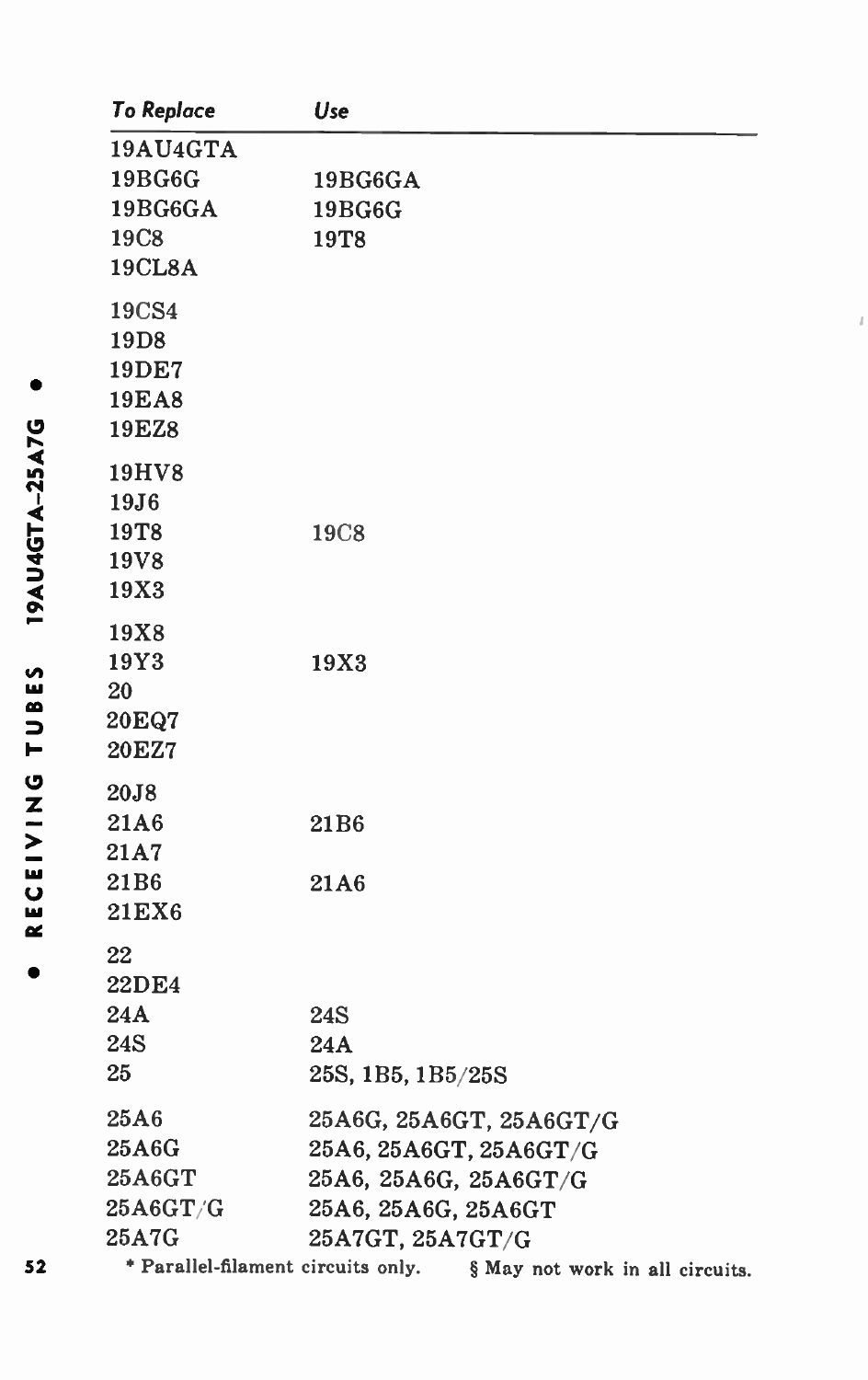| <b>To Replace</b>                  | Use                                                         |                     |
|------------------------------------|-------------------------------------------------------------|---------------------|
| 25A7GT                             | 25A7G, 25A7GT/G                                             |                     |
| 25A7GT/G                           | 25A7G, 25A7GT                                               |                     |
| <b>25AC5G</b>                      | 25AC5GT, 25AC5GT/G                                          |                     |
| 25AC5GT                            | 25AC5G, 25AC5GT/G                                           |                     |
| 25AC5GT/G                          | 25AC5G, 25AC5GT                                             |                     |
| $25\mathrm{AV5GA}$                 | 25AV5GT                                                     |                     |
| 25AV5GT                            | 25AV5GA                                                     |                     |
| 25AX4GT                            | 25D4                                                        |                     |
| 25B5                               |                                                             |                     |
| $25{\rm B6G}$                      |                                                             | ≂                   |
| 25B8                               | 25B8GT                                                      | m<br>n              |
| <b>25B8GT</b>                      | 25 <sub>B</sub> 8                                           | m                   |
| 25BK5                              |                                                             | $\bar{\le}$         |
| 25BQ6GA                            | 25BQ6GT, 25BQ6GTB, 25BQ6GTB/<br>25CU6, 25CU6, 25DQ6, 25DQ6A | Z<br>໑              |
| 25BQ6GT                            | 25BQ6GA, 25BQ6GTB, 25BQ6GTB/<br>25CU6, 25CU6, 25DQ6, 25DQ6A | ᅴ<br>C<br>æ         |
| 25BQ6GTB                           | 25BQ6GTB/25CU6, 25CU6, 25DQ6,<br>25DQ6A                     | М<br>n              |
| 25BQ6GTB/<br><b>25CU6</b>          | 25BQ6GTB, 25CU6, 25DQ6, 25DQ6A                              | <b>25A7GT-25DN6</b> |
| 25C5                               |                                                             |                     |
| 25C6G                              | 25C6GA                                                      |                     |
| 25C6GA<br>25CA5                    | 25C6G<br><b>25EH5</b>                                       |                     |
|                                    |                                                             |                     |
| $25\mathrm{CD}6\mathrm{G}$         | 25CD6GA, 25CD6GB, 25DN6                                     |                     |
| 25CD6GA                            | 25CD6GB, 25DN6                                              |                     |
| <b>25CD6GB</b>                     |                                                             |                     |
| 25CR5                              |                                                             |                     |
| <b>25CU6</b>                       | 25BQ6GTB, 25BQ6GTB/25CU6, 25DQ6,<br>25DQ6A                  |                     |
| 25D4<br>25D8GT                     |                                                             |                     |
| 25DK4                              |                                                             |                     |
| 25DN6                              | <b>25CD6GB</b>                                              |                     |
| * Parallel-filament circuits only. | § May not work in all circuits.                             | 53                  |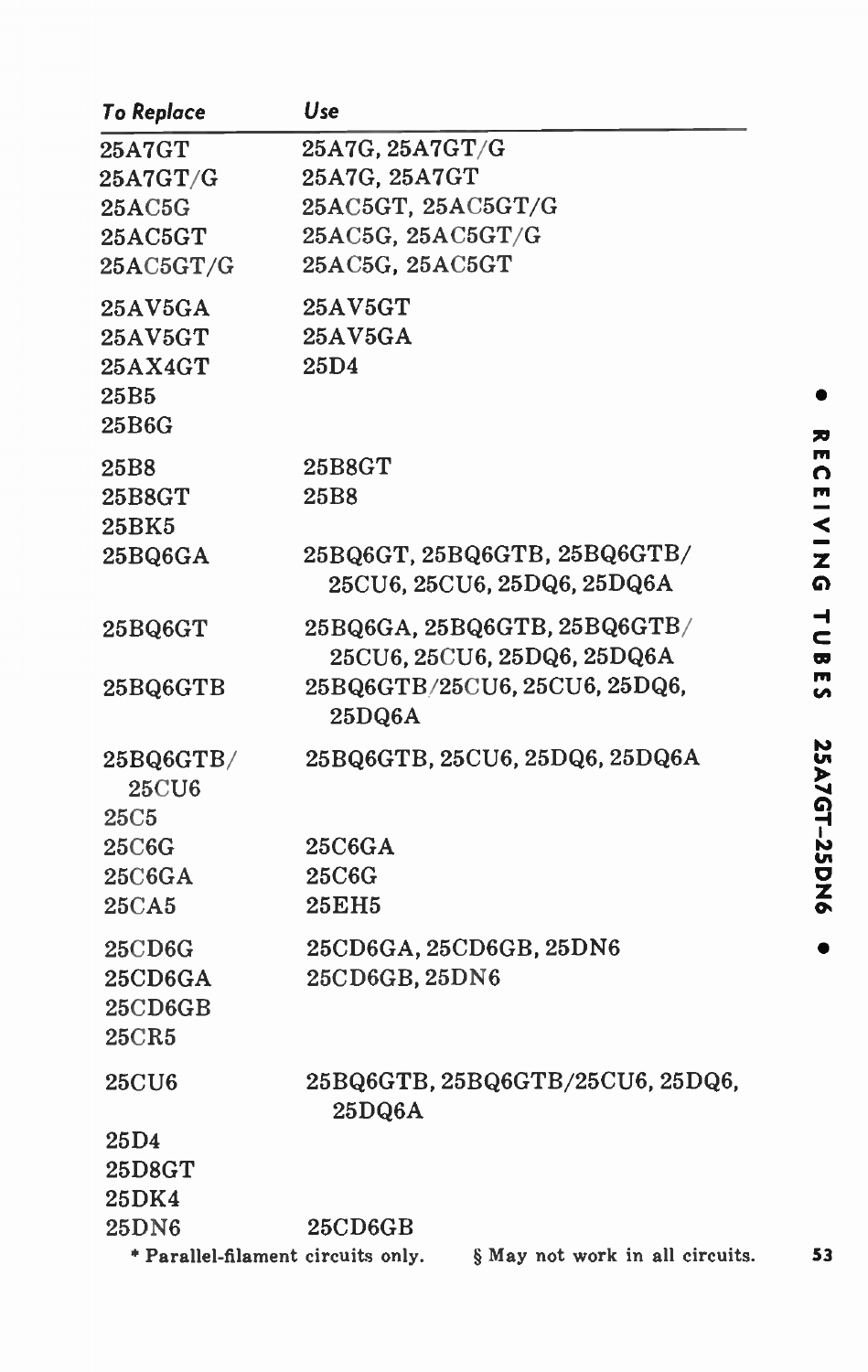|            | <b>To Replace</b> | Use                                                                   |
|------------|-------------------|-----------------------------------------------------------------------|
|            | 25DQ6             | 25DQ6A                                                                |
|            | 25DQ6A            |                                                                       |
|            | 25DT5             |                                                                       |
|            | 25E <sub>5</sub>  |                                                                       |
|            | <b>25EC6</b>      | 25C <sub>D6GB</sub>                                                   |
|            | <b>25EH5</b>      | 25CA5                                                                 |
|            | 25F5              |                                                                       |
|            | 25GF6             |                                                                       |
|            | 25L6<br>25L6G     | 25L6G, 25L6GT, 25L6GT/G, 25W6GT<br>25L6, 25L6GT, 25L6GT/G, 25W6GT     |
|            | 25L6GT            | 25L6, 25L6G, 25L6GT/G, 25W6GT                                         |
| 25DQ6-26C6 | 25L6GT/G          | 25L6, 25L6G, 25L6GT, 25W6GT                                           |
|            | 25N6              | 25N6G                                                                 |
|            | 25N6G             | 25N6                                                                  |
|            | $25\mathrm{S}$    | 25, 1B5, 1B5/25S                                                      |
|            | $25\mathtt{U4GT}$ | 25AX4GT, 25D4, 25W4GT                                                 |
| TUBES      | 25W4GT            | 25AX4GT, 25D4, 25U4GT                                                 |
|            | 25W6GT            | 25L6, 25L6G, 25L6GT, 25L6GT/G                                         |
|            | 25X6GT            |                                                                       |
|            | 25Y4GT            |                                                                       |
| RECEIVING  | 25Y5              | 25Z <sub>5</sub>                                                      |
|            | 25Z3              |                                                                       |
|            | 25Z4              | 25Z4GT                                                                |
|            | 25Z4GT            | 25Z4                                                                  |
|            | 25Z5              | 25Y5                                                                  |
| $\bullet$  | <b>25Z6</b>       | 25Z6G, 25Z6GT, 25Z6GT/G                                               |
|            | 25Z6G             | 25Z6, 25Z6GT, 25Z6GT/G                                                |
|            | 25Z6GT            | 25Z6, 25Z6G, 25Z6GT/G                                                 |
|            | 25Z6GT/G          | 25Z6, 25Z6G, 25Z6GT                                                   |
|            | 26                |                                                                       |
|            | <b>26A6</b>       |                                                                       |
|            | 26A7              | 26A7GT                                                                |
|            | 26A7GT            | 26A7                                                                  |
|            | 26BK6             |                                                                       |
|            | <b>26C6</b>       |                                                                       |
| 54         |                   | * Parallel-filament circuits only.<br>§ May not work in all circuits. |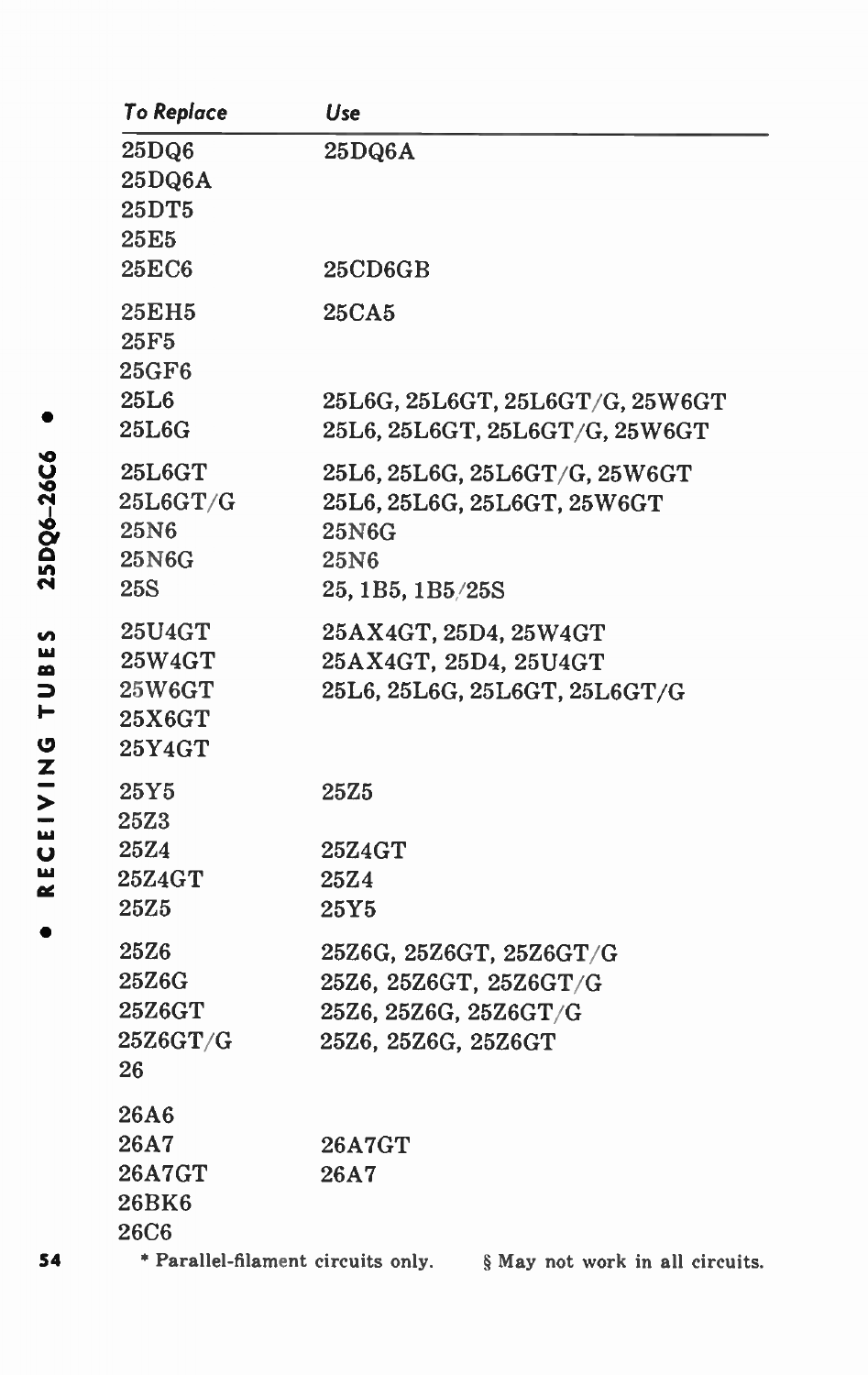| <b>To Replace</b>     | Use                                                                   |                          |
|-----------------------|-----------------------------------------------------------------------|--------------------------|
| $26{\rm CG}6$<br>26D6 |                                                                       |                          |
| 26E6G                 |                                                                       |                          |
| 26Z5                  |                                                                       |                          |
| 27                    | 27S, 56, 56S                                                          |                          |
| 27S                   | 27, 56, 56S                                                           |                          |
| 28D7                  |                                                                       |                          |
| 28GB5                 |                                                                       |                          |
| 28Z5                  |                                                                       |                          |
| 30                    |                                                                       |                          |
| 30A5                  |                                                                       | ᅎ<br>m                   |
| 30AB3                 |                                                                       | $\ddot{\mathbf{o}}$      |
| 31                    |                                                                       |                          |
| 31A3                  |                                                                       |                          |
| 32                    | 1B4P, 1B4T, 951                                                       | <b>FIVIZO</b>            |
| 32A8                  |                                                                       | $\overline{\phantom{0}}$ |
| 32ET5                 | 32ET5A, 34GD5                                                         | $\subset$<br>æ           |
| 32ET5A                |                                                                       | m                        |
| 32L7GT                |                                                                       | n                        |
| 33                    |                                                                       |                          |
| 34                    |                                                                       | 26CG6-35GL6              |
| 34GD5                 | 32ET5, 32ET5A                                                         |                          |
| 35                    | 35S, 35/51, 35S/51S, 51, 51S                                          |                          |
| 35/51                 | 35, 35S/51S, 51, 35S, 51S                                             |                          |
| 35A3                  |                                                                       |                          |
| 35A5                  |                                                                       |                          |
| 35B5                  |                                                                       |                          |
| <b>35C3</b>           | 35A3                                                                  |                          |
| 35C5                  |                                                                       |                          |
| 35CD6GA               |                                                                       |                          |
| 35D5                  |                                                                       |                          |
| 35DZ8                 |                                                                       |                          |
| 35EH5                 |                                                                       |                          |
| 35FN5                 |                                                                       |                          |
| 35GL6                 |                                                                       |                          |
|                       | § May not work in all circuits.<br>* Parallel-filament circuits only. | 55                       |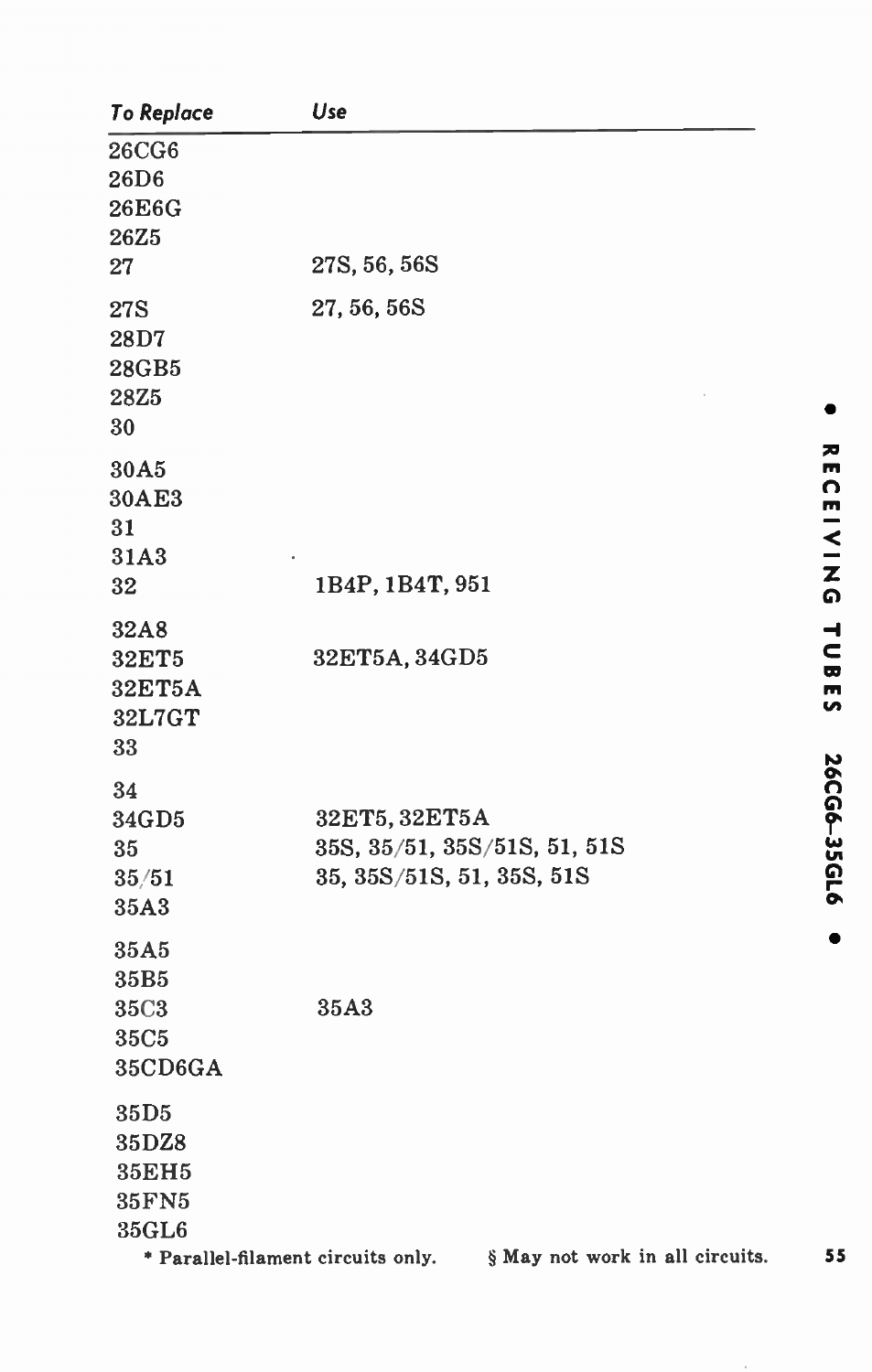|                 | <b>To Replace</b>                                             | Use                             |
|-----------------|---------------------------------------------------------------|---------------------------------|
|                 | 35HB8                                                         |                                 |
|                 | 35L6G                                                         | 35L6GT, 35L6GT/G                |
|                 | 35L6GT                                                        | 35L6G, 35L6GT/G                 |
|                 | 35L6GT/G                                                      | 35L6G, 35L6GT                   |
|                 | 35S                                                           | 35S/51S, 51S, 35/51, 35, 51     |
|                 | 35S/51S<br><b>35W4</b><br>35Y4<br>35Z3 <sup>-</sup><br>35Z4GT | 35S, 51S, 35/51, 35, 51         |
|                 | 35Z5G                                                         | 35Z5GT, 35Z5GT/G                |
|                 | 35Z5GT                                                        | 35Z5G, 35Z5GT/G                 |
| 35HB8-45        | 35Z5GT/G                                                      | 35Z5G, 35Z5GT                   |
|                 | 35Z6G                                                         |                                 |
|                 | 36                                                            | 36A, 64*, 64A*                  |
|                 | 36A                                                           | 36, 64*, 64A*                   |
|                 | 36AM3                                                         | 36AM3A, 36AM3B                  |
| TUBES           | 36AM3A                                                        | 36AM3, 36AM3B                   |
| ပ               | 36AM3B                                                        |                                 |
|                 | 37                                                            | 76, 56AS*, 67*, 67A*            |
| <b>RECEIVIN</b> | 38                                                            |                                 |
|                 | 38A3                                                          |                                 |
|                 | 39                                                            | 39/44, 44                       |
|                 | 39/44                                                         | 39, 44                          |
| $\bullet$       | 40                                                            |                                 |
|                 | 40A1                                                          |                                 |
|                 | 40B <sub>2</sub>                                              |                                 |
|                 | 40FR5                                                         |                                 |
|                 | 40Z5                                                          | 40Z5/45Z5GT, 45Z5GT             |
|                 | 40Z5/45Z5GT                                                   | 40Z5, 45Z5GT                    |
|                 | 41                                                            |                                 |
|                 | 42                                                            |                                 |
|                 | 43                                                            |                                 |
|                 | 44                                                            | 39, 39/44                       |
|                 | 45                                                            | 45A                             |
| 56              | * Parallel-filament circuits only.                            | § May not work in all circuits. |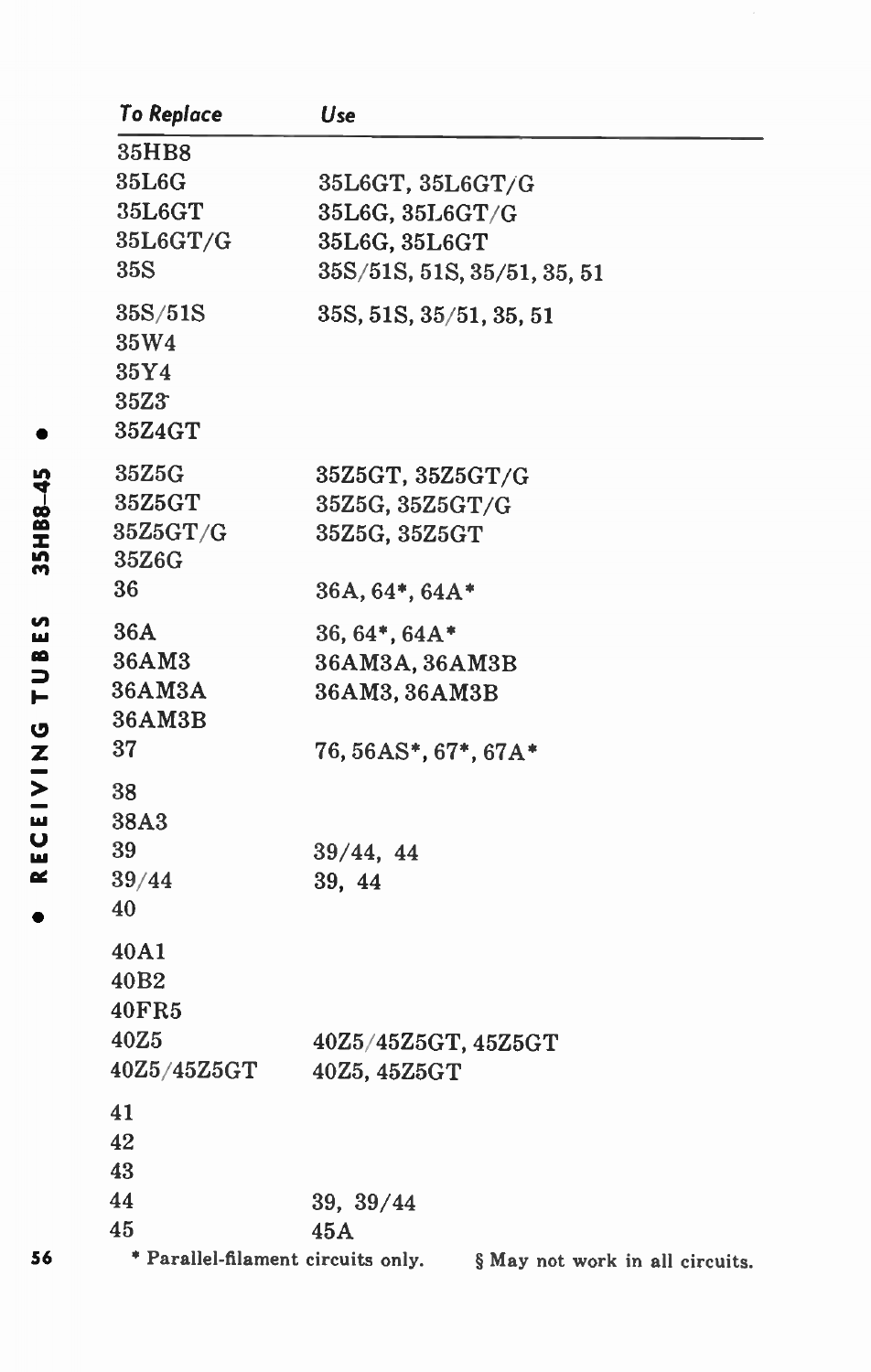| <b>To Replace</b> | Use                                |                                 |                    |
|-------------------|------------------------------------|---------------------------------|--------------------|
| 45A               | 45                                 |                                 |                    |
| 45A5              |                                    |                                 |                    |
| 45B5              |                                    |                                 |                    |
| 45Z <sub>3</sub>  |                                    |                                 |                    |
| 45Z5GT            | 40Z5, 40Z5/45Z5GT                  |                                 |                    |
| 46                |                                    |                                 |                    |
| 47                |                                    |                                 |                    |
| 48                |                                    |                                 |                    |
| 49                |                                    |                                 |                    |
| 50                |                                    |                                 |                    |
| 50A1              |                                    |                                 | ≂                  |
| 50A5              |                                    |                                 | m<br>U             |
| 50AX6G            |                                    |                                 |                    |
| 50B5              |                                    |                                 |                    |
| 50BK5             |                                    |                                 | FIVIZ <sub>0</sub> |
| 50BM8             |                                    |                                 |                    |
| 50C5              |                                    |                                 |                    |
| 50C6G             | 50C6GA                             |                                 | 10B                |
| 50C6GA            | 50C6G                              |                                 | m<br>S             |
| 50CA5             | <b>50EH5</b>                       |                                 |                    |
| 50CD6G            |                                    |                                 |                    |
| 50DC4             |                                    |                                 | <b>45A-50Z6G</b>   |
| <b>50EH5</b>      | 50CA5                              |                                 |                    |
| 50FA5             |                                    |                                 |                    |
| <b>50FE5</b>      |                                    |                                 |                    |
| 50FK5             |                                    |                                 |                    |
| 50FY8             |                                    |                                 |                    |
| 50HC6             |                                    |                                 |                    |
| 50L6GT            |                                    |                                 |                    |
| 50X6              |                                    |                                 |                    |
| 50Y6G             | 50Y6GT, 50Y6GT/G                   |                                 |                    |
| 50Y6GT            | 50Y6G, 50Y6GT/G                    |                                 |                    |
| 50Y6GT/G          | 50Y6G, 50Y6GT                      |                                 |                    |
| 50Y7GT            | 50Z7G, 50Z7GT                      |                                 |                    |
| 50Z6G             | 50AX6G                             |                                 |                    |
|                   | * Parallel-filament circuits only. | § May not work in all circuits. | 57                 |

.<br>M<br>M<br>M  $\sim$ Z GI —I C 5:0 rn col •

•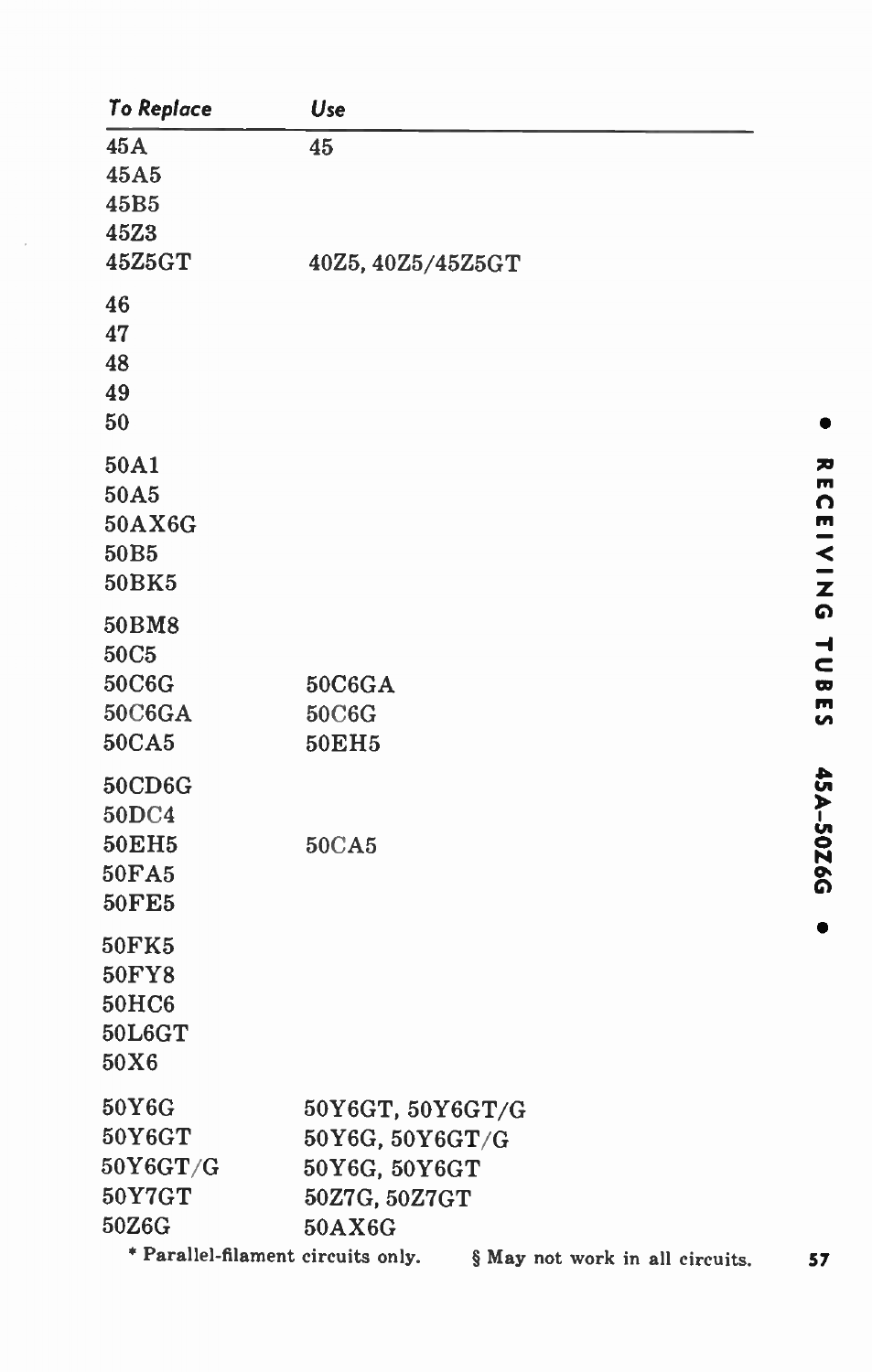|              | To Replace    | Use                                                                   |
|--------------|---------------|-----------------------------------------------------------------------|
|              | 50Z7G         | 50Z7GT, 50Y7GT                                                        |
|              | 50Z7GT        | 50Z7G, 50Y7GT                                                         |
|              | 51            | 51S, 35, 35/51, 35S/51S, 35S                                          |
|              | 51S           | 51, 35, 35/51, 35S/51S, 35S                                           |
|              | 52            |                                                                       |
|              | 53            |                                                                       |
|              | 55            | 55S                                                                   |
|              | 55N3          |                                                                       |
|              | 55S           | 55                                                                    |
|              | 56            | 56S, 27, 27S                                                          |
|              | 56AS          | 67, 67A, 37*, 76*                                                     |
| 50Z7G-76     | 56S           | 56, 27, 27S                                                           |
|              | 57            | 57S                                                                   |
|              | 57AS          | $6C6, 77$ *                                                           |
|              | 57S           | 57                                                                    |
|              | 58            | 58S                                                                   |
| <b>TUBES</b> | 58AS          | 6D6*, 78*                                                             |
|              | 58S           | 58                                                                    |
|              | 59            |                                                                       |
| ECEIVING     | 60E3          |                                                                       |
|              | 60EH5         |                                                                       |
|              | 60FX5         |                                                                       |
|              | 64            | 64A, 36*, 36A*                                                        |
| œ            | 64A           | 64, 36*, 36A*                                                         |
|              | 65            | 65A                                                                   |
|              | 65A           | 65                                                                    |
|              | 67            | 56AS, 67A, 37*, 76*                                                   |
|              | 67A           | 56AS, 67, 37*, 76*                                                    |
|              | 68            | 68A                                                                   |
|              | 68A           | 68                                                                    |
|              | <b>70A7GT</b> |                                                                       |
|              | <b>70L7GT</b> |                                                                       |
|              | 75            | 75S                                                                   |
|              | 75S           | 75                                                                    |
|              | 76            | 37, 56AS*, 67*, 67A*                                                  |
| 58           |               | § May not work in all circuits.<br>* Parallel-filament circuits only. |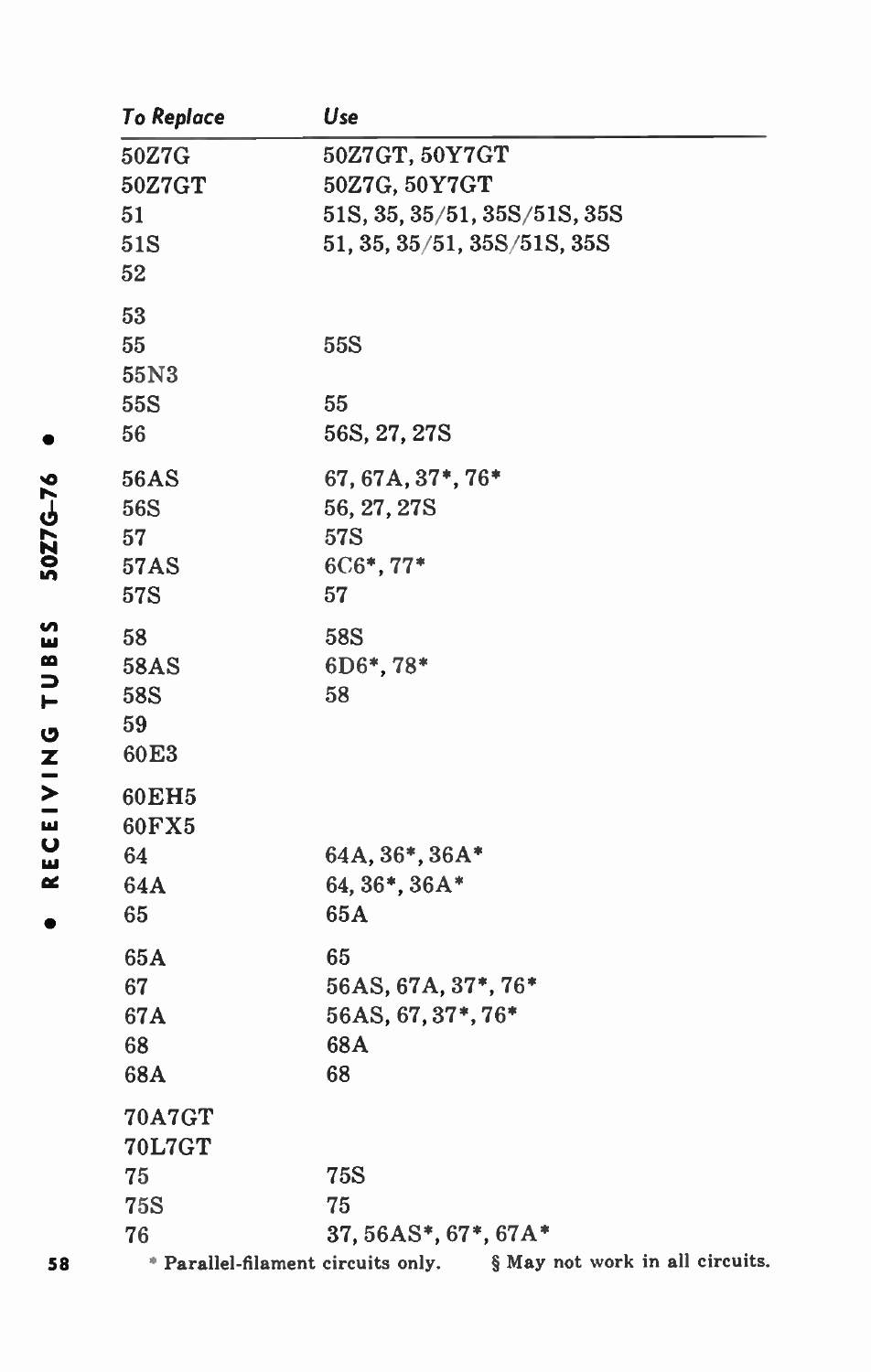| <b>To Replace</b> | Use                                                                   |               |
|-------------------|-----------------------------------------------------------------------|---------------|
| 77                | 6C6, 57AS*                                                            |               |
| 78                | 6D6, 58AS                                                             |               |
| 79                |                                                                       |               |
| 80                | 5X3, 13                                                               |               |
| 81                | 16, 16B                                                               |               |
| 82                | 82V, 88                                                               |               |
| <b>82V</b>        | 82,88                                                                 |               |
| 83                | 5Z3                                                                   |               |
| 83V               |                                                                       |               |
| 84/6Z4            | <b>6Z4</b>                                                            |               |
| 85                |                                                                       | ᅎ             |
| <b>85AS</b>       |                                                                       | m             |
| 88                | 82, 82V                                                               | ი             |
| 89                | 89 Y                                                                  |               |
| 89Y               | 89                                                                    |               |
| 96                |                                                                       | <b>FIVIZO</b> |
| 117L7GT           | 117L7/M7GT, 117M7GT                                                   | ᅴ             |
| 117L7/M7GT        | 117L7GT, 117M7GT                                                      | C             |
| 117M7GT           | 117L7GT, 117L7/M7GT                                                   | æ<br>m        |
| 117N7GT           | 117P7GT                                                               | S             |
| 117P7GT           | 117N7GT                                                               |               |
| 117Z3             |                                                                       | 77-6550       |
| 117Z4GT           |                                                                       |               |
| 117Z6G            | 117Z6GT, 117Z6GT/G                                                    |               |
| 117Z6GT           | 117Z6G, 117Z6GT/G                                                     |               |
| 117Z6GT/G         | 117Z6G, 117Z6GT                                                       |               |
| 807               |                                                                       |               |
| 950               |                                                                       |               |
| 951               | 1B4P, 1B4T, 32                                                        |               |
| 5642              |                                                                       |               |
| 5879              |                                                                       |               |
| 5881              | 6L6GC, 7581                                                           |               |
| 6080              | 6AS7G, 6AS7GA                                                         |               |
| 6267              |                                                                       |               |
| 6550              |                                                                       |               |
|                   | * Parallel-filament circuits only.<br>§ May not work in all circuits. | 59            |

•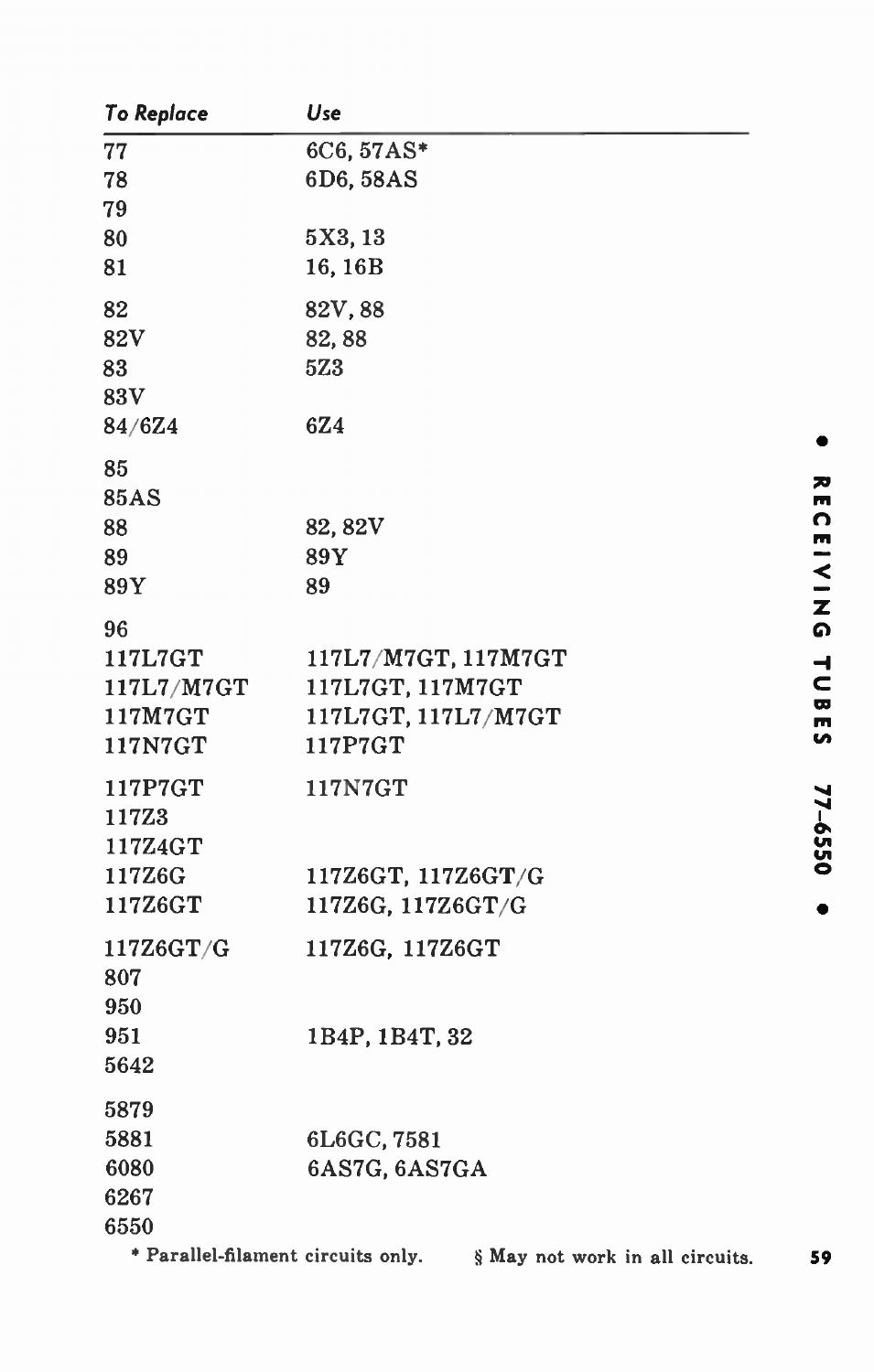|                            | <b>To Replace</b>                                              | Use                                                                 |
|----------------------------|----------------------------------------------------------------|---------------------------------------------------------------------|
|                            | 6973                                                           |                                                                     |
|                            | 7025                                                           | 7025A, 12AX7, 12AX7A, 12DF7, 12DT7,<br>12AD7*, 12BZ7*, 12DM7*       |
|                            | 7025A                                                          | 7025, 12AX7, 12AX7A, 12DF7, 12DT7,<br>12AD7*, 12BZ7*, 12DM7*        |
|                            | 7027<br>7027A                                                  | 7027A                                                               |
|                            | 7189<br>7189A<br>7199                                          | 7189A                                                               |
| 6973-X155                  | 7247<br>7355<br>7382                                           | 12DW7                                                               |
|                            | 7408<br>7543                                                   | 6V6, 6V6G, 6V6GT, 6V6GTA, 6V6GT/G<br>6AU6, 6AU6A                    |
| ហ<br>ய<br>n<br>D<br>D<br>v | 7581<br>7591<br>7695<br>7754<br>9001                           | 6L6GC                                                               |
| <b>ZVINDE</b>              | 9002<br>9003                                                   |                                                                     |
| œ                          | <b>VR90</b><br><b>VR105</b><br><b>VR150</b>                    | OB <sub>3</sub><br>OC3<br>OD <sub>3</sub>                           |
|                            | <b>VR175</b><br>XXB<br><b>XXD</b><br><b>XXFM</b><br><b>XXL</b> | OA <sub>3</sub><br>3C6<br>14AF7<br><b>7X7</b><br><b>7A4</b>         |
|                            | X155                                                           | 6BC8, 6BQ7, 6BQ7A, 6BS8, 6BX8, 6BZ7,<br>6BZ8, 6BK7*, 6BK7A*, 6BK7B* |

•

60 \* Parallel-filament circuits only. § May not work in all circuits.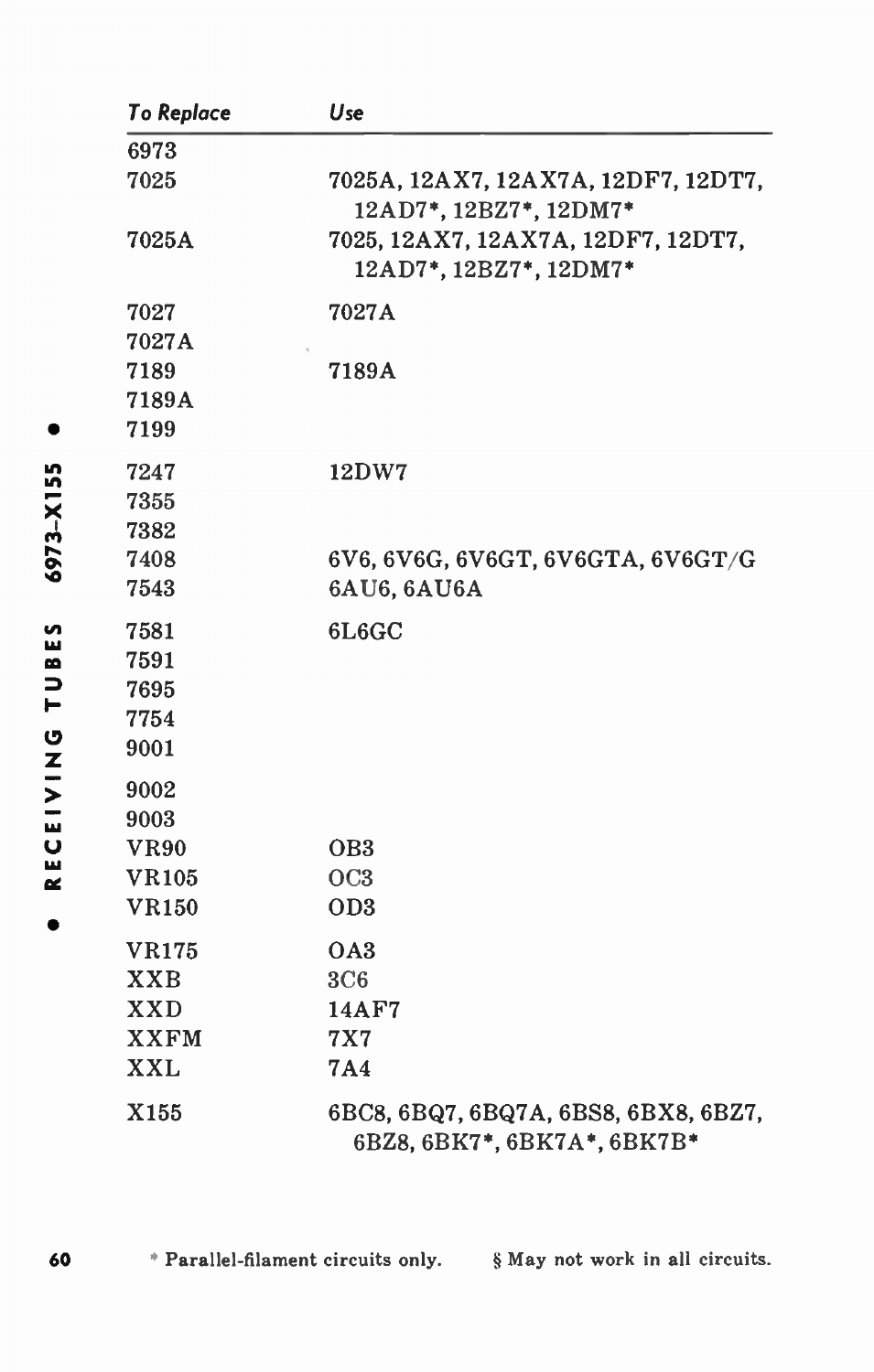## Section 2

## INDUSTRIAL SUBSTITUTES FOR RECEIVING TUBES

In this section are those American receiving tubes that can be replaced by industrial types. The receiving tubes are listed in the left-hand column and their industrial substitutes in the right-hand column. Each tube listed has one or more substitutes. If a tube type does not appear in the listing, an industrial substitute is not recommended.

This substitution list should be used in one direction only —that is, an industrial type to replace a standard type. If the equipment is already designed for an industrial tube, a standard receiving tube will not usually work as efficiently or as long as the original.

Substitutes marked with an asterisk (\*) should be used only when the filament of the original tubes is wired in a parallel circuit.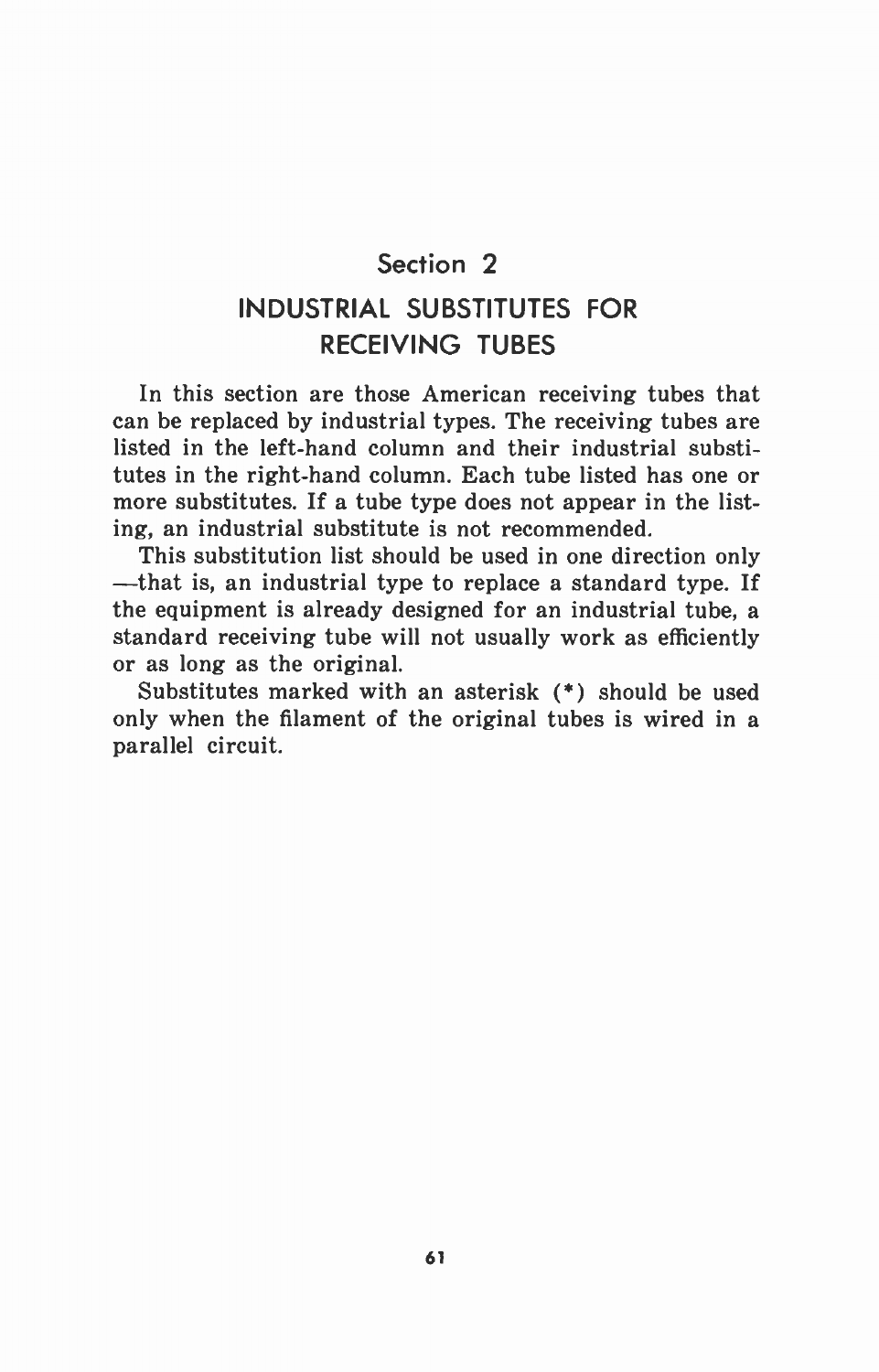|                      | <b>To Replace</b> | Use                                 |
|----------------------|-------------------|-------------------------------------|
|                      | OA <sub>2</sub>   | OA2WA, 6073, 6626                   |
|                      | OA4G              | 1267                                |
|                      | OB <sub>2</sub>   | OB2WA, 6074, 6627                   |
|                      | OC <sub>3</sub>   | OC3W                                |
|                      | OD <sub>3</sub>   | OD3W                                |
|                      | OZ4A              | 1003                                |
|                      | <b>1F4</b>        | 2101                                |
|                      | 1R4               | 1294                                |
|                      | 1R5               | 1R5WA                               |
|                      | 1T4               | <b>1T4WA</b>                        |
| 0AZ-0A30             | 1U4               | 1U4WA, 5910                         |
|                      | 1U5               | 1U5WA                               |
|                      | <b>2A3</b>        | 2A3W, 5930                          |
|                      | $3\,\mathrm{B}7$  | 1291                                |
|                      | 3D6               | 1299                                |
|                      | 3 <sub>V</sub> 4  | 3V4WA                               |
|                      | 5R4GY             | 5R4WGA, 5R4WGB, 5R4WGY              |
|                      | 5U4G              | 5U4WG, 5U4WGB, 5931                 |
|                      | 5Y3GT             | 5Y3WGT, 5Y3WGTA, 5Y3WGTB, 6087,     |
| RECEIVING-INDUSTRIAL |                   | 6106                                |
|                      | 5Z3               | 1275                                |
|                      | 5Z4               | 6087                                |
|                      | 6AB4              | 6664                                |
|                      | 6AB7              | 1853                                |
|                      | 6AC7              | 6AC7W, 6AC7WA, 6AC7Y, 1852, 6134    |
|                      | 6AG5              | 6AG5WA, 6186*                       |
|                      | <b>6AG7</b>       | 6AG7Y                               |
| $\bullet$            | 6AH6              | 6AH6WA, 6485                        |
|                      | 6AK5              | 6AK5W, 6AK5WA, 6AK5WB, 1220,        |
|                      |                   | 5654, 5591, 6096, 6968              |
|                      | 6AL5              | 6AL5W, 5726, 6058, 6097, 6663, 7631 |
|                      | 6AM5              | 6516                                |
|                      | <b>6AM6</b>       | 6064,7498                           |
|                      | 6AN5              | 6AN5WA                              |
|                      | 6AQ5              | 6AQ5W, 6095, 6669, 6928*            |
|                      | 6AR6              | 6AR6WA, 6098, 6384                  |
|                      | <b>6AS6</b>       | 6AS6W, 5725, 6187*                  |
| 62                   |                   | * Parallel-filament circuits only.  |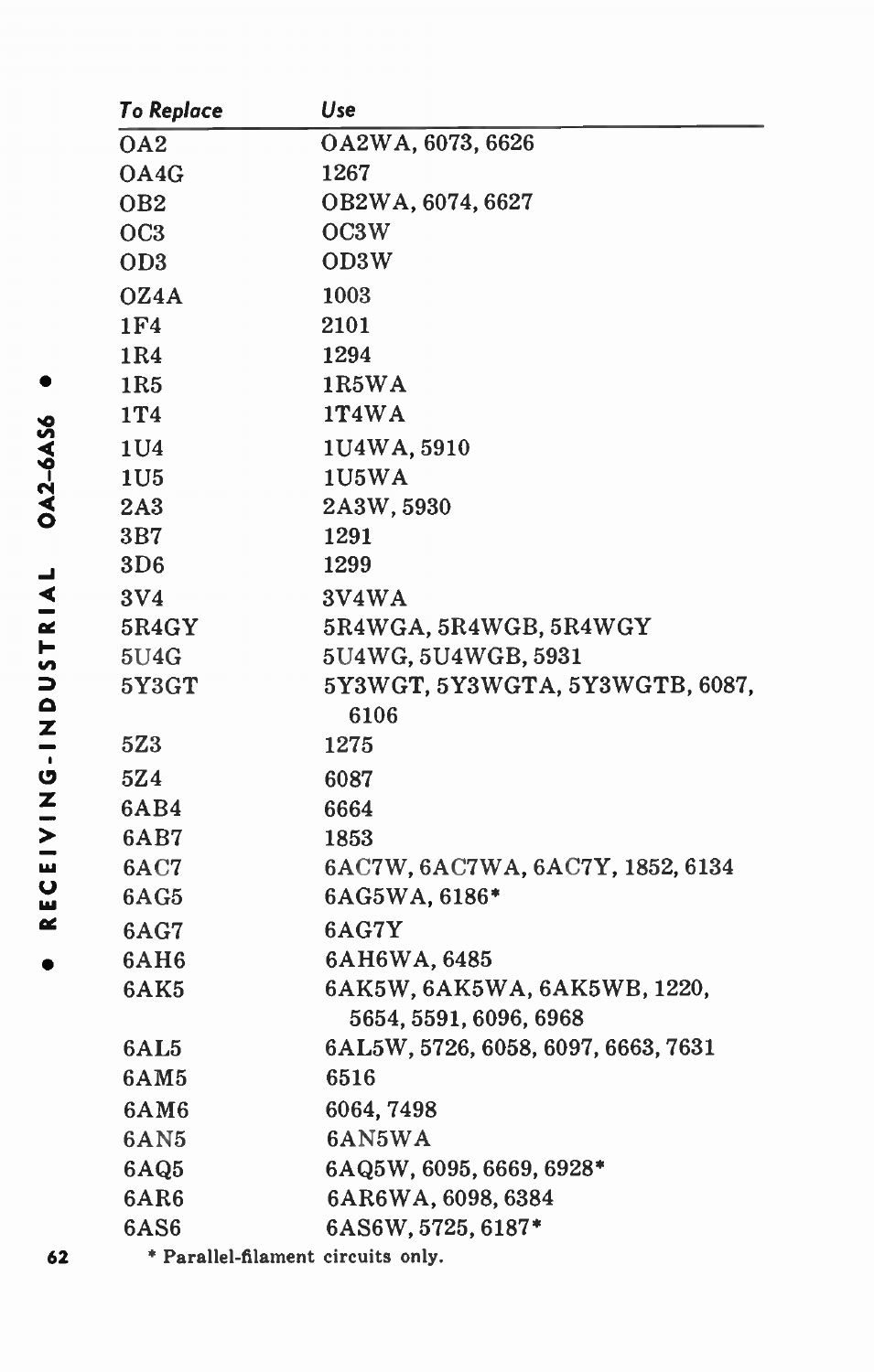| <b>To Replace</b> | Use                                 |
|-------------------|-------------------------------------|
| <b>6AS7G</b>      | 6AS7GYB, 6080WA, 6080WB, 6520       |
| <b>6AT6</b>       | 6066                                |
| $6 \mathrm{AU} 6$ | 6AU6WA, 6AU6WB, 6136                |
| 6BA6              | 6BA6W, 6BA6WA, 5749, 6660, 7496     |
| 6BE6              | 6BE6W, 5750, 7502*                  |
| 6BH6              | 6265*, 6661                         |
| 6BJ6              | 6662,7694                           |
| 6BL8              | 7643*                               |
| 6BQ5              | 7320                                |
| 6BR7              | 6059                                |
| 6BW6              | 6061                                |
| <b>6C4</b>        | 6C4W, 6C4WA, 6100, 6135*            |
| <b>6C6</b>        | 1221, 1223, 7700                    |
| 6CB6              | 6676, 7732                          |
| 6CH6              | 6132, 7499                          |
| 6CL <sub>6</sub>  | 2014, 6197, 6297, 6677              |
| 6CQ6              | 6065                                |
| 6CY <sub>5</sub>  | 7717                                |
| 6DJ8              | $6922*$                             |
| <b>6F6</b>        | 1611, 1621                          |
| 6H <sub>6</sub>   | 6H6WGT                              |
| 6J <sub>4</sub>   | 6J4W, 6J4WA                         |
| 6J5               | 6J5WGT                              |
| 6J6               | 6J6W, 6J6WA, 6030, 6099, 6101, 6927 |
| 6J7               | 1223, 1620, 7000                    |
| 6K7               | 5732                                |
| 6L6               | 6L6WA, 6L6WGA, 6L6WGB, 5932         |
| 6L7               | 1612, 1620                          |
| 6Q7               | 6118                                |
| 6SA7              | 6SA7WGT, 5961                       |
| <b>6SC7</b>       | 6SC7GTY, 1655                       |
| <b>6SG7</b>       | 6006                                |
| 6SJ7              | 6SJ7WGT, 5693                       |
| 6SK7              | 6SK7W, 6SK7WA, 6137                 |
| 6SL7              | 6SL7GTY, 6SL7WGT, 5691*, 6113       |
| 6SN7GT            | 6SN7GTY, 6SN7WGT, 6SN7WGTA,<br>5692 |

\* Parallel-filament circuits only.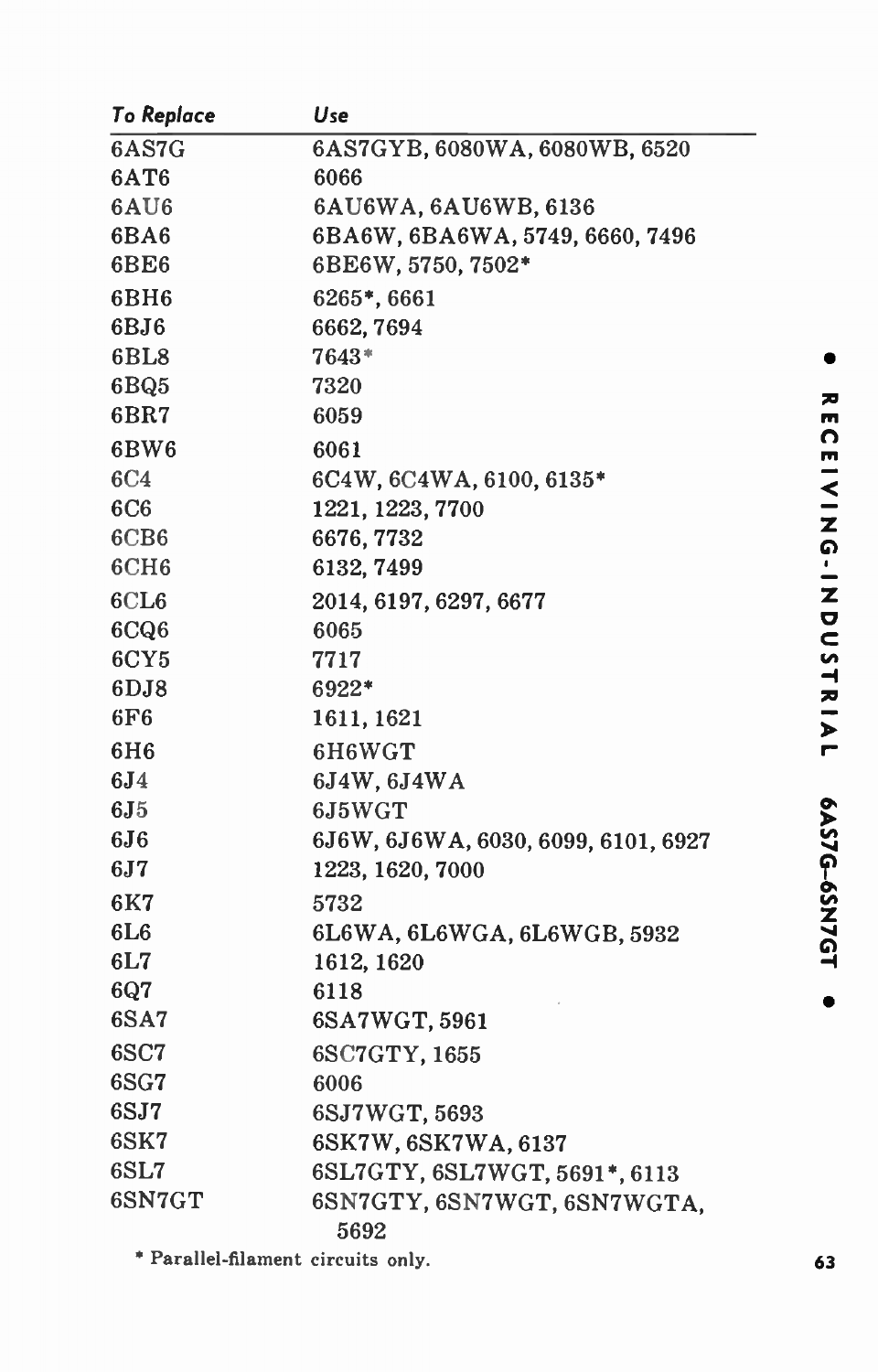|                      | To Replace       | Use                                                              |
|----------------------|------------------|------------------------------------------------------------------|
|                      | 6SQ7             | 6SQ7W                                                            |
|                      | 6U8              | 6678, 7731                                                       |
|                      | 6V6              | 6V6GTY, 5992*, 5871                                              |
|                      | 6X4              | 6X4W, 6X4WA, 5993*, 6063, 6202                                   |
|                      | $6\mathrm{X}5$   | 6X5WGT                                                           |
|                      | 7AB7             | 1204                                                             |
|                      | 7AJ7             | 1273                                                             |
|                      | <b>7C4</b>       | 1203, 1203A                                                      |
|                      | <b>7E5</b>       | 1201                                                             |
|                      | <b>7F8</b>       | <b>7F8W</b>                                                      |
| /08-22-20            | 7G7              | 1232                                                             |
|                      | <b>7G8</b>       | 1206                                                             |
|                      | <b>7Y4</b>       | 1274*                                                            |
|                      | 12A6             | 12A6GTY, 5659                                                    |
|                      | 12AT7            | 12AT7WA, 6060, 6201, 6671, 6679, 7492,<br>7728                   |
|                      | 12AU7            | 12AU7WA, 5814*, 5814A*, 5814WA*,<br>6067, 6189, 6680, 7489, 7730 |
| RECEIVING-INDUSTRIAL | 12AX7            | 5721, 5751*, 5751WA*, 6057, 6681, 7494,<br>7729                  |
|                      | 12AY7            | 6072*                                                            |
|                      | 12BY7            | 7733                                                             |
|                      | 12C <sub>8</sub> | 1664                                                             |
|                      | 12J5             | 12J5WGT                                                          |
|                      | 12L8GT           | 1644                                                             |
|                      | 12SC7            | 1634                                                             |
| $\bullet$            | 12SK7            | 5661                                                             |
|                      | 14C7             | 1280                                                             |
|                      | 14GT8            | 7724                                                             |
|                      | 25B6G            | 5824                                                             |
|                      | 25W6GT           | 6046                                                             |
|                      | 25Z6             | <b>25Z6WGT</b>                                                   |
|                      | 26E6G            | 26E6WG, 26E6WGB                                                  |
|                      | 26Z5             | 26Z5W                                                            |
|                      | 28D7             | 28D7W                                                            |
|                      | 807              | 807W, 5933, 5933WA                                               |
| 64                   |                  | * Parallel-filament circuits only.                               |

 $rac{1}{2}$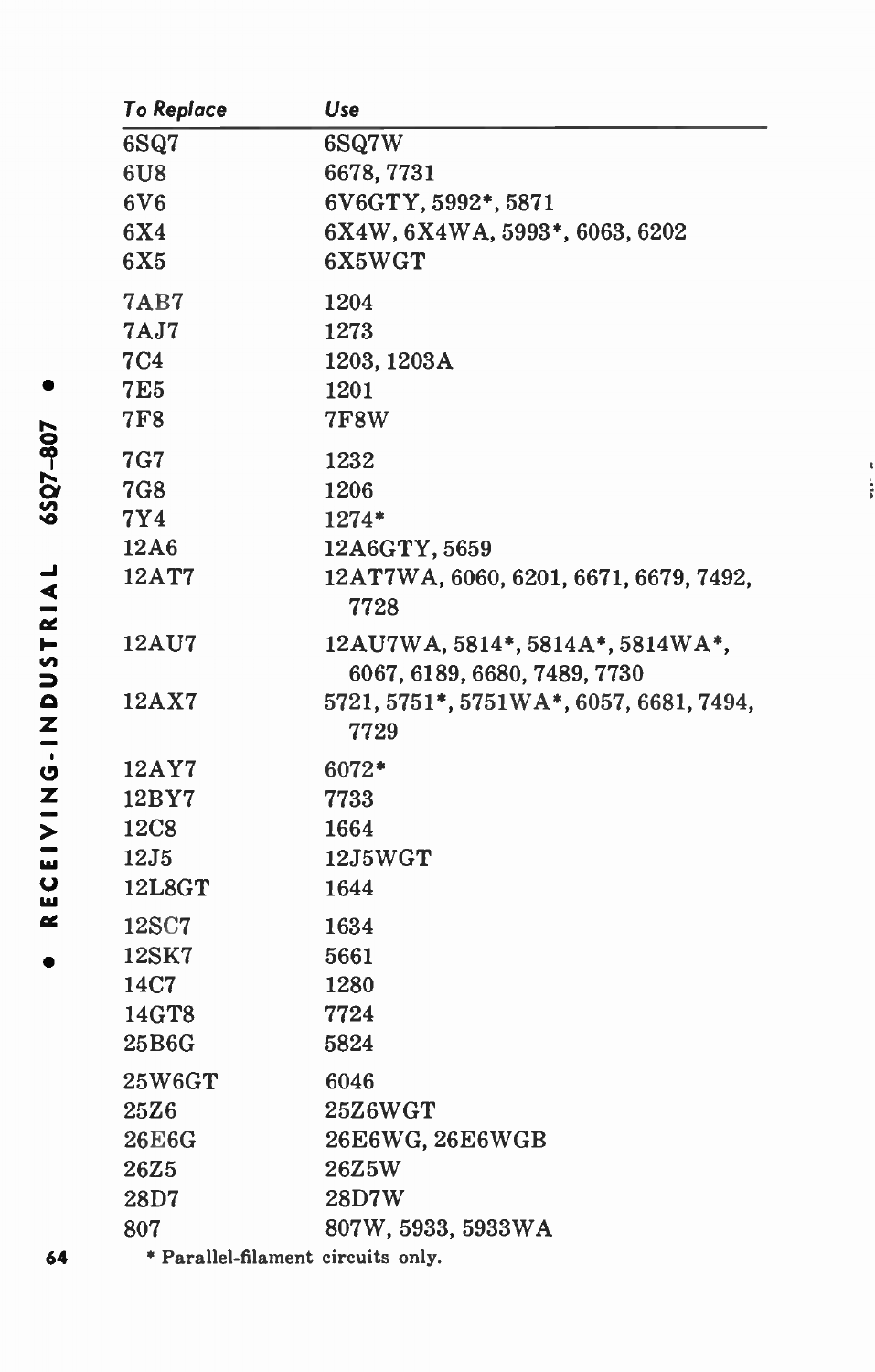## Section 3 EUROPEAN SUBSTITUTES FOR AMERICAN TYPES

This section lists European substitutes for American receiving tubes. Refer to this section only after checking for an American substitute in Sections 1 and 2.

American tubes are shown in the left-hand column; European equivalents are in the right-hand column. Only those American types which can be replaced with European brands have been included. For a list of European types with American equivalents, refer to Section 4.

Tubes with an asterisk (\*) should be used only when the filament of the original is wired in parallel. This sign (§) means the tube may not work in all circuits.

| To Replace       | Use                     |
|------------------|-------------------------|
| OA2              | 150C2, M8223, STV150/30 |
| OA4G             | PL1267, Z300T           |
| OB <sub>2</sub>  | 108C1, M8224, STV108/30 |
| OD3              | 150C <sub>3</sub>       |
| 1A <sub>3</sub>  | 1D13, DA90              |
| 1A7GT            | DK32, X14               |
| 1AB6             | 1C3, 1H35, DK96, X25    |
| 1AC6             | 1C2, DK92, X18, X20     |
| 1AD4             | <b>DF62</b>             |
| 1AH5             | 1FD1, DAF96, ZD25       |
| 1AJ4             | 1F1, DF96, W25          |
| 1AN5             | <b>DF97</b>             |
| 1 <sub>B</sub> 3 | DY30, U41               |
| 1C5GT            | DL35, N14               |
| 1E3              | <b>DC80</b>             |
| 1F5G             | $KL35*$                 |
| 1H5GT            | DAC32, HD14             |
| 1L4              | 1F2, DF92               |
| 1 <sub>M3</sub>  | DM70, DM71, Y25         |
| 1 <sub>N3</sub>  | DM71, DM70, Y25         |
| 1N5GT            | DF33, Z14               |
| 1Q5GT            | <b>DL36</b>             |
| 1R5              | 1C1, DK91, X17          |
| 1S <sub>2</sub>  | <b>DY86</b>             |
|                  |                         |

\* Parallel-filament circuits only. § May not work in all circuits. 65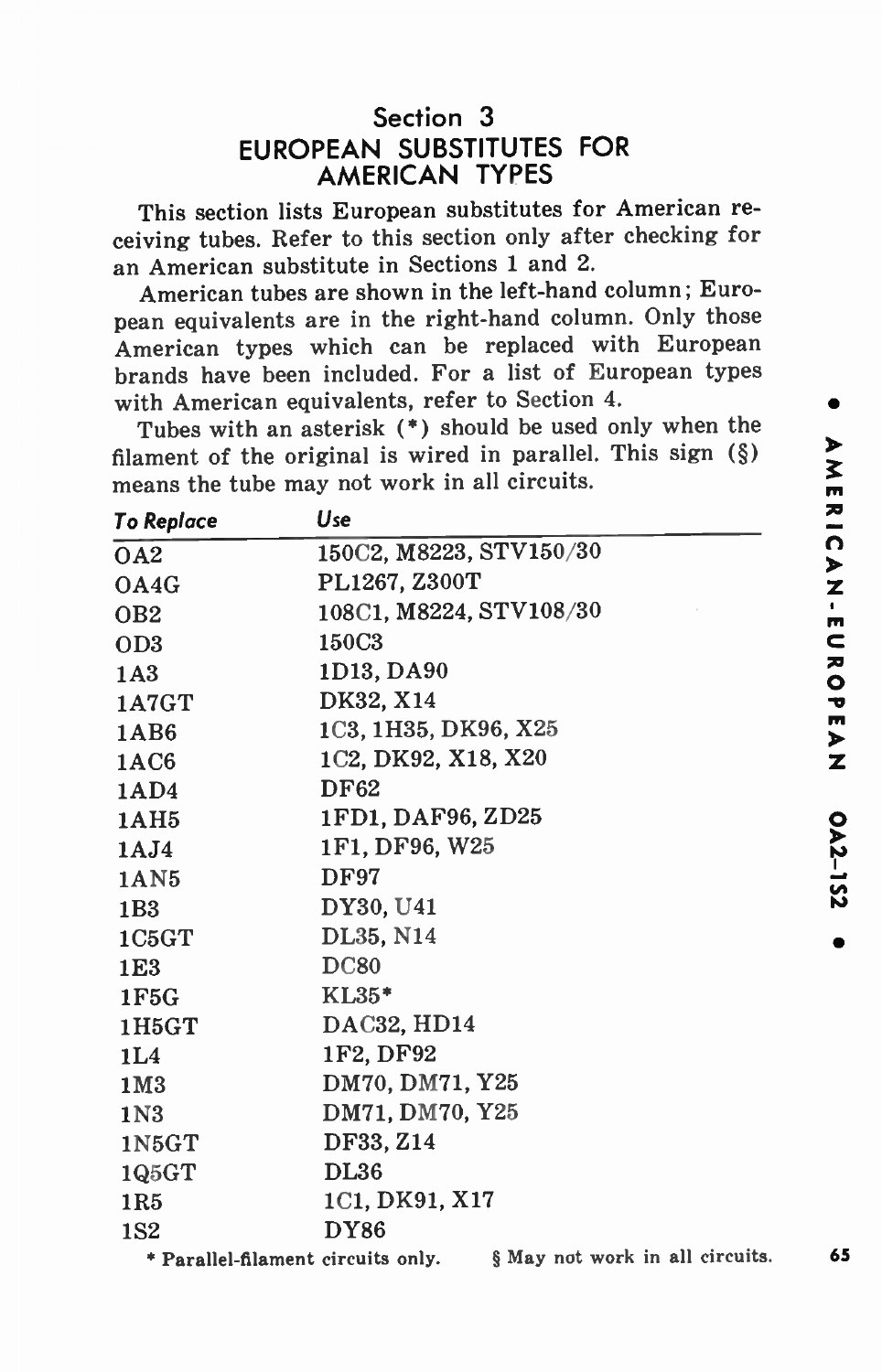|                  | <b>To Replace</b>  | Use                                                                              |
|------------------|--------------------|----------------------------------------------------------------------------------|
|                  | <b>1S2A</b>        | <b>DY87</b>                                                                      |
|                  | <b>1S5</b>         | 1FD9, DAF91, ZD17                                                                |
|                  | <b>1T2</b>         | R16, U37                                                                         |
|                  | <b>1T4</b>         | 1F3, DF91, W17                                                                   |
|                  | 1U4                | <b>DF904</b>                                                                     |
|                  | 1U5                | DAF92                                                                            |
|                  | 1V6                | DCF60                                                                            |
|                  | 1X2A               | DY80, R19                                                                        |
|                  | <b>2ER5</b>        | XC95                                                                             |
|                  | 3C <sub>4</sub>    | 1P1, DL96, N25                                                                   |
|                  | 3D6                | DL29                                                                             |
|                  | 3EH7               | XF183                                                                            |
|                  | 3EJ7               | <b>XF184</b>                                                                     |
| 152A-6AF4        | 3Q4                | DL95, N18                                                                        |
|                  | 3Q5GT              | DL33, N15, N16                                                                   |
| Z                | <b>3S4</b>         | 1P10, DL92, N17                                                                  |
|                  | 3V4                | 1P11, DL94, N19                                                                  |
| <b>N-EUROPEA</b> | 4BL8               | XCF80                                                                            |
|                  | <b>4BS8</b>        | <b>4R-HH2</b>                                                                    |
|                  | 4CM4               | <b>PC86</b>                                                                      |
|                  | 4EH7               | <b>YF183</b>                                                                     |
|                  | 4EJ7               | YF184                                                                            |
|                  | $4E$ S8            | <b>XCC189</b>                                                                    |
|                  | 5AR4               | GZ34, U77                                                                        |
| ERICA            | 5AZ4               | GZ30                                                                             |
| Z                | 5J6                | $5M-HH3$                                                                         |
| ∢                | 5T4                | U <sub>52</sub>                                                                  |
| $\bullet$        | 5U4G               | U <sub>52</sub>                                                                  |
|                  | 5V4G               | 53KU, 54KU, GZ32, GZ33, U77                                                      |
|                  | 5Y3GT              | U50                                                                              |
|                  | 5Z4G               | 52KU, GZ30, R52, U77                                                             |
|                  | 6A6                | <b>B63</b>                                                                       |
|                  | <b>6A8</b><br>6AB4 | PH4, X63                                                                         |
|                  |                    | <b>EC92</b>                                                                      |
|                  | 6AB8<br>6AC7       | 63TP, ECL80, LN152                                                               |
|                  | 6AD8               | 6F10, OSW2190, OSW2600<br><b>EBF81</b>                                           |
|                  | 6AF4               | EC94                                                                             |
| 66               |                    | <sup>*</sup> Parallel-filament circuits only.<br>§ May not work in all circuits. |
|                  |                    |                                                                                  |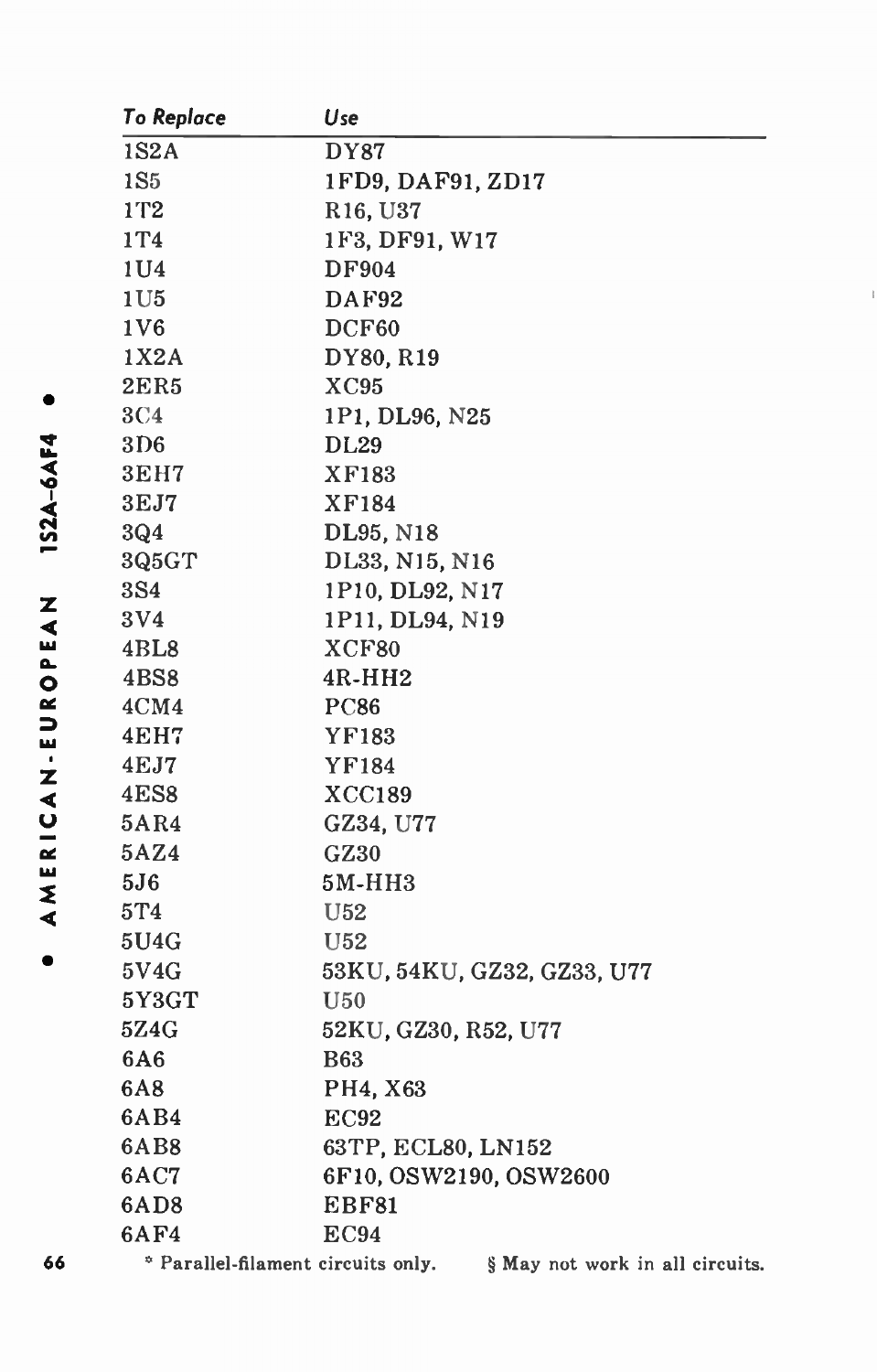| <b>To Replace</b> | Use                                    |
|-------------------|----------------------------------------|
| <b>6AF7G</b>      | 64ME*, EM34*                           |
| 6AG5              | <b>EF96</b>                            |
| 6AG7              | 6L10, OSW2192, OSW2601                 |
| 6AH6              | 6F36                                   |
| 6AJ4              | <b>EC84</b>                            |
| 6AJ8              | ECH81, X719, 20D4                      |
| 6AK5              | DP61, EF95§, PM05§, M8100§             |
| 6AK8              | 6LD12, DH719, EABC80                   |
| 6AL3              | EY88                                   |
| 6AL5              | 6B32, 6D2, D2M9, D77, D152, D717, DD6, |
|                   | EAA91, EB91, EAA901, EAA901S,          |
|                   | M8079, M8212, QA2404                   |
| 6AM5              | 6P17, 7D9, DD7, DDR7, EL91, M8082*,    |
|                   | N77, N144, QA2402, QN77*               |
| 6AM6              | 6F12, 8D3, EF91, HP6, M8083, PM07,     |
|                   | QA2403, QZ77, SP6, Z77                 |
| 6AN7              | ECH <sub>80</sub>                      |
| 6AQ4              | 6L34, EC91, M8099                      |
| 6AQ5              | 6L31, BPM04, EL90, M8245, N727*        |
| 6AQ8              | 6L12, B719*, ECC85                     |
| 6AS6              | 6F33, M8196                            |
| <b>6AS7G</b>      | A1834, ECC230                          |
| 6AT6              | <b>DH77, EBC90</b>                     |
| 6AU4GT            | 6G-K17                                 |
| 6AU6              | <b>EF94</b>                            |
| 6AV4              | EZ91                                   |
| 6AV6              | 6BC32, EBC91                           |
| 6B8               | <b>EBF32*</b>                          |
| 6BA6              | 6F31, EF93, M8101, PM04, W727          |
| 6BD7              | EBC81                                  |
| 6BE6              | 6H31, EK90, HM04, X77, X727            |
| <b>6BE7</b>       | <b>EQ80</b>                            |
| 6BH <sub>5</sub>  | <b>EF81</b>                            |
| 6BH6              | E90F                                   |
| 6BJ5              | N78                                    |
| 6BJ6              | E99F                                   |
| 6BL <sub>8</sub>  | ECF80                                  |
| 6BM5              | 6P9                                    |
|                   |                                        |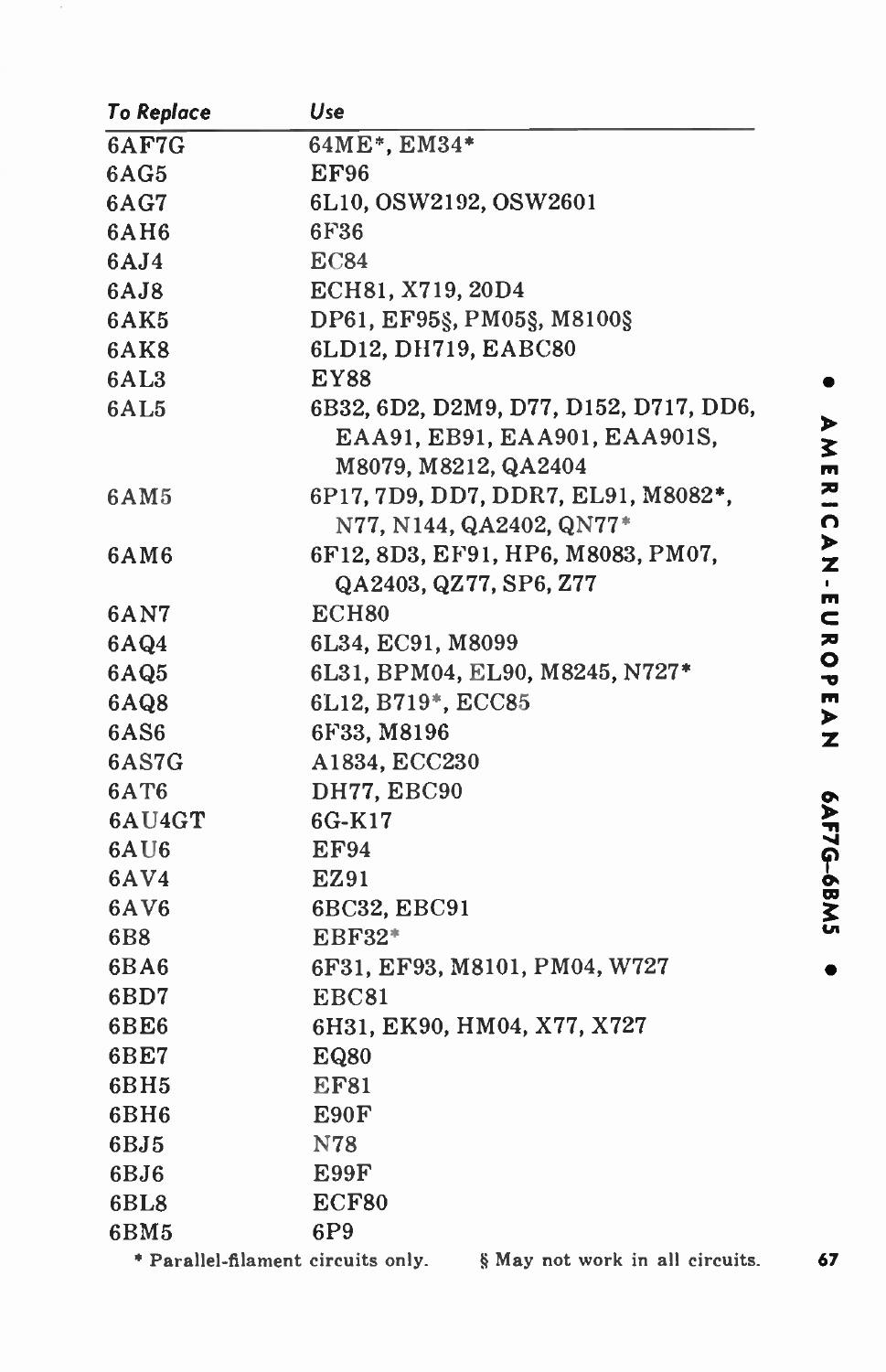|                 | To Replace       | Use                                                                |
|-----------------|------------------|--------------------------------------------------------------------|
|                 | 6BM8             | ECL82                                                              |
|                 | 6BN5             | <b>EL85</b>                                                        |
|                 | 6BQ5             | EL84, N709                                                         |
|                 | 6BQ6GT           | 6G-B6                                                              |
|                 | 6BQ7A            | <b>ECC180</b>                                                      |
|                 | 6BR5             | 65ME, EM80                                                         |
|                 | 6BR7             | 8D <sub>5</sub>                                                    |
|                 | 6BS7             | 8D7                                                                |
|                 | 6BS8             | <b>6R-HH2</b>                                                      |
|                 | 6BT4             | 66KU, EZ40, U150, U718*, UU9*, V61                                 |
|                 | 6BW7             | 8D6                                                                |
|                 | 6BX6             | 64SPT, EF80, Z152, Z719                                            |
|                 | 6BY7             | 6F19, 6F26, EF85, W719                                             |
| 68M8-6DA6       | 6C4              | EC90, L77, M8080, QA2401, QL77                                     |
|                 | 6CA4             | EZ81, U709, UU12                                                   |
|                 | <b>6CA7</b>      | EL34, KT77                                                         |
|                 | <b>6CB6</b>      | <b>EF190</b>                                                       |
|                 | 6CD7             | 64ME, EM34                                                         |
|                 | 6CF6             | <b>EF190</b>                                                       |
|                 | 6CH <sub>6</sub> | 7D10, EF82, EL821, EL822                                           |
|                 | 6CJ5             | 6F16, 7F16, 62VP, EF41, HF61, W150§                                |
| ERICAN-EUROPEAN | 6CJ6             | EL81, EL820                                                        |
|                 | 6CK5             | 67PT, BF61, EL41, N150                                             |
|                 | 6CK6             | EL83, EL803§                                                       |
|                 | 6CL6             | 6L43                                                               |
| ٤               | 6CM4             | <b>EC86</b>                                                        |
| ∢               | 6CM5             | <b>EL36</b>                                                        |
|                 | 6CN <sub>6</sub> | 5P29, EL38                                                         |
| $\bullet$       | 6CQ6             | 6F21, 9D6, EF92, M8161, QA2400,<br>QW77, V884, VP6, W77            |
|                 | 6CS6             | <b>EH90</b>                                                        |
|                 | 6CT7             | EAF42, WD150                                                       |
|                 | <b>6CU7</b>      | 6C9*, 6C10*, 62TH, ECH42, ECH43,                                   |
|                 | <b>6CV7</b>      | 6LD3, 62DDT, DH150, DH718, EBC41                                   |
|                 | 6CW <sub>5</sub> | <b>EL86</b>                                                        |
|                 | 6D <sub>8</sub>  | $X73*$                                                             |
|                 | 6DA5             | <b>EM81</b>                                                        |
|                 | 6DA6             | <b>EF89</b>                                                        |
| 68              |                  | * Parallel-filament circuits only. § May not work in all circuits. |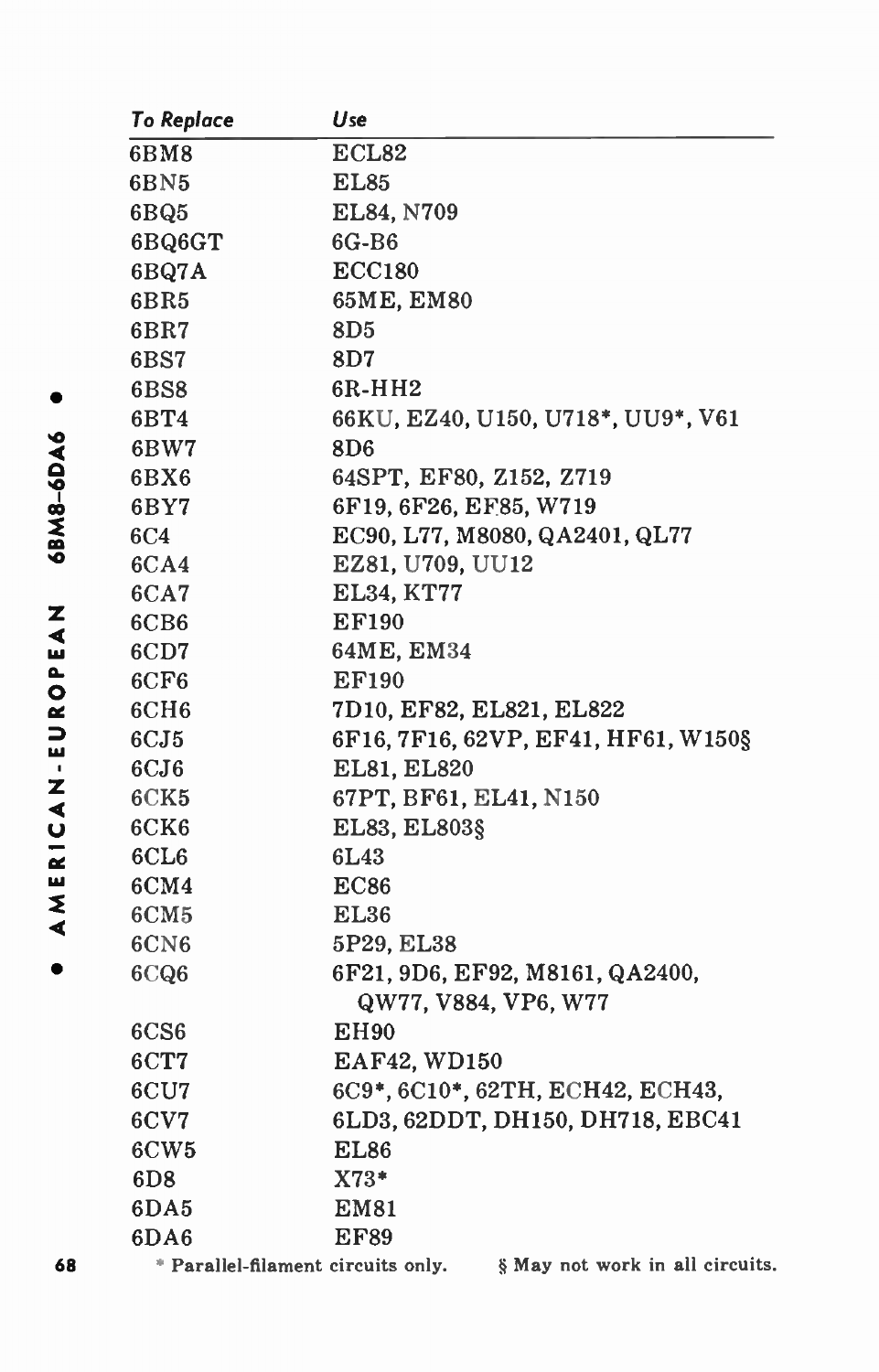| <b>To Replace</b>                  | Use                                |                     |
|------------------------------------|------------------------------------|---------------------|
| 6DC8                               | 6FD12, EBF89                       |                     |
| 6DG7                               | EF89F                              |                     |
| 6DJ8                               | ECC88, E88CC*                      |                     |
| 6DL5                               | EL95                               |                     |
| 6DQ6A                              | 6G-B9                              |                     |
| 6DR8                               | EBF83                              |                     |
| 6DS8                               | ECH83                              |                     |
| 6DX8                               | ECL84                              |                     |
| 6DY5                               | EL82                               |                     |
| 6E5                                | 6S5G, OSW3110                      |                     |
| 6E8G                               | <b>ECH35*</b>                      | ⋗                   |
| 6EC7                               | 6F18, W739                         | ≵                   |
| 6EH7                               | <b>EF183</b>                       | m                   |
| 6EJ7                               | <b>EF184</b>                       | $\frac{8}{10}$      |
| 6EL7                               | 6F23                               | ⋗                   |
| <b>6ER5</b>                        | <b>EC95</b>                        | $\mathbf{z}$        |
| <b>6ES6</b>                        | <b>EF97</b>                        | $\blacksquare$<br>m |
| <b>6ES8</b>                        | <b>ECC189</b>                      | $\blacksquare$<br>ᅎ |
| 6ET6                               | <b>EF98</b>                        | $\bullet$           |
| 6F5GT                              | H <sub>63</sub>                    | ᅲ<br>m              |
| 6F6G                               | <b>KT63</b>                        | ⋗                   |
| <b>6FC7</b>                        | ECC89                              | z                   |
| <b>6FG6</b>                        | EM84, EM840                        |                     |
| 6FY5                               | EC97                               |                     |
| 6GB5                               | <b>PL500</b>                       | 6DC8-6L7            |
| 6GM8                               | ECC86                              |                     |
| 6GW <sub>8</sub>                   | ECL86                              |                     |
| 6H6                                | D63, EB34, OSW3109                 |                     |
| 6HG8                               | ECF86                              |                     |
| 6HU8                               | ELL80                              |                     |
| 6J4                                | M8232, TM12                        |                     |
| 6J5                                | L63, OSW3112                       |                     |
| 6J6                                | 6CC31, 6M-HH3, ECC91, M8081, T2M05 |                     |
| 6J7                                | A863, EF37*, Z63                   |                     |
| 6K7                                | EF39*, OM6*, PF9, W61, W63         |                     |
| 6L6                                | <b>EL37</b>                        |                     |
| 6L6GC                              | <b>KT66</b>                        |                     |
| 6L7                                | X64                                |                     |
| * Parallel-filament circuits only. | § May not work in all circuits.    | 69                  |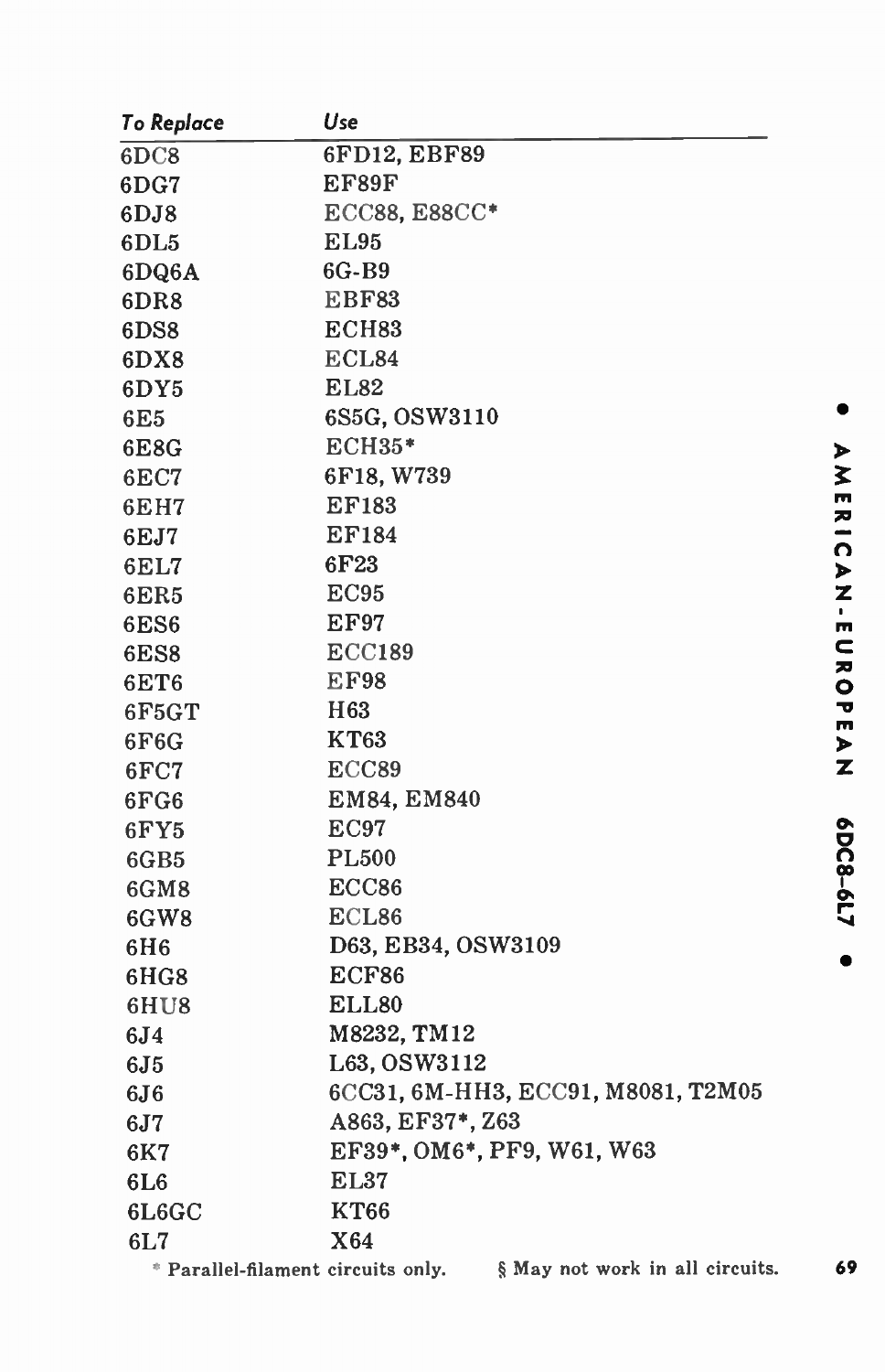|           | To Replace                 | Use                                                                |
|-----------|----------------------------|--------------------------------------------------------------------|
|           | 6M <sub>5</sub>            | <b>EL80</b>                                                        |
|           | 6M6G                       | EL33*, KT61*, N147*                                                |
|           | 6N <sub>3</sub>            | EY82                                                               |
|           | 6N <sub>8</sub>            | EBF80, WD709, ZD152                                                |
|           | 6Q7                        | DH63                                                               |
|           | 6R3                        | 63VP*, EY81                                                        |
|           | <b>6S2</b>                 | EY86                                                               |
|           | <b>6S2A</b>                | <b>EY87</b>                                                        |
|           | 6S7                        | <b>KTW61, OF1</b>                                                  |
|           | 6S A7                      | 6W-C5*, OSW3104                                                    |
|           | 6SK7                       | OSW3111                                                            |
|           | 6SL7                       | $ECC35*$                                                           |
| 6M5-9A8   | $6\mathrm{SN}7\mathrm{GT}$ | 13D2, B65, ECC32*, QA2408, QB65                                    |
|           | 6SQ7                       | OSW3105                                                            |
|           | <b>6T8</b>                 | 6LD12, DH719, EABC80                                               |
| Z         | 6U <sub>3</sub>            | <b>EY80</b>                                                        |
| ⋖         | 6U8                        | <b>ECF82</b>                                                       |
|           | 6V4                        | <b>EZ80§</b>                                                       |
|           | 6V6GT                      | OSW3106                                                            |
| -EUROPE   | 6W7G                       | $8D4*$                                                             |
|           | 6X4                        | 6Z31, EZ90, QA2407*, U78*, U707,                                   |
| Z         |                            | V2M70                                                              |
| ∢         | 6X5G                       | EZ35, U70, U147                                                    |
| ER I C    | <b>7A7</b>                 | EF22*, W143*, W148                                                 |
|           | 7AN7                       | 30L1, B319, PCC84                                                  |
| ٤         | 7B6                        | <b>DH81</b>                                                        |
| ⋖         | 7 B 7                      | W149                                                               |
| $\bullet$ | <b>7C6</b>                 | DH149                                                              |
|           | 7DJ8                       | PCC <sub>88</sub>                                                  |
|           | <b>7ED7</b>                | 30F5                                                               |
|           | <b>7EK7</b>                | 30L15                                                              |
|           | 7FC7                       | PCC89                                                              |
|           | <b>7HG8</b>                | <b>PCF86</b>                                                       |
|           | <b>7S7</b>                 | X81, X148                                                          |
|           | <b>7Y4</b>                 | U82*, U149                                                         |
|           | <b>8B8</b>                 | 8R-HP1                                                             |
|           | 8BQ5                       | <b>XL84</b>                                                        |
|           | 9A8                        | 30C1, LZ319, LZ329, PCF80                                          |
| 70        |                            | * Parallel-filament circuits only. § May not work in all circuits. |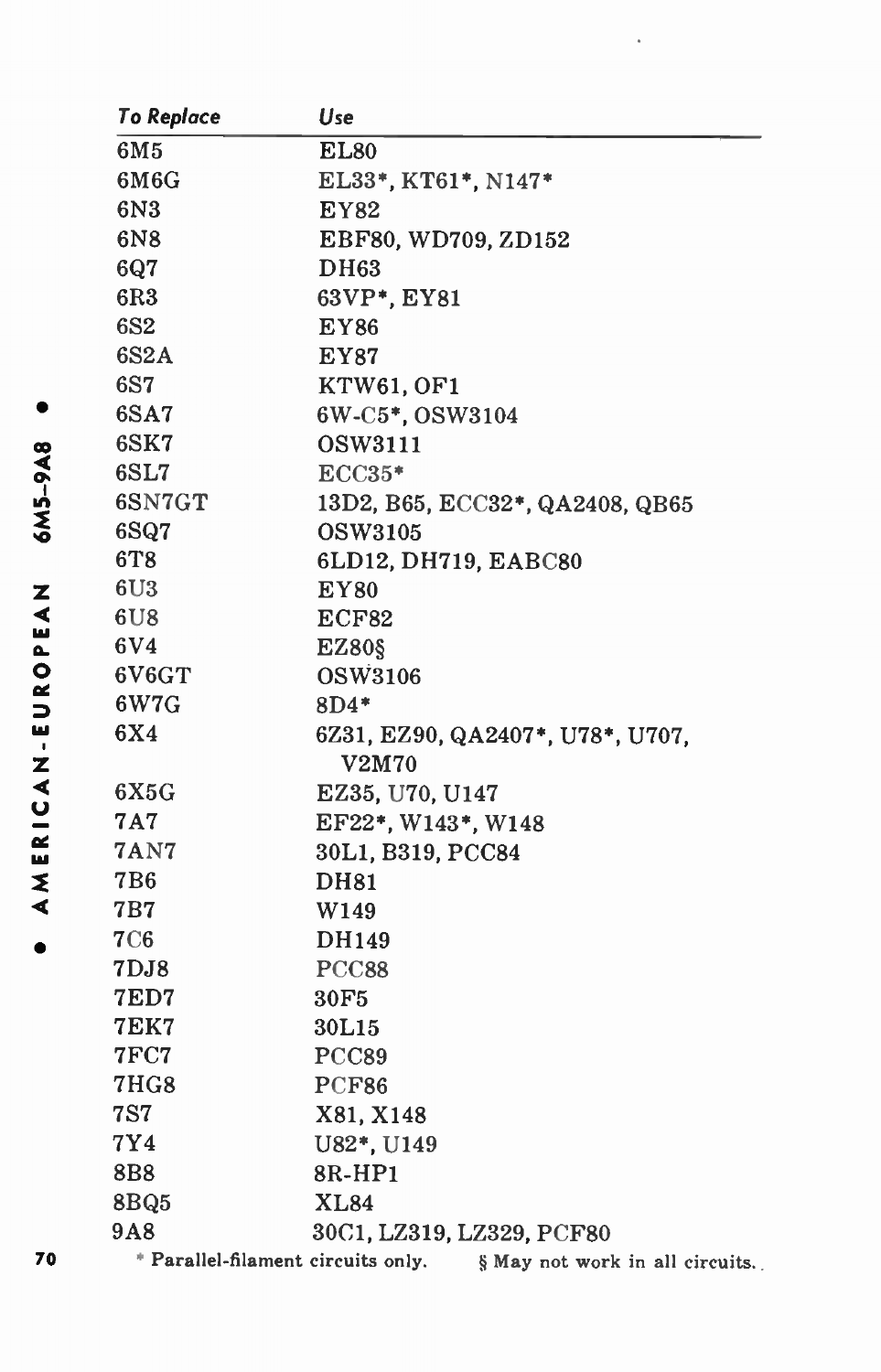| <b>To Replace</b> | Use                                   |
|-------------------|---------------------------------------|
| <b>9AK8</b>       | PABC80                                |
| 9AQ8              | PCC85                                 |
| 9BM5              | 9P9                                   |
| 9U8               | PCF82                                 |
| 12A8              | OH4                                   |
| 12AC5             | 121VP, HF121, UF41, W142              |
| 12AD7             | 6L13*                                 |
| 12AH8             | <b>20D3</b>                           |
| 12AJ7             | <b>HCH81</b>                          |
| 12AL5             | <b>HAA91, UAA91</b>                   |
| 12AT6             | <b>HBC90</b>                          |
| <b>12AT7</b>      | B152, B309, B739, ECC81, M8162, QB309 |
| 12AU6             | HF94                                  |
| 12AU7             | B329, B749, ECC82, M8136              |
| 12AV6             | 12BC32, HBC91                         |
| 12AX7             | 6L13, B339, B759, ECC83, M8137        |
| 12BAG             | 12F31, HF93                           |
| 12BE6             | 12H31, HK90                           |
| 12BQ6GT           | 12G-B6                                |
| 12BY7             | <b>EL180</b>                          |
| <b>12C8</b>       | VP12D                                 |
| 12DF7             | ECC83                                 |
| 12DT7             | ECC83                                 |
| 12FB5             | 30P12                                 |
| 12HU8             | PLL <sub>80</sub>                     |
| 12K7              | <b>W76</b>                            |
| 12Q7GT            | DH74, DH76                            |
| 12S7              | <b>UAF42, WD142</b>                   |
| <b>12SN7GT</b>    | <b>B36</b>                            |
| 12SQ7             | OBC <sub>3</sub>                      |
| <b>12SX7GT</b>    | <b>B36</b>                            |
| 13CM5             | <b>XL36</b>                           |
| <b>13EC7</b>      | 10F18, W119                           |
| 14K7              | 141TH, UCH42, UCH43, X142             |
| 14L7              | 10LD3, 141DDT, DH118, DH142, UBC41    |
| 15A6              | N153, N309, PL83                      |
| 15CW <sub>5</sub> | 30P18, PL84                           |
| 15DQ8             | PCL84                                 |
|                   |                                       |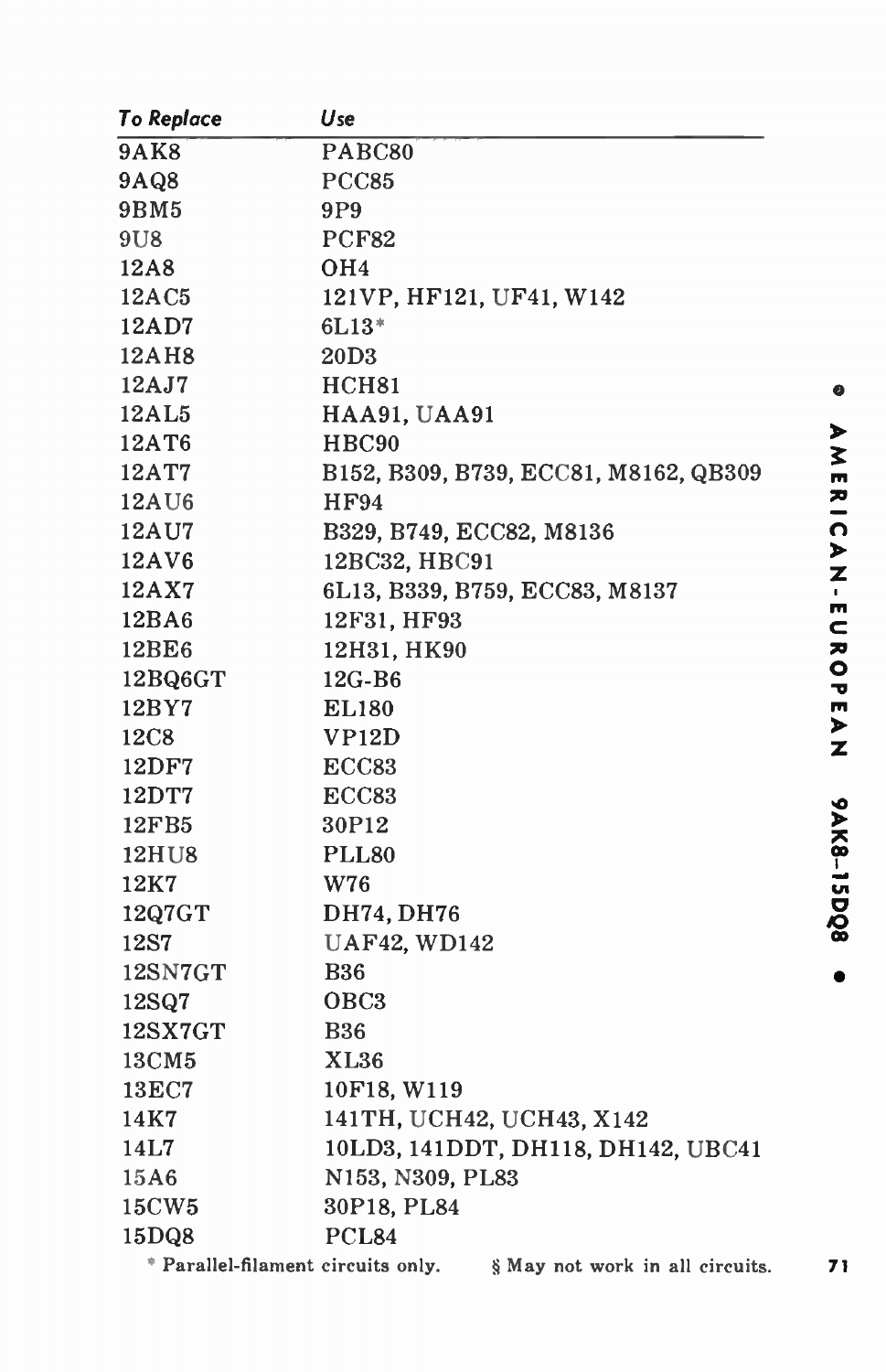|               | To Replace      | Use                                                                   |
|---------------|-----------------|-----------------------------------------------------------------------|
|               | <b>16A5</b>     | 30P16, 163PEN, N154, N329, PL82                                       |
|               | <b>16A8</b>     | PCL82                                                                 |
|               | 16AQ3           | XY88                                                                  |
|               | 16GK8           | 30PL13                                                                |
|               | 17C8            | 17N8, 171DDP, UBF80                                                   |
|               | 17EW8           | <b>HCC85</b>                                                          |
|               | 17Z3            | PY81, PY83, U153                                                      |
|               | 18GD6           | 19M-R9                                                                |
|               | 19AQ5           | <b>HL90</b>                                                           |
|               | 19CS4           | U191                                                                  |
|               | 19D8            | 10C14, UCH81, X119                                                    |
|               | 19T8            | HABC80                                                                |
|               | 19X3            | 19BD, 19U3, PY80, U152, U309                                          |
| 16A5-7581     | 19Y3            | 19SU, PY82, U154, U192, U319                                          |
|               | 21A6            | 213PEN, N152, N359, PL81, PL820                                       |
| Z             | 25BQ6GT         | 25G-B6                                                                |
| ◀             | $25\mathrm{E}5$ | N308, PL36                                                            |
| шÏ            | 25W6GT          | <b>KT32</b>                                                           |
| e<br>O        | 28GB5           | <b>PL500</b>                                                          |
| <b>N-EUR</b>  | 30A5            | <b>HL94</b>                                                           |
|               | 31A3            | 311SU, U142, UY41, UY42                                               |
|               | 35W4            | <b>HY90</b>                                                           |
| ∢             | 35Z4GT          | U76                                                                   |
| 0<br>2<br>2   | 38A3            | U119, U381, UY85                                                      |
|               | 45A5            | 451PT, BF451, N142, UL41                                              |
| ш             | 45B5            | 10P18, N119, UL84                                                     |
| $\frac{1}{4}$ | 50BM8           | UCL82                                                                 |
|               | <b>50C5</b>     | <b>HL92</b>                                                           |
|               | 50L6GT          | KT71                                                                  |
|               | 807             | 4Y25, 5S1, P17A, QE06/50, QV05-25                                     |
|               | 5642            | <b>DY70</b>                                                           |
|               | 5847            | $6R-R8C$                                                              |
|               | 6080            | A1834, ECC230                                                         |
|               | 6267            | 8D8, 6F22, EF86, M8195, Z729                                          |
|               | 6550            | <b>KT88</b>                                                           |
|               | 7025            | B339, B759, ECC83, M8137                                              |
|               | 7543            | <b>EF94</b>                                                           |
|               | 7581            | <b>KT66</b>                                                           |
| 72            |                 | * Parallel-filament circuits only.<br>§ May not work in all circuits. |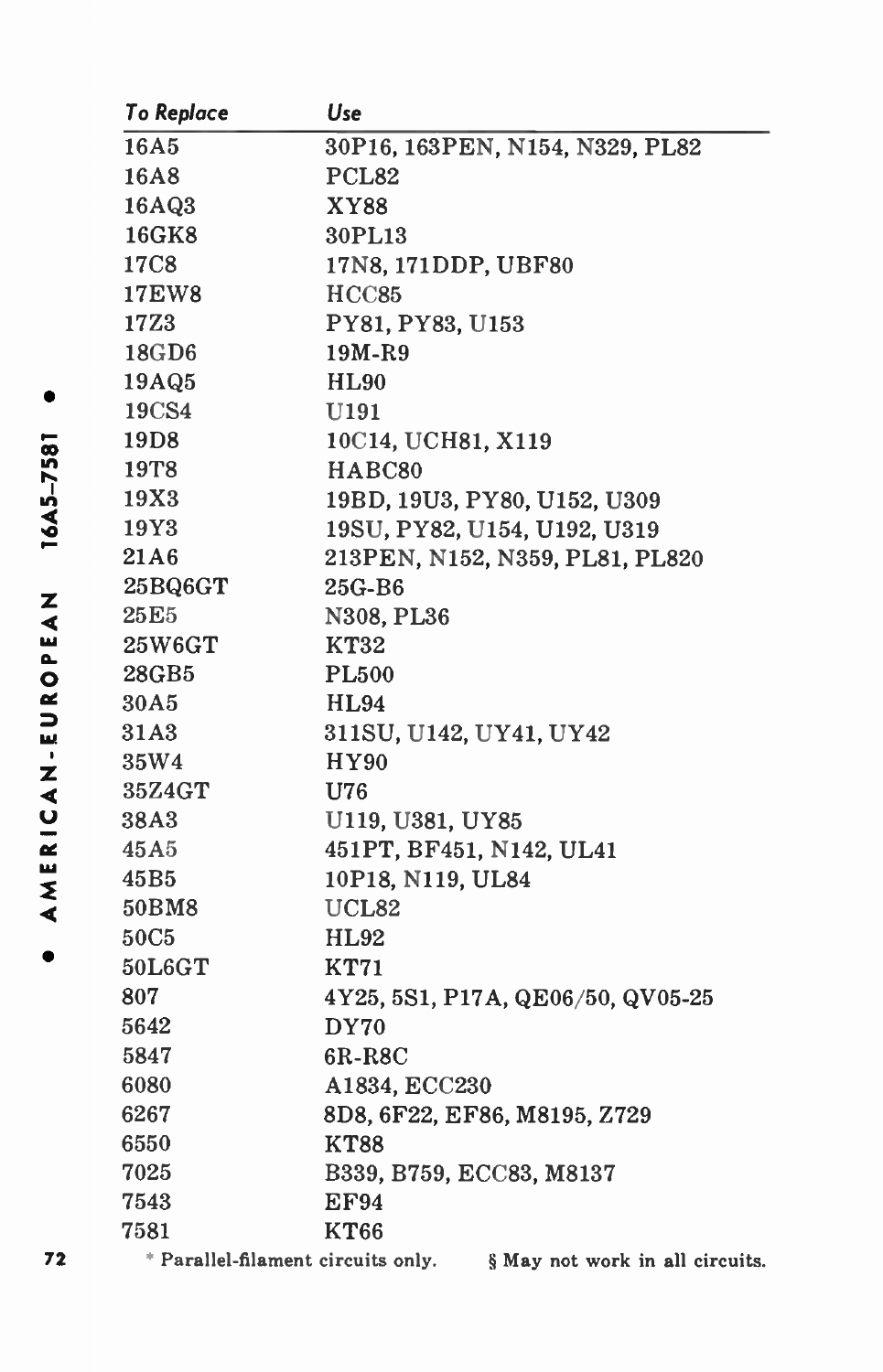### Section 4

## AMERICAN SUBSTITUTES FOR EUROPEAN TYPES

This section lists American substitutes for European receiving tubes. European tubes are shown in the left-hand column; American equivalents are in the right-hand column. Only those European types which can be replaced with American brands have been listed. For a list of European equivalents for American types, refer to Section 3.

In most cases, there is only one American replacement shown as a direct equivalent to the European type. Other equivalents for the American replacement are listed in Sections 1 and 2. For example, the American replacement for the 6F10 is the 6AC7. If a 6AC7 is not available, Section 1 shows that a 6AJ7 can be used as a substitute. Therefore, the 6AJ7 can be used as a substitute for the 6F10.

Substitutes marked with an asterisk (\*) should be used only when the filament of the original tube is wired in a parallel circuit.

)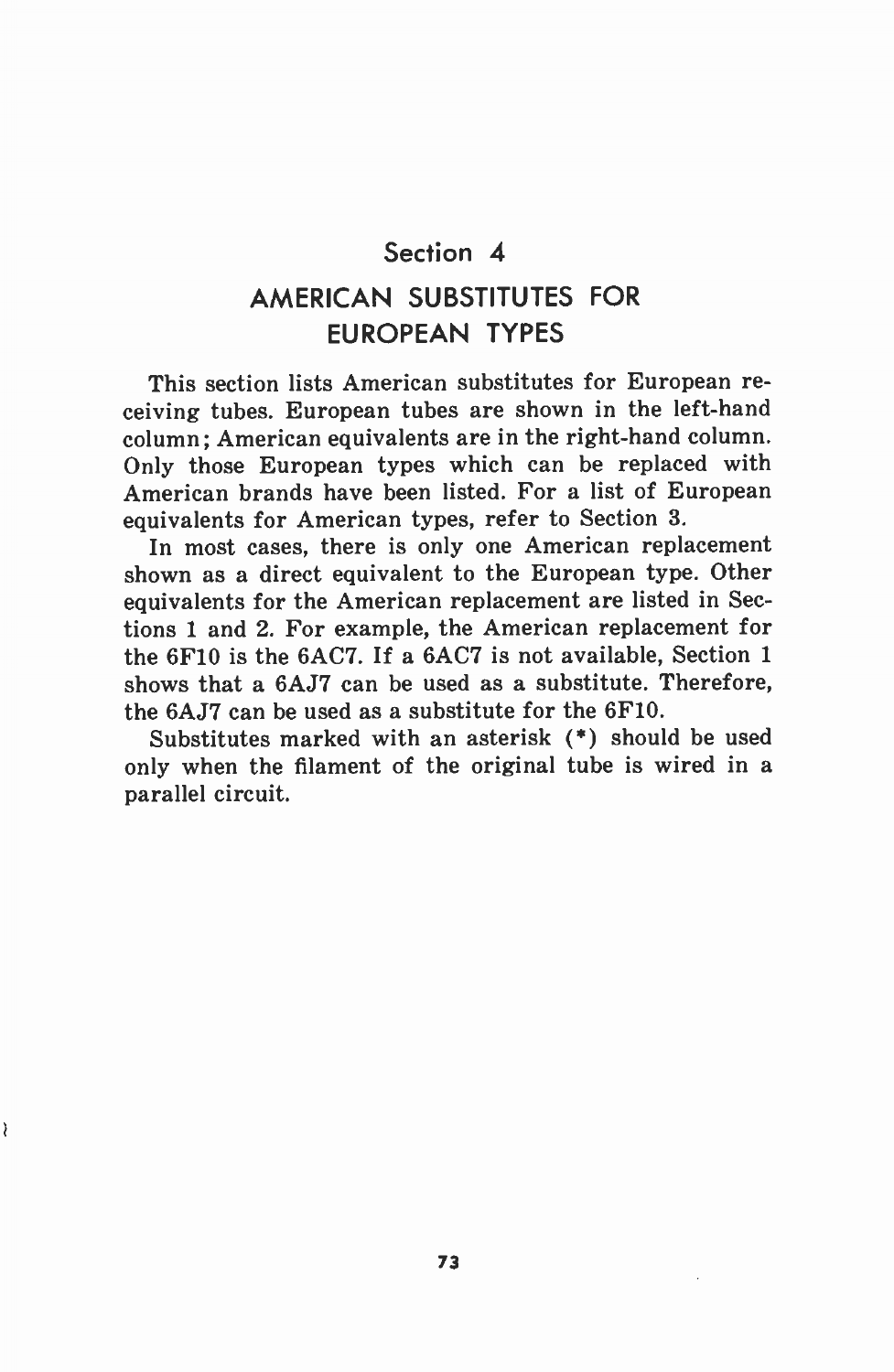|                 | <b>To Replace</b> | Use             | <b>To Replace</b> | Use          |
|-----------------|-------------------|-----------------|-------------------|--------------|
|                 | 1C1               | 1R5             | 6G-B3A            | 6GW6         |
|                 | 1C2               | 1AC6            | 6G-B6             | 6BQ6GT       |
|                 | 1C <sub>3</sub>   | 1AB6            | 6G-B9             | 6DQ6A        |
|                 | 1D13              | 1A3             | 6G-K17            | 6AU4GT       |
|                 | 1F1               | 1AJ4            | 6H31              | <b>6BE6</b>  |
|                 | 1F <sub>2</sub>   | 1L4             | 6L10              | 6AG7         |
|                 | 1F3               | 1T4             | 6L12              | 6AQ8         |
|                 | 1FD1              | 1AH5            | 6L13              | 12AX7        |
|                 | 1FD9              | <b>1S5</b>      | 6L31              | 6AQ5         |
|                 | 1H35              | 1AB6            | 6L34              | 6AQ4         |
|                 | 1P1               | 3C <sub>4</sub> | 6L43              | 6CL6         |
|                 | 1P10              | <b>3S4</b>      | 6LD <sub>3</sub>  | 6CV7         |
| 1C1-10F18       | 1P11              | 3V4             | 6LD12             | <b>6AK8</b>  |
|                 | $4R-HH2$          | <b>4BS8</b>     | $6M-HH3$          | 6J6          |
|                 | 4Y25              | 807             | 6P9               | 6BM5         |
| Z               | $5M-HH3$          | 5J6             | 6P15              | 6BQ5         |
| ⋖<br>$\vec{v}$  | 5P29              | 6CN6            | 6P17              | <b>6AM5</b>  |
|                 | 5S1               | 807             | <b>6R-HH2</b>     | <b>6BS8</b>  |
| MERI            | 6B32              | 6AL5            | <b>6R-R8C</b>     | 5847         |
|                 | <b>6BC32</b>      | 6AV6            | 6S5G              | <b>6E5</b>   |
| $\triangleleft$ | <b>6C9</b>        | 6CU7*           | $6W-C5$           | 6SA7*        |
| Z<br>⋖          | 6C10              | 6CU7*           | 6Z31              | 6X4          |
|                 | <b>6CC31</b>      | 6J6             | <b>7D9</b>        | 6AM5         |
| ਘ<br>੦          | 6D2               | 6AL5            | <b>7D10</b>       | 6CH6         |
|                 | 6F10              | <b>6AC7</b>     | <b>7F16</b>       | 6CJ5         |
| EU R            | 6F12              | <b>6AM6</b>     | <b>8A8</b>        | <b>9A8</b>   |
|                 | 6F16              | 6CJ5            | 8D <sub>3</sub>   | <b>6AM6</b>  |
| $\bullet$       | 6F18              | <b>6EC7</b>     | 8D4               | 6W7G*        |
|                 | 6F19              | 6BY7            | 8D <sub>5</sub>   | <b>6BR7</b>  |
|                 | <b>6F21</b>       | 6CQ6            | 8D <sub>6</sub>   | 6BW7         |
|                 | <b>6F22</b>       | 6267            | 8D7               | 6BS7         |
|                 | <b>6F23</b>       | <b>6EL7</b>     | 8D <sub>8</sub>   | 6267         |
|                 | <b>6F26</b>       | 6BY7            | 8R-HP1            | <b>8B8</b>   |
|                 | <b>6F31</b>       | 6BA6            | 9D <sub>6</sub>   | 6CQ6         |
|                 | <b>6F33</b>       | <b>6AS6</b>     | <b>9P9</b>        | 9BM5         |
|                 | 6F36              | 6AH6            | 10C14             | 19D8         |
|                 | 6FD12             | 6DC8            | 10F18             | <b>13EC7</b> |

74 \* Parallel-filament circuits only.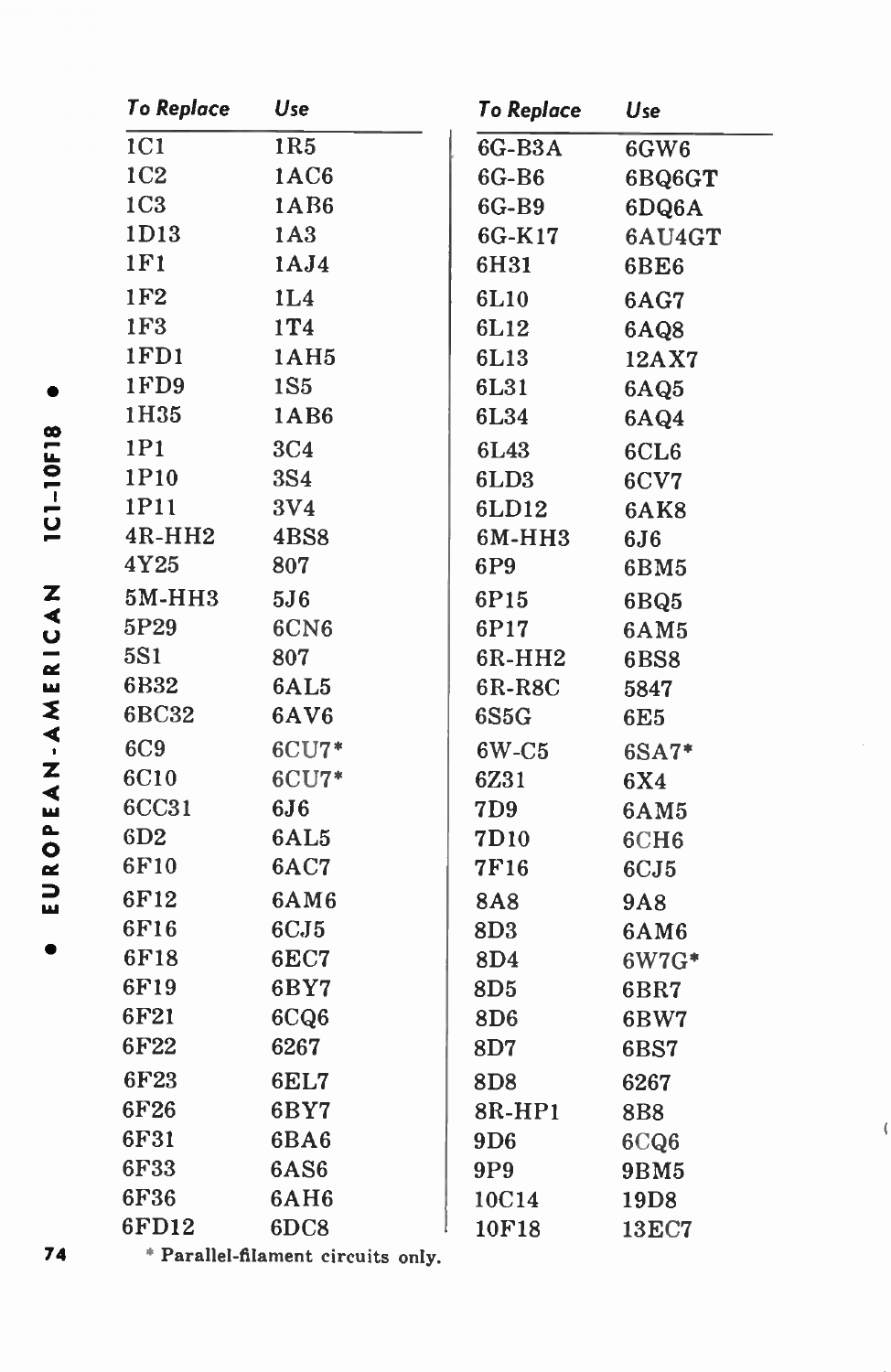| <b>To Replace</b> | Use                                | <b>To Replace</b> | Use             |                              |
|-------------------|------------------------------------|-------------------|-----------------|------------------------------|
| 10LD3             | 14L7                               | 141DDT            | 14L7            |                              |
| 10P18             | 45B5                               | 141TH             | 14K7            |                              |
| 12BC32            | 12AV6                              | 150C2             | OA <sub>2</sub> |                              |
| 12F31             | 12BA6                              | 150C3             | OD <sub>3</sub> |                              |
| 12G-B3            | 12GW6                              | <b>163PEN</b>     | 16A5            |                              |
| 12G-B6            | 12BQ6GT                            | 171DDP            | <b>17C8</b>     |                              |
| 12G-K17           | 12D4A                              | <b>213PEN</b>     | 21A6            |                              |
| 12H31             | 12BE6                              | 311SU             | 31A3            |                              |
| 13D <sub>2</sub>  | 6SN7GT                             | 451PT             | 45A5            |                              |
| <b>17N8</b>       | <b>17C8</b>                        | A863              | 6J7GT           | m                            |
| 19BD              | 19X3                               | A1834             | <b>6AS7G</b>    | $\overline{\mathbf{C}}$<br>ᅎ |
| 19M-R9            | 18GD6                              | <b>B36</b>        | <b>12SN7GT</b>  | $\bullet$                    |
| <b>19SU</b>       | 19Y3                               | <b>B63</b>        | 6A6             | Ó<br>m                       |
| 19U3              | 19X3                               | <b>B152</b>       | 12AT7           | ⋗                            |
| 20D3              | 12AH8                              | <b>B309</b>       | 12AT7           | Z                            |
| 20D4              | <b>6AJ8</b>                        | <b>B319</b>       | <b>7AN7</b>     | $\blacktriangleright$        |
| 25G-B6            | 25BQ6GT                            | <b>B329</b>       | 12AU7           | ζ                            |
| 30C1              | <b>9A8</b>                         | <b>B339</b>       | 12AX7           | 門方                           |
| <b>30F5</b>       | <b>7ED7</b>                        | <b>B719</b>       | 6AQ8*           | ດ                            |
| 30L1              | <b>7AN7</b>                        | <b>B739</b>       | 12AT7           | >                            |
| 30L15             | <b>7EK7</b>                        | <b>B749</b>       | 12AU7           | Z                            |
| 30P12             | 12FB5                              | <b>B759</b>       | 12AX7           |                              |
| 30P16             | 16A5                               | <b>BF61</b>       | 6CK5            |                              |
| 30P18             | 15CW5                              | <b>BF451</b>      | 45A5            |                              |
| 30PL13            | 16GK8                              | <b>BPM04</b>      | 6AQ5            | <b>1013-DCF60</b>            |
| 52KU              | 5Z4G                               | D2M9              | 6AL5            |                              |
| 62DDT             | 6CV7                               | D63               | 6H <sub>6</sub> |                              |
| 62TH              | <b>6CU7</b>                        | D77               | 6AL5            |                              |
| 62VP              | 6CJ5                               | D152              | 6AL5            |                              |
| 63TP              | 6AB8                               | D717              | 6AL5            |                              |
| <b>64ME</b>       | 6CD7                               | <b>DA90</b>       | 1A3             |                              |
| 64SPT             | 6BX6                               | DAC32             | 1H5GT           |                              |
| <b>65ME</b>       | <b>6BR5</b>                        | <b>DAF91</b>      | <b>1S5</b>      |                              |
| 66KU              | 6BT4                               | <b>DAF92</b>      | 1U <sub>5</sub> |                              |
| <b>67PT</b>       | 6CK5                               | DAF96             | 1AH5            |                              |
| 108C1             | OB <sub>2</sub>                    | <b>DC80</b>       | 1E3             |                              |
| 121VP             | <b>12AC5</b>                       | DCF60             | 1V6             |                              |
|                   | * Parallel-filament circuits only. |                   |                 | 75                           |

Á

• **ECROPEAZ-AZERICAZ** 10LD3-DCF60 •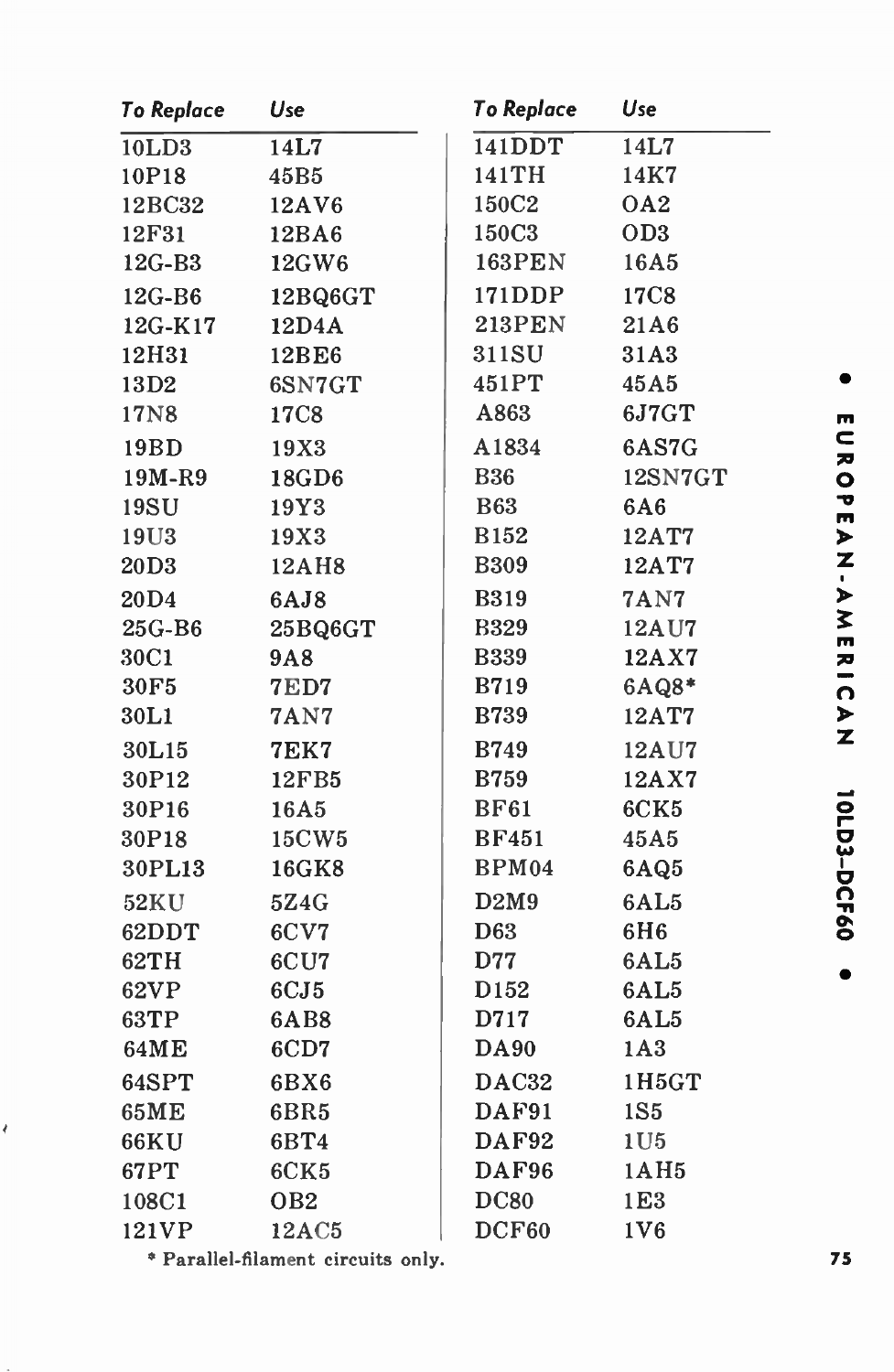|                      | <b>To Replace</b> | Use             | <b>To Replace</b> | Use             |
|----------------------|-------------------|-----------------|-------------------|-----------------|
|                      | DD <sub>6</sub>   | <b>6AL5</b>     | <b>DY70</b>       | 5642            |
|                      | D <sub>D</sub> 7  | 6AM5            | <b>DY80</b>       | 1X2A            |
|                      | DDR7              | 6AM5            | <b>DY86</b>       | <b>1S2</b>      |
|                      | <b>DF33</b>       | 1N5GT           | <b>DY87</b>       | <b>1S2A</b>     |
|                      | <b>DF62</b>       | 1AD4            | <b>EAA91</b>      | <b>6AL5</b>     |
|                      | <b>DF91</b>       | 1T4             | EABC80            | <b>6AK8</b>     |
|                      | <b>DF92</b>       | 1L4             | <b>EAF42</b>      | <b>6CT7</b>     |
|                      | <b>DF96</b>       | 1AJ4            | <b>EB34</b>       | 6H6*            |
|                      | <b>DF97</b>       | <b>1AN5</b>     | <b>EB91</b>       | 6AL5            |
|                      | DF904             | 1U4             | <b>EBC41</b>      | 6CV7            |
|                      | <b>DH63</b>       | 6Q7             | <b>EBC81</b>      | 6BD7            |
| <b>DD9-FCC180</b>    | <b>DH74</b>       | 12Q7GT          | <b>EBC90</b>      | <b>6AT6</b>     |
|                      | <b>DH76</b>       | 12Q7GT          | EBC91             | 6AV6            |
|                      | <b>DH77</b>       | <b>6AT6</b>     | <b>EBF32</b>      | 6B8*            |
|                      | <b>DH81</b>       | <b>7B6</b>      | <b>EBF80</b>      | <b>6N8</b>      |
| Z                    | <b>DH118</b>      | 14L7            | <b>EBF81</b>      | <b>6AD8</b>     |
| ∢                    | DH142             | 14L7            | <b>EBF83</b>      | 6DR8            |
|                      | DH149             | <b>7C6</b>      | <b>EBF89</b>      | 6DC8            |
|                      | DH150             | <b>6CV7</b>     | <b>EC84</b>       | 6AJ4            |
| <b>MERIC</b>         | <b>DH718</b>      | 6CV7            | <b>EC86</b>       | 6CM4            |
| $\breve{\mathbf{r}}$ | DH719             | <b>6AK8</b>     | <b>EC90</b>       | 6C <sub>4</sub> |
| Z                    | <b>DK32</b>       | 1A7GT           | <b>EC91</b>       | 6AQ4            |
| ∢                    | <b>DK91</b>       | 1R5             | <b>EC92</b>       | 6AB4            |
| ⊔<br>O<br>O          | <b>DK92</b>       | <b>1AC6</b>     | <b>EC94</b>       | 6AF4            |
| ĸ                    | <b>DK96</b>       | 1AB6            | <b>EC95</b>       | <b>6ER5</b>     |
| $\mathbf{u}$         | <b>DL29</b>       | 3D6             | EC97              | 6FY5            |
|                      | <b>DL33</b>       | 3Q5GT           | ECC32             | 6SN7GT*         |
| $\bullet$            | DL35              | 1C5GT           | ECC35             | $6SL7*$         |
|                      | <b>DL36</b>       | 1Q5GT           | ECC81             | 12AT7           |
|                      | <b>DL92</b>       | <b>3S4</b>      | <b>ECC82</b>      | 12AU7           |
|                      | <b>DL94</b>       | 3V4             | <b>ECC83</b>      | 12AX7           |
|                      | <b>DL95</b>       | 3Q4             | <b>ECC85</b>      | 6AQ8            |
|                      | <b>DL96</b>       | 3C <sub>4</sub> | <b>ECC86</b>      | 6GM8            |
|                      | <b>DM70</b>       | 1M3             | <b>ECC88</b>      | 6DJ8            |
|                      | <b>DM71</b>       | 1N3             | ECC89             | <b>6FC7</b>     |
|                      | <b>DP61</b>       | <b>6AK5</b>     | ECC91             | 6J6             |
|                      | <b>DY30</b>       | 1B3GT           | <b>ECC180</b>     | 6BQ7A           |

76 \* Parallel-filament circuits only.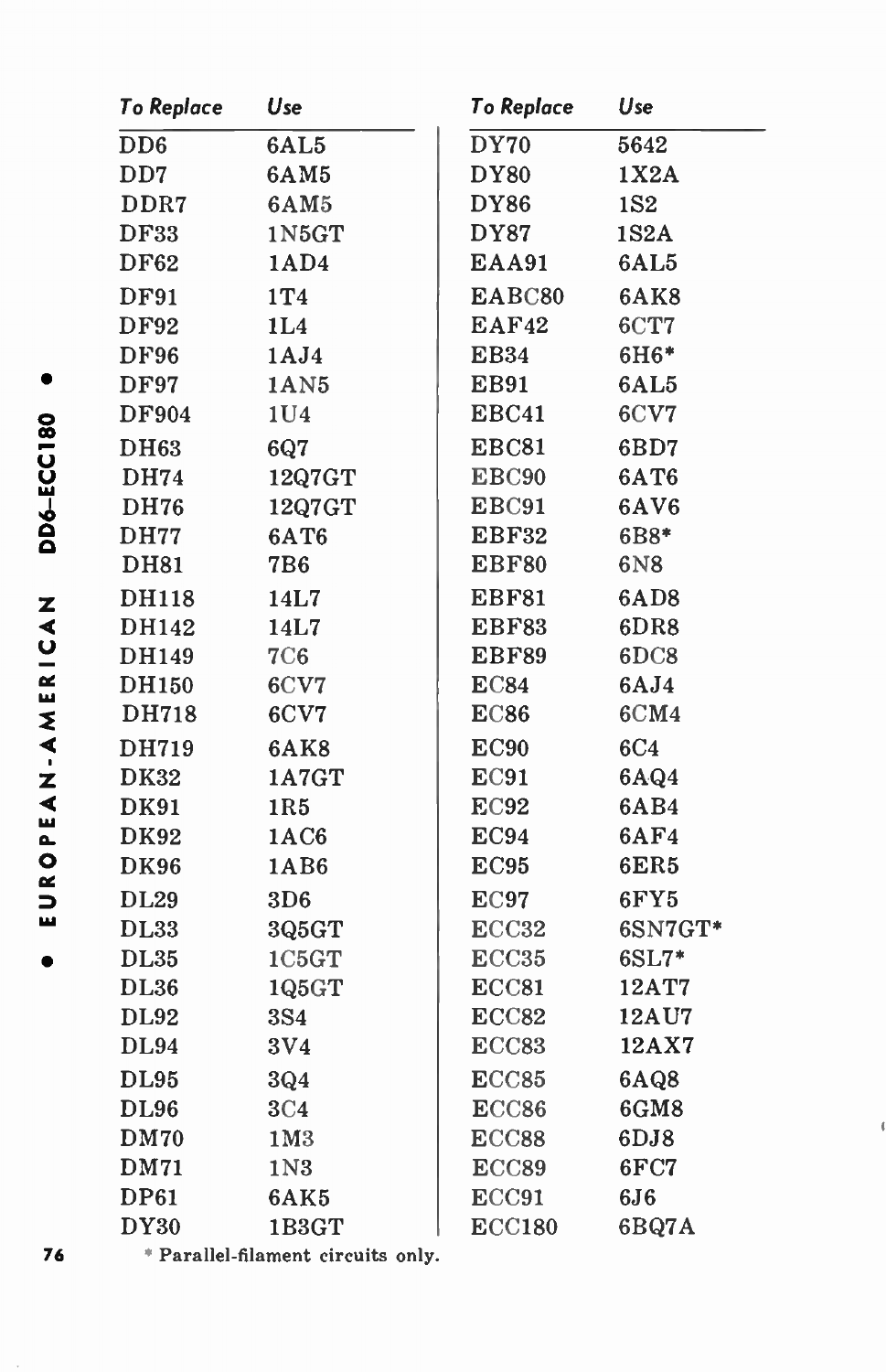| <b>To Replace</b> | Use              | <b>To Replace</b> | Use              |
|-------------------|------------------|-------------------|------------------|
| <b>ECC189</b>     | <b>6ES8</b>      | <b>EK90</b>       | <b>6BE6</b>      |
| <b>ECC230</b>     | 6080             | <b>EL33</b>       | 6M6G*            |
| <b>ECF80</b>      | 6BL8             | <b>EL34</b>       | <b>6CA7</b>      |
| <b>ECF82</b>      | 6U8              | <b>EL36</b>       | 6CM5             |
| <b>ECF86</b>      | 6HG8             | <b>EL37</b>       | 6L6              |
| ECH <sub>35</sub> | 6E8G*            | <b>EL38</b>       | 6CN6             |
| <b>ECH42</b>      | 6CU7             | <b>EL41</b>       | 6CK5             |
| ECH80             | 6AN7             | <b>EL80</b>       | 6M5              |
| ECH <sub>81</sub> | 6AJ8             | <b>EL81</b>       | 6CJ6             |
| ECH83             | 6DS8             | EL82              | 6DY5             |
| ECL80             | <b>6AB8</b>      | <b>EL83</b>       | 6CK6             |
| ECL82             | 6 <sub>BM8</sub> | <b>EL84</b>       | 6BQ5             |
| ECL84             | 6DX8             | <b>EL85</b>       | 6BN5             |
| ECL86             | <b>6GW8</b>      | <b>EL86</b>       | 6CW <sub>5</sub> |
| <b>EF22</b>       | 7A7*             | <b>EL90</b>       | 6AQ5             |
| <b>EF37</b>       | 6J7GT*           | <b>EL91</b>       | <b>6AM5</b>      |
| <b>EF39</b>       | 6K7*             | <b>EL95</b>       | 6DL5             |
| <b>EF41</b>       | 6CJ5             | <b>EL180</b>      | 12BY7            |
| <b>EF80</b>       | 6BX6             | <b>EL500</b>      | <b>6GB5</b>      |
| <b>EF81</b>       | 6BH5             | <b>EL821</b>      | 6CH <sub>6</sub> |
| <b>EF82</b>       | 6CH <sub>6</sub> | <b>EL822</b>      | 6CH <sub>6</sub> |
| <b>EF85</b>       | 6BY7             | <b>ELL80</b>      | 6HU8             |
| <b>EF86</b>       | 6267             | <b>EM34</b>       | 6CD7             |
| <b>EF89</b>       | $6\text{DA}6$    | <b>EM80</b>       | 6BR5             |
| EF89F             | 6DG7             | <b>EM81</b>       | 6DA5             |
| <b>EF91</b>       | <b>6AM6</b>      | <b>EM84</b>       | 6FG6             |
| <b>EF92</b>       | 6CQ6             | <b>EM840</b>      | <b>6FG6</b>      |
| <b>EF93</b>       | 6BA6             | <b>EQ80</b>       | 6BE7             |
| <b>EF94</b>       | <b>6AU6</b>      | <b>EY80</b>       | 6U3              |
| <b>EF95</b>       | <b>6AK5</b>      | <b>EY81</b>       | 6R <sub>3</sub>  |
| <b>EF96</b>       | <b>6AG5</b>      | <b>EY82</b>       | 6N3              |
| <b>EF97</b>       | <b>6ES6</b>      | <b>EY86</b>       | <b>6S2</b>       |
| <b>EF98</b>       | <b>6ET6</b>      | <b>EY87</b>       | <b>6S2A</b>      |
| <b>EF183</b>      | <b>6EH7</b>      | <b>EY88</b>       | 6AL3             |
| <b>EF184</b>      | 6EJ7             | <b>EZ35</b>       | 6X5G             |
| EF190             | 6CB6             | <b>EZ40</b>       | 6BT4             |
| <b>EH90</b>       | <b>6CS6</b>      | EZ81              | 6C <sub>A4</sub> |

•

\* Parallel-filament circuits only. 77

j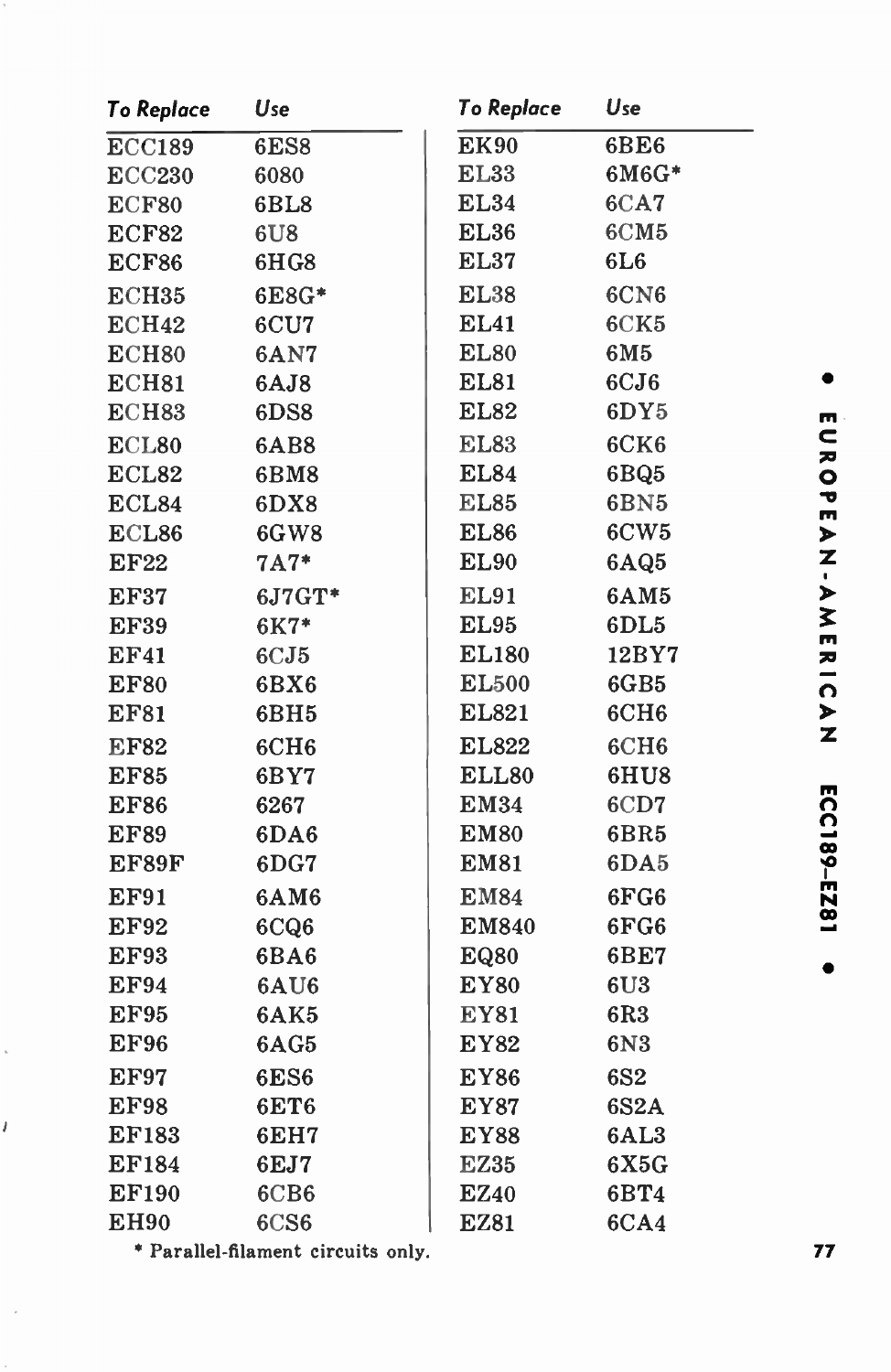| <b>To Replace</b> | Use                                | <b>To Replace</b> | Use             |
|-------------------|------------------------------------|-------------------|-----------------|
| <b>EZ90</b>       | 6X4                                | N14               | 1C5GT           |
| <b>EZ91</b>       | 6AV4                               | N15               | 3Q5GT           |
| <b>GZ30</b>       | 5AZ4                               | N16               | 3Q5GT           |
| <b>GZ34</b>       | <b>5AR4</b>                        | N17               | <b>3S4</b>      |
| H63               | 6F5GT                              | N18               | 3Q4             |
| <b>HAA91</b>      | <b>12AL5</b>                       | N19               | 3V4             |
| HABC80            | 19T8                               | N25               | 3C <sub>4</sub> |
| <b>HBC90</b>      | 12AT6                              | N77               | <b>6AM5</b>     |
| <b>HBC91</b>      | 12AV6                              | <b>N78</b>        | 6BJ5            |
| <b>HCH81</b>      | 12AJ7                              | N119              | 45B5            |
| <b>HCC85</b>      | <b>17EW8</b>                       | N142              | 45A5            |
| HD14              | 1H5GT                              | N144              | 6AM5            |
| <b>HF61</b>       | 6CJ5                               | N147              | 6M6G*           |
| <b>HF93</b>       | 12BA6                              | N <sub>150</sub>  | 6CK5            |
| <b>HF94</b>       | 12AU6                              | N152              | 21A6            |
| <b>HF121</b>      | <b>12AC5</b>                       | N153              | 15A6            |
| <b>HK90</b>       | 12BE6                              | N154              | 16A5            |
| <b>HL90</b>       | 19AQ5                              | N308              | 25E5            |
| HL92              | <b>50C5</b>                        | N309              | 15A6            |
| <b>HL94</b>       | 30A5                               | N329              | 16A5            |
| <b>HM04</b>       | 6BE6                               | N359              | <b>21A6</b>     |
| HP <sub>6</sub>   | 6AM6                               | N709              | 6BQ5            |
| <b>HY90</b>       | 35W4                               | N727              | 6AQ5*           |
| <b>KL35</b>       | 1F5G*                              | OBC <sub>3</sub>  | 12SQ7           |
| <b>KT32</b>       | 25W6GT                             | OF1               | 6S7             |
| <b>KT61</b>       | 6M6G*                              | OH <sub>4</sub>   | 12A8            |
| <b>KT63</b>       | 6F6G                               | OM <sub>6</sub>   | 6K7*            |
| <b>KT66</b>       | 6L6GC                              | <b>OSW2190</b>    | <b>6AC7</b>     |
| <b>KT71</b>       | 50L6GT                             | <b>OSW2192</b>    | 6AG7            |
| <b>KT77</b>       | <b>6CA7</b>                        | <b>OSW2600</b>    | <b>6AC7</b>     |
| <b>KT88</b>       | 6550                               | <b>OSW2601</b>    | <b>6AG7</b>     |
| KTW61             | <b>6S7</b>                         | <b>OSW3104</b>    | 6SA7            |
| L63               | 6J5                                | OSW3105           | 6SQ7            |
| L77               | 6C <sub>4</sub>                    | OSW3106           | 6V6GT           |
| LN152             | <b>6AB8</b>                        | OSW3109           | 6H <sub>6</sub> |
| LZ319             | <b>9A8</b>                         | OSW3110           | 6E5             |
| LZ329             | <b>9A8</b>                         | <b>OSW3111</b>    | <b>6SK7</b>     |
|                   | * Parallel-filament circuits only. |                   |                 |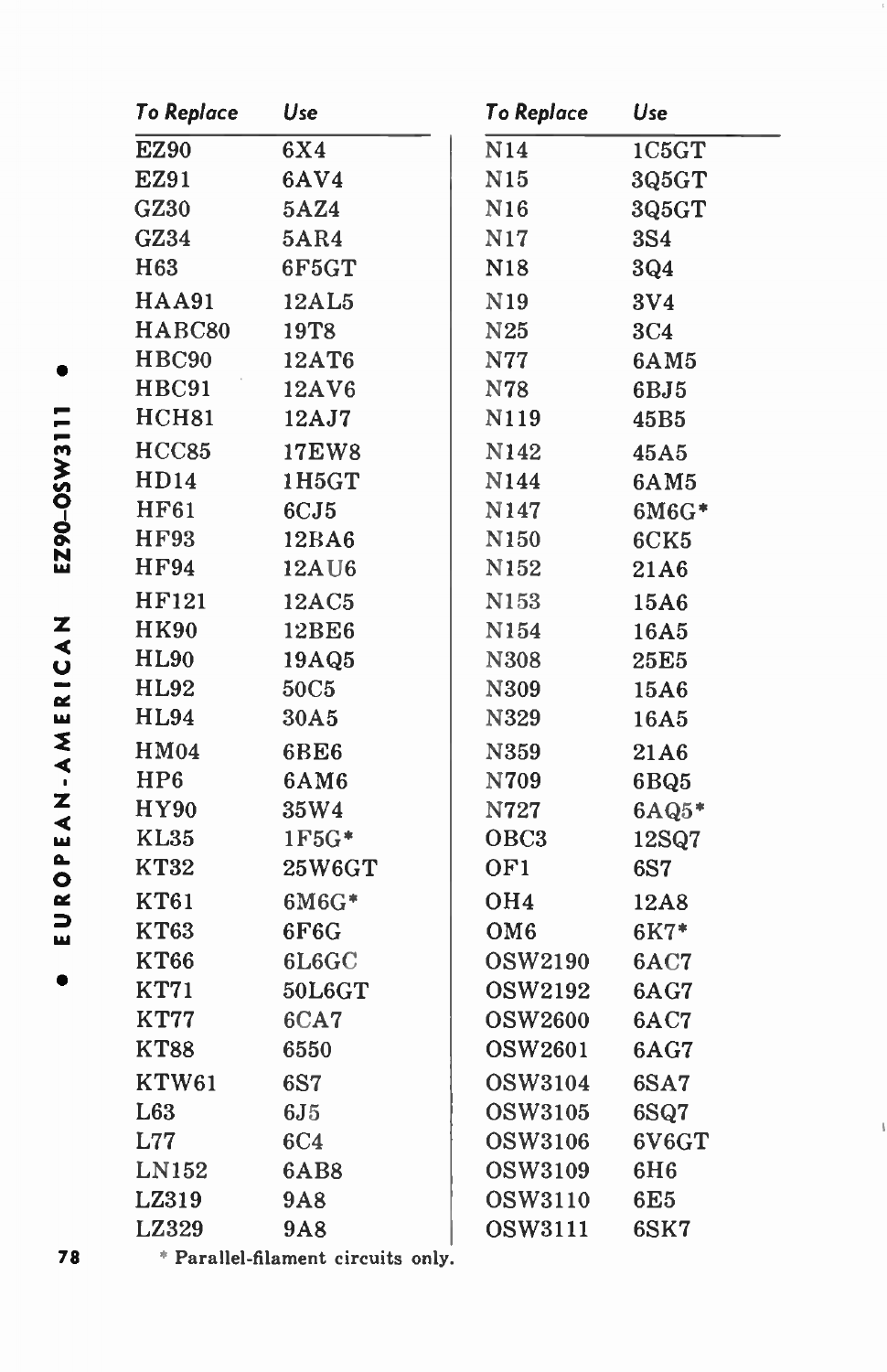| <b>To Replace</b> | Use              | <b>To Replace</b> | Use             |
|-------------------|------------------|-------------------|-----------------|
| <b>OSW3112</b>    | 6J5              | <b>QW77</b>       | 6CQ6            |
| <b>P17A</b>       | 807              | QZ77              | 6AM6            |
| PABC80            | <b>9AK8</b>      | R <sub>16</sub>   | 1T <sub>2</sub> |
| <b>PC86</b>       | 4CM4             | R19               | 1X2A            |
| <b>PCC84</b>      | 7AN7             | R52               | 5Z4G            |
| PCC85             | 9AQ8             | SP <sub>6</sub>   | 6AM6            |
| <b>PCC88</b>      | 7DJ8             | STV108/30         | OB <sub>2</sub> |
| PCC89             | <b>7FC7</b>      | STV150/30         | OA <sub>2</sub> |
| <b>PCF80</b>      | <b>9A8</b>       | T2M05             | 6J6             |
| <b>PCF82</b>      | 9U8              | <b>TM12</b>       | 6J <sub>4</sub> |
| <b>PCF86</b>      | <b>7HG8</b>      | <b>U37</b>        | 1T <sub>2</sub> |
| PCL82             | <b>16A8</b>      | U41               | 1B3GT           |
| PCL84             | 15DQ8            | U50               | 5Y3GT           |
| PF9               | 6K7              | U52               | 5U4G            |
| PH <sub>4</sub>   | <b>6A8</b>       | <b>U70</b>        | 6X5G            |
| <b>PL36</b>       | 25E5             | U76               | 35Z4GT          |
| <b>PL81</b>       | 21A6             | U78               | $6X4*$          |
| <b>PL82</b>       | 16A5             | <b>U82</b>        | $7Y4*$          |
| <b>PL83</b>       | 15A6             | U119              | 38A3            |
| <b>PL84</b>       | 15CW5            | U142              | 31A3            |
| <b>PL500</b>      | <b>28GB5</b>     | U147              | 6X5G            |
| <b>PL820</b>      | 21A <sub>6</sub> | U149              | <b>7Y4</b>      |
| PL1267            | OA4G             | U150              | 6BT4            |
| PLL80             | <b>12HU8</b>     | U152              | 19X3            |
| <b>PM04</b>       | <b>6BA6</b>      | U153              | 17Z3            |
| <b>PM07</b>       | 6AM6             | U154              | 19Y3            |
| <b>PY80</b>       | 19X3             | U192              | 19Y3            |
| <b>PY81</b>       | 17Z3             | U309              | 19X3            |
| <b>PY82</b>       | 19Y3             | U319              | 19Y3            |
| <b>PY83</b>       | 17Z3             | U381              | 38A3            |
| QB65              | 6SN7GT           | U707              | 6X4             |
| QB309             | <b>12AT7</b>     | U709              | 6CA4*           |
| QE06/50           | 807              | U718              | 6BT4*           |
| QL77              | 6C <sub>4</sub>  | UAA91             | 12AL5           |
| QN77              | 6AM5*            | <b>UAF42</b>      | <b>12S7</b>     |
| QV05-25           | 807              | <b>UBC41</b>      | 14L7            |

\*Parallel-filament circuits only.

Ì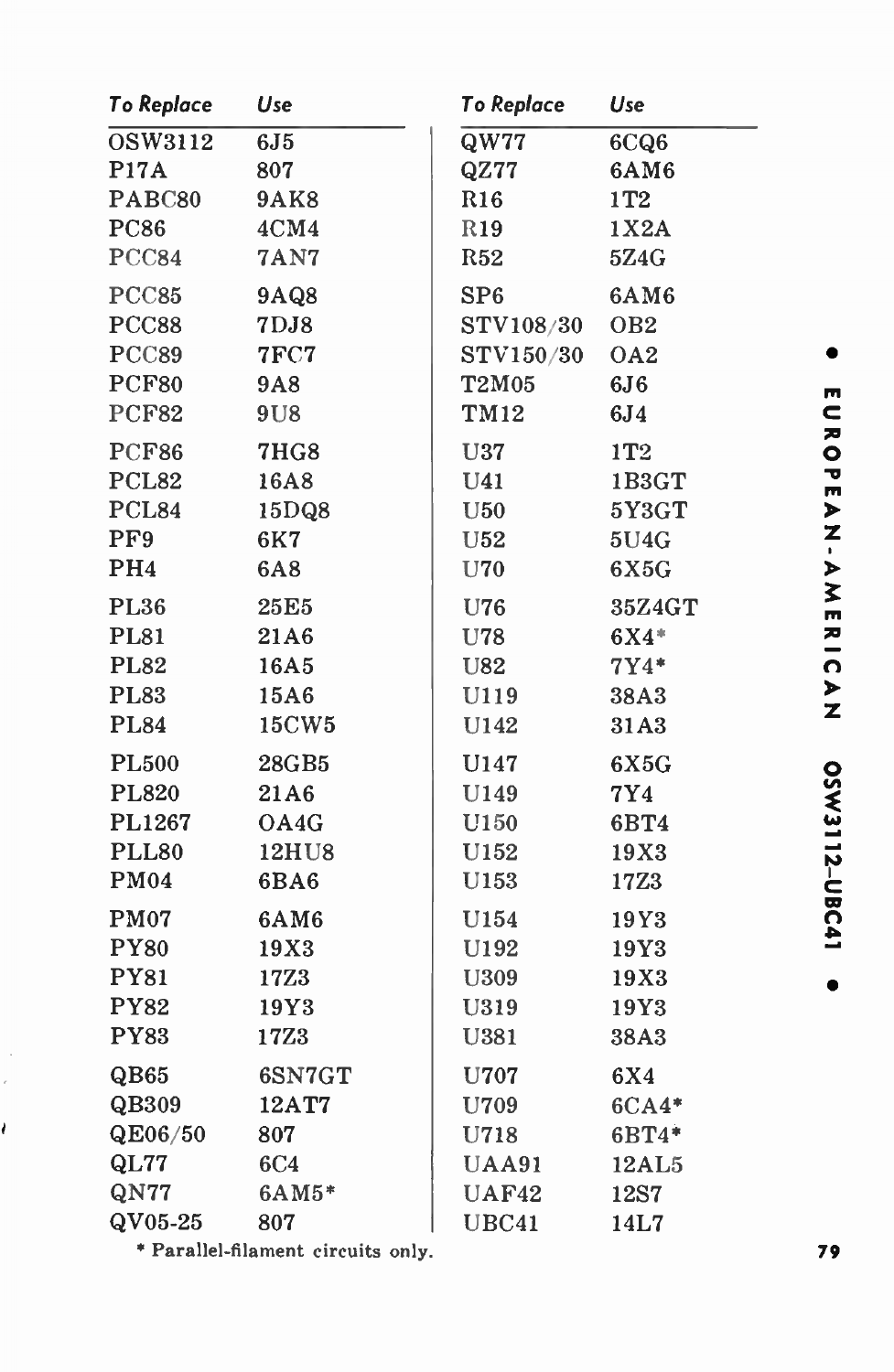| <b>To Replace</b> | Use              | <b>To Replace</b> | Use                |
|-------------------|------------------|-------------------|--------------------|
| <b>UBF80</b>      | <b>17C8</b>      | X18               | <b>1AC6</b>        |
| <b>UCH42</b>      | 14K7             | X20               | <b>1AC6</b>        |
| UCH81             | 19D8             | X25               | 1AB6               |
| UCL82             | 50BM8            | X63               | <b>6A8</b>         |
| <b>UF41</b>       | 12AC5            | X64               | 6L7                |
| <b>UL41</b>       | 45A5             | X73               | 6D8*               |
| <b>UL84</b>       | 45B5             | <b>X77</b>        | 6BE6               |
| UU9               | 6BT4*            | X81               | <b>7S7</b>         |
| <b>UU12</b>       | <b>6CA4</b>      | X119              | 19D8               |
| <b>UY41</b>       | 31A <sub>3</sub> | X142              | 14K7               |
| <b>UY42</b>       | 31A3             | X148              | <b>7S7</b>         |
| <b>UY85</b>       | 38A3             | X150              | 6CU7*              |
| V2M70             | 6X4              | X719              | 6AJ8               |
| V61               | 6BT4             | X727              | 6BEd               |
| V884              | 6CQ6             | XC95              | <b>2ER5</b>        |
| VP <sub>6</sub>   | 6CQ6             | <b>XCC189</b>     | <b>4ES8</b>        |
| <b>VP12D</b>      | <b>12C8</b>      | <b>XCF80</b>      | <b>4BL8</b>        |
| W17               | 1T4              | XF183             | <b>3EH7</b>        |
| W <sub>25</sub>   | 1AJ4             | <b>XF184</b>      | 3EJ7               |
| W61               | 6K7              | <b>XL36</b>       | 13CM5              |
| <b>W63</b>        | 6K7              | <b>XL84</b>       | 8BQ5               |
| <b>W76</b>        | 12K7             | XY88              | 16AQ3              |
| <b>W77</b>        | 6CQ6             | Y25               | 1M3                |
| W119              | <b>13EC7</b>     | <b>YF183</b>      | 4EH7               |
| W142              | <b>12AC5</b>     | <b>YF184</b>      | 4EJ7               |
| W143              | $7A7*$           | Z14               | 1 <sub>N5</sub> GT |
| W148              | 7A7              | Z63               | 6J7                |
| W149              | <b>7B7</b>       | <b>Z77</b>        | 6AM6               |
| W719              | 6BY7             | Z152              | $6{\rm BX6}$       |
| W727              | 6BA6             | Z300T             | OA4G               |
| W739              | <b>6EC7</b>      | Z719              | 6BX6               |
| <b>WD142</b>      | <b>12S7</b>      | Z729              | 6267               |
| <b>WD150</b>      | 6CT7             | ZD17              | 1S <sub>5</sub>    |
| <b>WD709</b>      | 6N8              | ZD25              | <b>1AH5</b>        |
| X14               | 1A7GT            | ZD152             | 6N8                |
| X17               | 1R5              |                   |                    |

80 \* Parallel-filament circuits only.

• UBF80-ZD152 EUROPEAN-AMERICAN •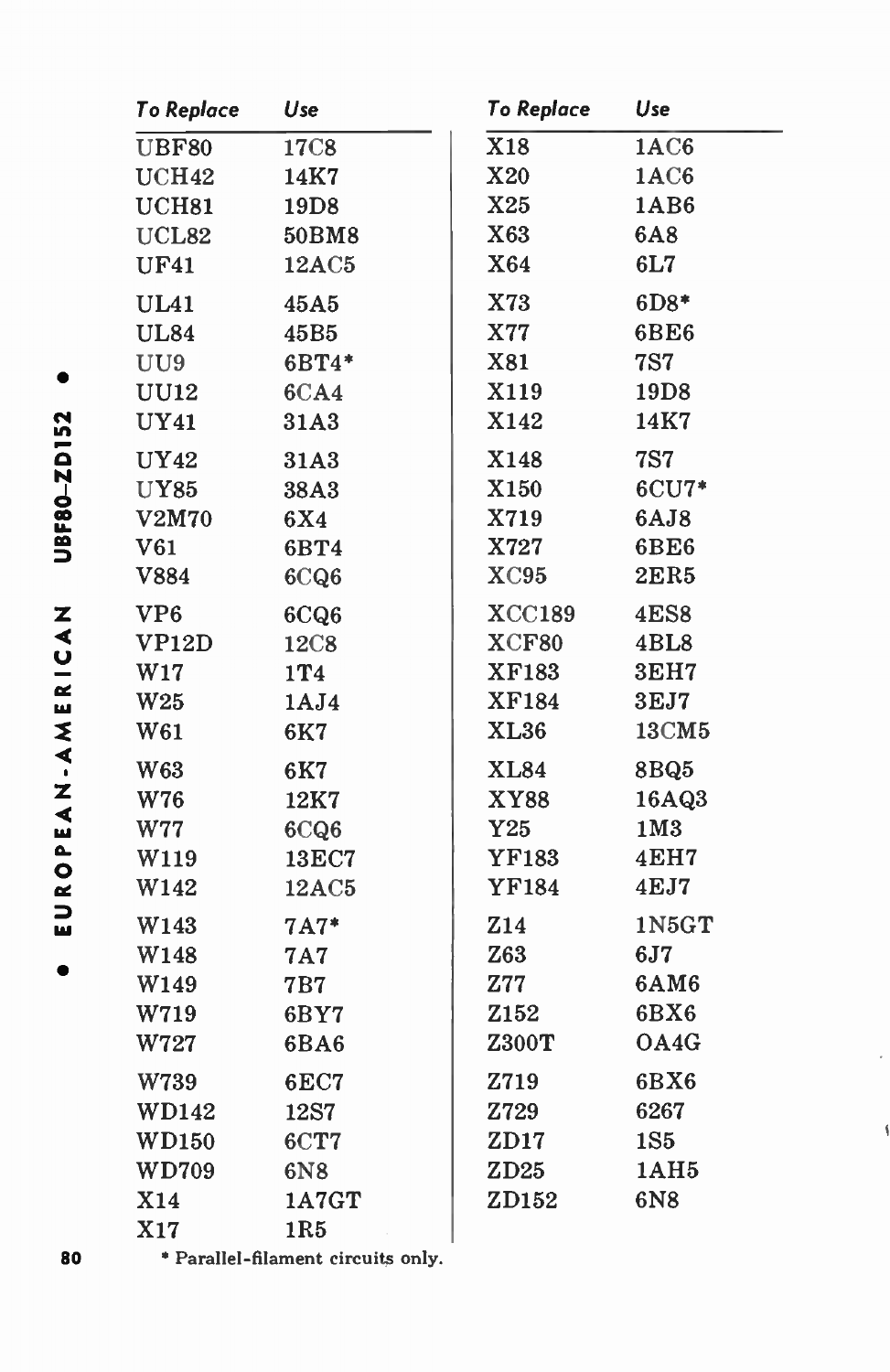# Section 5

## PICTURE TUBE SUBSTITUTES

This section lists all picture tubes, from the 10- to the 30-inch sizes. This listing is numerical-alphabetical, with the substitutes shown in the right-hand column. Substitutes are not recommended for some types and, for this reason, are not shown in many instances. The listing of a certain tube type as a substitute for another one does not necessarily mean the reverse is true. Always refer to the lefthand column for the original type number. Then find the substitute in the right-hand column.

Minor changes may be necessary when a picture tube is substituted. These changes are indicated by various symbols following the type number. The key to these symbols is given below. Be absolutely certain to refer to this key.

#### Key to Footnotes:

- \*Omit ion trap.
- \*\* Add ion trap.
- 1 Parallel-filament circuits only.
- 2 Mechanical changes may be required.
- <sup>3</sup> A change of accelerator-grid voltage may be required.
- A change of focusing voltage may be required.
- 5 A change of brightness-control voltage may be required.
- 6 Add high-voltage filter capacitor.
- Ground the Aquadag coating.
- Change the anode connector.
- Change the ion trap.

| To Replace | Use                                  |
|------------|--------------------------------------|
| 10ABP4     | 10ABP4A, 10ABP4B, 10ABP4C,           |
|            | 10AEP4                               |
| 10ABP4A    | 10ABP4, 10ABP4B, 10ABP4C,            |
|            | 10AEP4                               |
| 10ABP4B    | 10ABP4, 10ABP4A, 10ABP4C,            |
|            | 10AEP4                               |
| 10ABP4C    | 10ABP4, 10ABP4A, 10ABP4B,            |
|            | 10AEP41                              |
| 10ADP4     |                                      |
| 10AEP4     |                                      |
| 10BP4      | 10BP4A, 10BP4C', 10BP4D', 10FP4*, A* |
| 10BP4A     | 10BP4, 10BP4C', 10BP4D', 10FP4*, A*  |

•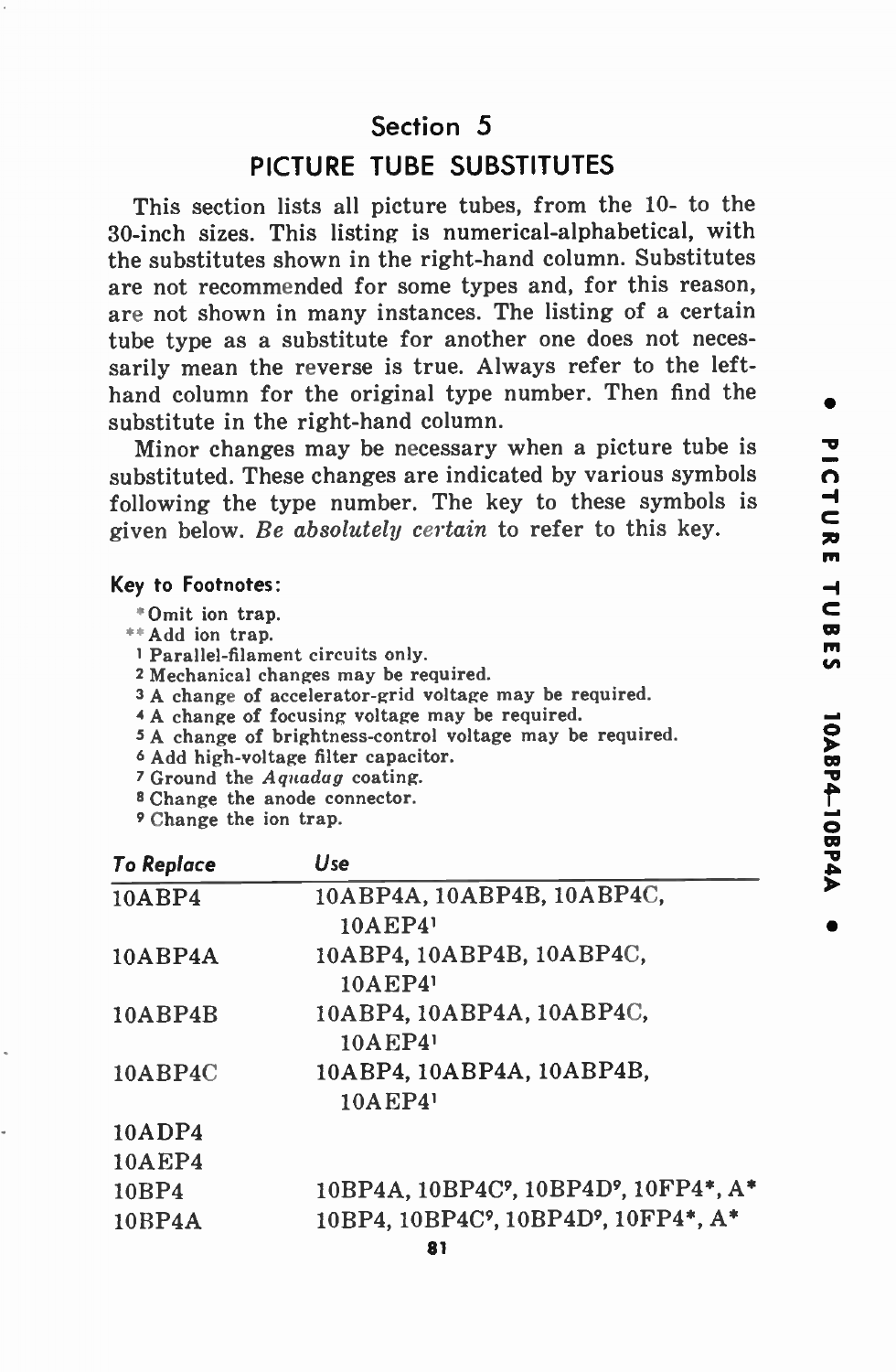|               | <b>To Replace</b> | Use                                               |
|---------------|-------------------|---------------------------------------------------|
|               | 10BP4C            | 10BP49, 10BP4A9, 10BP4D, 10FP4*, A*               |
|               | 10BP4D            | 10BP49, 10BP4A9, 10BP4C, 10FP4*, A*               |
|               | 10CP4             |                                                   |
|               | 10DP4             |                                                   |
|               | 10EP4             |                                                   |
|               | 10FP4             | 10FP4A, 10BP4**, 10BP4A**,                        |
|               |                   | 10BP4C**, 10BD4D**                                |
|               | 10FP4A            | 10FP4, 10BP4**, 10BP4A**, 10BP4C**,               |
|               |                   | 10BP4D**                                          |
|               | 10MP4             | <b>10MP4A</b>                                     |
|               | 10MP4A            | 10MP4                                             |
|               | 10RP4             |                                                   |
| 10BP4C-14ACP4 | 12AP4             |                                                   |
|               | 12CP4             |                                                   |
|               | 12JP4             | $12RP4**$                                         |
|               | 12KP4             | 12KP4A, 12ZP4**, 12ZP4A**                         |
|               | 12KP4A            | 12KP4, 12ZP4**, 12ZP4A**                          |
|               | 12LP4             | 12LP4A, 12LP4C, 12TP46, 12KP4*,                   |
| n             |                   | 12KP4A*, 12ZP4 <sup>9</sup> , 12ZP4A <sup>9</sup> |
| w<br>M        | 12LP4A            | 12LP4, 12LP4C, 12KP4*, 12KP4A*,                   |
| $\Rightarrow$ |                   | 12TP46, 12ZP49, 12ZP4A9                           |
| ⊢             | 12LP4C            | 12LP4, 12LP4A, 12KP4*, 12KP4A*,                   |
| ш<br>$\alpha$ |                   | 12TP46, 12ZP49, 12ZP4A9                           |
| P<br>F        | 12QP4             | 12QP4A, 12ZP48, 12ZP4A8, 12KP48*, A8*             |
|               | 12QP4A            | 12QP4, 12ZP48, 12ZP4A8, 12KP48*, A8*              |
| ن<br>2<br>4   | 12RP4             | 12JP4*                                            |
|               | 12TP4             | 12LP47, 12LP4A7, 12LP4C7                          |
| $\bullet$     | 12UP4             | 12UP4A, 12UP4B'                                   |
|               | 12UP4A            | 12UP4, 12UP4B'                                    |
|               | 12UP4B            | 12UP49, 12UP4A9                                   |
|               | 12VP4             | 12VP4A                                            |
|               | 12VP4A            | 12VP4                                             |
|               | 12WP4             |                                                   |
|               | 12XP4             |                                                   |
|               | 12YP4             |                                                   |
|               | 12ZP4             | 12ZP4A, 12KP4*, 12KP4A*                           |
|               | 12ZP4A            | 12ZP4, 12KP4*, 12KP4A*                            |
|               | 14ACP4            | 14AEP4*                                           |
|               |                   |                                                   |

۱.

tu rain an am Bàrtain an Dùbhan

 $\bullet$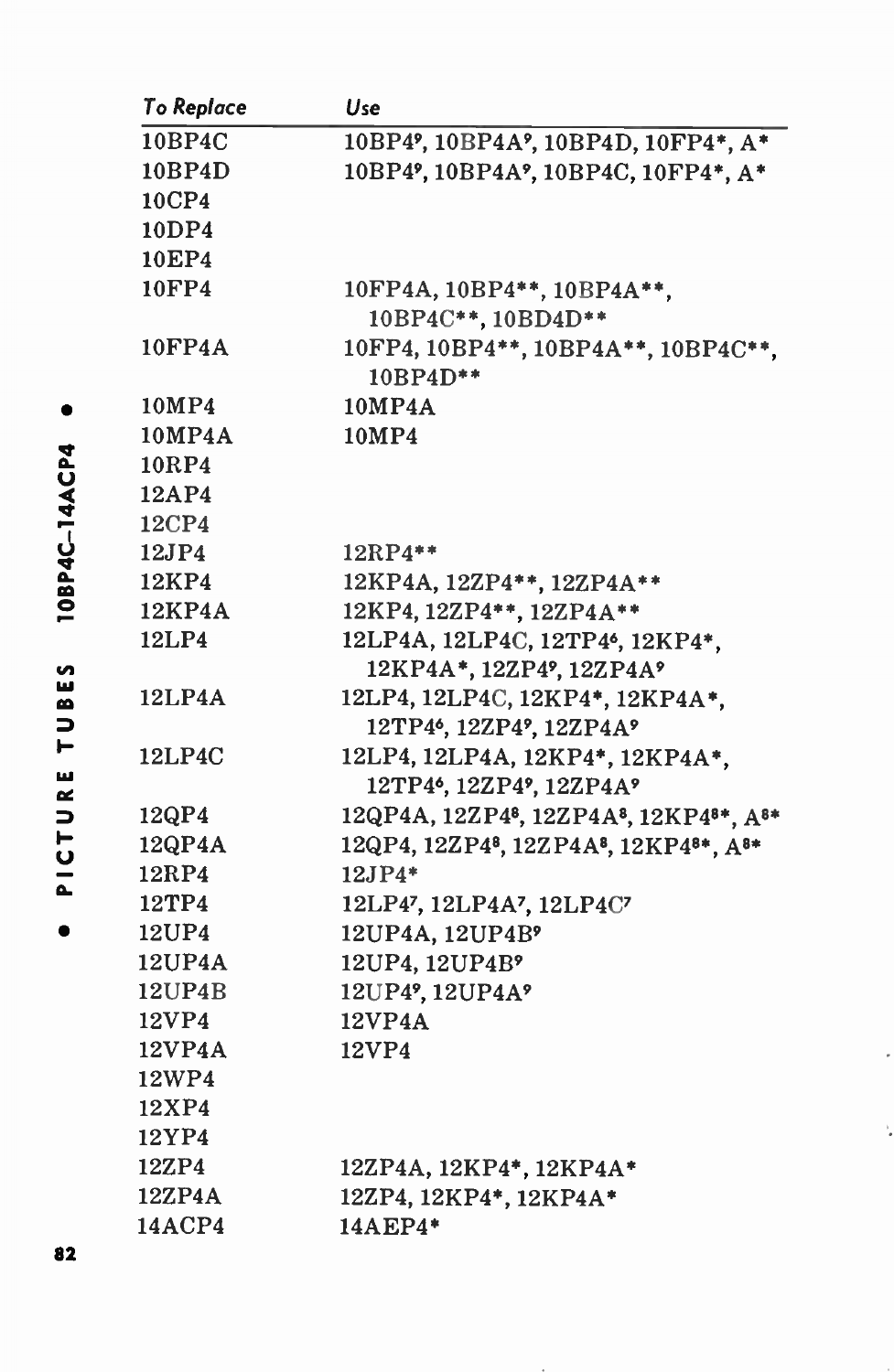| 14ACP4**, 14ARP43.5<br>14AEP43.5, 14AUP41, 14AWP41<br>14AVP4<br>14AWP4, 14ARP4'<br>14ASP4<br>14AUP4, 14ARP4'<br>14BP4A, 14CP4, 14CP4A, 14EP4,<br>14DP46.9, 14UP46<br>14BP4, 14CP4, 14CP4A, 14EP4,<br>14BP4A<br>14DP46.9, 14UP46<br>14CP4A, 14BP4, 14BP4A, 14EP4,<br>14CP4<br>14DP46.9, 14UP46<br>14CP4, 14BP4, 14BP4A, 14EP4,<br>14CP4A<br>14DP46.9, 14UP46<br>14UP49, 14BP47.9, 14BP4A7.9, 14CP47.9,<br>14DP4<br>14CP4A <sup>7.9</sup> , 14EP47.9<br>14BP4, 14BP4A, 14CP4, 14CP4A,<br>14EP4<br>14DP46.9, 14UP46<br>14FP4<br>14GP4<br>14HP4<br>14KP4A<br>14KP4<br>14KP4<br>14KP4A<br>14NP4A, 14RP4, 14RP4A, 14SP4,<br>14NP4<br>14WP4*, 14ZP4*<br>14NP4, 14RP4, 14RP4A, 14SP4,<br>14NP4A<br>14WP4*, 14ZP4*<br>14QP4A, 14HP4<br>14QP4<br>14QP4, 14HP4<br>14QP4A | To Replace    | Use                           |
|---------------------------------------------------------------------------------------------------------------------------------------------------------------------------------------------------------------------------------------------------------------------------------------------------------------------------------------------------------------------------------------------------------------------------------------------------------------------------------------------------------------------------------------------------------------------------------------------------------------------------------------------------------------------------------------------------------------------------------------------------------------|---------------|-------------------------------|
|                                                                                                                                                                                                                                                                                                                                                                                                                                                                                                                                                                                                                                                                                                                                                               | <b>14AEP4</b> |                               |
|                                                                                                                                                                                                                                                                                                                                                                                                                                                                                                                                                                                                                                                                                                                                                               | 14AJP4        |                               |
|                                                                                                                                                                                                                                                                                                                                                                                                                                                                                                                                                                                                                                                                                                                                                               | 14ARP4        |                               |
|                                                                                                                                                                                                                                                                                                                                                                                                                                                                                                                                                                                                                                                                                                                                                               | 14ASP4        |                               |
|                                                                                                                                                                                                                                                                                                                                                                                                                                                                                                                                                                                                                                                                                                                                                               | 14ATP4        |                               |
|                                                                                                                                                                                                                                                                                                                                                                                                                                                                                                                                                                                                                                                                                                                                                               | 14AUP4        |                               |
|                                                                                                                                                                                                                                                                                                                                                                                                                                                                                                                                                                                                                                                                                                                                                               | 14AVP4        |                               |
|                                                                                                                                                                                                                                                                                                                                                                                                                                                                                                                                                                                                                                                                                                                                                               | 14AWP4        |                               |
|                                                                                                                                                                                                                                                                                                                                                                                                                                                                                                                                                                                                                                                                                                                                                               | 14AZP4        |                               |
|                                                                                                                                                                                                                                                                                                                                                                                                                                                                                                                                                                                                                                                                                                                                                               | 14BAP4        |                               |
|                                                                                                                                                                                                                                                                                                                                                                                                                                                                                                                                                                                                                                                                                                                                                               | 14BP4         |                               |
|                                                                                                                                                                                                                                                                                                                                                                                                                                                                                                                                                                                                                                                                                                                                                               |               |                               |
|                                                                                                                                                                                                                                                                                                                                                                                                                                                                                                                                                                                                                                                                                                                                                               |               |                               |
|                                                                                                                                                                                                                                                                                                                                                                                                                                                                                                                                                                                                                                                                                                                                                               |               |                               |
|                                                                                                                                                                                                                                                                                                                                                                                                                                                                                                                                                                                                                                                                                                                                                               |               |                               |
|                                                                                                                                                                                                                                                                                                                                                                                                                                                                                                                                                                                                                                                                                                                                                               |               |                               |
|                                                                                                                                                                                                                                                                                                                                                                                                                                                                                                                                                                                                                                                                                                                                                               |               |                               |
|                                                                                                                                                                                                                                                                                                                                                                                                                                                                                                                                                                                                                                                                                                                                                               |               |                               |
|                                                                                                                                                                                                                                                                                                                                                                                                                                                                                                                                                                                                                                                                                                                                                               |               |                               |
|                                                                                                                                                                                                                                                                                                                                                                                                                                                                                                                                                                                                                                                                                                                                                               |               |                               |
|                                                                                                                                                                                                                                                                                                                                                                                                                                                                                                                                                                                                                                                                                                                                                               |               |                               |
|                                                                                                                                                                                                                                                                                                                                                                                                                                                                                                                                                                                                                                                                                                                                                               |               |                               |
|                                                                                                                                                                                                                                                                                                                                                                                                                                                                                                                                                                                                                                                                                                                                                               |               |                               |
|                                                                                                                                                                                                                                                                                                                                                                                                                                                                                                                                                                                                                                                                                                                                                               |               |                               |
|                                                                                                                                                                                                                                                                                                                                                                                                                                                                                                                                                                                                                                                                                                                                                               |               |                               |
|                                                                                                                                                                                                                                                                                                                                                                                                                                                                                                                                                                                                                                                                                                                                                               |               |                               |
|                                                                                                                                                                                                                                                                                                                                                                                                                                                                                                                                                                                                                                                                                                                                                               |               |                               |
|                                                                                                                                                                                                                                                                                                                                                                                                                                                                                                                                                                                                                                                                                                                                                               |               |                               |
|                                                                                                                                                                                                                                                                                                                                                                                                                                                                                                                                                                                                                                                                                                                                                               |               |                               |
|                                                                                                                                                                                                                                                                                                                                                                                                                                                                                                                                                                                                                                                                                                                                                               |               |                               |
|                                                                                                                                                                                                                                                                                                                                                                                                                                                                                                                                                                                                                                                                                                                                                               |               |                               |
|                                                                                                                                                                                                                                                                                                                                                                                                                                                                                                                                                                                                                                                                                                                                                               |               |                               |
|                                                                                                                                                                                                                                                                                                                                                                                                                                                                                                                                                                                                                                                                                                                                                               |               |                               |
|                                                                                                                                                                                                                                                                                                                                                                                                                                                                                                                                                                                                                                                                                                                                                               | 14RP4         | 14RP4A, 14NP4, 14NP4A, 14SP4, |
| 14WP4*, 14ZP4*                                                                                                                                                                                                                                                                                                                                                                                                                                                                                                                                                                                                                                                                                                                                                |               |                               |
| 14RP4, 14NP4, 14NP4A, 14SP4,<br>14RP4A                                                                                                                                                                                                                                                                                                                                                                                                                                                                                                                                                                                                                                                                                                                        |               |                               |
| 14WP4*, 14ZP4*                                                                                                                                                                                                                                                                                                                                                                                                                                                                                                                                                                                                                                                                                                                                                |               |                               |
| 14NP4, 14NP4A, 14WP4*<br>14SP4                                                                                                                                                                                                                                                                                                                                                                                                                                                                                                                                                                                                                                                                                                                                |               |                               |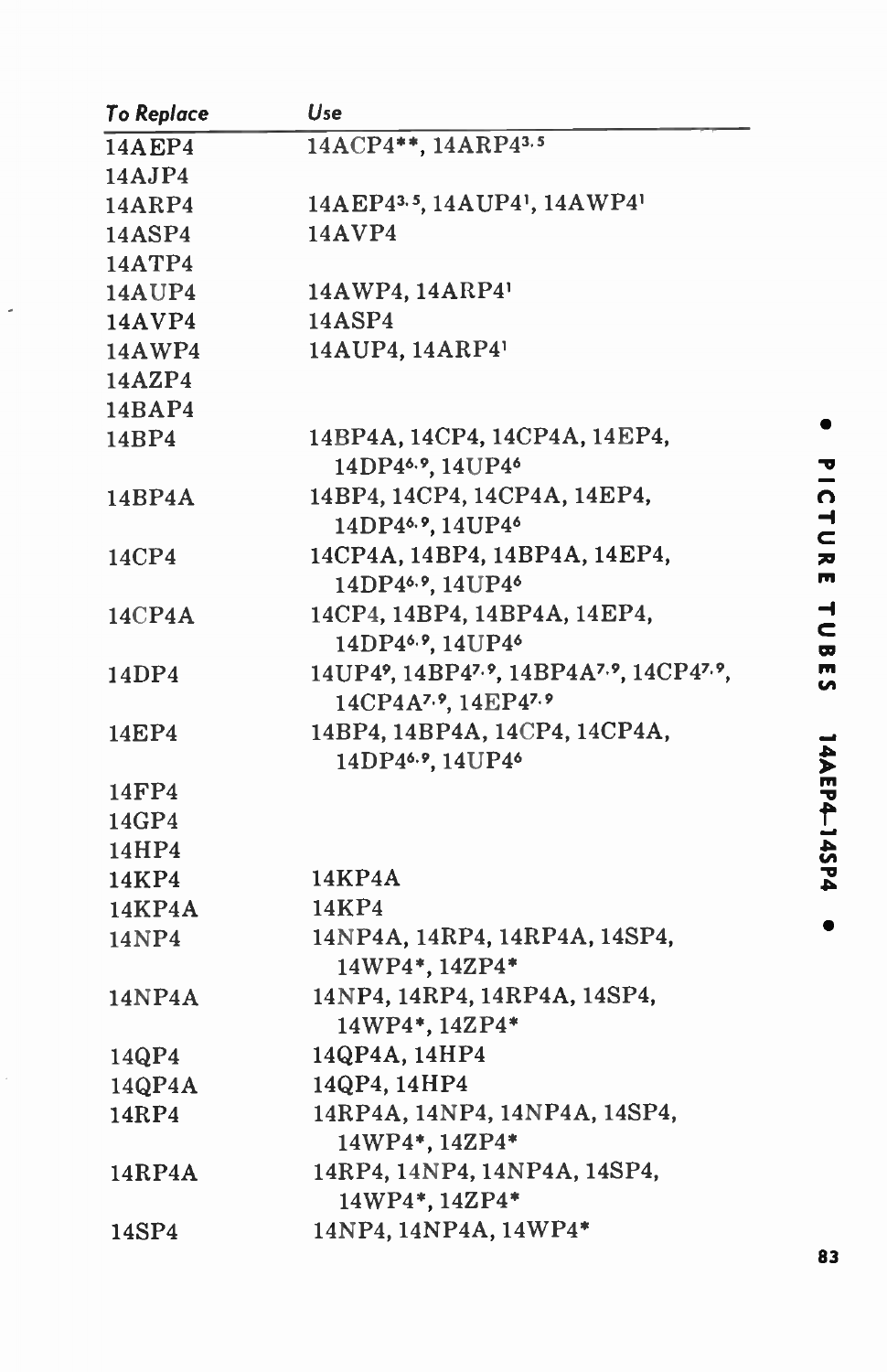| To Replace | Use                                  |
|------------|--------------------------------------|
| 14UP4      | 14BP47, 14BP4A7, 14CP47, 14CP4A7,    |
|            | 14DP49, 14EP47                       |
| 14WP4      | 14ZP4                                |
| 14XP4      | 14XP4A, 14AWP4*, 3, 5, 14AUP4*, 3, 5 |
| 14XP4A     | 14XP4, 14AWP4*, 3, 5, 14AUP4*, 3, 5  |
| 14ZP4      | 14WP4                                |
| 15AP4      |                                      |
| 15CP4      |                                      |
| 15DP4      | 15DP4A                               |
| 15DP4A     | 15DP4                                |
| 15EP4      |                                      |
| 15GP22     |                                      |
| 15HP22     |                                      |
| 16ABP4     |                                      |
| 16ACP4     |                                      |
| 16AEP4     | 16ABP4                               |
| 16AFP4     |                                      |
| 16AP4      | 16AP4A, 16AP4B                       |
| 16AP4A     | 16AP4, 16AP4B                        |
| 16AP4B     | 16AP4, 16AP4A                        |
| 16CP4      |                                      |
| 16DP4      | 16DP4A                               |
| 16DP4A     | 16DP4                                |
| 16EP4      | 16EP4A, 16EP4B'                      |
| 16EP4A     | 16EP4, 16EP4B'                       |
| 16EP4B     | 16EP49, 16EP4A9                      |
| 16FP4      |                                      |
| 16GP4      | 16GP4A, 16GP4B, 16GP4C               |
| 16GP4A     | 16GP4, 16GP4B, 16GP4C                |
| 16GP4B     | 16GP4, 16GP4A, 16GP4C                |
| $16$ GP4C  | 16GP4, 16GP4A, 16GP4B                |
| 16HP4      | 16HP4A                               |
| 16HP4A     | 16HP4                                |
| 16JP4      | 16JP4A                               |
| 16JP4A     | 16JP4                                |
| 16KP4      | 16KP4A, 16RP4, 16RP4A                |
| 16KP4A     | 16KP4, 16RP4, 16RP4A                 |
| 16LP4      | 16LP4A, 16ZP4                        |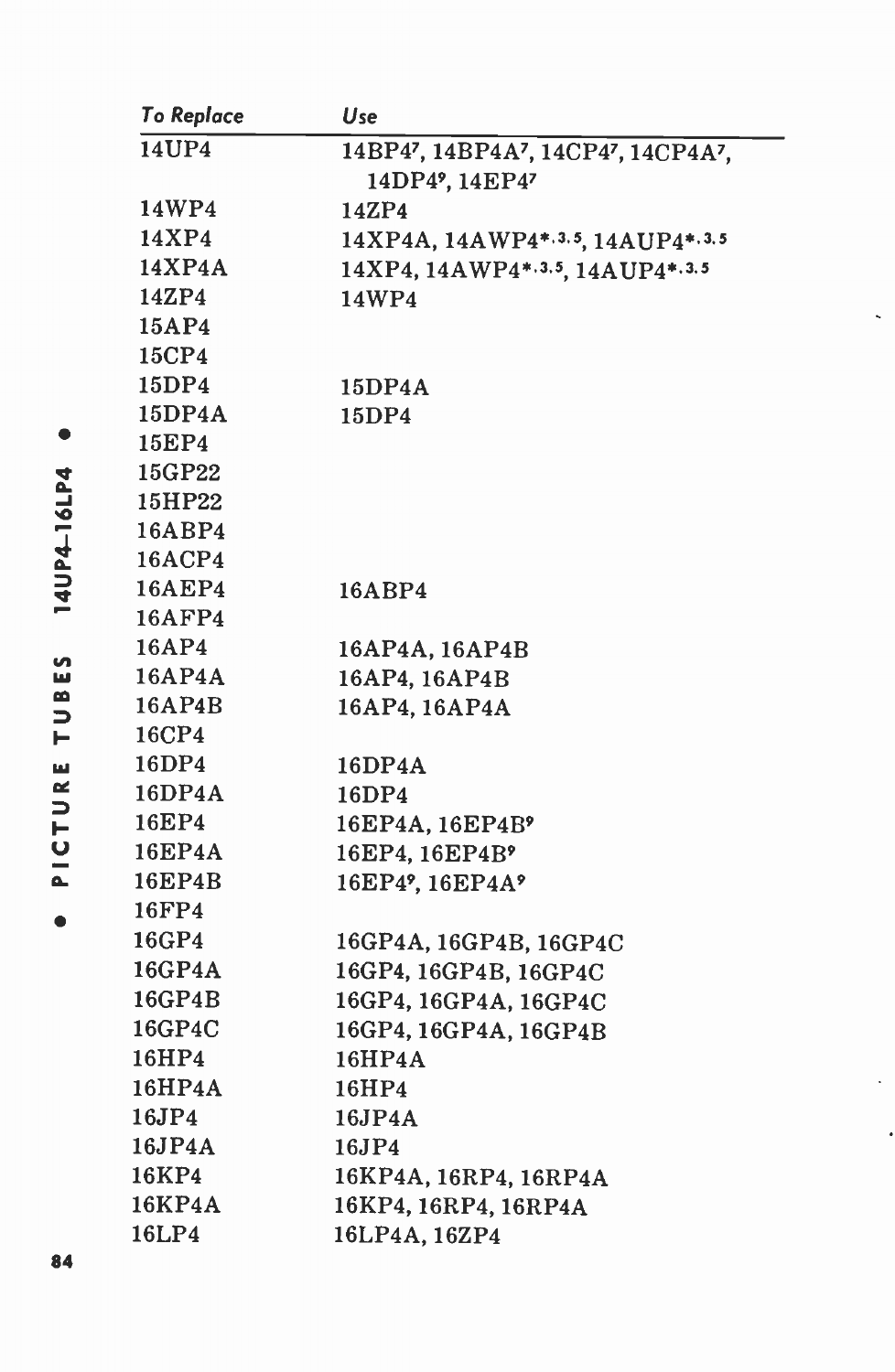| To Replace    | Use                                                                       |
|---------------|---------------------------------------------------------------------------|
| 16LP4A        | 16LP4, 16ZP4                                                              |
| 16MP4         | <b>16MP4A</b>                                                             |
| 16MP4A        | 16MP4                                                                     |
| 16QP4         | 16XP4                                                                     |
| 16RP4         | 16RP4A, 16KP4, 16KP4A                                                     |
| 16RP4A        | 16RP4, 16KP4, 16KP4A                                                      |
| 16SP4         | 16SP4A, 16VP46.9, 16WP4B3.5                                               |
| 16SP4A        | 16SP4, 16VP46.9                                                           |
| 16TP4         | 16XP4 <sup>6.9</sup>                                                      |
| 16UP4         | 16TP45.7, 16XP49                                                          |
| 16VP4         | 16SP47.9, 16SP4A7.9                                                       |
| 16WP4         | 16WP4A7, 16WP4B7, 16SP43.5, A3.5                                          |
| 16WP4A        | 16WP46, 16WP4B, 16SP43.5, 16SP4A3.5                                       |
| 16WP4B        | 16WP4 <sup>6</sup> , 16WP4A, 16SP4 <sup>3,5</sup> , 16SP4A <sup>3,5</sup> |
| 16XP4         | 16QP4, 16TP47.9, 16UP49                                                   |
| 16YP4         | 16WP4A, 16WP4B, 16WP46                                                    |
| 16ZP4         | 16LP4, 16LP4A                                                             |
| 17AP4         | 17BP46, 17BP4A, 17BP4B, 17BP4C,                                           |
|               | 17JP4                                                                     |
| 17ASP4        | 17BP46.8, 17BP4A8, 17BP4B8, 17BP4C8                                       |
| 17ATP4        | 17ATP4A, 17AVP4, 17AVP4A                                                  |
| 17ATP4A       | 17ATP4, 17AVP4, 17AVP4A                                                   |
| 17AVP4        | 17AVP4A, 17ATP4, 17ATP4A                                                  |
| 17AVP4A       | 17AVP4, 17ATP4, 17ATP4A                                                   |
| 17BJP4        | 17CFP4, 17BNP43                                                           |
| 17BKP4        | 17BKP4A, 17BSP4*, 17CEP4*                                                 |
| 17BKP4A       | 17BKP4, 17BSP4*, 17CEP4*                                                  |
| 17BMP4        | 17BUP43.5, 17CBP43.5, 17CLP43.5                                           |
| 17BNP4        | 17BJP4 <sup>3</sup>                                                       |
| 17BP4         | 17BP4A7, 17BP4B7, 17BP4C7, 17JP47                                         |
| 17BP4A        | 17BP46, 17BP4B, 17BP4C, 17JP4                                             |
| 17BP4B        | 17BP46, 17BP4A, 17BP4C, 17JP4                                             |
| 17BP4C        | 17BP46, 17BP4A, 17BP4B, 17JP4                                             |
| <b>17BRP4</b> | 17BZP4, 17CAP4, 17CKP4, 17CTP41,<br>17CVP41                               |
| 17BSP4        | 17CEP4, 17CRP43, 17CXP43                                                  |
| 17BTP4        |                                                                           |
| 17BUP4        | 17CBP4, 17BMP43.5                                                         |
|               |                                                                           |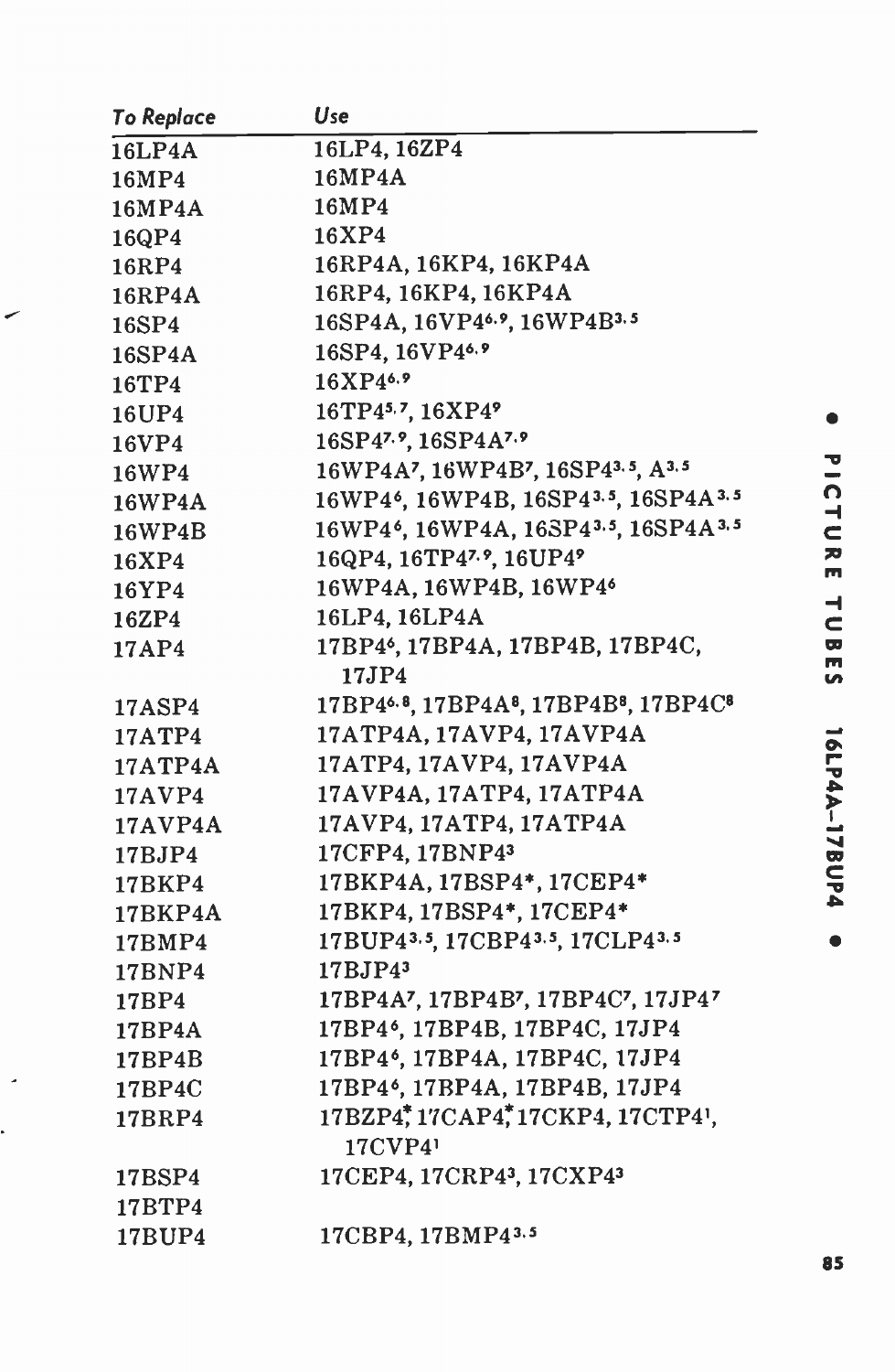| To Replace    | Use                                                                      |
|---------------|--------------------------------------------------------------------------|
| 17BVP4        | 17BWP4*2, 17CSP4*2                                                       |
| 17BWP4        | <b>17CSP4</b>                                                            |
| 17BYP4        | 17BWP4 <sup>1</sup> , 17CSP4 <sup>1</sup> , 17DQP4 <sup>3</sup>          |
| 17BZP4        | 17BRP4,*17CAP4, 17CKP4, 17CTP41,                                         |
|               | 17CVP41                                                                  |
| <b>17CAP4</b> | 17BRP4, 17BZP4, 17CKP4, 17CTP41,                                         |
|               | 17CVP41                                                                  |
| 17CBP4        | <b>17BUP4</b>                                                            |
| <b>17CDP4</b> |                                                                          |
| <b>17CEP4</b> | 17CRP43, 17CXP43                                                         |
| <b>17CFP4</b> | 17CNP43                                                                  |
| 17CGP4        |                                                                          |
| <b>17CKP4</b> | 17BRP4, 17BZP4, 17CAP4, 17CTP41,                                         |
|               | 17CVP41                                                                  |
| <b>17CLP4</b> | 17BMP43.5                                                                |
| 17CMP4        | 17CFP43                                                                  |
| 17CNP4        | 17CFP43                                                                  |
| 17CP4         | <b>17CP4A</b>                                                            |
| 17CP4A        | <b>17CP4</b>                                                             |
| <b>17CRP4</b> | 17CXP41, 17BSP43.5, 17CEP41.3                                            |
| 17CSP4        | 17BWP4, 17BVP4**2                                                        |
| 17CTP4        | 17BRP41, 17BZP4 <sup>*</sup> , 17CAP4 <sup>*</sup> , 17CKP41.            |
|               | 17CVP4                                                                   |
| <b>17CUP4</b> | 17DCP4                                                                   |
| <b>17CVP4</b> | 17BRP41, 17BZP4 <sup>*</sup> , 17CAP4 <sup>†</sup> , 17CKP41.<br>17CTP41 |
| <b>17CWP4</b> | 17DSP4                                                                   |
| 17CXP4        | 17CRP4, 17CEP43                                                          |
| 17CYP4        |                                                                          |
| 17CZP4        | 17CYP4                                                                   |
| 17DAP4        |                                                                          |
| 17DBP4        |                                                                          |
| 17DCP4        | <b>17CUP4</b>                                                            |
| <b>17DEP4</b> |                                                                          |
| 17DHP4        | 17EBP4, 17DSP41                                                          |
| 17DJP4        | 17DCP4*, 17CUP4*                                                         |
| 17DKP4        |                                                                          |
| 17DLP4        |                                                                          |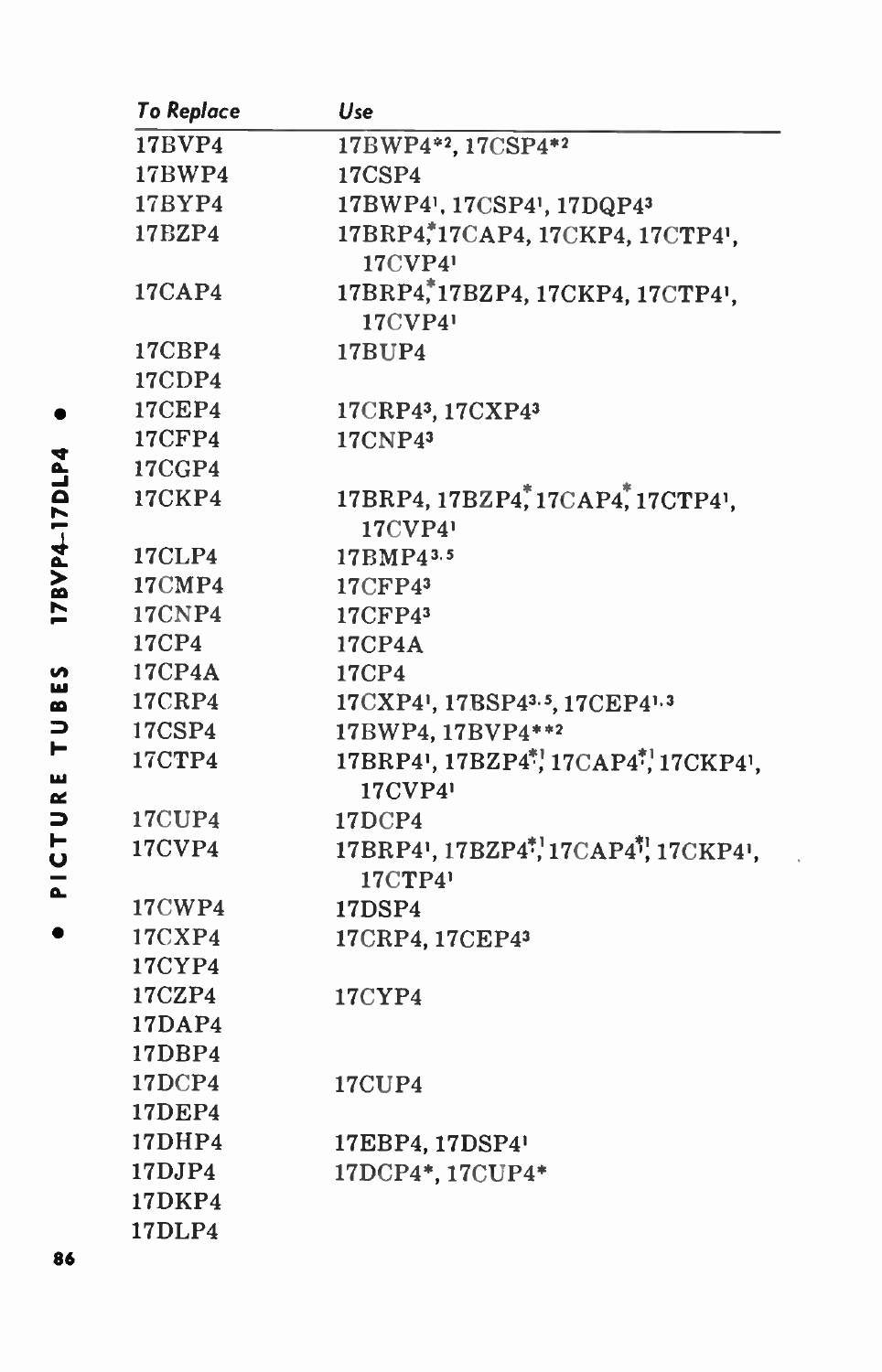| <b>To Replace</b>  | Use                                   |
|--------------------|---------------------------------------|
| 17DQP4             | 17BYP43                               |
| 17DRP4             |                                       |
| 17DSP4             | 17EBP4 <sup>1</sup>                   |
| 17DTP4             | 17DSP42, 17DZP41                      |
| 17DWP4             |                                       |
| 17DXP4             | 17DKP4                                |
| 17DZP4             | 17DTP4'                               |
| <b>17EAP4</b>      |                                       |
| 17EBP4             | $17$ $DSP4$ <sup><math>1</math></sup> |
| 17FP4              | 17FP4A                                |
| 17FP4A             | <b>17FP4</b>                          |
| 17GP4              |                                       |
| 17HP4              | 17HP4A, 17HP4B, 17RP4, 17RP4C         |
| 17HP4A             | 17HP4, 17HP4B, 17RP4, 17RP4C          |
| 17HP4B             | 17HP4, 17HP4A, 17RP4, 17RP4C          |
| 17JP4              | 17BP46, 17BP4A, 17BP4B, 17BP4C        |
| 17KP4              | 17KP4A                                |
| 17KP4A             | 17KP4                                 |
| 17LP4              | 17LP4A, 17VP4, 17VP4B, 17KP4, A       |
| 17LP4A             | 17LP4, 17VP4, 17VP4B, 17KP4, A        |
| 17QCP4             |                                       |
| 17QP4              | 17QP4A, 17UP4, 17YP4                  |
| 17QP4A             | 17QP4, 17UP4, 17YP4                   |
| 17RP4              | 17RP4C, 17HP4, 17HP4A, 17HP4B         |
| 17RP4C             | 17RP4, 17HP4, 17HP4A, 17HP4B          |
| 17SP4              |                                       |
| 17TP4              |                                       |
| 17UP4              | 17QP4, 17QP4A, 17YP4                  |
| 17VP4              | 17VP4B, 17LP4, 17LP4A                 |
| 17VP4B             | 17VP4, 17LP4, 17LP4A                  |
| 17YP4              | 17QP4, 17QP4A                         |
| 19ABP4             |                                       |
| 19ACP4             |                                       |
| 19AEP <sub>4</sub> |                                       |
| 19AFP4             | 19BAP4', 19BCP4'                      |
| 19AHP4             | 19ALP41, 19AVP41, 19AXP41, 19AYP41,   |
|                    | 19XP4 <sup>1</sup>                    |
| 19AJP4             |                                       |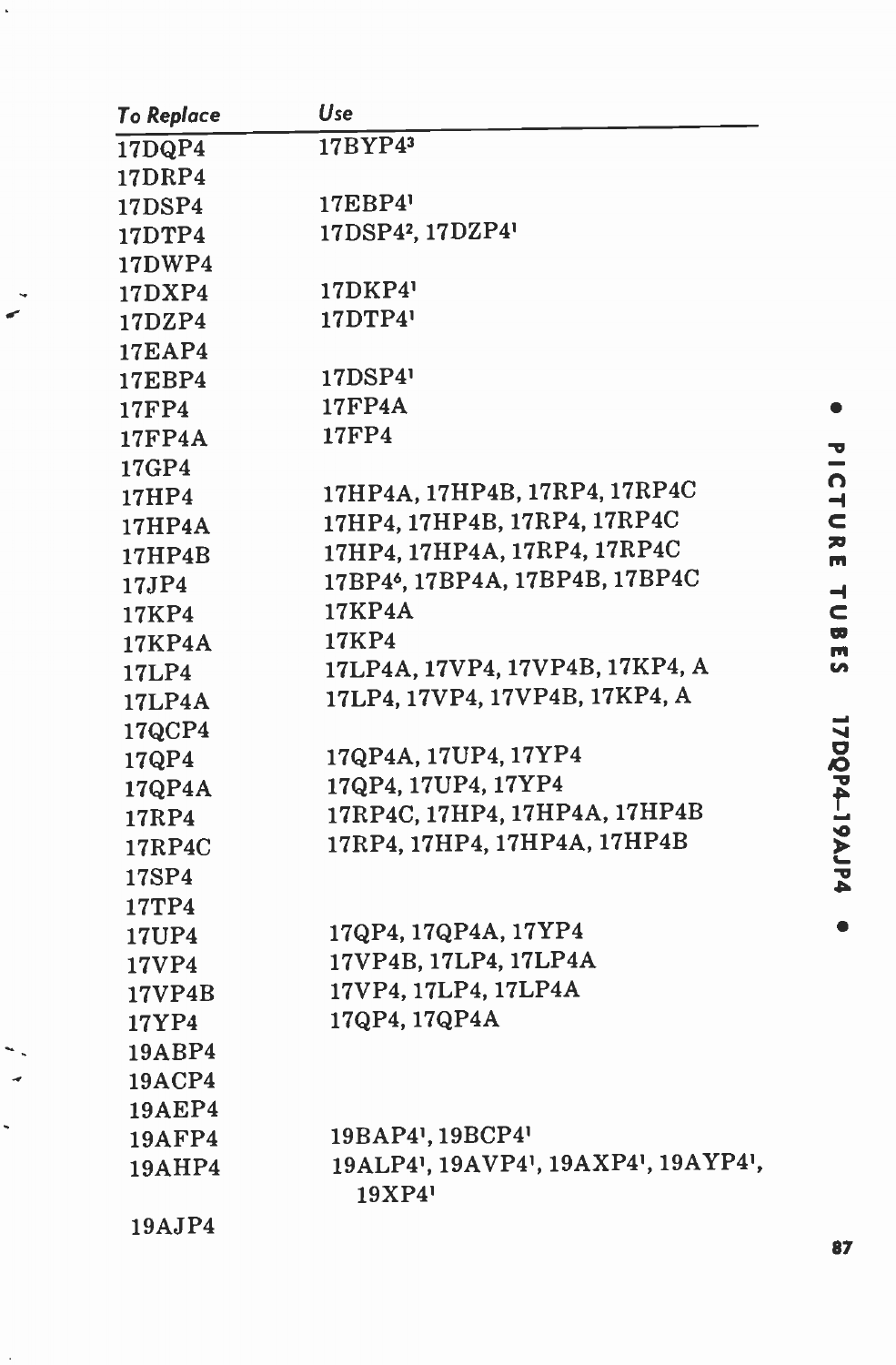| To Replace    | Use                                                                               |
|---------------|-----------------------------------------------------------------------------------|
| <b>19ALP4</b> | 19AVP4', 19AYP4'                                                                  |
| 19ANP4        | 19YP4'                                                                            |
| 19AP4         | 19AP4A, 19AP4B, 19AP4C, 19AP4D                                                    |
| 19AP4A        | 19AP4, 19AP4B, 19AP4C, 19AP4D                                                     |
| 19AP4B        | 19AP4, 19AP4A, 19AP4C, 19AP4D                                                     |
| 19AP4C        | 19AP4, 19AP4A, 19AP4B, 19AP4D                                                     |
| 19AP4D        | 19AP4, 19AP4A, 19AP4B, 19AP4C                                                     |
| 19AQP4        |                                                                                   |
| 19ARP4        | 19ASP41                                                                           |
| 19ASP4        | 19ARP41                                                                           |
| 19ATP4        |                                                                                   |
| 19AUP4        |                                                                                   |
| 19AVP4        | 19ALP4 <sup>1</sup>                                                               |
| 19AXP4        | 19AYP4, 19ALP4', 19AVP4', 19XP4'                                                  |
| 19AYP4        | 19AVP41                                                                           |
| 19BAP4        | 19BCP4, 19AFP41                                                                   |
| 19BCP4        | 19BAP4, 19AFP41                                                                   |
| 19BDP4        |                                                                                   |
| 19BFP4        |                                                                                   |
| 19BHP4        |                                                                                   |
| 19DP4         | 19DP4A                                                                            |
| 19DP4A        | 19DP4                                                                             |
| 19EP4         |                                                                                   |
| 19FP4         |                                                                                   |
| 19GP4         |                                                                                   |
| 19JP4         |                                                                                   |
| 19QP4         |                                                                                   |
| 19TP22        |                                                                                   |
| 19VP22        |                                                                                   |
| 19XP4         | 19AVP4, 19ALP4', 19AXP4'                                                          |
| 19YP4         | 19ANP41                                                                           |
| 19ZP4         |                                                                                   |
| 20BP4         |                                                                                   |
| 20CP4         | 20CP4B, 20CP4C, 20DP4, 20DP4B.<br>20CP4A7, 20CP4D7, 20DP4A7, C7                   |
| <b>20CP4A</b> | 20CP4D, 20DP4A, 20DP4C, 20CP4 <sup>6</sup> .<br>20CP4B6, 20CP4C6, 20DP46, 20DP4B6 |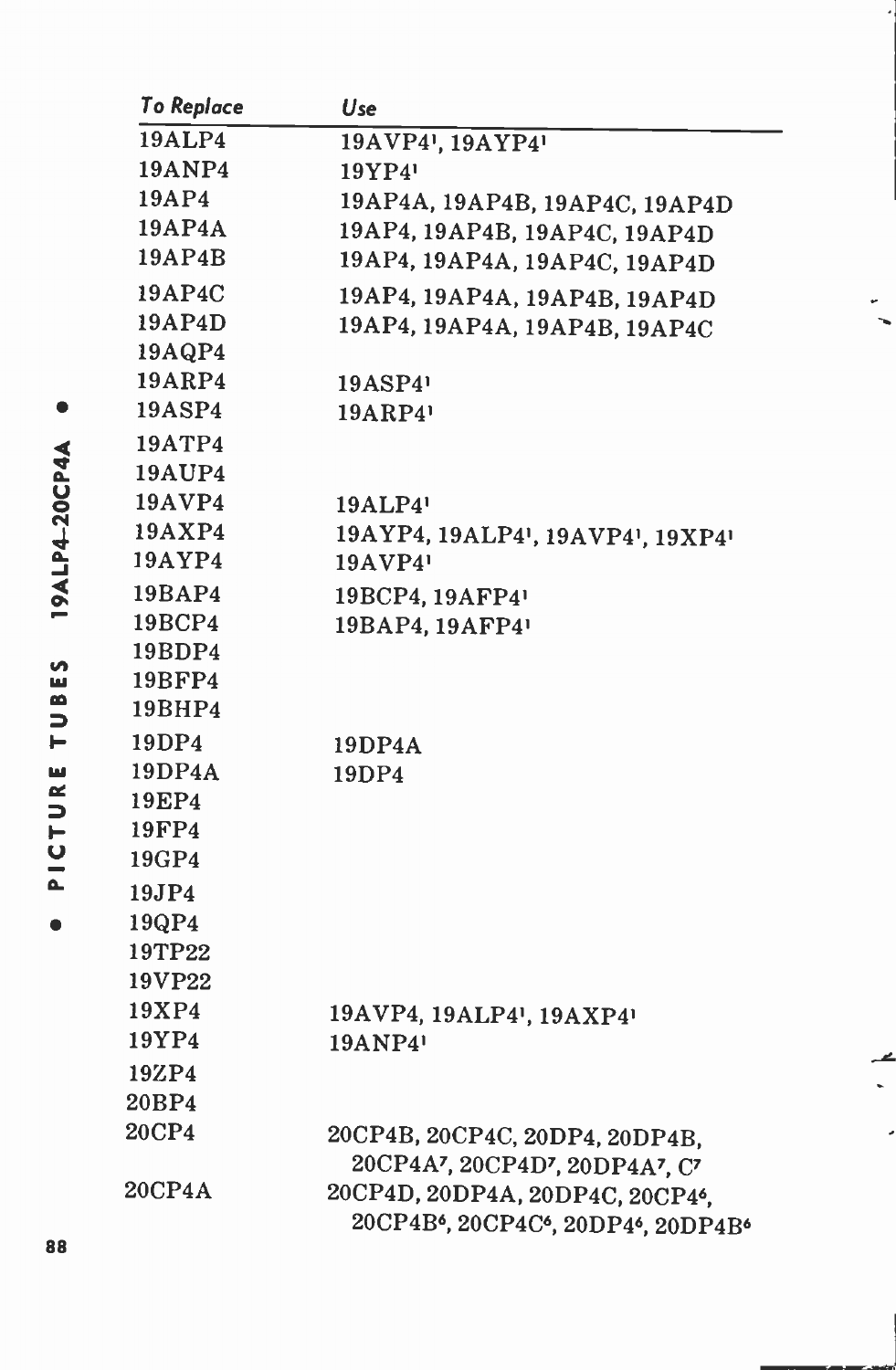| To Replace    | Use                                                |
|---------------|----------------------------------------------------|
| 20CP4B        | 20CP4, 20CP4C, 20DP4, 20DP4B,                      |
|               | 20CP4A', 20CP4D', 20DP4A', C'                      |
| <b>20CP4C</b> | 20CP4, 20CP4B, 20DP4, 20DP4B,                      |
|               | 20CP4A', 20CP4D', 20DP4A', C'                      |
| <b>20CP4D</b> | 20CP4A, 20DP4A, 20DP4C, 20CP46,                    |
|               | 20CP4B6, 20CP4C6, 20DP46, 20DP4B6                  |
| 20DP4         | 20DP4B, 20CP4, 20CP4B, 20CP4C,                     |
|               | 20DP4A', 20DP4C', 20CP4A', D'                      |
| 20DP4A        | 20DP4C, 20CP4A, 20CP4D, 20DP46,                    |
|               | 20DP4B6, 20CP46, 20CP4B6, 20CP4C6                  |
| 20DP4B        | 20DP4, 20CP4, 20CP4B, 20CP4C,                      |
|               | 20DP4A', 20DP4C', 20CP4A', D'                      |
| 20DP4C        | 20DP4A, 20CP4A, 20CP4D, 20DP46,                    |
|               | 20DP4B6, 20CP46, 20CP4B6, 20CP4C6                  |
| 20FP4         |                                                    |
| 20GP4         |                                                    |
| 20HP4         | 20HP4B, 20HP4C, 20HP4A', 20HP4D',                  |
|               | 20LP47, 20MP47                                     |
| <b>20HP4A</b> | 20HP4D, 20LP4, 20MP4, 20HP4 <sup>6</sup> ,         |
|               | 20HP4B <sup>6</sup> , 20HP4C <sup>6</sup>          |
| 20HP4B        | 20HP4, 20HP4C, 20HP4A', 20HP4D',                   |
|               | 20LP47, 20MP47                                     |
| 20HP4C        | 20HP4, 20HP4B, 20HP4A', 20HP4D',                   |
|               | 20LP47, 20MP47                                     |
| 20HP4D        | 20HP4A, 20LP4, 20MP4, 20HP46,                      |
|               | 20HP4B6, 20HP4C6                                   |
| 20JP4         |                                                    |
| 20LP4         | 20HP4A, 20HP4D, 20MP4, 20HP46,                     |
|               | 20HP4B <sup>6</sup> , 20HP4C <sup>6</sup>          |
| 20MP4         | 20HP4A, 20HP4D, 20LP4, 20HP46,                     |
|               | 20HP4B <sup>6</sup> , 20HP4C <sup>6</sup>          |
| 21ACP4        | 21ACP4A, 21AMP4, 21AMP4A, 21BSP4,                  |
|               | 21CUP4, 21AQP4 <sup>6</sup> , 21AQP4A <sup>6</sup> |
| 21ACP4A       | 21ACP4, 21AMP4A, 21BSP4                            |
| 21AFP4        | 21FP4A7, 21FP4C7                                   |
| 21 A L P 4    | 21ALP4A, 21ALP4B, 21ATP4,                          |
|               | 21ATP4A, 21ATP4B, 21BTP4,                          |
|               | 21BAP4*, 21BNP4*                                   |

 $\overline{\phantom{a}}$ er

• PICTURE TUBES 20CP4B-21ALP4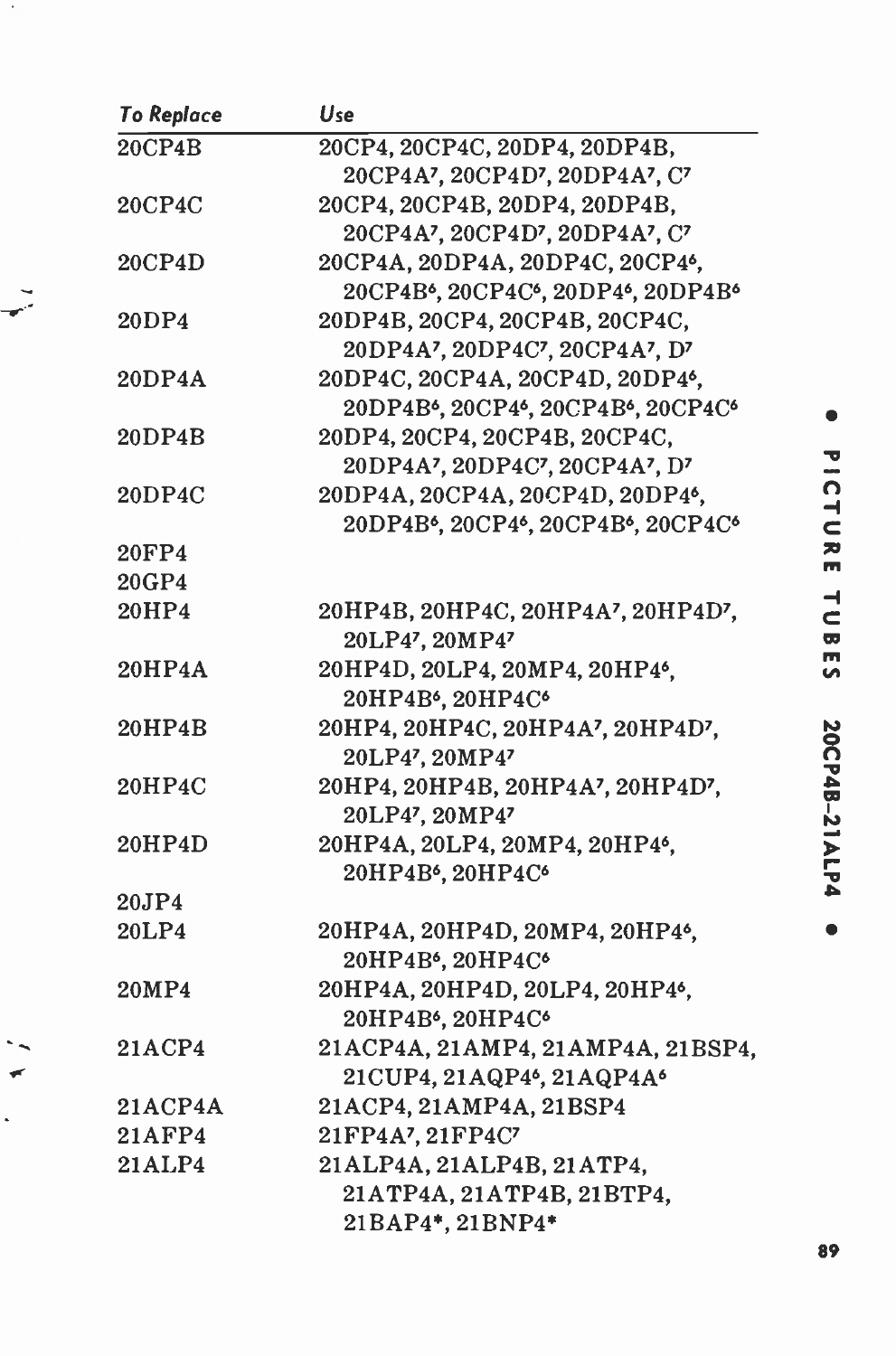| To Replace     | Use                               |
|----------------|-----------------------------------|
| 21A L P4A      | 21ALP4, 21ALP4B, 21ATP4, 21ATP4A, |
|                | 21ATP4B, 21BTP4, 21CWP4,          |
|                | 21BAP4*, 21BNP4*                  |
| 21ALP4B        | 21ALP4, 21ALP4A, 21ATP4, 21ATP4A, |
|                | 21ATP4B, 21BTP4, 21CWP4,          |
|                | 21BAP4*, 21BNP4*                  |
| 21AMP4         | 21AMP4A, 21ACP4, 21ACP4A, 21BSP4, |
|                | 21CUP4                            |
| 21 AMP4 A      | 21ACP4, 21ACP4A, 21BSP4, 21CUP4   |
| 21ANP4         | <b>21ANP4A</b>                    |
| 21ANP4A        | 21ANP4                            |
| 21AP4          |                                   |
| 21AQP4         | 21AQP4A                           |
| 21AQP4A        | 21AQP4                            |
| 21ARP4         | 21ARP4A                           |
| 21 A R P 4 A   | 21ARP4                            |
| 21ASP4         | 21DP4                             |
| 21ATP4         | 21ATP4A, 21ATP4B, 21ALP4,         |
|                | 21ALP4A, 21ALP4B, 21BTP4,         |
|                | 21CWP4, 21BAP4*, 21BNP4*          |
| 21ATP4A        | 21ATP4, 21ATP4B, 21ALP4, 21ALP4A, |
|                | 21ALP4B, 21BTP4, 21CWP4,          |
|                | 21BAP4*, 21BNP4*                  |
| 21ATP4B        | 21ATP4, 21ATP4A, 21ALP4, 21ALP4A, |
|                | 21ALP4B, 21BTP4, 21CWP4,          |
|                | 21BAP4*, 21BNP4*                  |
| 21AUP4         | 21AUP4A, 21AUP4B, 21AVP4, A, B    |
| 21AUP4A        | 21AUP4, 21AUP4B, 21AVP4, A, B     |
| 21AUP4B        | 21AUP4, 21AUP4A, 21AVP4, A, B     |
| 21AVP4         | 21AVP4A, 21AVP4B, 21AUP4,         |
|                | 21AUP4A, 21AUP4B                  |
| 21 A V P 4 A   | 21AVP4, 21AVP4B, 21AUP4, A, B     |
| <b>21AVP4B</b> | 21AVP4, A, 21AUP4, 21AUP4A, B     |
| 21 A W P 4     |                                   |
| 21AXP22        |                                   |
| 21 A X P 22 A  |                                   |
| 21AYP4         | 21XP4, 21XP4A, 21KP4, 21KP4A      |
| 21BAP4         | 21BNP4, 21CVP4                    |

e•  $\sim$ 

 $\frac{1}{\sqrt{2}}$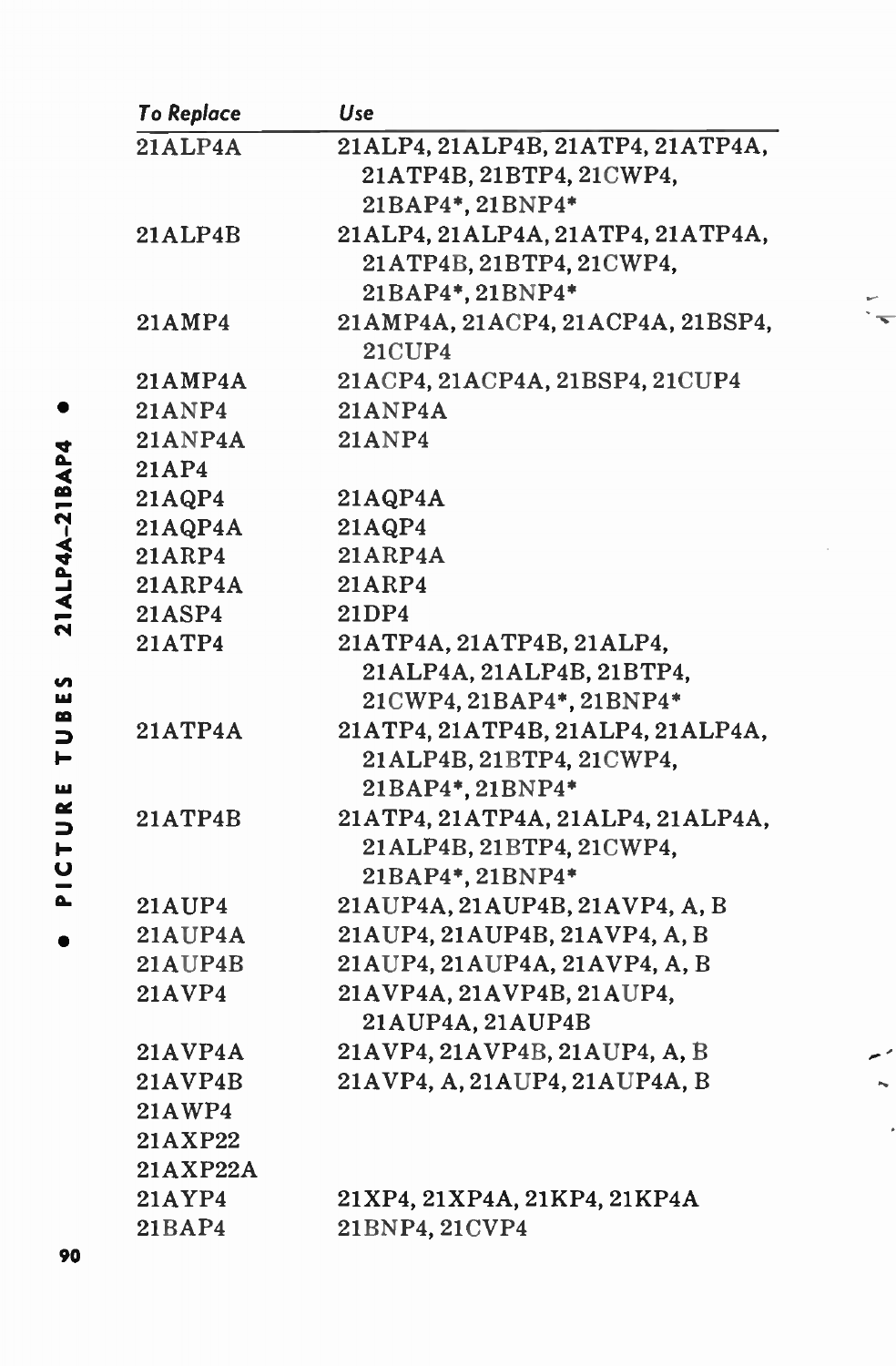|               | To Replace         | Use                                                                                            |
|---------------|--------------------|------------------------------------------------------------------------------------------------|
|               | <b>21BCP4</b>      | 21BDP4                                                                                         |
|               | 21BDP4             | 21BCP4                                                                                         |
|               | 21BNP4             | 21BAP4, 21CVP4                                                                                 |
|               | 21BSP4             | 21ACP4, 21ACP4A, 21AMP4A, 21CUP4                                                               |
|               | 21 <sub>BTP4</sub> | 21ALP4, 21ALP4A, 21ALP4B, 21ATP4,<br>21ATP4A, B, 21BAP4*, 21BNP4*                              |
| $\rightarrow$ | 21CBP4             | 21CBP4A, 21CBP4B, 21DRP4,<br>21CHP43.5, 21CKP41, 21CXP43.5,<br>21DJP4 <sup>1</sup> , 21DSP43.5 |
|               | $21$ CBP4A         | 21CBP4, 21CBP4B, 21DRP4, 21CHP43.5,<br>21CKP41, 21CXP43.5, 21DJP41,<br>21DSP43.5               |
|               | 21CBP4B            | 21CBP4, 21CBP4A, 21DRP4, 21CHP43,5,<br>21CKP41, 21CXP43.5, 21DJP41,<br>21DSP43.5               |
|               | 21CDP4             | 21CDP4A, 21DVP4'                                                                               |
|               | 21CDP4A            | 21CDP4, 21DVP4'                                                                                |
|               | <b>21CEP4</b>      | 21CEP4A, 21DFP4', 21DWP4'                                                                      |
|               | <b>21CEP4A</b>     | 21CEP4, 21DFP4', 21DWP4'                                                                       |
|               | 21CGP4             |                                                                                                |
|               | 21CHP4             | 21DSP4, 21CBP43.5, 21CBP4A3.5,                                                                 |
|               |                    | 21CBP4B <sup>3, 5</sup> , 21CXP4 <sup>3</sup>                                                  |
|               | 21CKP4             | 21CBP4', 21CBP4A', 21CBP4B',<br>21DJP4', 21DRP4'                                               |
|               | <b>21CLP4</b>      |                                                                                                |
|               | 21CMP4             | 21DNP4, 21ENP4'                                                                                |
|               | 21CQP4             | 21CSP4'                                                                                        |
|               | 21CSP4             | 21CQP4'                                                                                        |
|               | 21CUP4             | 21ACP4, 21ACP4A, 21AMP4A, 21BSP4                                                               |
|               | 21CVP4             | 21BAP4, 21BNP4                                                                                 |
|               | 21CWP4             | 21ALP4, 21ALP4A, 21ATP4A, 21BTP4                                                               |
| r             | 21CXP4             | 21CHP4, 21DSP4, 21CBP43.5,<br>21CBP4A3.5, 21CBP4B3.5                                           |
|               | 21CYP22            |                                                                                                |
|               | 21CYP22A           |                                                                                                |
|               | 21CZP4             | 21DAP4, 21DEP4, 21DEP4A, 21DHP4',                                                              |
|               |                    | 21DKP4', 21DKP4A'                                                                              |

•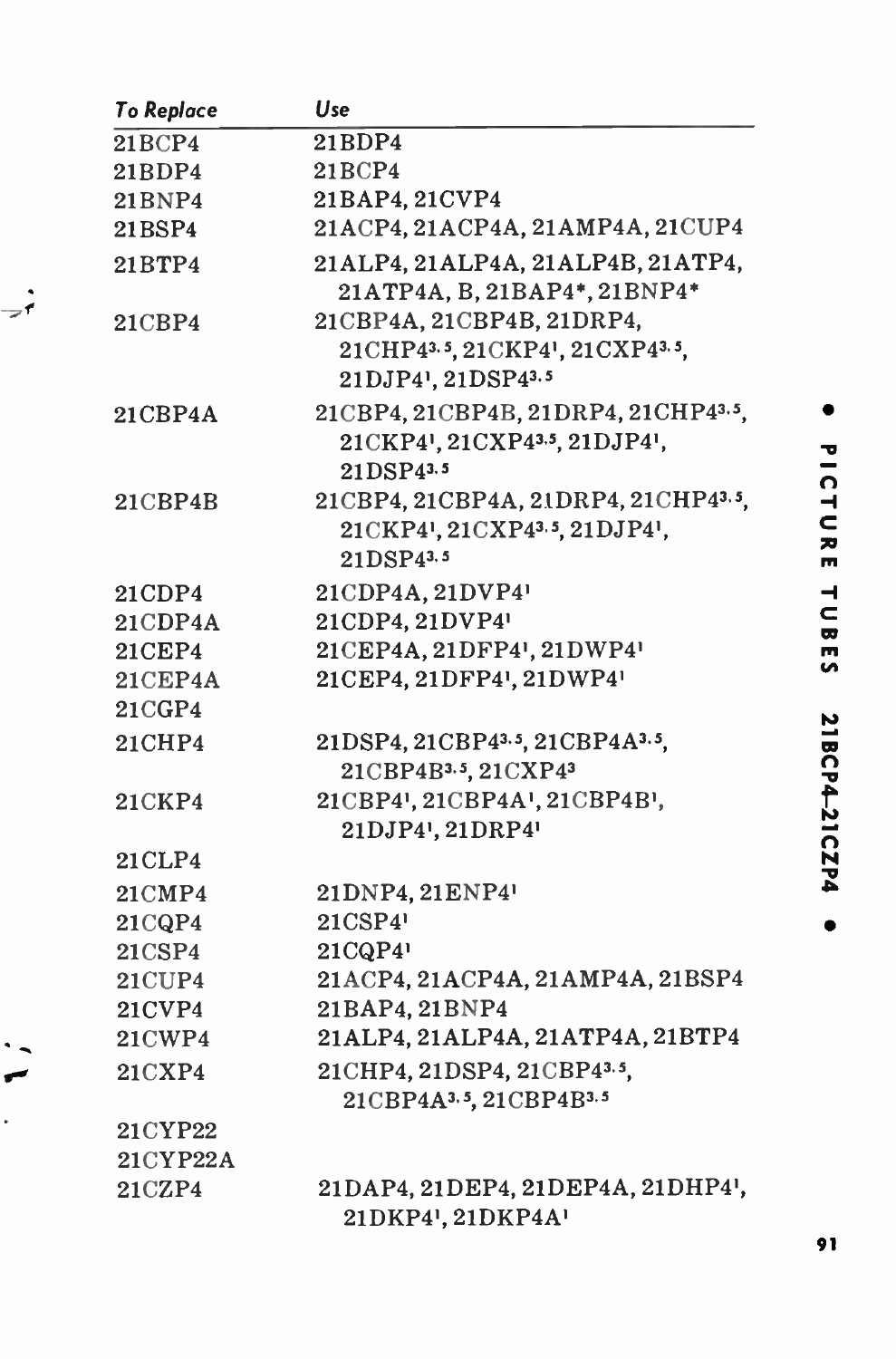| <b>To Replace</b> | Use                                 |                          |
|-------------------|-------------------------------------|--------------------------|
| <b>21DAP4</b>     | 21CZP4, 21DEP4, 21DEP4A, 21DHP4',   |                          |
|                   | 21DKP4', 21DKP4A'                   |                          |
| <b>21DEP4</b>     | 21DEP4A, 21CZP4, 21DAP4, 21DHP4',   |                          |
|                   | 21DKP4', 21DKP4A'                   |                          |
| 21DEP4A           | 21DEP4, 21CZP4, 21DAP4, 21DHP4',    |                          |
|                   | 21DKP4', 21DKP4A'                   |                          |
| <b>21DFP4</b>     | 21DWP4                              | $\overline{\mathcal{F}}$ |
| <b>21DHP4</b>     | 21CZP4', 21DAP4', 21DEP4',          |                          |
|                   | 21DEP4A', 21DKP4', 21DKP4A'         |                          |
| 21DJP4            | 21CBP41, 21CBP4A1, 21CBP4B1,        |                          |
|                   | 21CKP4', 21DRP4'                    |                          |
| 21DKP4            | 21DKP4A, 21CZP4', 21DAP4', 21DEP4', |                          |
|                   | 21DEP4A', 21DHP4'                   |                          |
| 21DKP4A           | 21DKP4, 21CZP4', 21DAP4', 21DEP4',  |                          |
|                   | 21DEP4A', 21DHP4'                   |                          |
| 21DLP4            | 21DQP4                              |                          |
| 21DMP4            |                                     |                          |
| <b>21DNP4</b>     | 21CMP4', 21ENP4'                    |                          |
| 21DP4             | <b>21ASP4</b>                       |                          |
| 21DQP4            | 21DLP4                              |                          |
| 21DRP4            | 21CBP4, 21CBP4A, 21CBP4B,           |                          |
|                   | 21CHP43.5, 21CKP41, 21CXP43.5,      |                          |
|                   | 21DJP4', 21DSP43.5                  |                          |
| 21DSP4            | 21CHP4, 21CXP4                      |                          |
| 21DVP4            | 21CDP4', A', 21CVP4*'', 21ENP4*     |                          |
| 21DWP4            | 21CEP4, 21CEP4A, 21DFP4             |                          |
| <b>21EAP4</b>     |                                     |                          |
| <b>21ELP4</b>     |                                     |                          |
| <b>21EMP4</b>     |                                     |                          |
| <b>21ENP4</b>     | 21CMP4', 21DNP4'                    |                          |
| <b>21EP4</b>      | 21EP4A7, 21EP4B7                    |                          |
| 21EP4A            | 21EP46, 21EP4B                      |                          |
| <b>21EP4B</b>     | 21EP46, 21EP4A                      |                          |
| 21EQP4            | 21ERP4, 21EXP4'                     |                          |
| <b>21ERP4</b>     | 21EQP4, 21EXP4'                     |                          |
| <b>21ESP4</b>     |                                     |                          |
| <b>21EVP4</b>     |                                     |                          |
| <b>21EWP4</b>     |                                     |                          |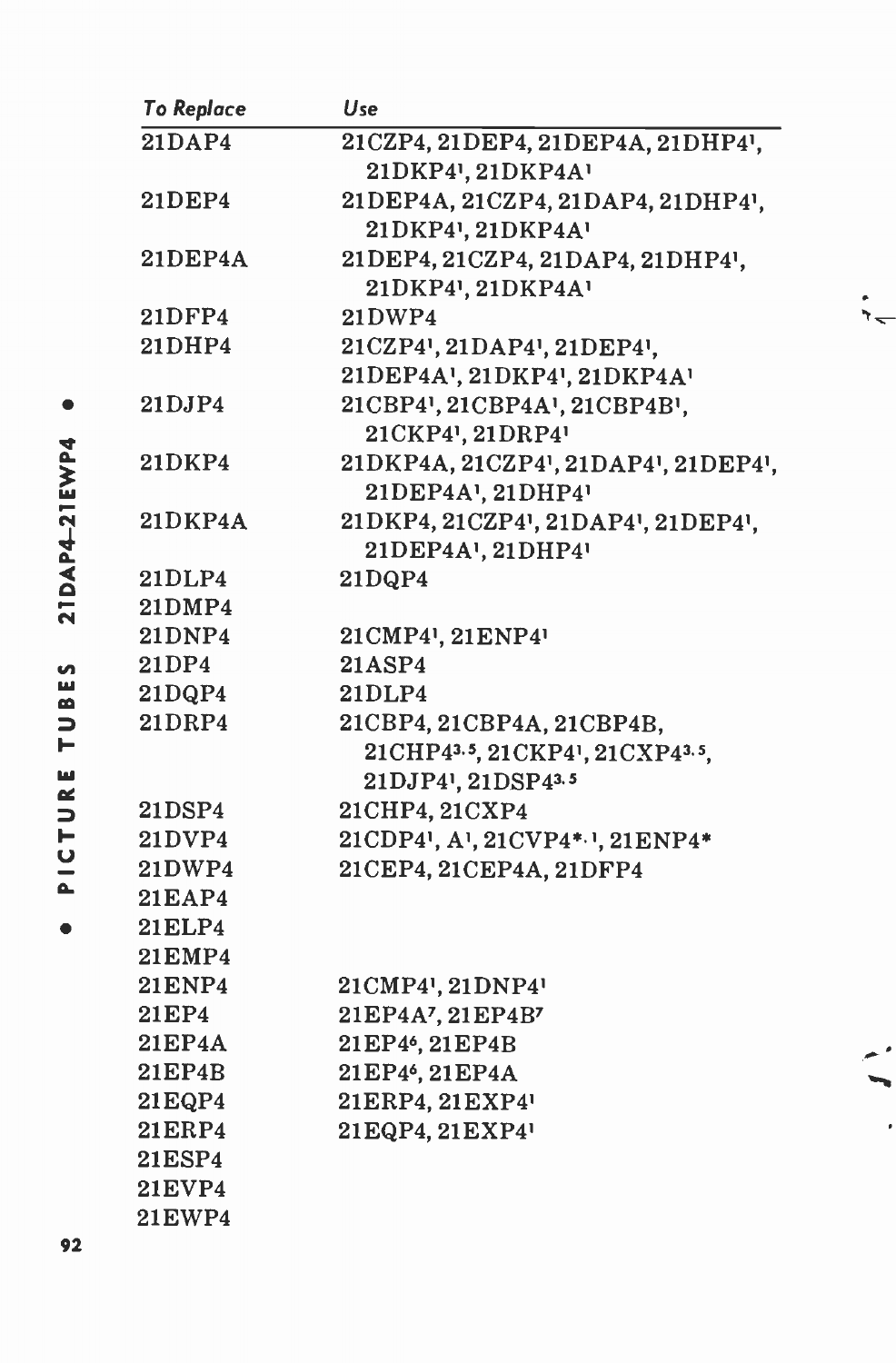| <b>To Replace</b> | Use                           |
|-------------------|-------------------------------|
| 21EXP4            | 21EQP4', 21EXP4'              |
| 21EYP4            |                               |
| 21EZP4            |                               |
| 21FAP4            |                               |
| 21FBP22           |                               |
| <b>21FCP4</b>     |                               |
| 21FDP4            |                               |
| 21FP4             | 21FP4A7, 21FP4C7              |
| 21FP4A            | 21FP46, 21FP4C                |
| 21FP4C            | 21FP46, 21FP4A                |
| 21JP4             | 21JP4A                        |
| 21JP4A            | 21JP4                         |
| 21KP4             | 21KP4A <sup>7</sup>           |
| 21KP4A            | 21KP4 <sup>6</sup>            |
| 21MP4             |                               |
| 21WP4             | 21WP4A                        |
| 21WP4A            | 21WP4                         |
| 21XP4             | 21XP4A, 21AYP4, 21KP4, 21KP4A |
| 21XP4A            | 21XP4, 21AYP4, 21KP4, 21KP4A  |
| 21YP4             | 21YP4A                        |
| 21 Y P 4 A        | 21YP4                         |
| 21ZP4             | 21ZP4A', 21ZP4B'              |
| 21ZP4A            | 21ZP4B, 21ZP46                |
| 21ZP4B            | 21ZP4A, 21ZP46                |
| 22AP4             | 22AP4A                        |
| 22AP4A            | 22AP4                         |
| 23ACP4            | 23TP4                         |
| 23AFP4            |                               |
| 23AHP4            | 23AZP4'                       |
| 23AKP4            |                               |
| 23 A L P 4        | 23AMP4', 23MP4'               |
| 23 AMP4           | 23ALP4', 23MP4'               |
| 23ANP4            |                               |
| 23AQP4            | 23ALP4', 23AMP4', 23MP4       |
| <b>23ARP4</b>     | 23BCP4 <sup>1</sup>           |
| 23ASP4            |                               |
| 23 A T P 4        |                               |

 $\tilde{\phantom{a}}$ 

-4 rn 21EXP4-23ATP4 •

•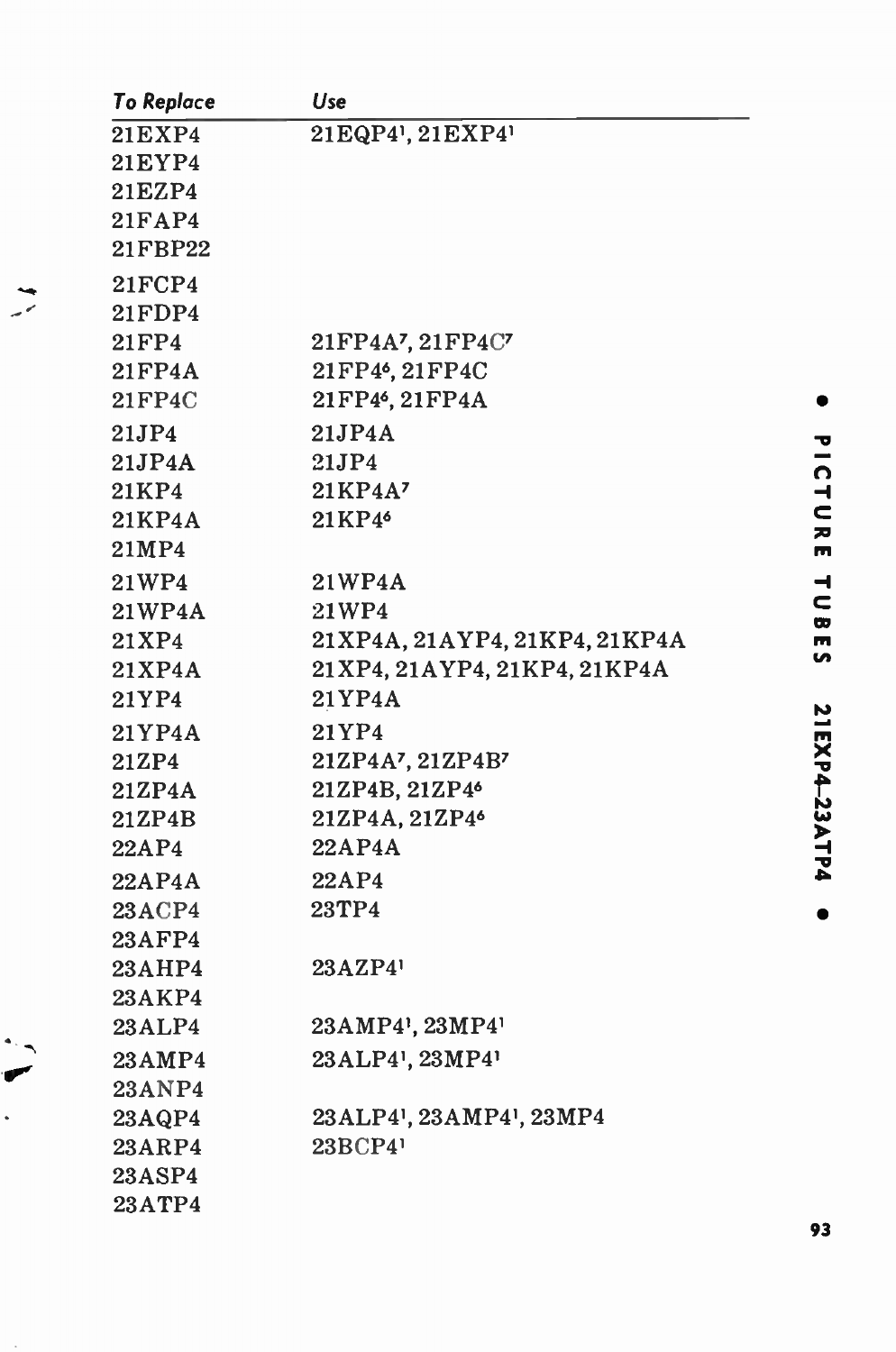| <b>To Replace</b>  | Use                                              |  |
|--------------------|--------------------------------------------------|--|
| <b>23AVP4</b>      | 23CP4, 23CP4A, 23AYP4', 23BEP4',                 |  |
|                    | 23BQP41, 23BSP41, 23SP41, 23UP41                 |  |
| 23 A W P 4         | 23BJP4                                           |  |
| 23AYP4             | 23BEP4, 23BSP4, 23SP4, 23AVP41,                  |  |
|                    | 23BQP41, 23CP41, 23CP4A1, 23UP41                 |  |
| 23AZP4             | 23AHP41                                          |  |
| 23 <sub>BCP4</sub> | 23ARP41                                          |  |
| 23BEP4             | 23BSP4, 23AVP41, 23AYP41, 23BQP41,               |  |
|                    | 23CP41, 23CP4A1, 23SP41, 23UP41                  |  |
| 23BJP4             |                                                  |  |
| 23BMP4             | 23BTP4                                           |  |
| 23 <sub>BP4</sub>  |                                                  |  |
| 23BQP4             | 23UP4, 23AVP41, 23AYP41, 23BEP41,                |  |
|                    | 23BSP41, 23CP41, 23CP4A1, 23SP41                 |  |
| 23BRP4             | 23RP4, 23DP4 <sup>1</sup> , 23BYP4 <sup>1</sup>  |  |
| 23BSP4             | 23BEP4, 23AVP41, 23AYP41, 23BQP41,               |  |
|                    | 23CP41, 23CP4A1, 23SP41, 23UP41                  |  |
| 23BTP4             |                                                  |  |
| 23BYP4             | 23BRP4', 23DP4', 23RP4'                          |  |
| 23CP4              | 23CP4A, 23AVP41, 23AYP41, 23BEP41,               |  |
|                    | 23BQP41, 23BSP41, 23SP41, 23UP41                 |  |
| <b>23CP4A</b>      | 23CP4, 23AVP41, 23AYP41, 23BEP41,                |  |
|                    | 23BQP41, 23BSP41, 23SP41, 23UP41                 |  |
| 23DP4              | 23BRP41, 23RP41, 23BYP41                         |  |
| 23EP4              |                                                  |  |
| 23FP4              | 23FP4A, 23VP41                                   |  |
| 23FP4A             |                                                  |  |
| 23GP4              |                                                  |  |
| 23HP4              |                                                  |  |
| 23JP4              |                                                  |  |
| 23KP4              | 23KP4A                                           |  |
| 23KP4A             |                                                  |  |
| 23MP4              | 23ALP41, 23AMP41                                 |  |
| 23NP4              |                                                  |  |
| 23RP4              | 23BRP4, 23DP4 <sup>1</sup> , 23BYP4 <sup>1</sup> |  |
| 23SP4              | 23AYP4, 23AVP4', 23BEP4', 23BSP4',               |  |
|                    | 23CP41, 23CP4A1                                  |  |
| 23TP4              |                                                  |  |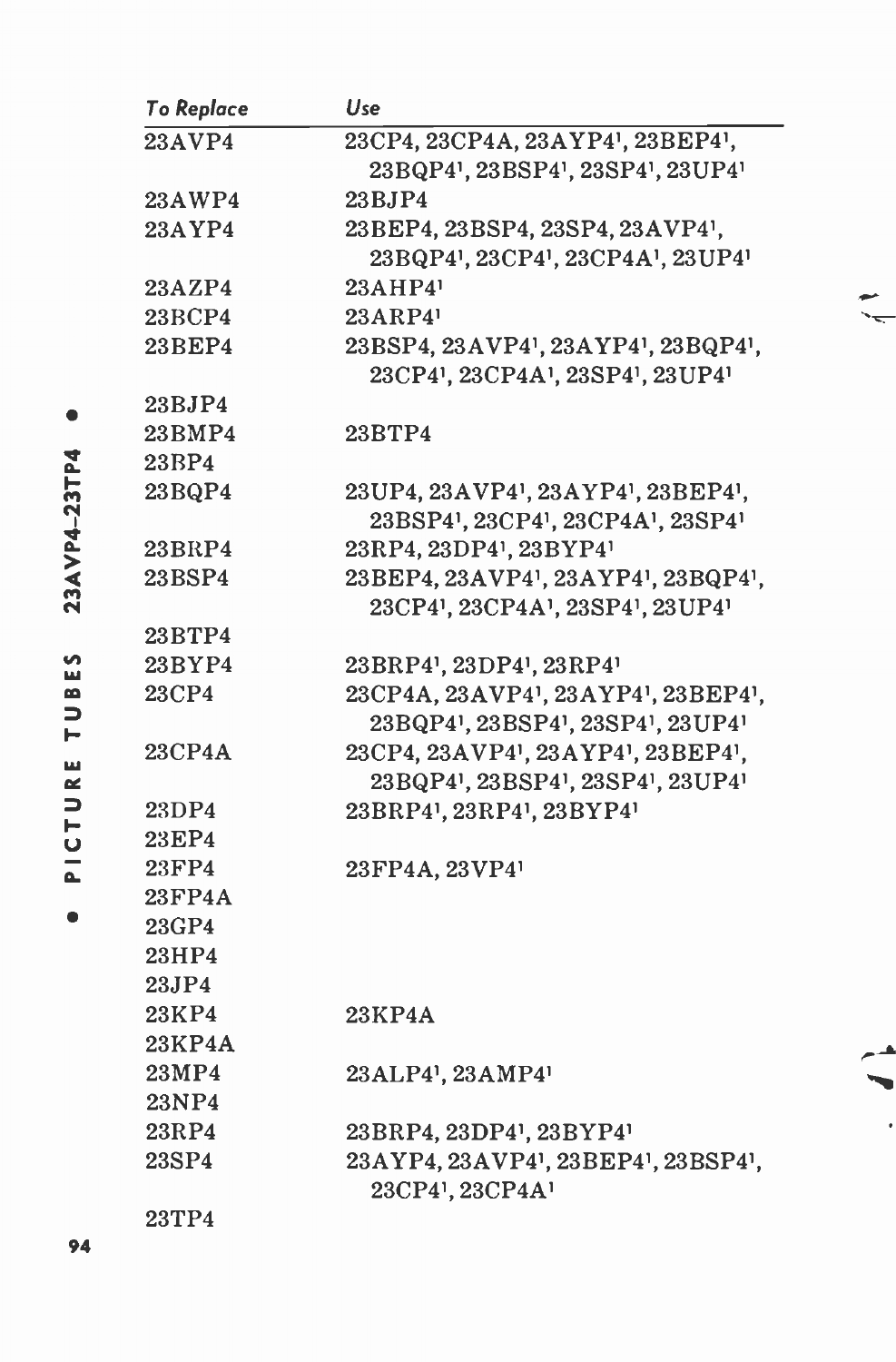|    | To Replace    | Use                                                                    |
|----|---------------|------------------------------------------------------------------------|
|    | 23UP4         | 23BQP4, 23AVP4', 23AYP4', 23BEP4',<br>23BSP41, 23CP41, 23CP4A1, 23SP41 |
|    | 23VP4         | 23FP4', 23FP4A'                                                        |
|    | 23WP4         |                                                                        |
|    | 23XP4         | 23BMP4, 23BTP4, 23YP4                                                  |
|    | 23YP4         | 23BTP4                                                                 |
|    | 23ZP4         |                                                                        |
|    | 24ADP4        | 24CP4, 24CP4A, 24QP4, 24TP4, 24VP4, A                                  |
|    | 24AEP4        |                                                                        |
|    | 24AHP4        | 24ALP4, 24BAP43                                                        |
|    | 24AJP4        | 24ATP4                                                                 |
|    | 24ALP4        | 24AHP4, 24BAP43                                                        |
|    | 24AMP4        |                                                                        |
|    | 24 AN P4      | 24DP4, 24DP4A, 24YP4, 24AEP4*,<br>24ZP4*                               |
|    | 24AP4         | 24AP4A, 24AP4B                                                         |
|    | 24AP4A        | 24AP4, 24AP4B                                                          |
|    | 24AP4B        | 24AP4, 24AP4A                                                          |
|    | 24AQP4        |                                                                        |
|    | 24ASP4        |                                                                        |
|    | 24ATP4        | 24AJP4                                                                 |
|    | <b>24AUP4</b> |                                                                        |
|    | 24AVP4        |                                                                        |
|    | 24AWP4        |                                                                        |
|    | 24AXP4        |                                                                        |
|    | 24BAP4        | 24AHP43, 24ALP43                                                       |
|    | 24BP4         |                                                                        |
|    | 24CP4         | 24CP4A, 24ADP4, 24QP4, 24TP4,<br>24VP4.24VP4A                          |
|    | 24CP4A        | 24CP4, 24ADP4, 24QP4, 24TP4, 24VP4, A                                  |
|    | 24DP4         | 24DP4A, 24ANP4, 24YP4, 24AEP4*,<br>$24ZP4*$                            |
| À, | 24DP4A        | 24DP4, 24ANP4, 24YP4, 24AEP4*,<br>24ZP4*                               |
|    | 24QP4         | 24ADP4, 24CP4, A, 24TP4, 24VP4, A                                      |
|    | 24TP4         | 24ADP4, 24CP4, 24CP4A, 24QP4,                                          |
|    |               | 24VP4, 24VP4A                                                          |

PICTURE TUBES 23UP4-24TP4

 $\bullet$